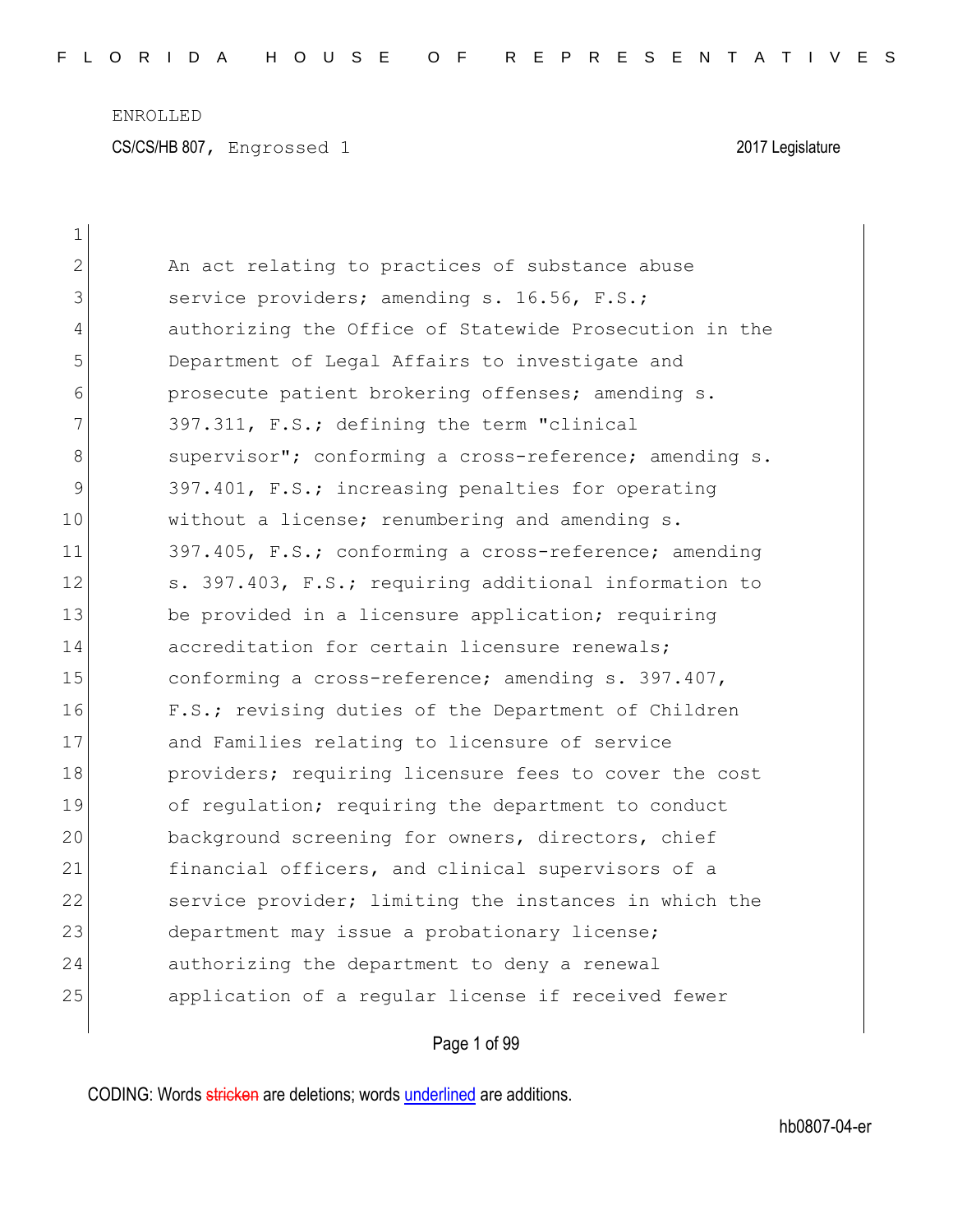| 26 | than 30 days before expiration; revising limitations   |
|----|--------------------------------------------------------|
| 27 | on referrals to recovery residences; renumbering and   |
| 28 | amending s. 397.451, F.S.; requiring clinical          |
| 29 | supervisors to undergo background screening; creating  |
| 30 | s. 397.410, F.S.; requiring the department to          |
| 31 | establish minimum standards for licensure of substance |
| 32 | abuse service components; specifying standards,        |
| 33 | procedures, and staffing requirements; directing the   |
| 34 | department to establish the scope of deficiency by     |
| 35 | rule; requiring the department to complete certain     |
| 36 | steps in the rulemaking process by specific dates;     |
| 37 | requiring a report to the Governor and Legislature;    |
| 38 | amending s. 397.411, F.S.; authorizing the department  |
| 39 | to conduct announced and unannounced inspections;      |
| 40 | establishing classes of violations for substance abuse |
| 41 | service providers; amending s. 397.415, F.S.;          |
| 42 | providing criteria for the department to impose a      |
| 43 | fine, corrective action plan, immediate moratorium, or |
| 44 | emergency suspension; providing criteria for the       |
| 45 | department to deny, suspend, or revoke a license;      |
| 46 | repealing s. 397.471, F.S., relating to service        |
| 47 | provider facility standards; creating s. 397.4873,     |
| 48 | F.S.; limiting referrals to and from recovery          |
| 49 | residences in certain circumstances; providing         |
| 50 | exceptions; requiring a service provider to maintain   |
|    |                                                        |

Page 2 of 99

CODING: Words stricken are deletions; words underlined are additions.

 $\overline{\phantom{a}}$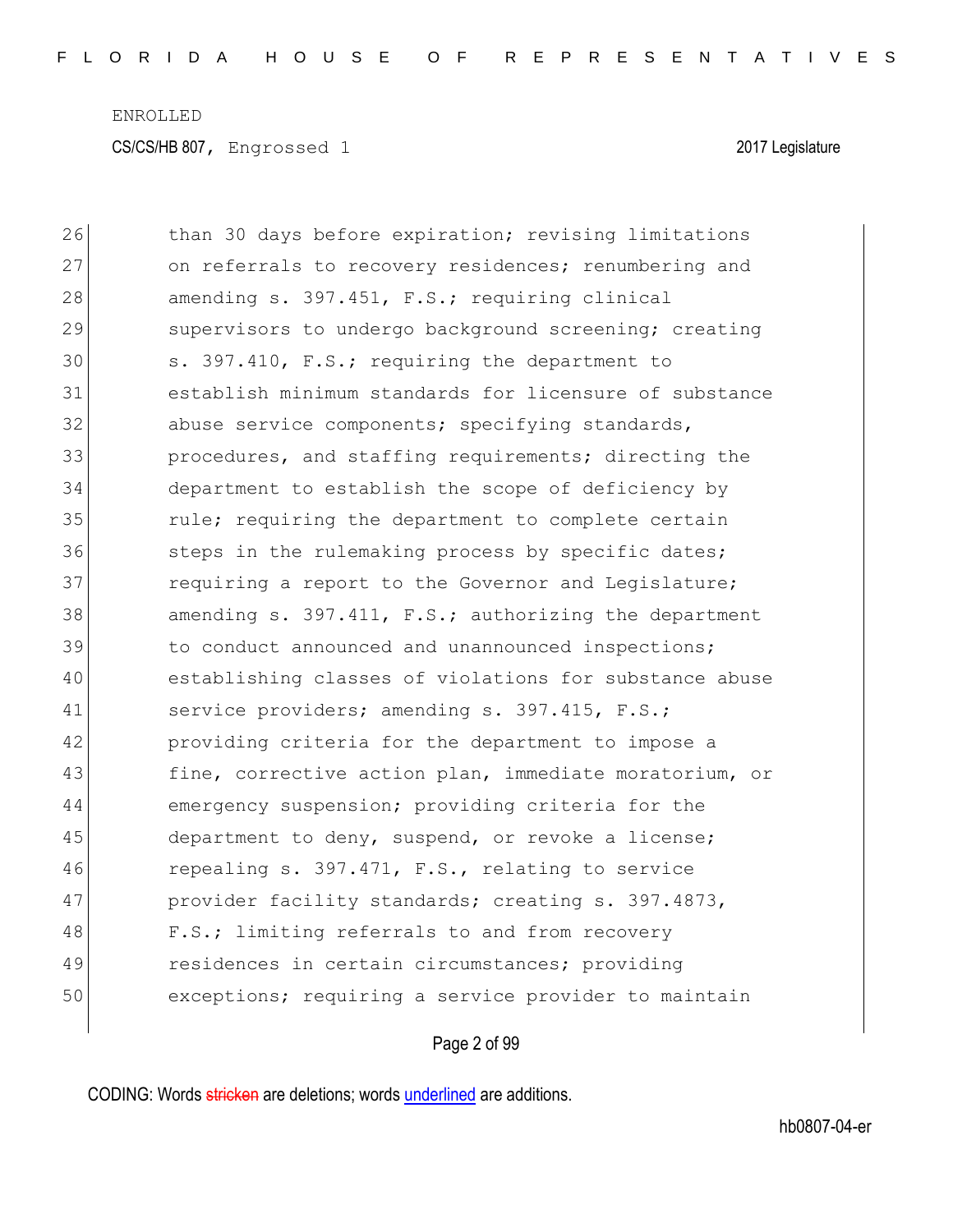51 certain referral records; providing penalties; 52 amending s. 397.501, F.S.; providing that an 53 application for the disclosure of an individual's 54 records may be filed as part of an active criminal 55 investigation; authorizing a court to approve an 56 application for the disclosure of an individual's 57 substance abuse treatment records without providing 58 express notice of the application to the individual or 59 identified parties with an interest in the records if 60 the application is filed as part of an active criminal 61 investigation; providing that upon implementation of 62 the order granting such application, the individual 63 and identified parties with an interest in the records 64 must be afforded an opportunity to seek revocation or 65 amendment of that order; creating s. 397.55,  $F.S.;$ 66 **providing legislative findings; prohibiting service** 67 **providers, operators of recovery residences, and** 68 certain third parties from engaging in specified 69 marketing practices; providing penalties; amending s. 70 501.605, F.S.; requiring entities providing substance 71 abuse marketing services in accordance with s. 397.55, 72 F.S., to be licensed; exempting such entities from 73 licensure requirement to post a bond, letter of 74 credit, or certificate of deposit; providing general 75 civil remedies; amending s. 501.606, F.S.; requiring

#### Page 3 of 99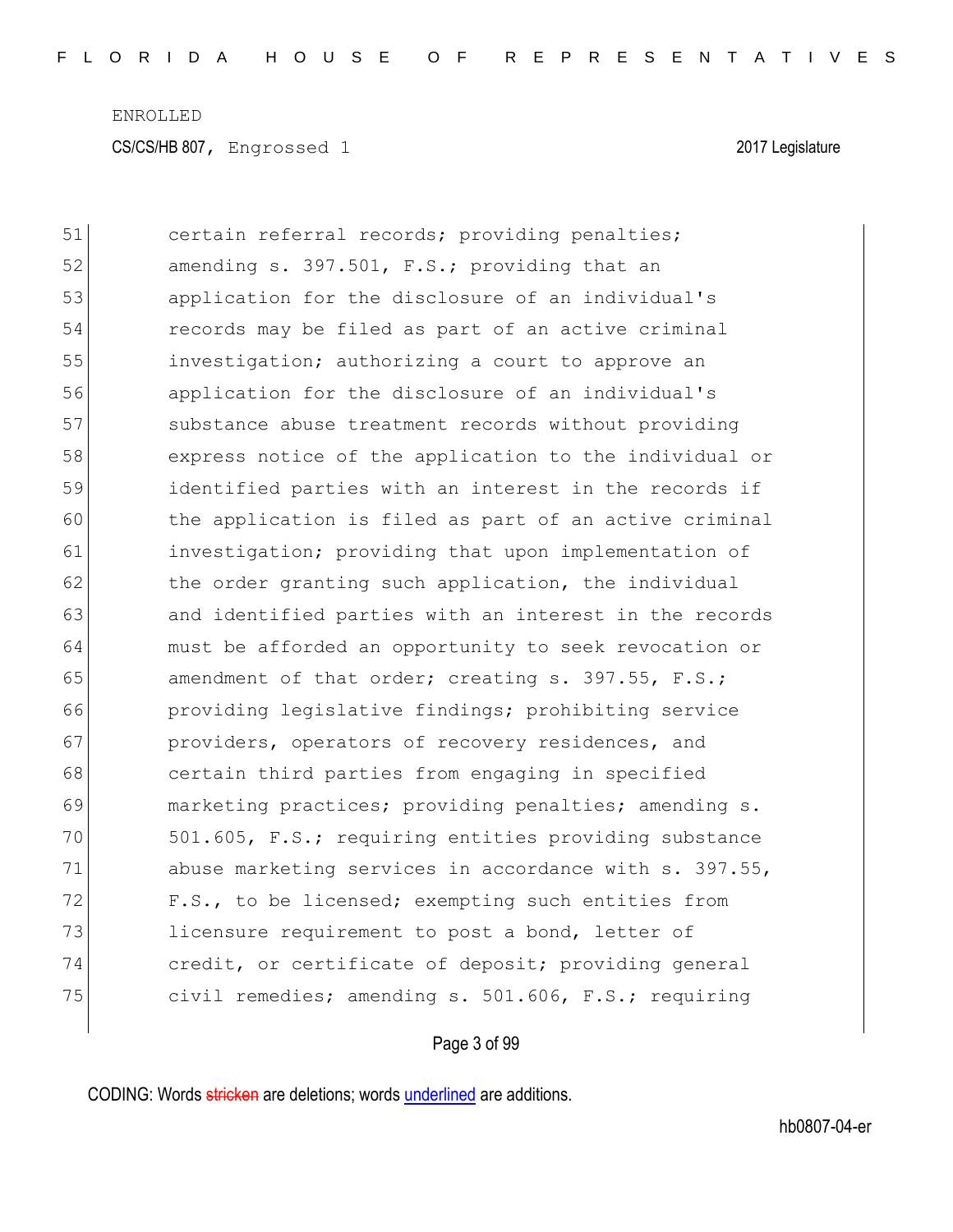| 76  | an entity providing substance abuse marketing services |
|-----|--------------------------------------------------------|
| 77  | to make certain disclosures in its licensure           |
| 78  | application; amending s. 501.608, F.S.; authorizing    |
| 79  | the department to issue a cease and desist order and   |
| 80  | to order an entity providing substance abuse marketing |
| 81  | services to leave an office if the entity is unable to |
| 82  | properly display or produce a license or a receipt of  |
| 83  | filing of an affidavit of exemption; requiring such    |
| 84  | entity to exhibit an active license before a local     |
| 85  | occupational license may be issued or reissued;        |
| 86  | amending s. 501.612, F.S.; granting the Department of  |
| 87  | Agriculture and Consumer Services the ability to take  |
| 88  | action against an entity providing substance abuse     |
| 89  | marketing services without a license; amending s.      |
| 90  | 501.618, F.S.; subjecting an entity providing          |
| 91  | substance abuse marketing services to civil remedies   |
| 92  | for licensure violation; creating s. 817.0345, F.S.;   |
| 93  | prohibiting a person from knowingly and willfully      |
| 94  | making specified false or misleading statements or     |
| 95  | providing specified false or misleading information    |
| 96  | under certain circumstances; providing penalties;      |
| 97  | amending s. 817.505, F.S.; providing that it is        |
| 98  | unlawful for a person to offer or pay, or solicit or   |
| 99  | receive, benefits under certain circumstances;         |
| 100 | providing fines and penalties; amending s. 895.02,     |
|     |                                                        |

Page 4 of 99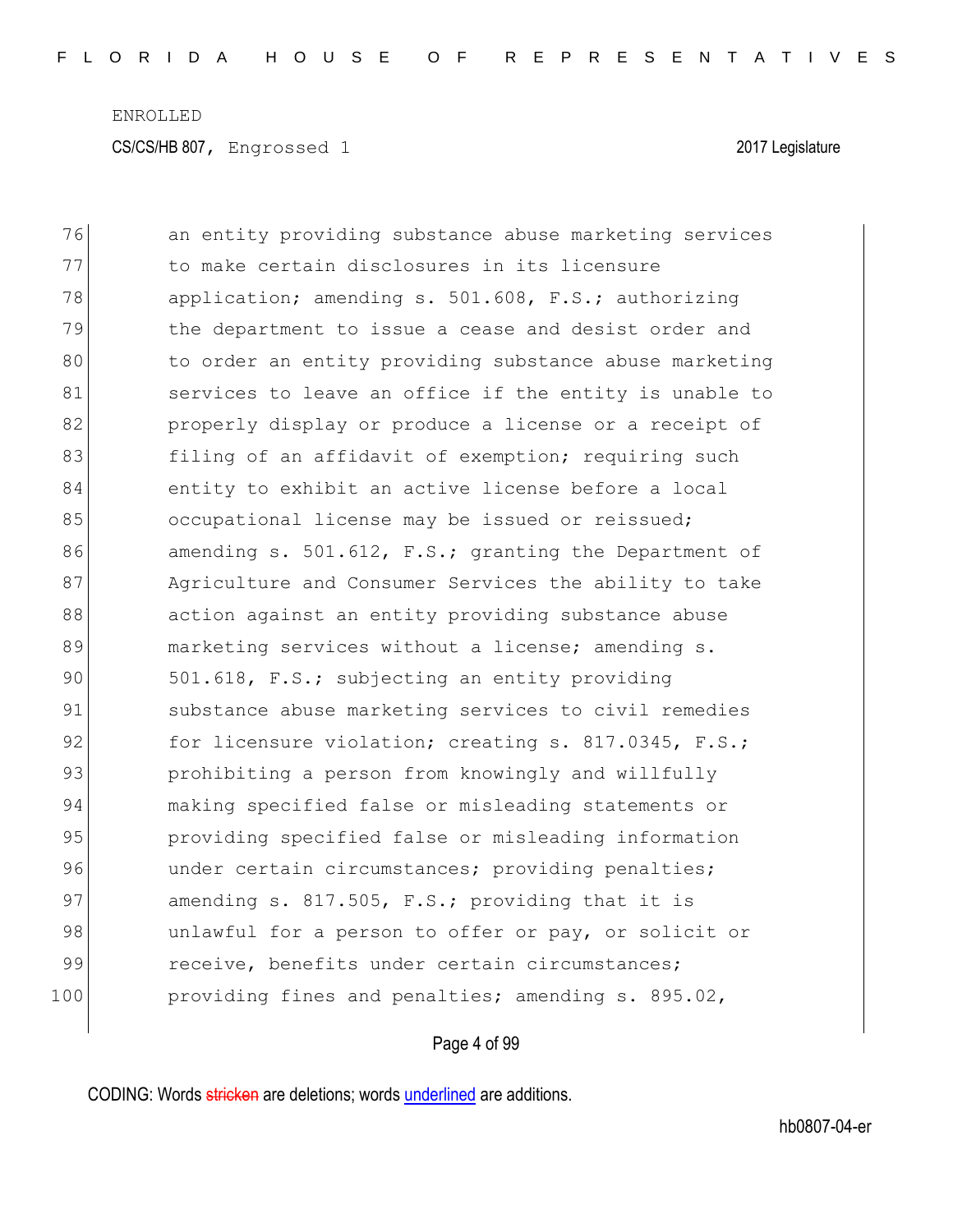| 101 | F.S.; revising the definition of the term                       |
|-----|-----------------------------------------------------------------|
| 102 | "racketeering activity"; amending s. 921.0022, F.S.;            |
| 103 | reclassifying the offense of patient brokering on the           |
| 104 | offense severity ranking chart of the Criminal                  |
| 105 | Punishment Code; amending ss. 212.055, 394.4573,                |
| 106 | 394.9085, 397.416, 397.753, 409.1757, 440.102, and              |
| 107 | 985.045, F.S.; conforming cross-references; providing           |
| 108 | an effective date.                                              |
| 109 |                                                                 |
| 110 | Be It Enacted by the Legislature of the State of Florida:       |
| 111 |                                                                 |
| 112 | Section 1. Paragraph (a) of subsection (1) of section           |
| 113 | 16.56, Florida Statutes, is amended to read:                    |
| 114 | 16.56<br>Office of Statewide Prosecution.-                      |
| 115 | (1)<br>There is created in the Department of Legal Affairs an   |
| 116 | Office of Statewide Prosecution. The office shall be a separate |
| 117 | "budget entity" as that term is defined in chapter 216. The     |
| 118 | office may:                                                     |
| 119 | Investigate and prosecute the offenses of:<br>(a)               |
| 120 | 1. Bribery, burglary, criminal usury, extortion, gambling,      |
| 121 | kidnapping, larceny, murder, prostitution, perjury, robbery,    |
| 122 | carjacking, and home-invasion robbery, and patient brokering;   |
| 123 | Any crime involving narcotic or other dangerous drugs;<br>2.    |
| 124 | 3.<br>Any violation of the Florida RICO (Racketeer Influenced   |
| 125 | and Corrupt Organization) Act, including any offense listed in  |
|     |                                                                 |

Page 5 of 99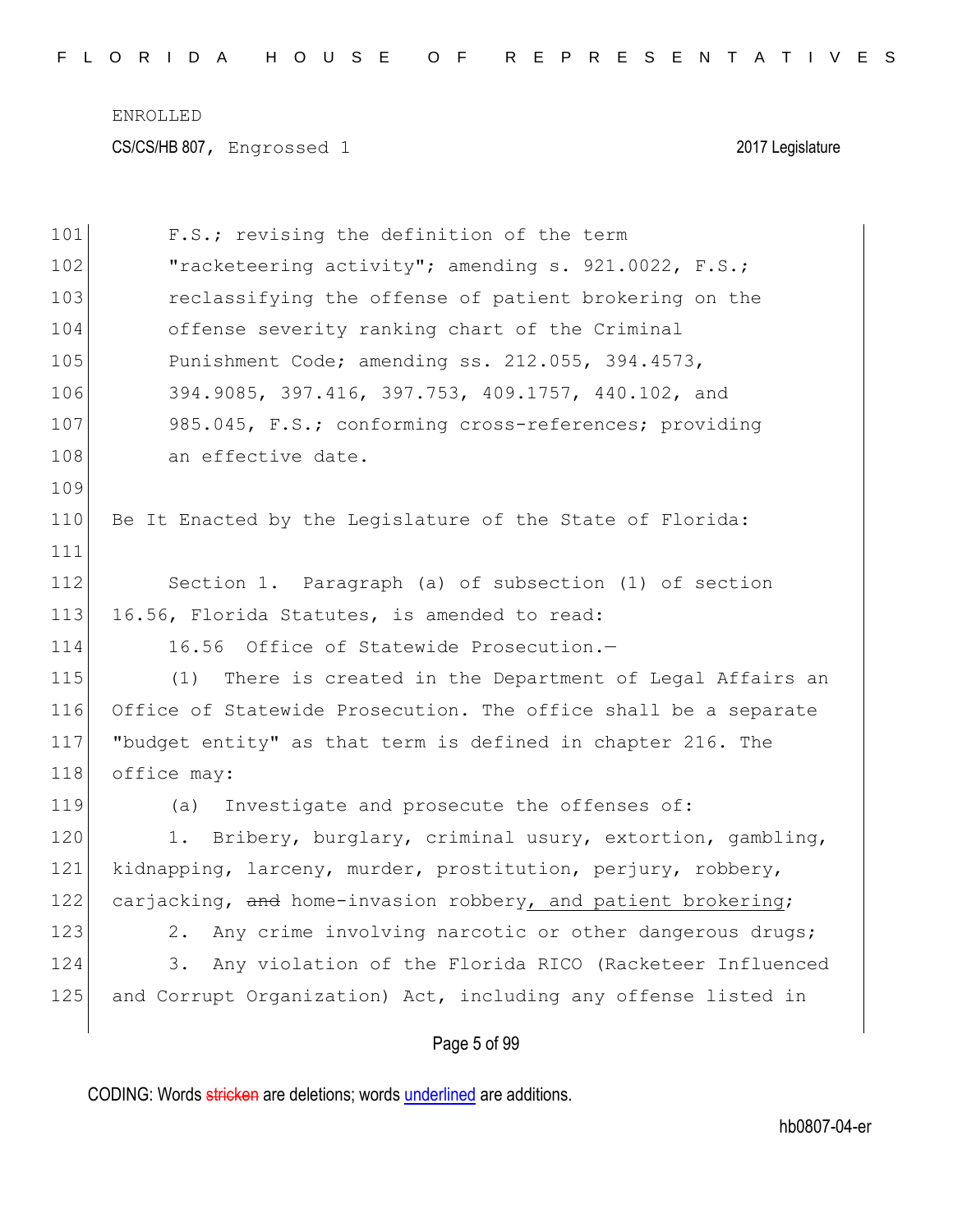126 the definition of racketeering activity in s.  $895.02(8)(a)$ , 127 providing such listed offense is investigated in connection with 128 a violation of s. 895.03 and is charged in a separate count of 129 an information or indictment containing a count charging a 130 violation of s. 895.03, the prosecution of which listed offense 131 may continue independently if the prosecution of the violation 132 of s. 895.03 is terminated for any reason; 133 4. Any violation of the Florida Anti-Fencing Act; 134 5. Any violation of the Florida Antitrust Act of 1980, as 135 amended; 136 6. Any crime involving, or resulting in, fraud or deceit 137 upon any person; 138 7. Any violation of s. 847.0135, relating to computer 139 pornography and child exploitation prevention, or any offense 140 related to a violation of s. 847.0135 or any violation of 141 chapter 827 where the crime is facilitated by or connected to 142 the use of the Internet or any device capable of electronic data 143 storage or transmission; 144 8. Any violation of chapter 815; 145 9. Any criminal violation of part I of chapter 499; 146 10. Any violation of the Florida Motor Fuel Tax Relief Act 147 of 2004; 148 11. Any criminal violation of s. 409.920 or s. 409.9201; 149 12. Any crime involving voter registration, voting, or 150 candidate or issue petition activities;

#### Page 6 of 99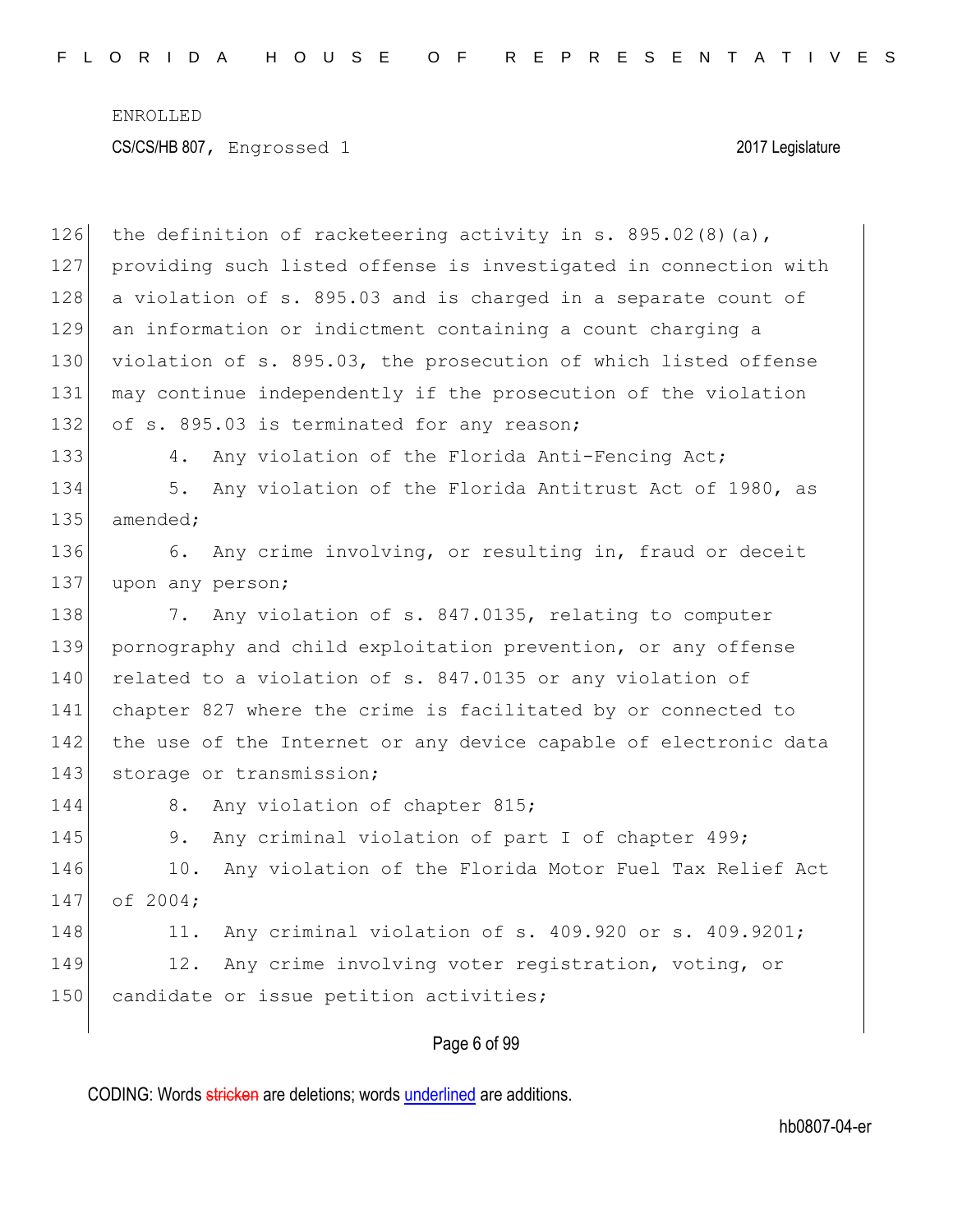CS/CS/HB 807, Engrossed 1 2017 Legislature

151 13. Any criminal violation of the Florida Money Laundering 152 Act; 153 14. Any criminal violation of the Florida Securities and 154 Investor Protection Act; or 155 15. Any violation of chapter 787, as well as any and all 156 offenses related to a violation of chapter 787; 157 158 or any attempt, solicitation, or conspiracy to commit any of the 159 crimes specifically enumerated above. The office shall have such 160 power only when any such offense is occurring, or has occurred, 161 in two or more judicial circuits as part of a related 162 transaction, or when any such offense is connected with an 163 organized criminal conspiracy affecting two or more judicial 164 circuits. Informations or indictments charging such offenses 165 shall contain general allegations stating the judicial circuits 166 and counties in which crimes are alleged to have occurred or the 167 judicial circuits and counties in which crimes affecting such 168 circuits or counties are alleged to have been connected with an 169 organized criminal conspiracy. 170 Section 2. Subsections (8) through (48) of section 171 397.311, Florida Statutes, are renumbered as subsections (9) 172 through (49), respectively, present subsection (41) is amended, 173 and a new subsection (8) is added to that section, to read: 174 397.311 Definitions.—As used in this chapter, except part 175 VIII, the term:

### Page 7 of 99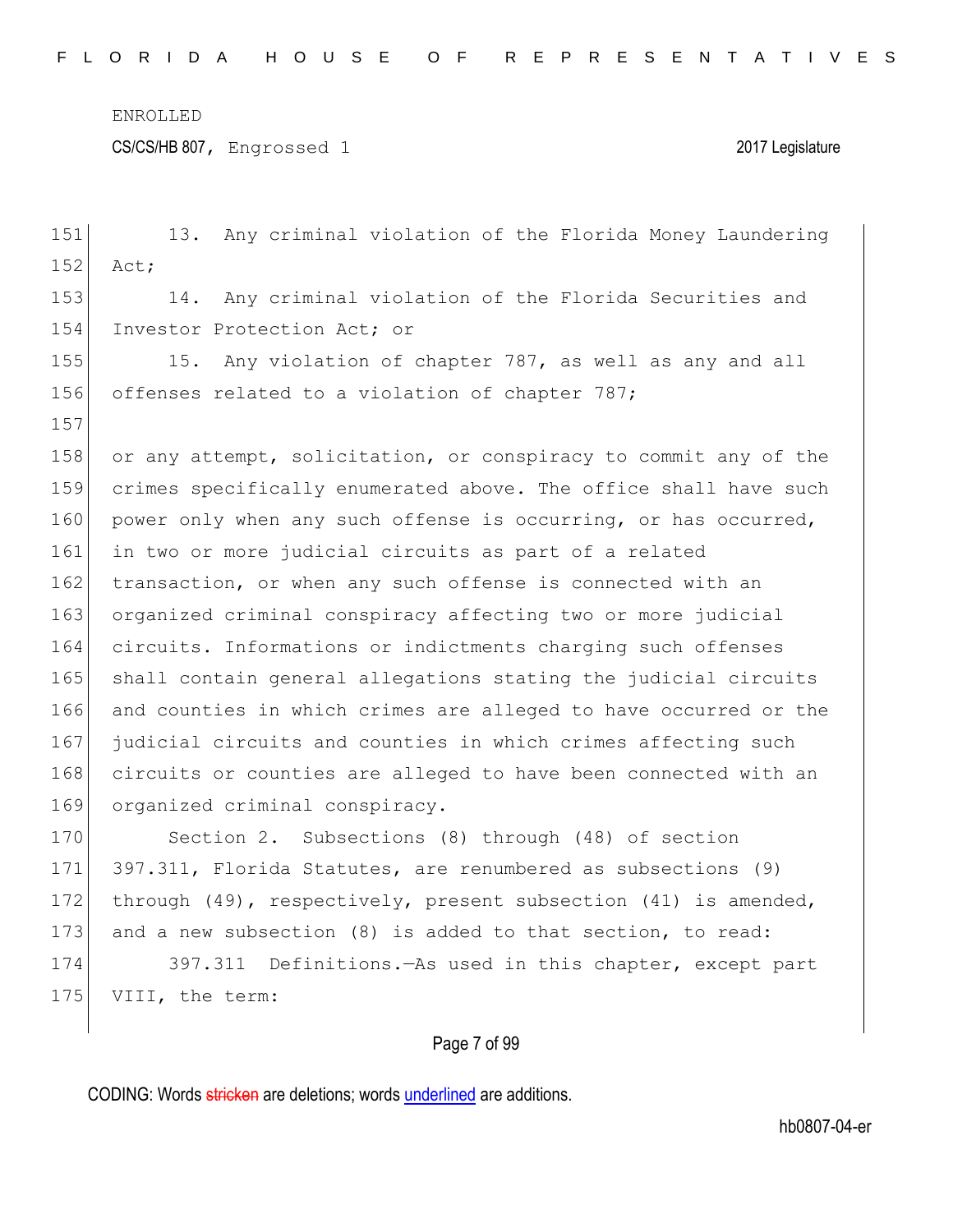CS/CS/HB 807, Engrossed 1 2017 Legislature

| 176 | "Clinical supervisor" means a person who manages<br>(8)          |
|-----|------------------------------------------------------------------|
| 177 | personnel who provide direct clinical treatment.                 |
| 178 | $(42)$ $(41)$ "Service component" or "component" means a         |
| 179 | discrete operational entity within a service provider which is   |
| 180 | subject to licensing as defined by rule. Service components      |
| 181 | include prevention, intervention, and clinical treatment         |
| 182 | described in subsection (26) $\left(25\right)$ .                 |
| 183 | Section 3. Subsection (2) of section 397.401, Florida            |
| 184 | Statutes, is amended to read:                                    |
| 185 | 397.401 License required; penalty; injunction; rules             |
| 186 | waivers.-                                                        |
| 187 | (2) A violation of subsection (1) is a felony misdemeanor        |
| 188 | of the third first degree, punishable as provided in s. 775.082, |
| 189 | <del>or</del> s. 775.083, or s. 775.084.                         |
| 190 | Section 4. Section 397.405, Florida Statutes, is                 |
| 191 | renumbered as 397.4012, Florida Statutes, and amended to read:   |
| 192 | 397.4012 397.405 Exemptions from licensure. The following        |
| 193 | are exempt from the licensing provisions of this chapter:        |
| 194 | A hospital or hospital-based component licensed under<br>(1)     |
| 195 | chapter 395.                                                     |
| 196 | A nursing home facility as defined in s. 400.021.<br>(2)         |
| 197 | A substance abuse education program established<br>(3)           |
| 198 | pursuant to s. 1003.42.                                          |
| 199 | A facility or institution operated by the Federal<br>(4)         |
| 200 | Government.                                                      |
|     |                                                                  |

## Page 8 of 99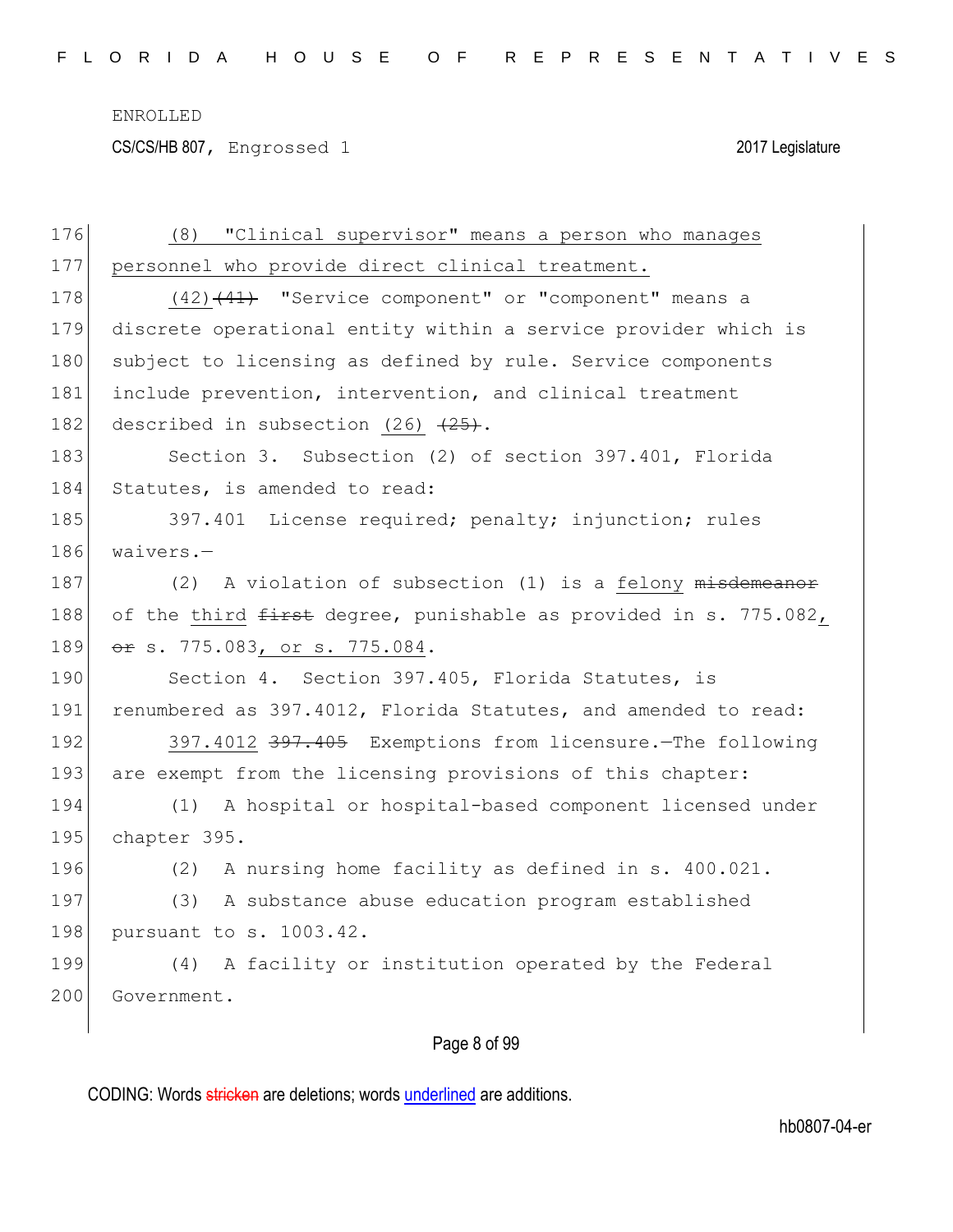CS/CS/HB 807, Engrossed 1 2017 Legislature

Page 9 of 99 201 (5) A physician or physician assistant licensed under 202 chapter 458 or chapter 459. 203 (6) A psychologist licensed under chapter 490. 204 (7) A social worker, marriage and family therapist, or 205 mental health counselor licensed under chapter 491. 206 (8) A legally cognizable church or nonprofit religious 207 organization or denomination providing substance abuse services, 208 including prevention services, which are solely religious, 209 spiritual, or ecclesiastical in nature. A church or nonprofit 210 religious organization or denomination providing any of the 211 licensed service components itemized under s. 397.311(26) 212 397.311(25) is not exempt from substance abuse licensure but 213 retains its exemption with respect to all services which are 214 solely religious, spiritual, or ecclesiastical in nature. 215 (9) Facilities licensed under chapter 393 which, in 216 addition to providing services to persons with developmental 217 disabilities, also provide services to persons developmentally 218 at risk as a consequence of exposure to alcohol or other legal 219 or illegal drugs while in utero. 220 (10) DUI education and screening services provided 221 pursuant to ss. 316.192, 316.193, 322.095, 322.271, and 322.291. 222 Persons or entities providing treatment services must be 223 licensed under this chapter unless exempted from licensing as 224 provided in this section. 225  $(11)$  A facility licensed under s. 394.875 as a crisis

CODING: Words stricken are deletions; words underlined are additions.

hb0807-04-er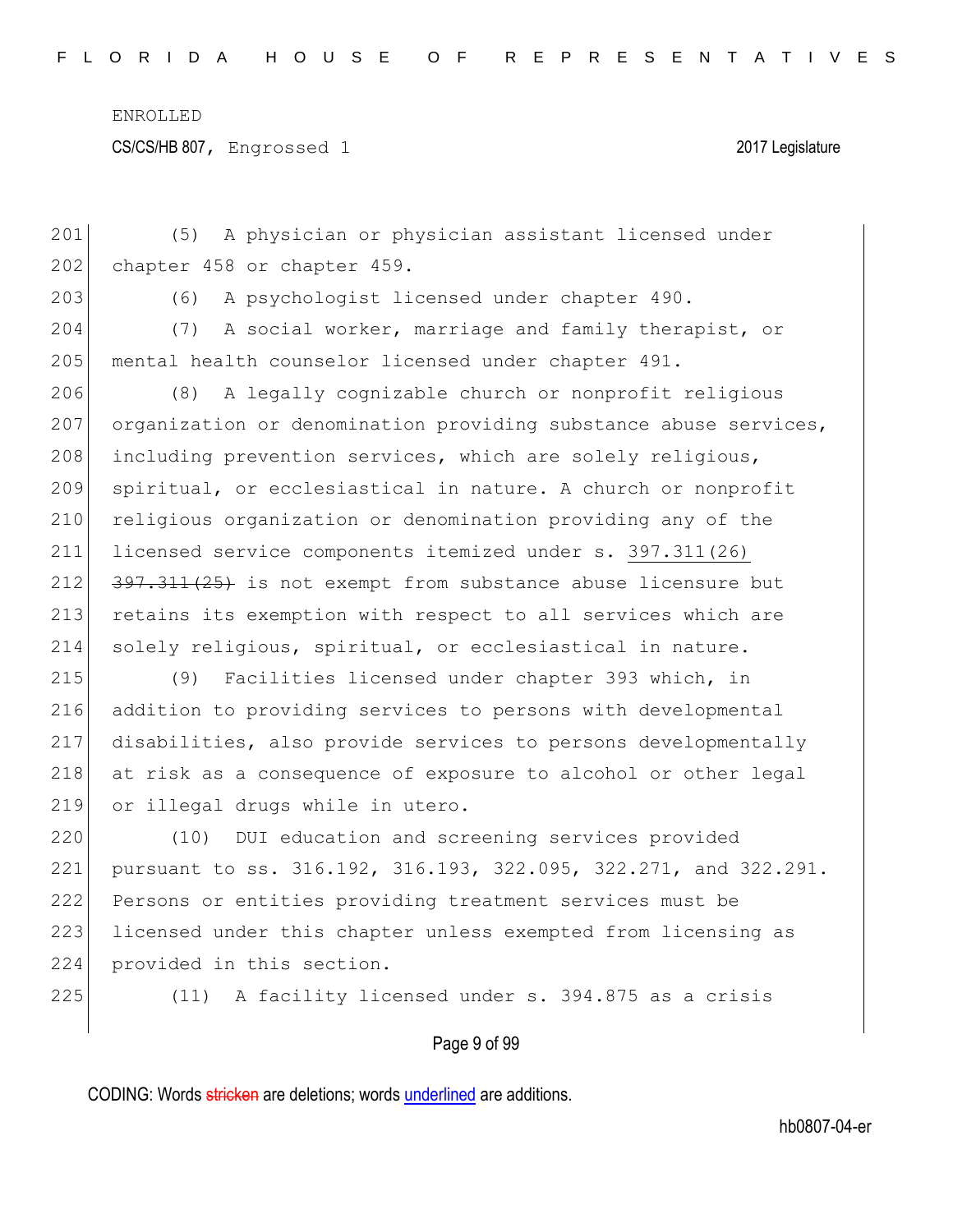226 stabilization unit.

227 228 The exemptions from licensure in this section do not apply to 229 any service provider that receives an appropriation, grant, or 230 contract from the state to operate as a service provider as 231 defined in this chapter or to any substance abuse program 232 regulated pursuant to s. 397.4014 397.406. Furthermore, this 233 chapter may not be construed to limit the practice of a 234 physician or physician assistant licensed under chapter 458 or 235 chapter 459, a psychologist licensed under chapter 490, a 236 psychotherapist licensed under chapter 491, or an advanced 237 registered nurse practitioner licensed under part I of chapter 238 464, who provides substance abuse treatment, so long as the 239 physician, physician assistant, psychologist, psychotherapist, 240 or advanced registered nurse practitioner does not represent to 241 | the public that he or she is a licensed service provider and 242 does not provide services to individuals pursuant to part V of 243 this chapter. Failure to comply with any requirement necessary 244 to maintain an exempt status under this section is a misdemeanor 245 of the first degree, punishable as provided in s. 775.082 or s. 246 775.083.

247 Section 5. Section 397.406, Florida Statutes, is 248 renumbered as section 397.4014, Florida Statutes.

249 Section 6. Section 397.403, Florida Statutes, is amended 250 to read:

### Page 10 of 99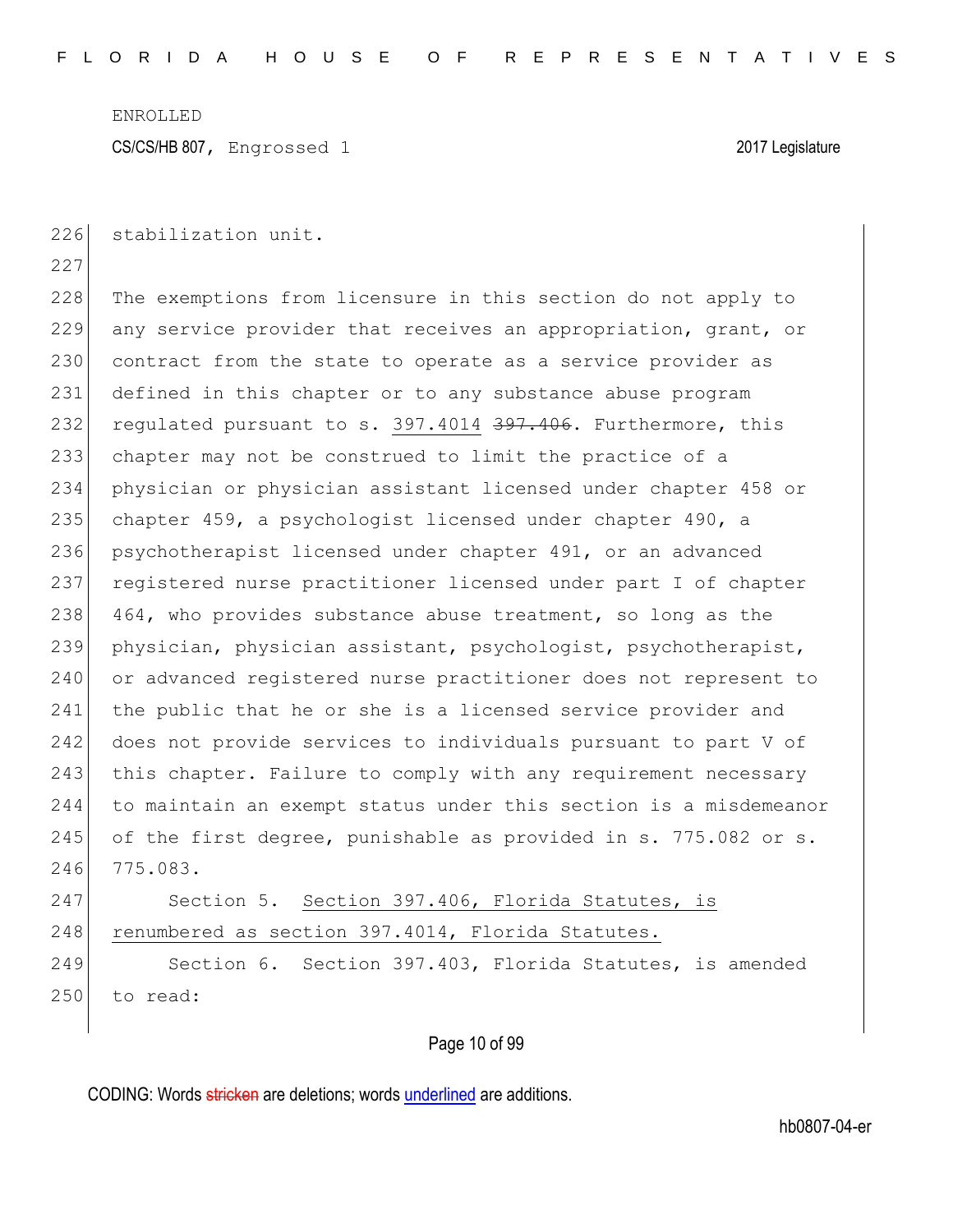CS/CS/HB 807, Engrossed 1 2017 Legislature

Page 11 of 99 251 397.403 License application.— 252 (1) Applicants for a license under this chapter must apply 253 to the department on forms provided by the department and in 254 accordance with rules adopted by the department. Applications 255 must include at a minimum: 256 (a) Information establishing the name and address of the 257 applicant service provider and its director, and also of each 258 member, owner, officer, and shareholder, if any. 259 (b) Information establishing the competency and ability of 260 the applicant service provider and its director to carry out the 261 requirements of this chapter. 262 (c) Proof satisfactory to the department of the applicant 263 service provider's financial ability and organizational 264 capability to operate in accordance with this chapter. 265 (d) Proof of liability insurance coverage in amounts set 266 by the department by rule. 267 (e) Sufficient information to conduct background screening 268 for all owners, directors, chief financial officers, and 269 clinical supervisors as provided in s. 397.4073 397.451. 270 1. If the results of the background screening indicate 271 that any owner, director, or chief financial officer has been 272 found guilty of, regardless of adjudication, or has entered a 273 plea of nolo contendere or quilty to any offense prohibited  $274$  under the screening standard, a license may not be issued to the 275 applicant service provider unless an exemption from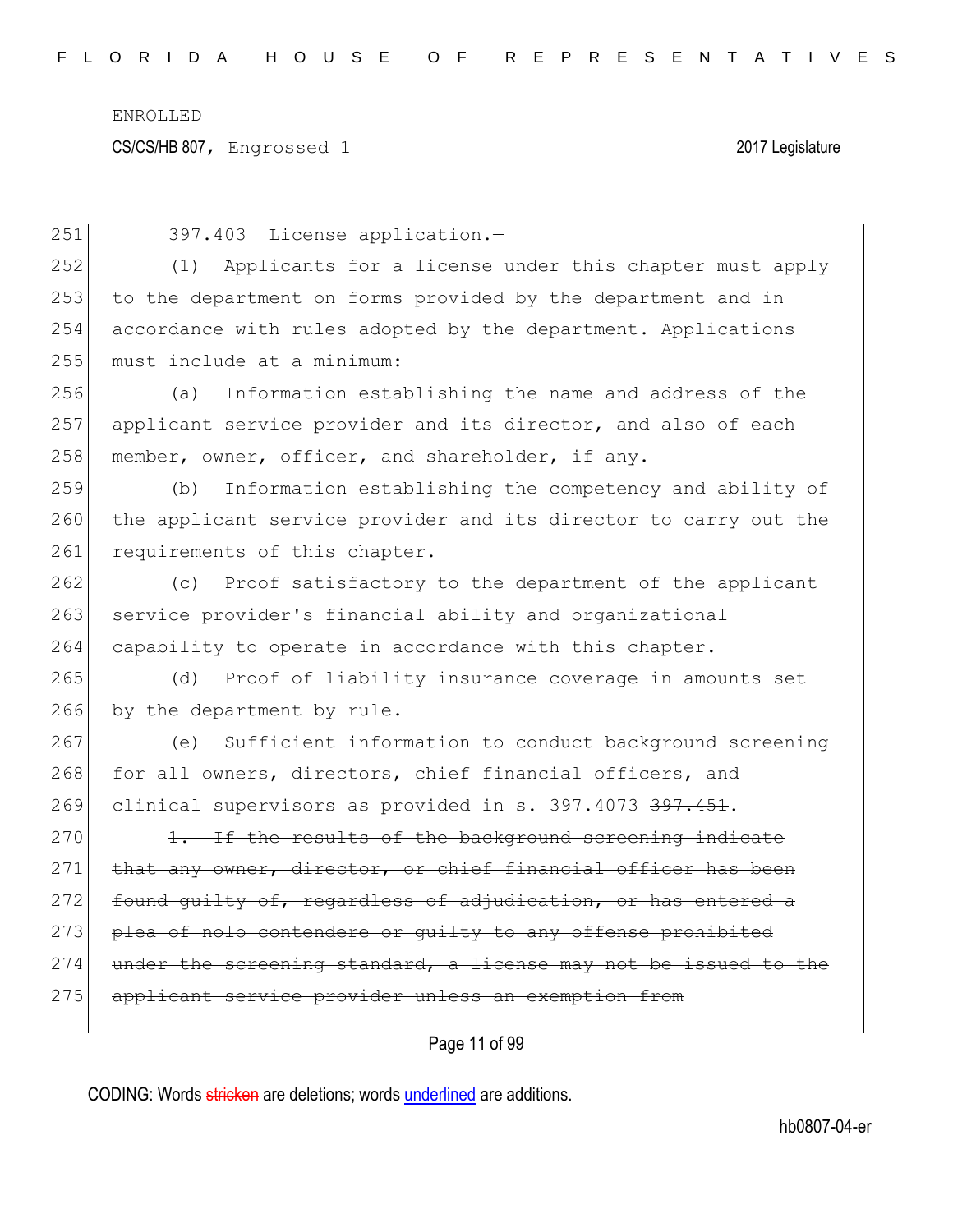276 disqualification has been granted by the department as set forth 277 in chapter 435. The owner, director, or chief financial officer  $278$  has 90 days within which to obtain the required exemption, 279 during which time the applicant's license remains in effect. 280 2. If any owner, director, or chief financial officer is 281 arrested or found guilty of, regardless of adjudication, or has 282 entered a plea of nolo contendere or quilty to any offense 283 prohibited under the screening standard while acting in that 284 capacity, the provider shall immediately remove the person from 285 that position and shall notify the department within 2 days 286 after such removal, excluding weekends and holidays. Failure to 287 remove the owner, director, or chief financial officer will 288 result in revocation of the provider's license. 289 (f) Proof of satisfactory fire, safety, and health 290 inspections, and compliance with local zoning ordinances. 291 Service providers operating under a regular annual license shall 292 have 18 months from the expiration date of their regular license 293 within which to meet local zoning requirements. Applicants for a 294 new license must demonstrate proof of compliance with zoning 295 requirements prior to the department issuing a probationary 296 license. 297 (g) A comprehensive outline of the proposed services, 298 including sufficient detail to evaluate compliance with clinical

- 299 and treatment best practices, for:
- 
- 300 1. Any new applicant; or

### Page 12 of 99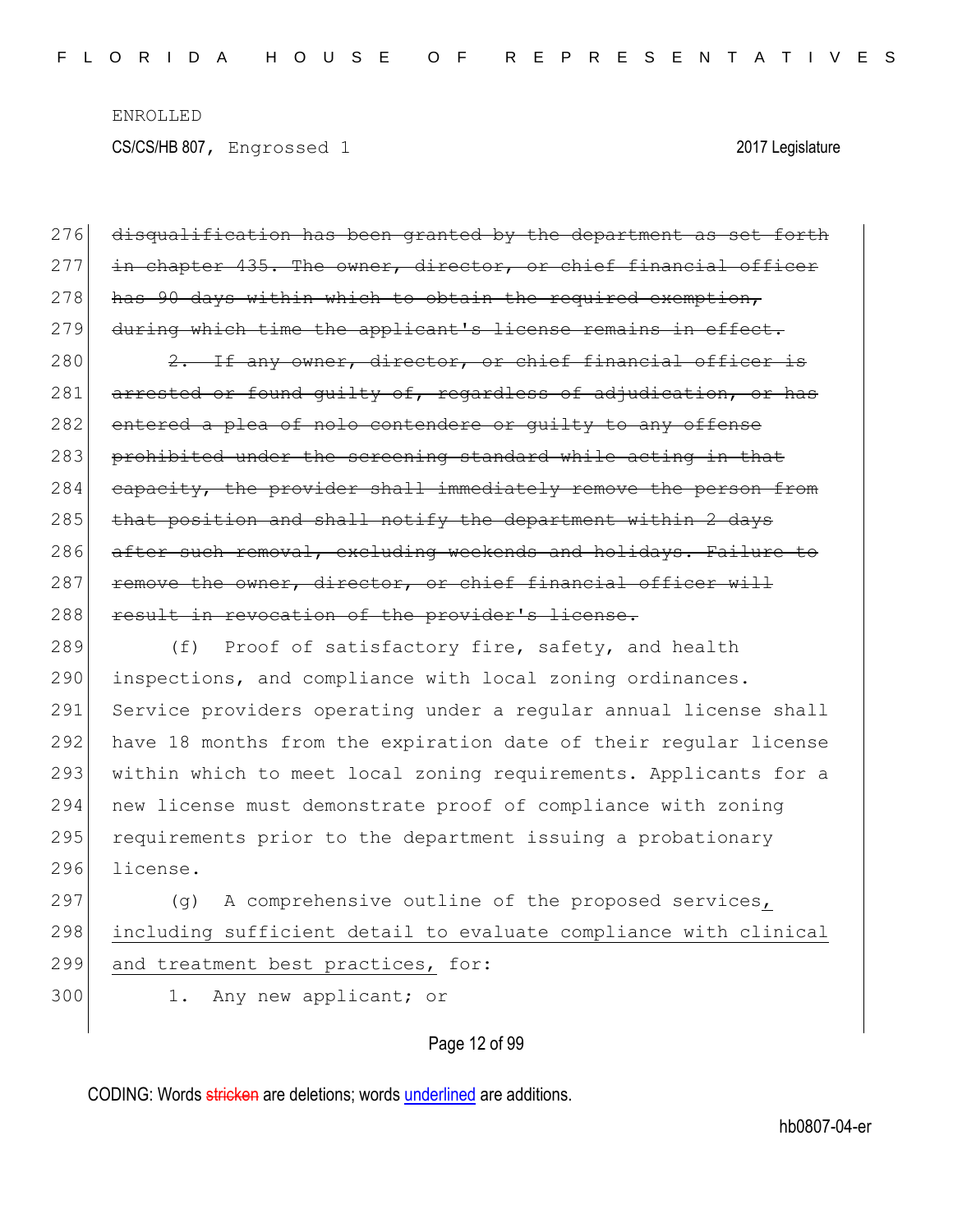CS/CS/HB 807, Engrossed 1 2017 Legislature

| 301 | Any licensed service provider adding a new licensable<br>2.      |
|-----|------------------------------------------------------------------|
| 302 | service component.                                               |
| 303 | Proof of the ability to provide services in accordance<br>(h)    |
| 304 | with department rules.                                           |
| 305 | Any other information that the department finds<br>(i)           |
| 306 | necessary to determine the applicant's ability to carry out its  |
| 307 | duties under this chapter and applicable rules.                  |
| 308 | $(2)$ $(3)$ The department shall accept proof of accreditation   |
| 309 | by an accrediting organization whose standards incorporate       |
| 310 | comparable licensure requlations required by this state, or      |
| 311 | through another nationally recognized certification process that |
| 312 | is acceptable to the department and meets the minimum licensure  |
| 313 | requirements under this chapter, in lieu of requiring the        |
| 314 | applicant to submit the information required by paragraphs       |
| 315 | $(1)$ (a) – (c).                                                 |
| 316 | Applications for licensure renewal must include proof<br>(3)     |
| 317 | of application for accreditation for each licensed service       |
| 318 | component providing clinical treatment by an accrediting         |
| 319 | organization that is acceptable to the department for the first  |
| 320 | renewal, and proof of accreditation for any subsequent renewals. |
| 321 | $(4)$ $(2)$ The burden of proof with respect to any requirement  |
| 322 | for application for licensure as a service provider under this   |
| 323 | chapter is on the applicant.                                     |
| 324 | Section 7. Subsections (5) through (10) of section               |
| 325 | 397.407, Florida Statutes, are renumbered as subsections (6)     |
|     | Page 13 of 99                                                    |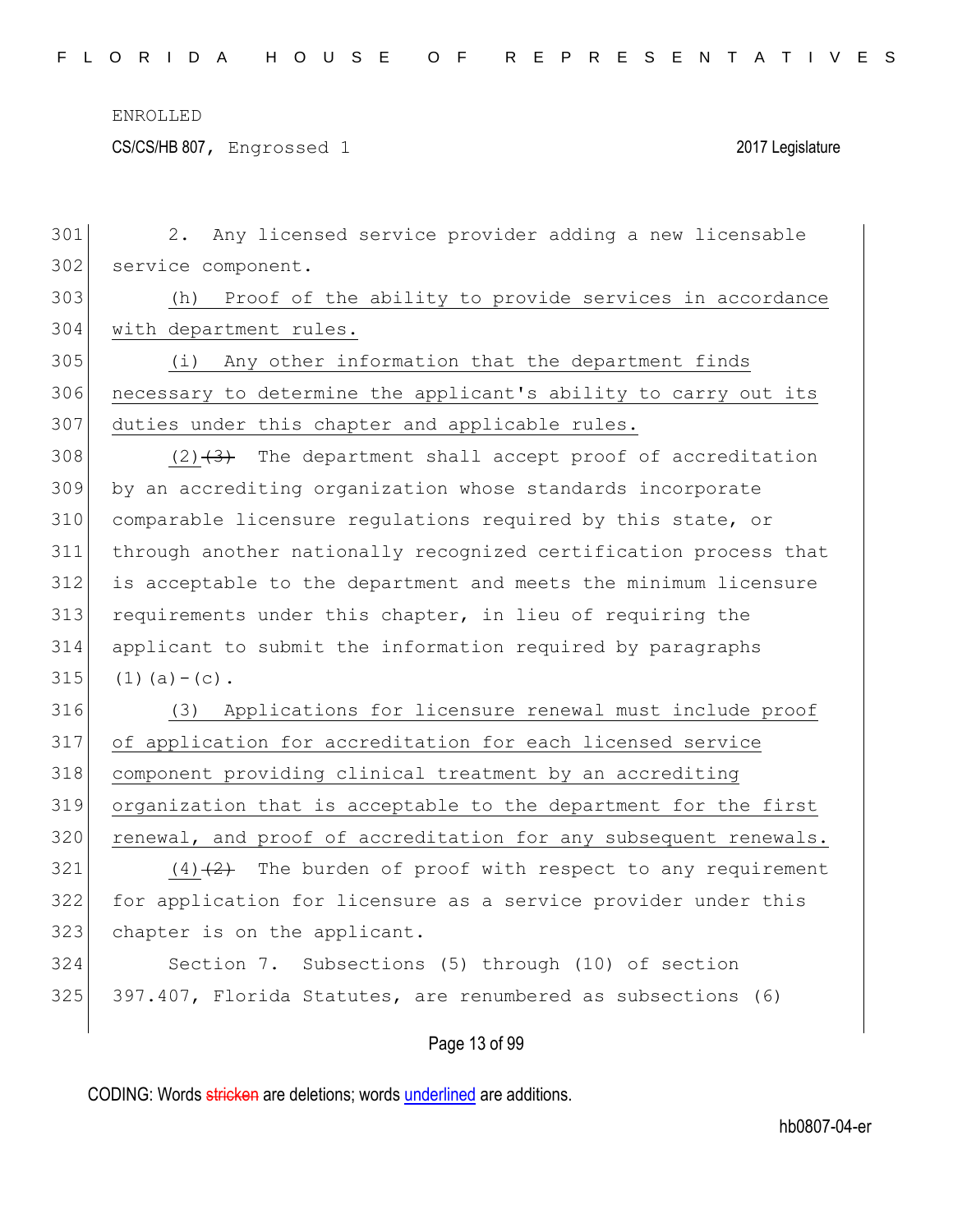326 through  $(11)$ , respectively, present subsections  $(1)$ ,  $(5)$ ,  $(6)$ ,  $327$  (7), and (11) are amended, and a new subsection (5) is added to 328 that section, to read:

329 397.407 Licensure process; fees.-

330 (1) The department shall establish the licensure process 331 to include fees and categories of licenses and must prescribe a 332 fee range that is based, at least in part, on the number and 333 complexity of programs listed in s. 397.311(26) 397.311(25) 334 which are operated by a licensee. The fees from the licensure of 335 service components are sufficient to cover at least 50 percent 336  $\leftrightarrow$  the costs of regulating the service components. The 337 department shall specify a fee range for public and privately 338 funded licensed service providers. Fees for privately funded 339 licensed service providers must exceed the fees for publicly 340 funded licensed service providers.

341 (5) The department shall conduct background screening, as 342 provided in s. 397.4073, as part of the licensure application 343 for all owners, directors, chief financial officers, and 344 clinical supervisors of a service provider. If the results of 345 the background screening indicate that the individual has been 346 found guilty of, regardless of adjudication, or has entered a 347 plea of nolo contendere or guilty to any offense prohibited 348 under the screening standard, a license may not be issued to the 349 applicant service provider unless an exemption from 350 disqualification has been granted by the department as set forth

### Page 14 of 99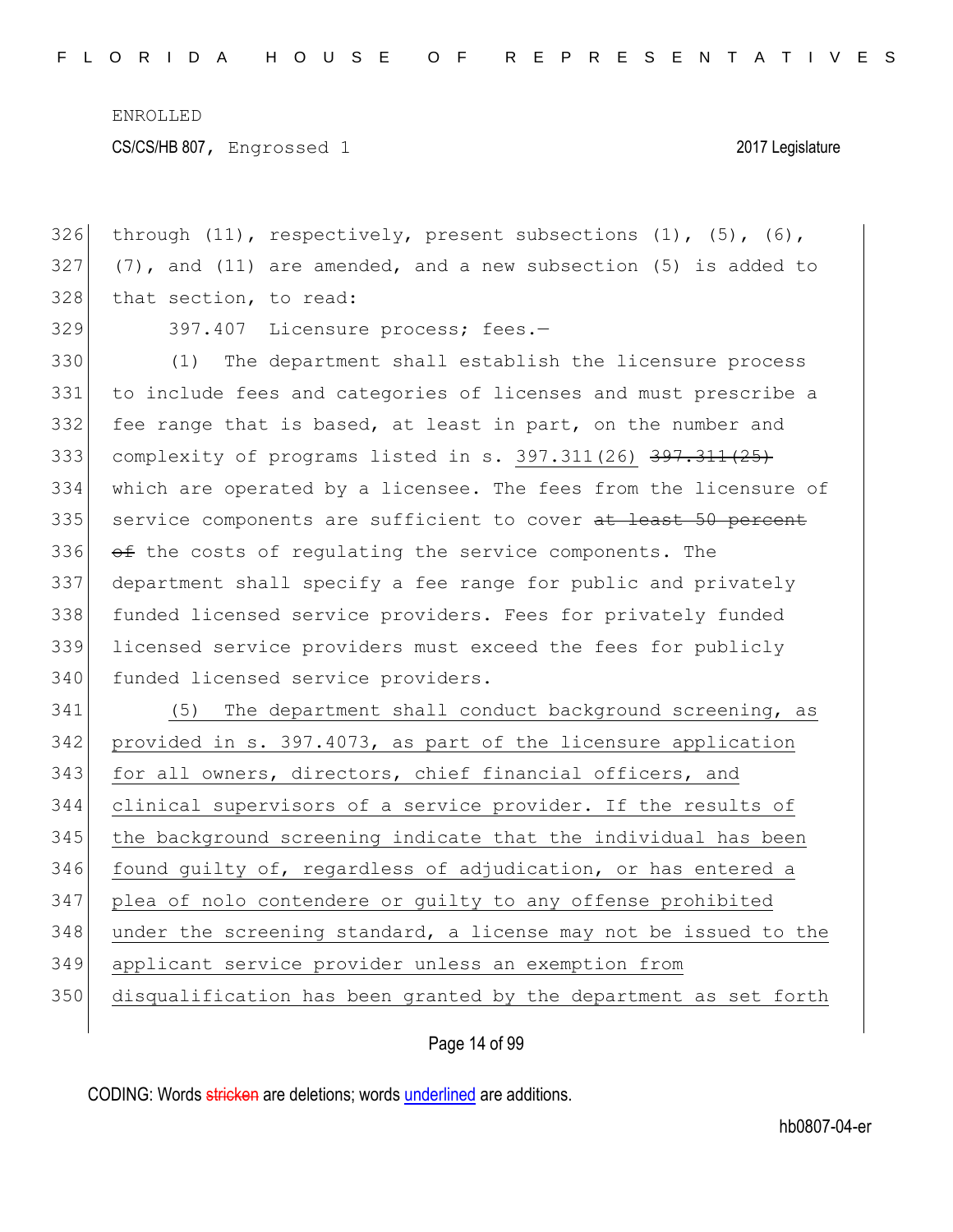CS/CS/HB 807, Engrossed 1 2017 Legislature

# 351 in chapter 435. The individual has 90 days within which to 352 obtain the required exemption, during which time the applicant's 353 license remains in effect. 354 (6)  $\left(5\right)$  The department may issue probationary, regular, and 355 interim licenses. The department shall issue one license for 356 each service component that is operated by a service provider 357 and defined pursuant to s.  $397.311(26)$   $\overline{397.311(25)}$ . The license 358 is valid only for the specific service components listed for 359 each specific location identified on the license. The licensed 360 service provider shall apply for a new license at least 60 days 361 before the addition of any service components or 30 days before 362 the relocation of any of its service sites. Provision of service 363 components or delivery of services at a location not identified 364 on the license may be considered an unlicensed operation that 365 authorizes the department to seek an injunction against 366 operation as provided in s. 397.401, in addition to other 367 sanctions authorized by s. 397.415. Probationary and regular 368 licenses may be issued only after all required information has 369 been submitted. A license may not be transferred. As used in 370 this subsection, the term "transfer" includes, but is not

371 limited to, the transfer of a majority of the ownership interest 372 in the licensed entity or transfer of responsibilities under the 373 license to another entity by contractual arrangement.

374  $(7)$  (6) Upon receipt of a complete application, payment of 375 applicable fees, and a demonstration of substantial compliance

### Page 15 of 99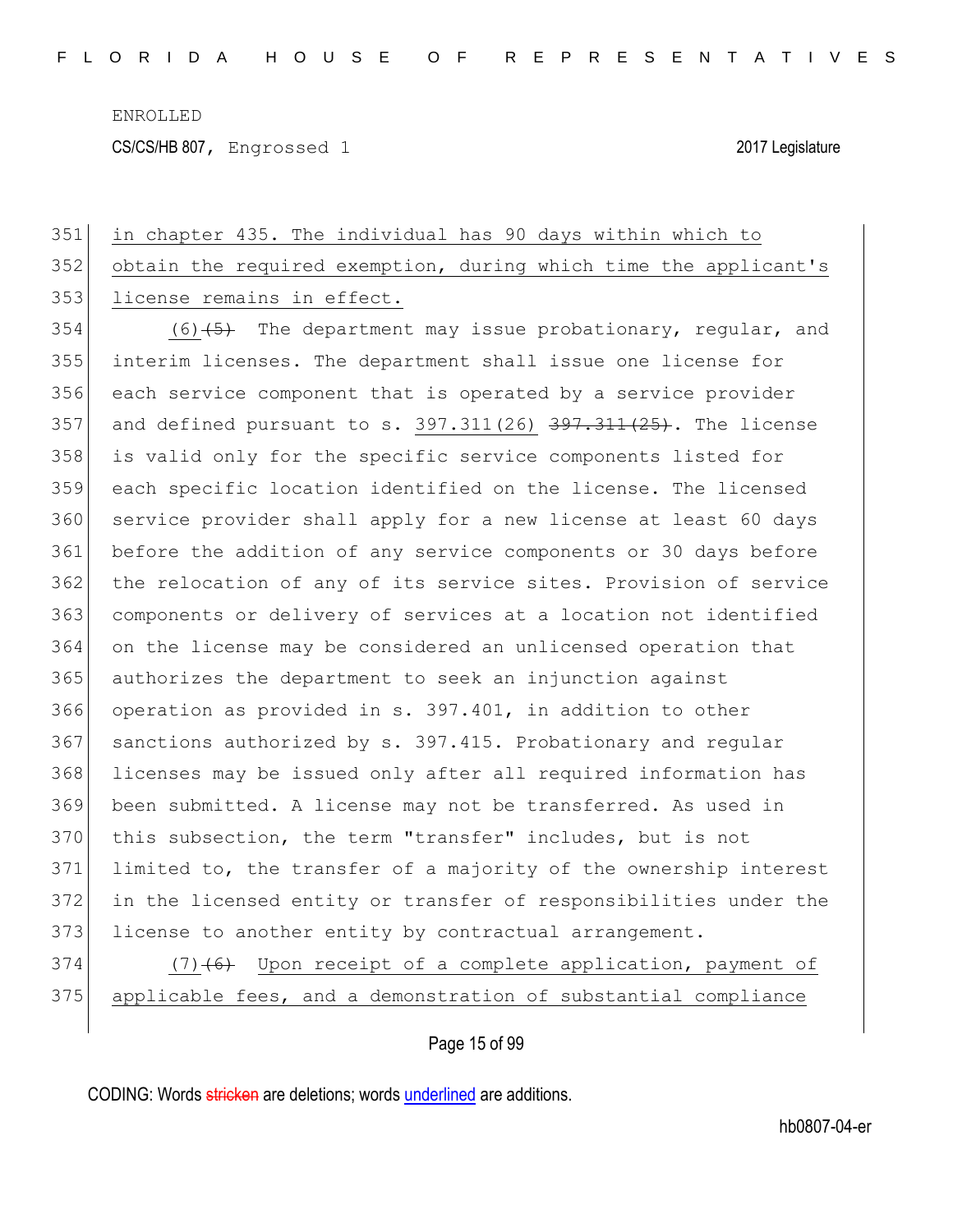376 with all applicable statutory and regulatory requirements, the 377 department may issue a probationary license may be issued to a 378 service provider applicant with in the initial stages of 379 developing services that are not yet fully operational. The 380 department may not issue a probationary license when doing so 381 would place the health, safety, or welfare of individuals at 382 risk upon completion of all application requirements itemized in  $383$  s.  $397.403(1)$  and upon demonstration of the applicant's ability 384 to comply with all applicable statutory and regulatory 385 **requirements.** A probationary license expires 90 days after 386 issuance and may not be reissued once for an additional 90-day 387 period if the applicant has substantially complied with all 388 requirements for reqular licensure or has initiated action to 389 satisfy all requirements. During the probationary period the 390 department shall monitor the delivery of services. 391 Notwithstanding s. 120.60(5), the department may order a 392 probationary licensee to cease and desist operations at any time 393 it is found to be substantially out of compliance with licensure 394 standards. This cease-and-desist order is exempt from the 395 requirements of s. 120.60(6). 396 (8) $(7)$  A regular license may be issued to: 397 (a) A new applicant at the end of the probationary period. 398 (b) A licensed applicant that holds a regular license and 399 is seeking renewal.

400 (c) An applicant for a service component operating under

### Page 16 of 99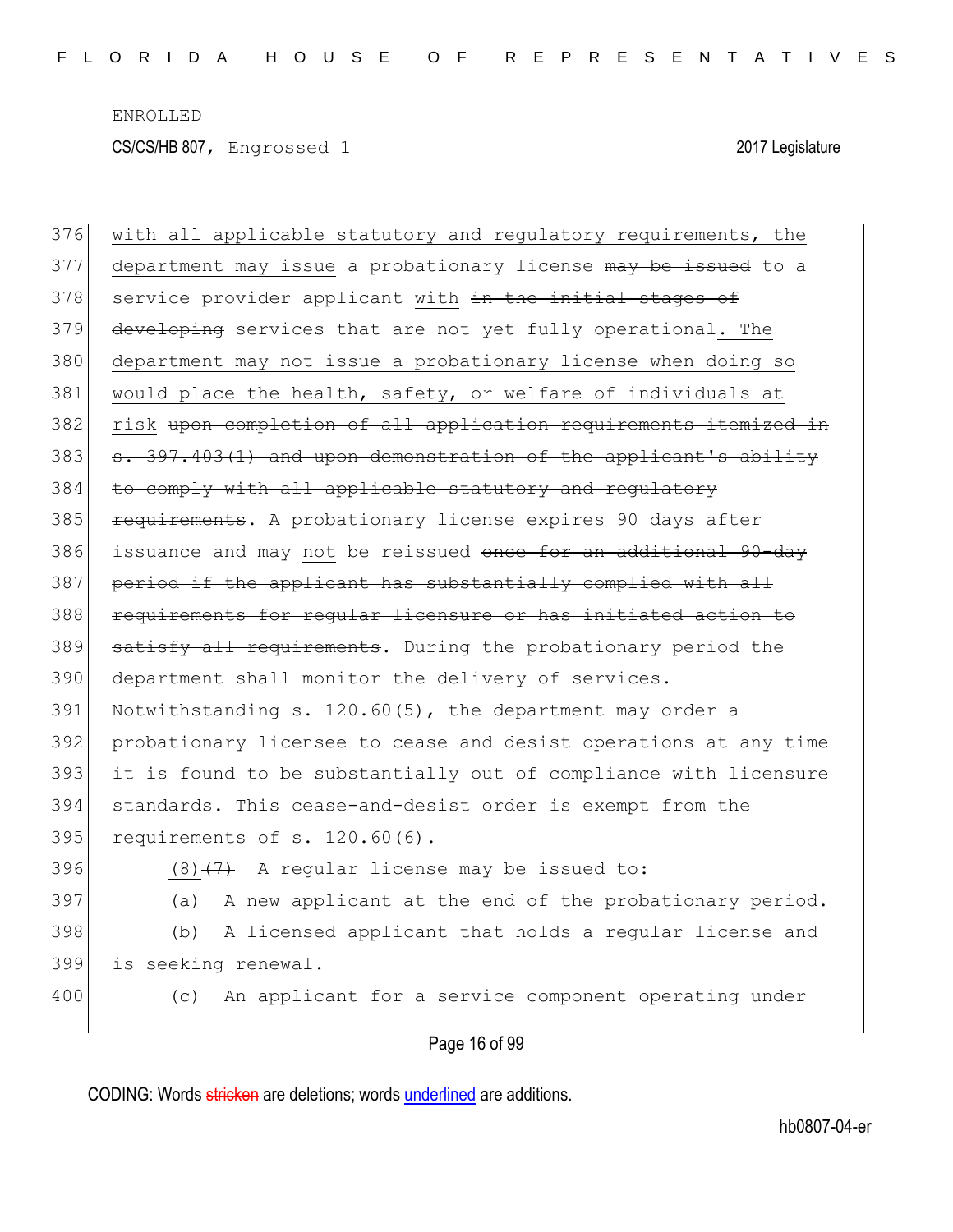| 401 | an interim license upon successful satisfaction of the           |
|-----|------------------------------------------------------------------|
| 402 | requirements for a regular license.                              |
| 403 |                                                                  |
| 404 | In order to be issued a regular license, the applicant must be   |
| 405 | in compliance with statutory and regulatory requirements. An     |
| 406 | application for renewal of a regular license must be submitted   |
| 407 | to the department at least 60 days before the license expires.   |
| 408 | The department may deny a renewal application submitted fewer    |
| 409 | than 30 days before the license expires.                         |
| 410 | (11) Effective July 1, 2016, a service provider licensed         |
| 411 | under this part may not refer a current or discharged patient to |
| 412 | a recovery residence unless the recovery residence holds a valid |
| 413 | certificate of compliance as provided in s. 397.487 and is       |
| 414 | actively managed by a certified recovery residence administrator |
| 415 | as provided in s. 397.4871 or the recovery residence is owned    |
| 416 | and operated by a licensed service provider or a licensed        |
| 417 | service provider's wholly owned subsidiary. For purposes of this |
| 418 | subsection, the term "refer" means to inform a patient by any    |
| 419 | means about the name, address, or other details of the recovery  |
| 420 | residence. However, this subsection does not require a licensed  |
| 421 | service provider to refer any patient to a recovery residence.   |
| 422 | Section 8. Section 397.451, Florida Statutes, is                 |
| 423 | renumbered as section 397.4073, Florida Statutes, and paragraph  |
| 424 | (a) of subsection (1), subsection (2), and paragraph (b) of      |
| 425 | subsection (3) of that section are amended to read:              |
|     | Page 17 of 99                                                    |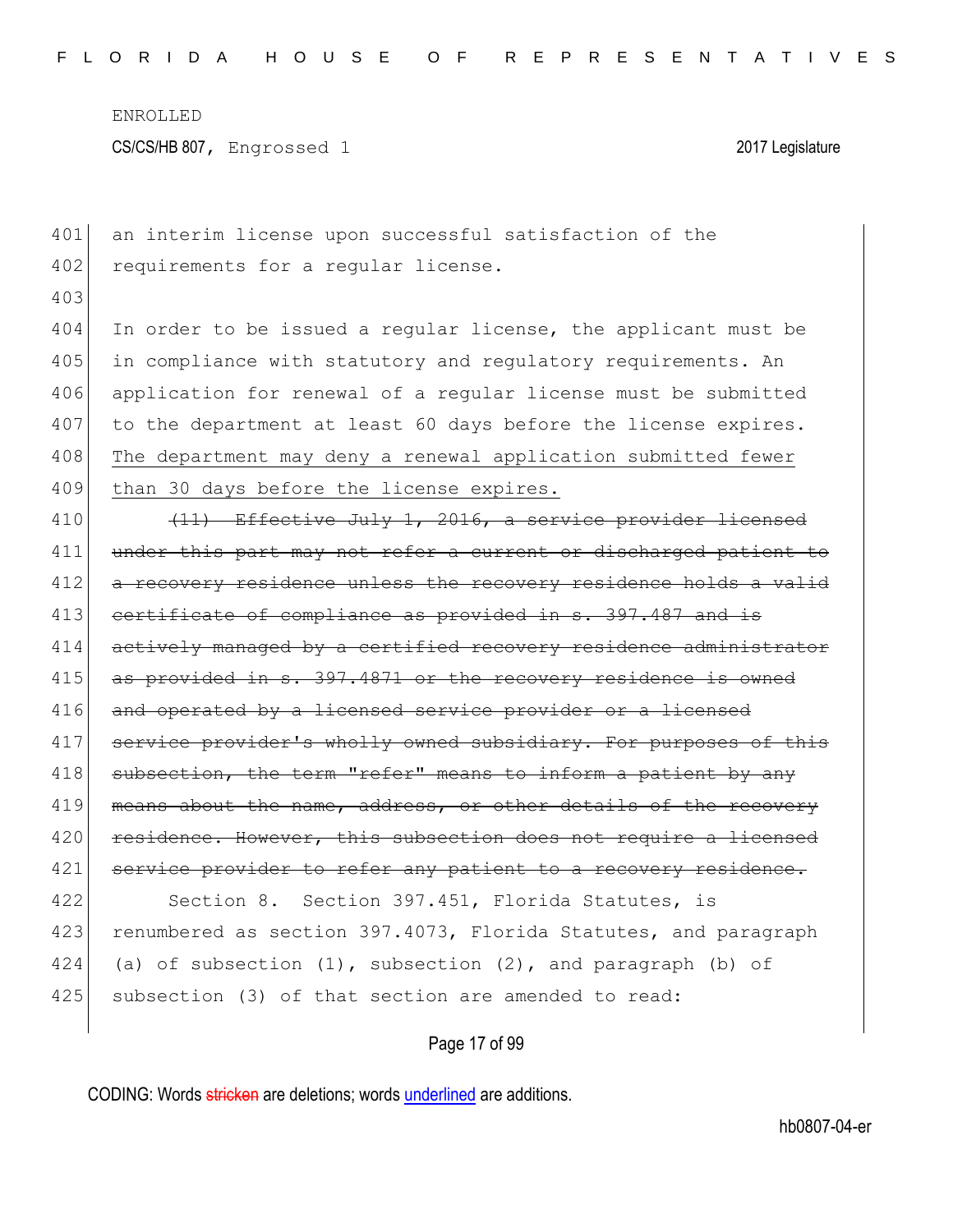CS/CS/HB 807, Engrossed 1 2017 Legislature

426 397.4073 397.451 Background checks of service provider 427 personnel.—

428 (1) PERSONNEL BACKGROUND CHECKS; REQUIREMENTS AND 429 EXCEPTIONS.—

430 (a) Background checks shall apply as follows:

431 1. All owners, directors, and chief financial officers, 432 and clinical supervisors of service providers are subject to 433 level 2 background screening as provided under chapter 435. 434 Inmate substance abuse programs operated directly or under 435 contract with the Department of Corrections are exempt from this 436 requirement.

437 2. All service provider personnel who have direct contact 438 with children receiving services or with adults who are 439 developmentally disabled receiving services are subject to level 440 2 background screening as provided under chapter 435.

441 (2) EMPLOYMENT HISTORY CHECKS; CHECKS OF REFERENCES.-The 442 department shall assess employment history checks and checks of 443 references for all owners, directors, and chief financial 444 officers, and clinical supervisors, and the directors shall 445 assess employment history checks and checks of references for 446 each employee who has direct contact with children receiving 447 services or adults who are developmentally disabled receiving 448 services.

449 (3) PERSONNEL EXEMPT FROM BEING REFINGERPRINTED OR 450 RECHECKED.—

### Page 18 of 99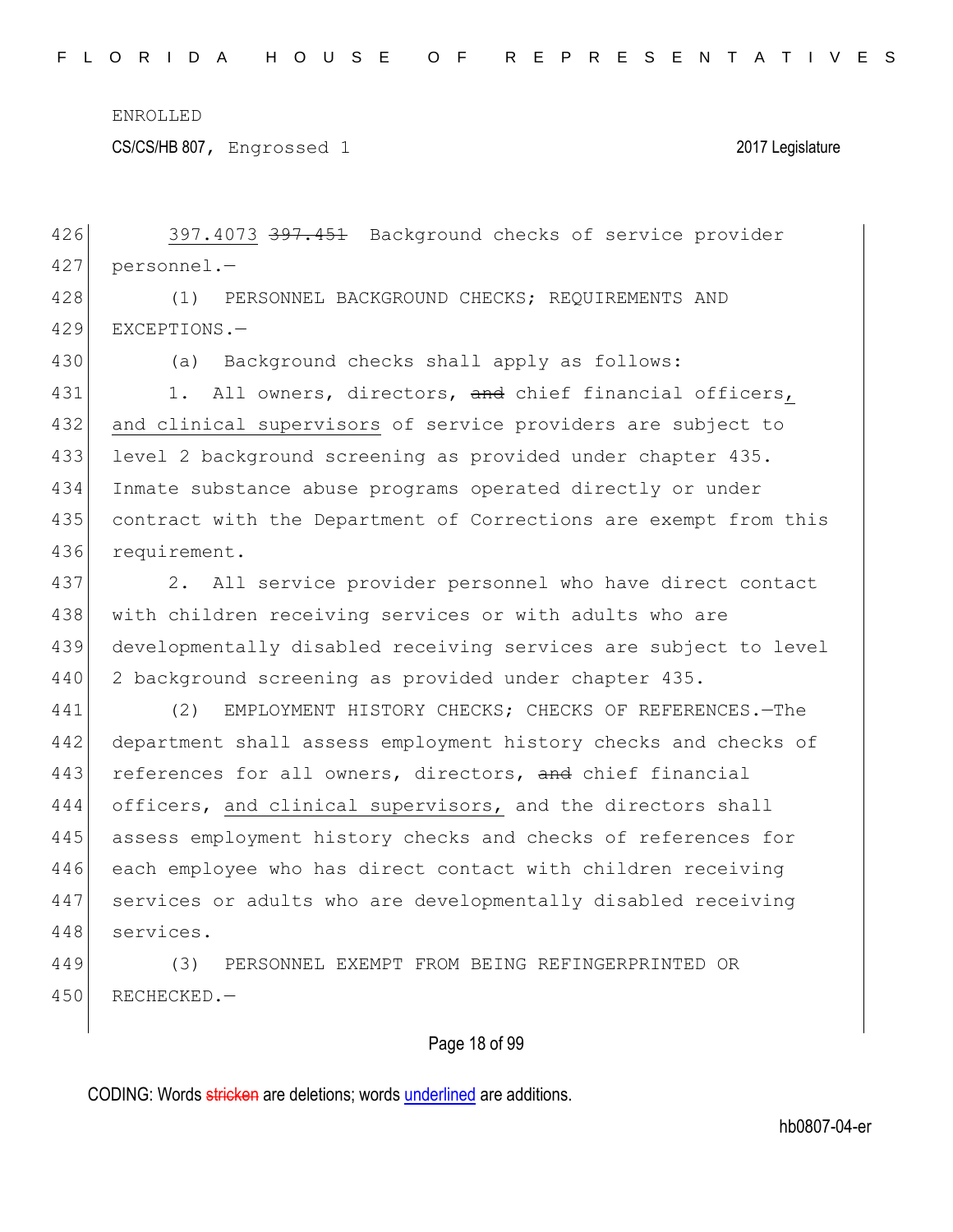| 451 | Service provider owners, directors, or chief financial<br>(b)  |
|-----|----------------------------------------------------------------|
| 452 | officers, or clinical supervisors who are not covered by       |
| 453 | paragraph (a) who provide proof of compliance with the level 2 |
| 454 | background screening requirements which has been submitted     |
| 455 | within the previous 5 years in compliance with any other state |
| 456 | health care licensure requirements are not required to be      |
| 457 | refingerprinted or rechecked.                                  |
| 458 | Section 9. Section 397.461, Florida Statutes, is               |
| 459 | renumbered as section 397.4075, Florida Statutes.              |
| 460 | Section 10. Section 397.410, Florida Statutes, is created      |
| 461 | to read:                                                       |
| 462 | 397.410 Licensure requirements; minimum standards; rules.-     |
| 463 | The department shall establish minimum requirements<br>(1)     |
| 464 | for licensure of each service component, as defined in s.      |
| 465 | 397.311(26), including, but not limited to:                    |
| 466 | (a) Standards and procedures for the administrative            |
| 467 | management of the licensed service component, including        |
| 468 | procedures for recordkeeping, referrals, and financial         |
| 469 | management.                                                    |
| 470 | Standards consistent with clinical and treatment best<br>(b)   |
| 471 | practices that ensure the provision of quality treatment for   |
| 472 | individuals receiving substance abuse treatment services.      |
| 473 | (c) The number and qualifications of all personnel,            |
|     |                                                                |
| 474 | including, but not limited to, management, nursing, and        |
| 475 | qualified professionals, having responsibility for any part of |

Page 19 of 99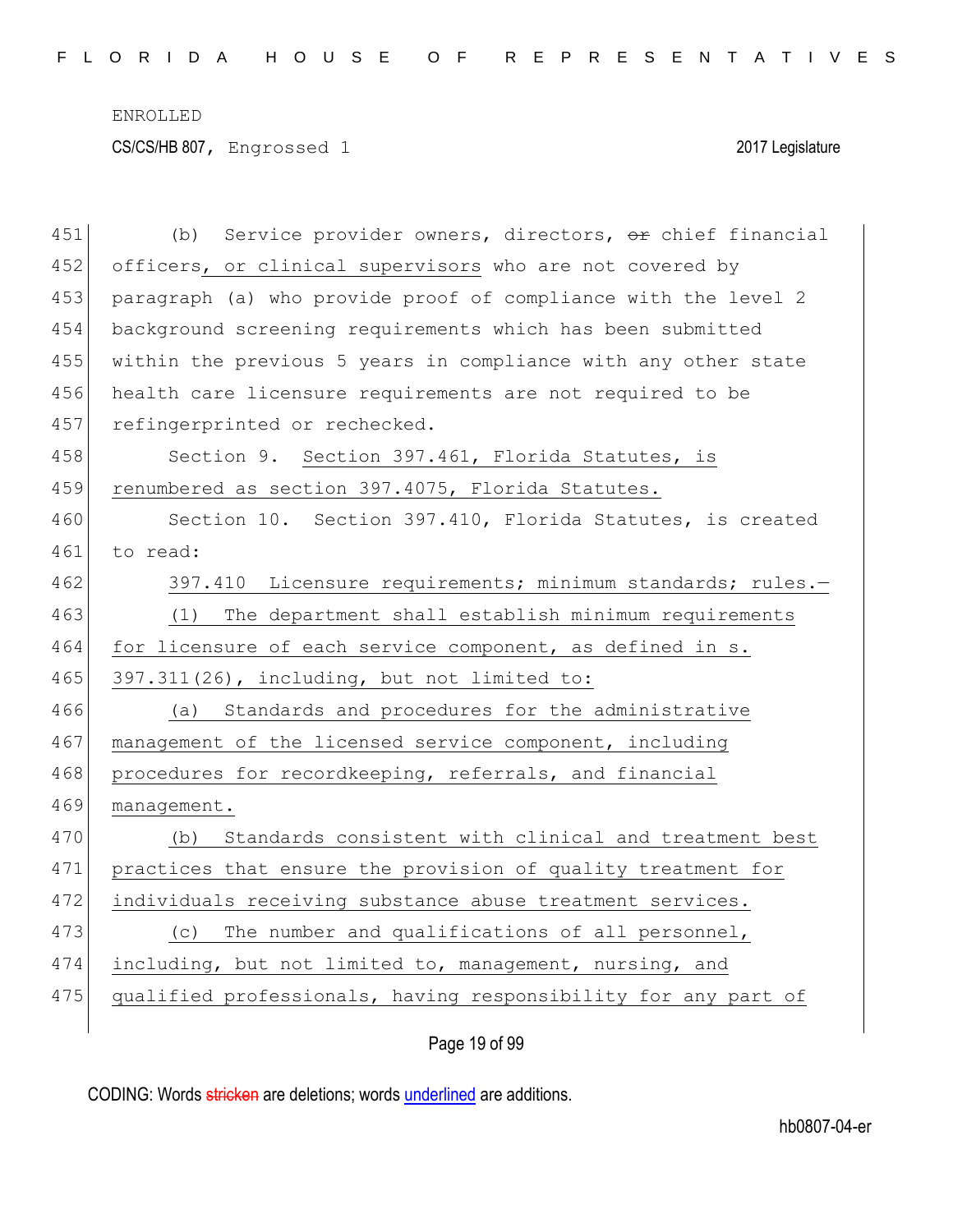CS/CS/HB 807, Engrossed 1 2017 Legislature

| 476 | an individual's clinical treatment. These requirements must      |
|-----|------------------------------------------------------------------|
| 477 | include, but are not limited to:                                 |
| 478 | 1. Education; credentials, such as licensure or                  |
| 479 | certification, if appropriate; training; and supervision of      |
| 480 | personnel providing direct clinical treatment.                   |
| 481 | 2. Minimum staffing ratios to provide adequate safety,           |
| 482 | care, and treatment.                                             |
| 483 | Hours of staff coverage.<br>3.                                   |
| 484 | The maximum number of individuals who may receive<br>4.          |
| 485 | clinical services together in a group setting.                   |
| 486 | The maximum number of licensed service providers for<br>5.       |
| 487 | which a physician may serve as medical director and the total    |
| 488 | number of individuals he or she may treat in that capacity.      |
| 489 | (d) Service provider facility standards, including, but          |
| 490 | not limited to:                                                  |
| 491 | Safety and adequacy of the facility and grounds.<br>1.           |
| 492 | 2.<br>Space, furnishings, and equipment for each individual      |
| 493 | served.                                                          |
| 494 | Infection control, housekeeping, sanitation, and<br>3.           |
| 495 | facility maintenance.                                            |
| 496 | Meals and snacks.<br>4.                                          |
| 497 | (e) Disaster planning policies and procedures.                   |
| 498 | The department shall adopt rules to provide that, if<br>(2)      |
| 499 | the criteria established under subsection (1) are not met, such  |
| 500 | deficiencies shall be classified according to the nature and the |
|     |                                                                  |

Page 20 of 99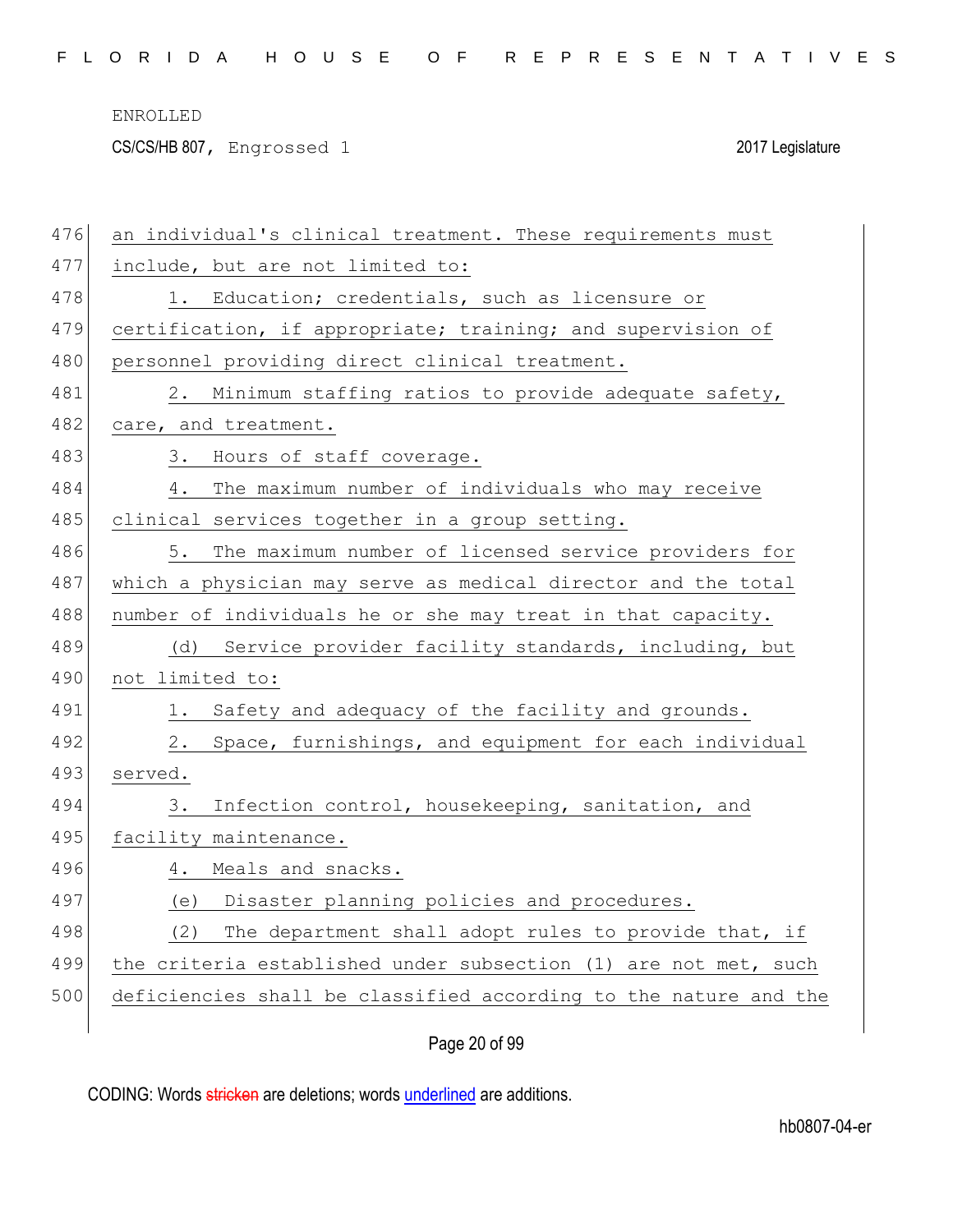CS/CS/HB 807, Engrossed 1 2017 Legislature

| 501 | scope of the deficiency. The scope shall be cited as isolated,   |
|-----|------------------------------------------------------------------|
| 502 | patterned, or widespread. The department shall indicate the      |
| 503 | classification on the face of the notice of deficiencies in      |
| 504 | accordance with s. 397.411.                                      |
| 505 | (a) An isolated deficiency is a deficiency affecting one         |
| 506 | or a very limited number of individuals or involving one or a    |
| 507 | very limited number of staff, or a situation that occurred only  |
| 508 | occasionally or in a very limited number of locations.           |
| 509 | (b) A patterned deficiency is a deficiency where more than       |
| 510 | a very limited number of individuals are affected or more than a |
| 511 | very limited number of staff are involved, the situation has     |
| 512 | occurred in several locations, or the same individual or         |
| 513 | individuals have been affected by repeated occurrences of the    |
| 514 | same deficient practice but the effect of the deficient practice |
|     |                                                                  |
| 515 | is not found to be pervasive throughout the facility.            |
| 516 | (c) A widespread deficiency is a deficiency in which the         |
| 517 | problems causing the deficiency are pervasive throughout the     |
| 518 | facility or represent systemic failure that has affected or has  |
| 519 | the potential to affect a large portion of individuals.          |
| 520 | (3) By October 1, 2017, the department shall publish a           |
| 521 | notice of development of rulemaking, and by January 1, 2018, the |
| 522 | department shall publish a notice of proposed rule pursuant to s |
| 523 | 120.54(3) (a) to implement the provisions of this section.       |
| 524 | The department shall provide a report to the Governor,<br>(4)    |
| 525 | the President of the Senate, and the Speaker of the House of     |

Page 21 of 99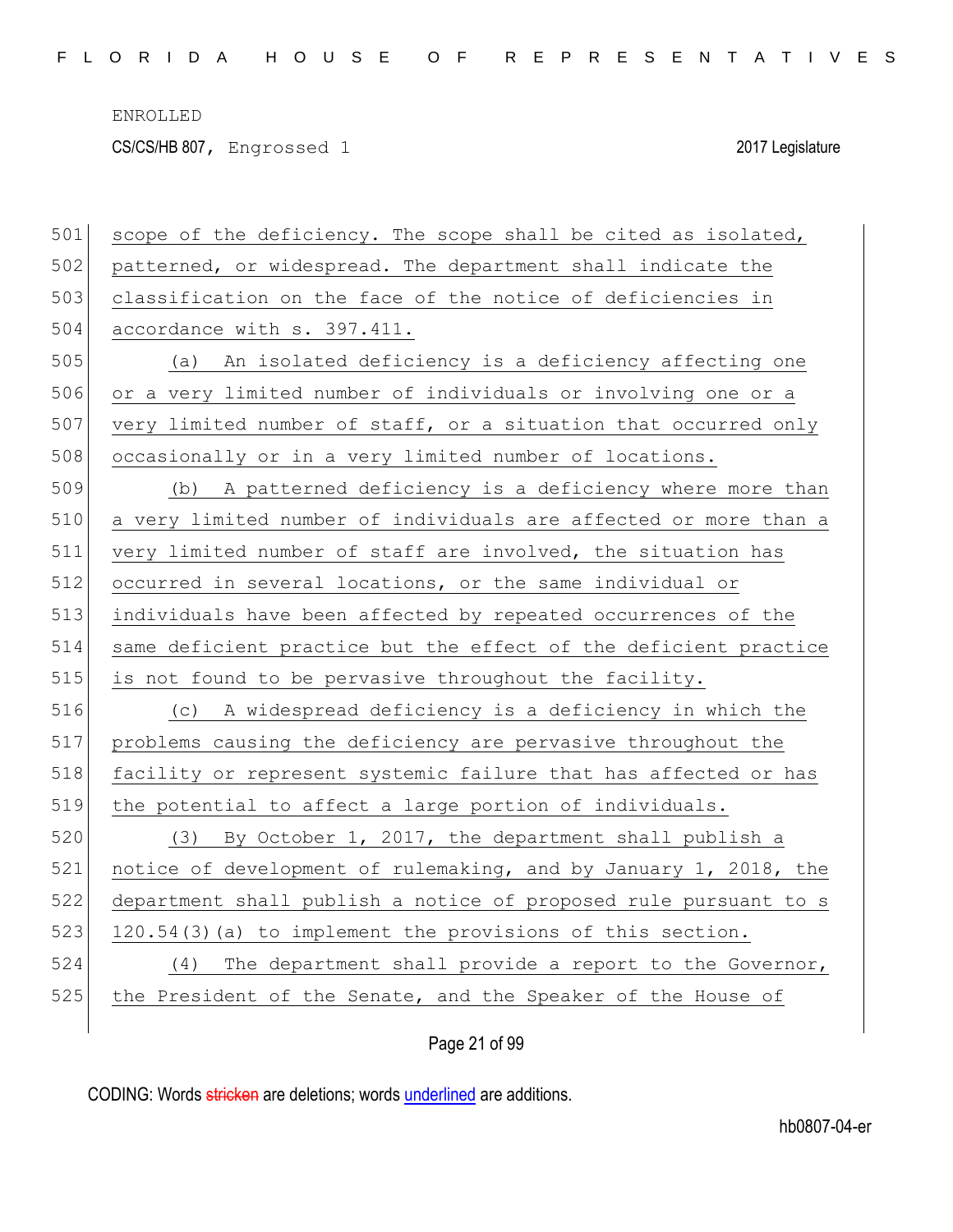| 526 | Representatives by December 1, 2020, concerning the              |
|-----|------------------------------------------------------------------|
| 527 | appropriateness of service component licensure requirements as   |
| 528 | those requirements apply to the qualifications of personnel      |
| 529 | providing direct clinical treatment. The report shall include,   |
| 530 | but not be limited to, the requirements established in rule, the |
| 531 | number and nature of complaints received regarding personnel     |
| 532 | providing direct clinical treatment and about the qualifications |
| 533 | of the individuals subject to the complaints, and the            |
| 534 | precipitating cause, number, and types of licensure actions      |
| 535 | taken by the department regarding such personnel.                |
| 536 | Section 11. Section 397.419, Florida Statutes, is                |
| 537 | renumbered as section 397.4103, Florida Statutes.                |
| 538 | Section 12. Paragraph (a) of subsection (1) and subsection       |
| 539 | (4) of section 397.411, Florida Statutes, are amended, and       |
| 540 | subsection (7) is added to that section, to read:                |
| 541 | 397.411 Inspection; right of entry; classification of            |
| 542 | violations; records.-                                            |
| 543 | (1) (a) An authorized agent of the department may conduct        |
| 544 | announced or unannounced inspections, enter and inspect at any   |
| 545 | time, of a licensed service provider to determine whether it is  |
| 546 | in compliance with statutory and regulatory requirements,        |
| 547 | including, but not limited to, the minimum requirements for      |
| 548 | licensure in s. 397.410.                                         |
| 549 | The authorized agents of the department may shall<br>(4)         |
| 550 | schedule periodic inspections of licensed service providers in   |
|     | Page 22 of 99                                                    |
|     |                                                                  |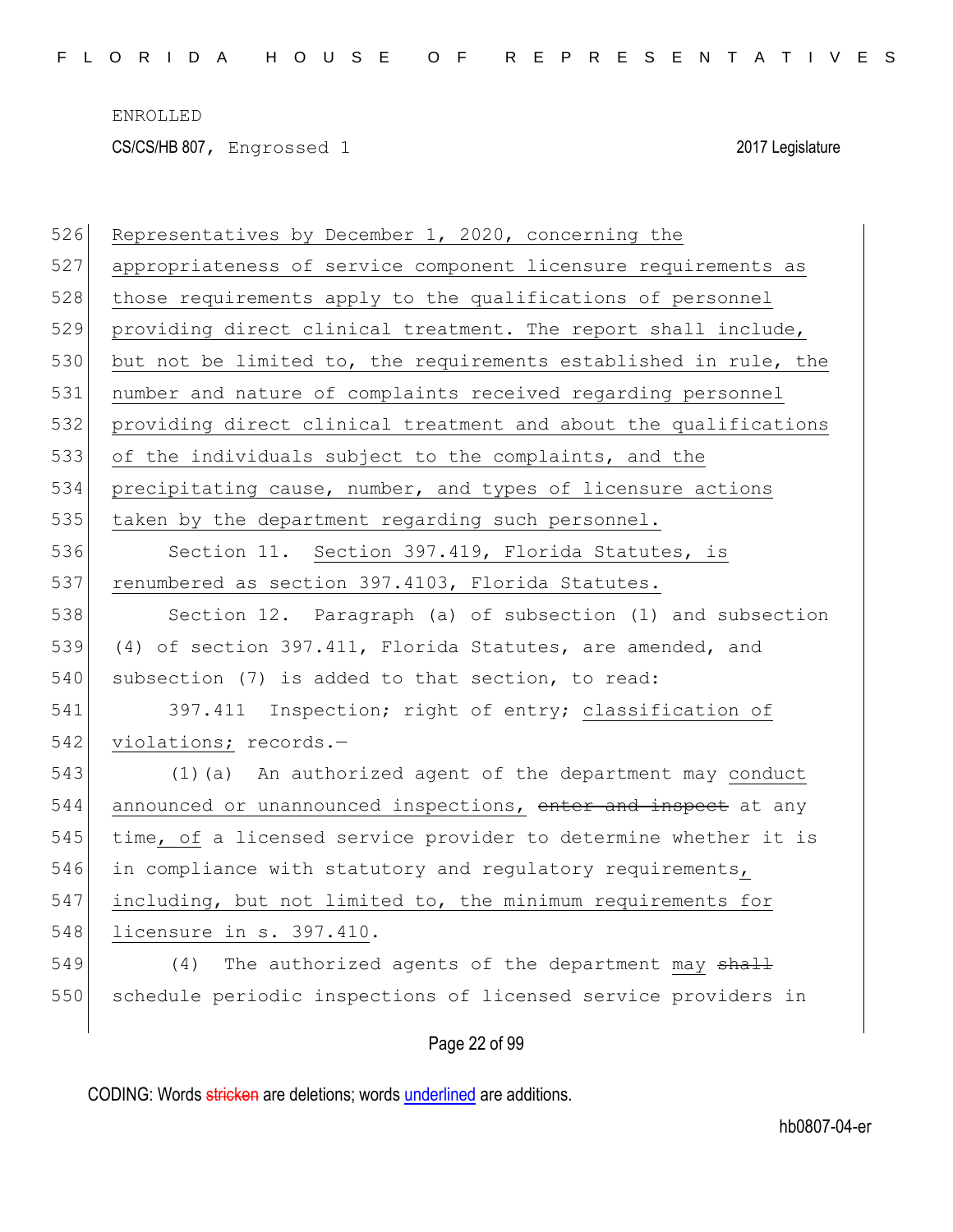| 551 | order to minimize costs and the disruption of services; however, |
|-----|------------------------------------------------------------------|
| 552 | such authorized agents may inspect the facilities of any         |
| 553 | licensed service provider at any time.                           |
| 554 | (7) Violations of this part or applicable rules shall be         |
| 555 | classified according to the nature of the violation and the      |
| 556 | gravity of its probable effect on an individual receiving        |
| 557 | substance abuse treatment. Violations shall be classified on the |
| 558 | written notice as follows:                                       |
| 559 | (a) Class "I" violations are those conditions or                 |
| 560 | occurrences related to the operation and maintenance of a        |
| 561 | service component or to the treatment of an individual which the |
| 562 | department determines present an imminent danger or a            |
| 563 | substantial probability that death or serious physical or        |
| 564 | emotional harm would result therefrom. The condition or practice |
| 565 | constituting a class I violation shall be abated or eliminated   |
| 566 | within 24 hours, unless a fixed period, as determined by the     |
| 567 | department, is required for correction. The department shall     |
| 568 | impose an administrative fine as provided by law for a cited     |
| 569 | class I violation. A fine shall be levied notwithstanding the    |
| 570 | correction of the violation.                                     |
| 571 | (b) Class "II" violations are those conditions or                |
| 572 | occurrences related to the operation and maintenance of a        |
| 573 | service component or to the treatment of an individual which the |
| 574 | department determines directly threaten the physical or          |
| 575 | emotional health, safety, or security of the individual, other   |
|     |                                                                  |

Page 23 of 99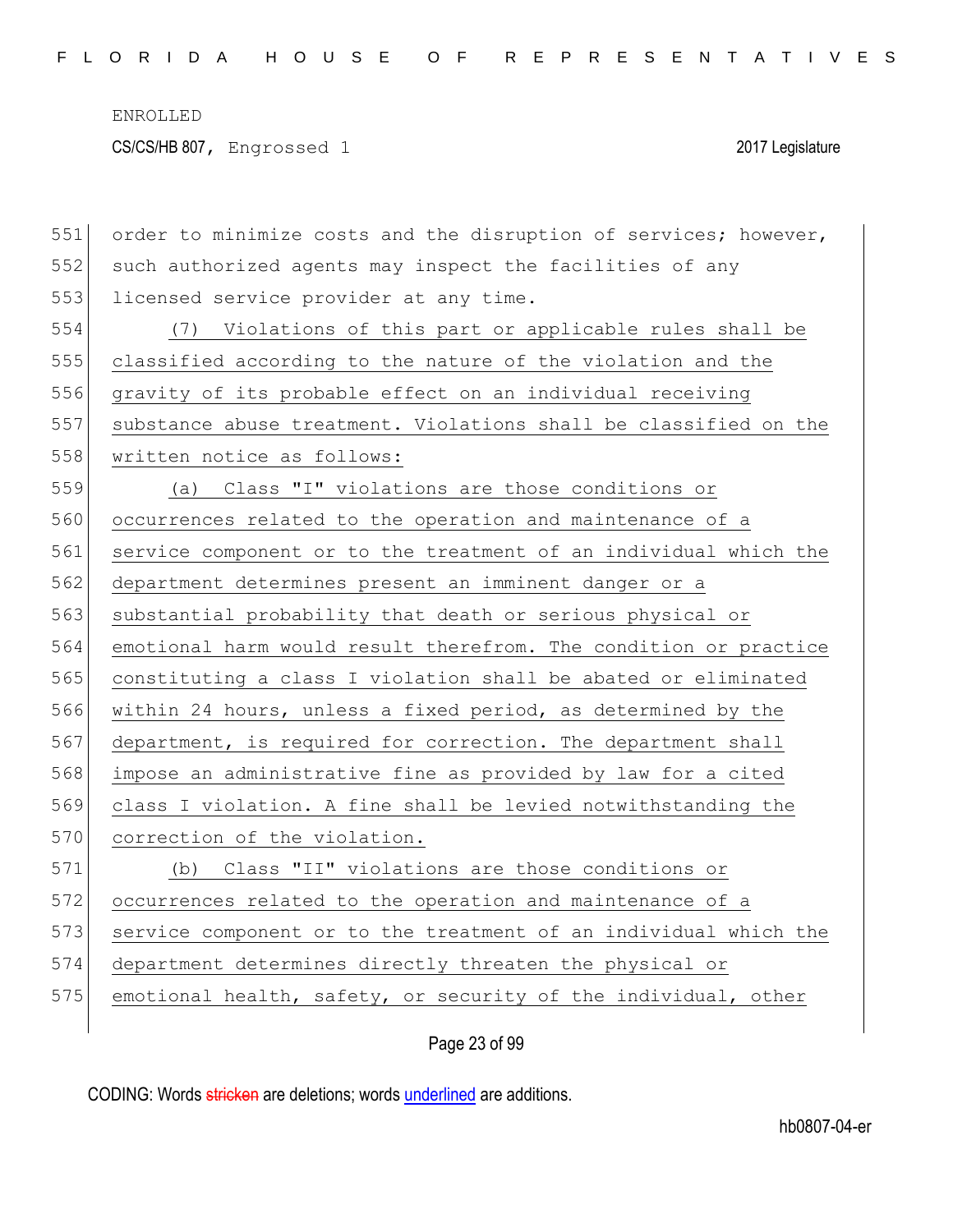CS/CS/HB 807, Engrossed 1 2017 Legislature

| 576 | than class I violations. The department shall impose an          |
|-----|------------------------------------------------------------------|
| 577 | administrative fine as provided by law for a cited class II      |
| 578 | violation. A fine shall be levied notwithstanding the correction |
| 579 | of the violation.                                                |
| 580 | (c) Class "III" violations are those conditions or               |
| 581 | occurrences related to the operation and maintenance of a        |
| 582 | service component or to the treatment of an individual which the |
| 583 | department determines indirectly or potentially threaten the     |
| 584 | physical or emotional health, safety, or security of the         |
| 585 | individual, other than class I or class II violations. The       |
| 586 | department shall impose an administrative fine as provided in    |
| 587 | this section for a cited class III violation. A citation for a   |
| 588 | class III violation must specify the time within which the       |
| 589 | violation is required to be corrected. If a class III violation  |
| 590 | is corrected within the time specified, a fine may not be        |
| 591 | imposed.                                                         |
| 592 | Class "IV" violations are those conditions or<br>(d)             |
| 593 | occurrences related to the operation and maintenance of a        |
| 594 | service component or to required reports, forms, or documents    |
| 595 | that do not have the potential of negatively affecting an        |
| 596 | individual. These violations are of a type that the department   |
| 597 | determines do not threaten the health, safety, or security of an |
| 598 | individual. The department shall impose an administrative fine   |
| 599 | as provided in this section for a cited class IV violation. A    |
| 600 | citation for a class IV violation must specify the time within   |
|     |                                                                  |

## Page 24 of 99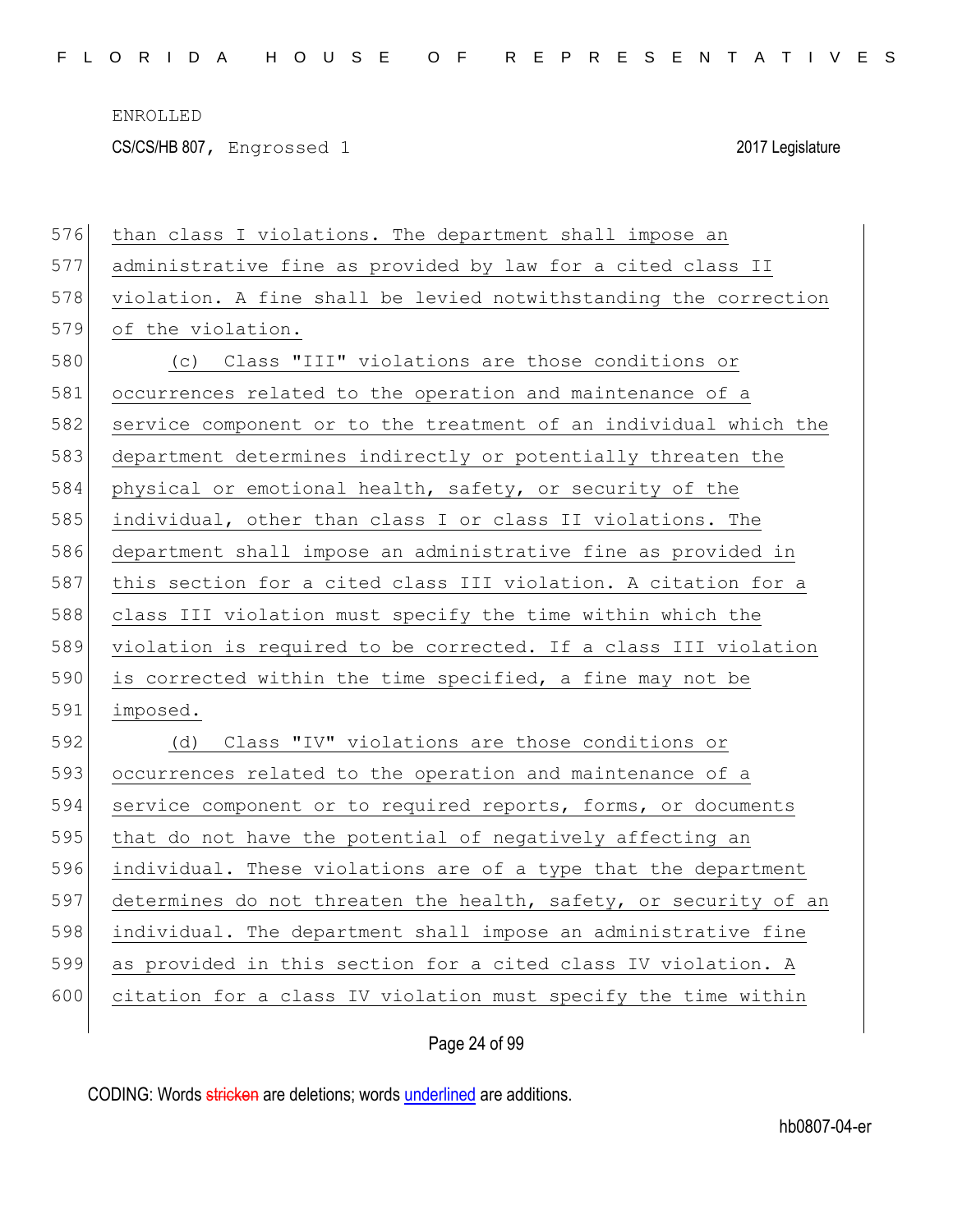CS/CS/HB 807, Engrossed 1 2017 Legislature

| 601 | which the violation is required to be corrected. If a class IV   |
|-----|------------------------------------------------------------------|
| 602 | violation is corrected within the time specified, a fine may not |
| 603 | be imposed.                                                      |
| 604 | Section 13. Subsection (1) of section 397.415, Florida           |
| 605 | Statutes, is amended to read:                                    |
| 606 | 397.415 Denial, suspension, and revocation; other                |
| 607 | $remedies.$ -                                                    |
| 608 | If the department determines that an applicant or<br>(1)         |
| 609 | licensed service provider or licensed service component thereof  |
| 610 | is not in compliance with all statutory and regulatory           |
| 611 | requirements, the department may deny, suspend, revoke, or       |
| 612 | impose reasonable restrictions or penalties on the license or    |
| 613 | any portion of the license. In such case, the department:        |
| 614 | The department may:<br>(a)                                       |
| 615 | Impose an administrative fine for a violation that is<br>1.      |
| 616 | designated as a class I, class II, class III, or class IV        |
| 617 | violation pursuant to s. 397.411.                                |
| 618 | Impose an administrative fine for a violation that is<br>2.      |
| 619 | not designated as a class I, class II, class III, or class IV    |
| 620 | violation pursuant to s. 397.411. Unless otherwise specified by  |
| 621 |                                                                  |
|     | law, the amount of the fine may not exceed \$500 for each        |
| 622 | violation. Unclassified violations may include:                  |
| 623 | a. Violating any term or condition of a license.                 |
| 624 | Violating any provision of this chapter or applicable<br>b.      |
| 625 | rules.                                                           |

## Page 25 of 99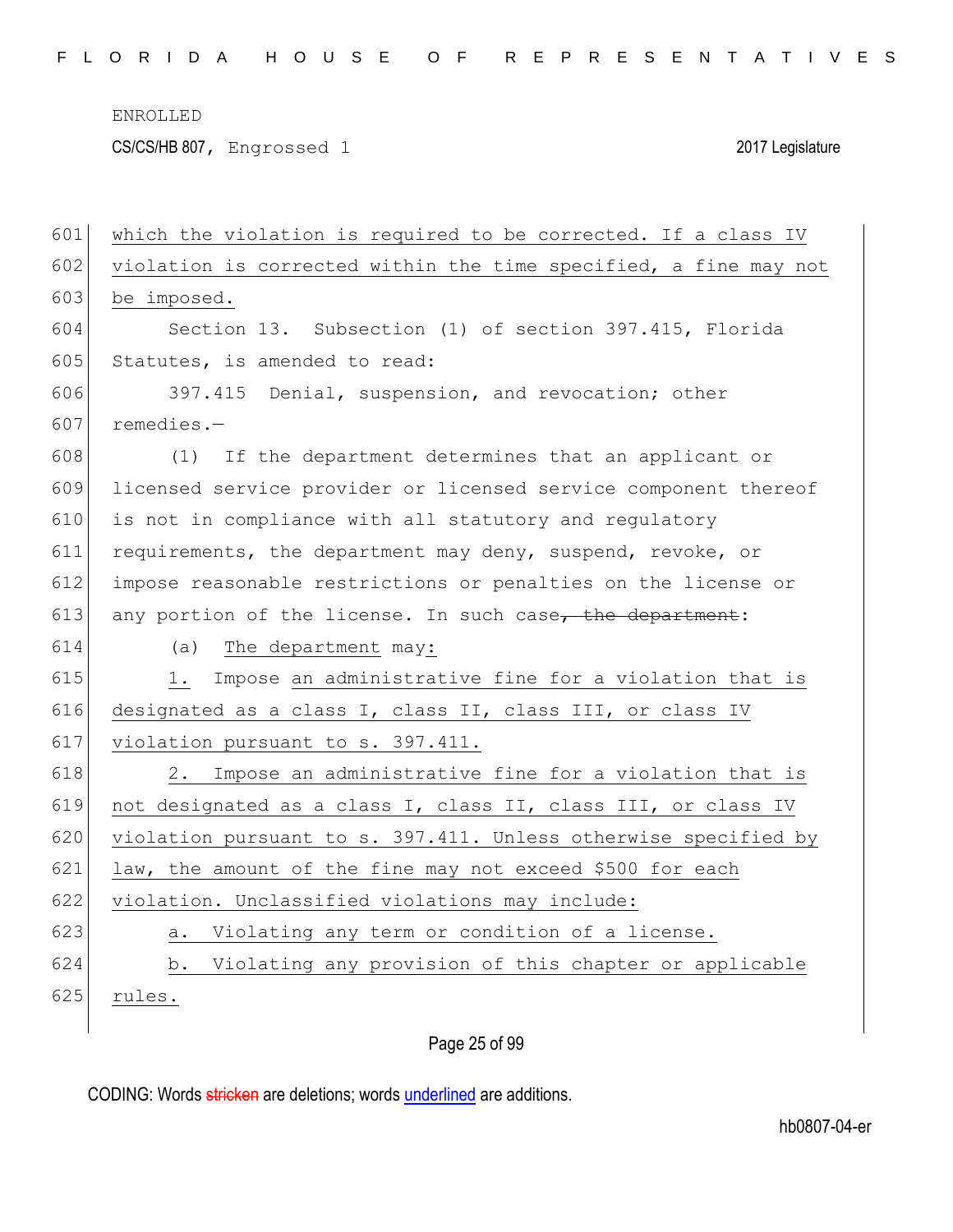CS/CS/HB 807, Engrossed 1 2017 Legislature

| 626 | Providing services beyond the scope of the license.<br>$\mathtt{C}$ . |
|-----|-----------------------------------------------------------------------|
| 627 | Violating a moratorium imposed pursuant to s. 397.415.<br>d.          |
| 628 | Establish criteria by rule for the amount or aggregate<br>3.          |
| 629 | limitation of administrative fines applicable to this chapter         |
| 630 | and applicable rules, unless the amount or aggregate limitation       |
| 631 | of the fine is prescribed by statute. Each day of violation           |
| 632 | constitutes a separate violation and is subject to a separate         |
| 633 | fine. For fines imposed by final order of the department and not      |
| 634 | subject to further appeal, the violator shall pay the fine plus       |
| 635 | interest at the rate specified in s. 55.03 for each day beyond        |
| 636 | the date set by the department for payment of the fine.               |
| 637 | The department may require a corrective action plan<br>(b)            |
| 638 | approved by the department for any violation of this part or          |
| 639 | applicable rules.                                                     |
| 640 | The department may impose an immediate moratorium or<br>(C)           |
| 641 | emergency suspension as defined in s. 120.60 a moratorium on          |
| 642 | admissions to any service component of a licensed service             |
| 643 | provider if the department determines that conditions present         |
| 644 | are a threat to the public health, or safety, or welfare of an        |
| 645 | individual or the public. Notice of the moratorium or emergency       |
| 646 | suspension shall be posted and visible to the public at the           |
| 647 | location of the provider until the action is lifted.                  |
| 648 | (b) May impose an administrative penalty of up to \$500 per           |
| 649 | day against a licensed service provider operating in violation        |
| 650 | of any fire-related, safety-related, or health-related statutory      |
|     | Page 26 of 99                                                         |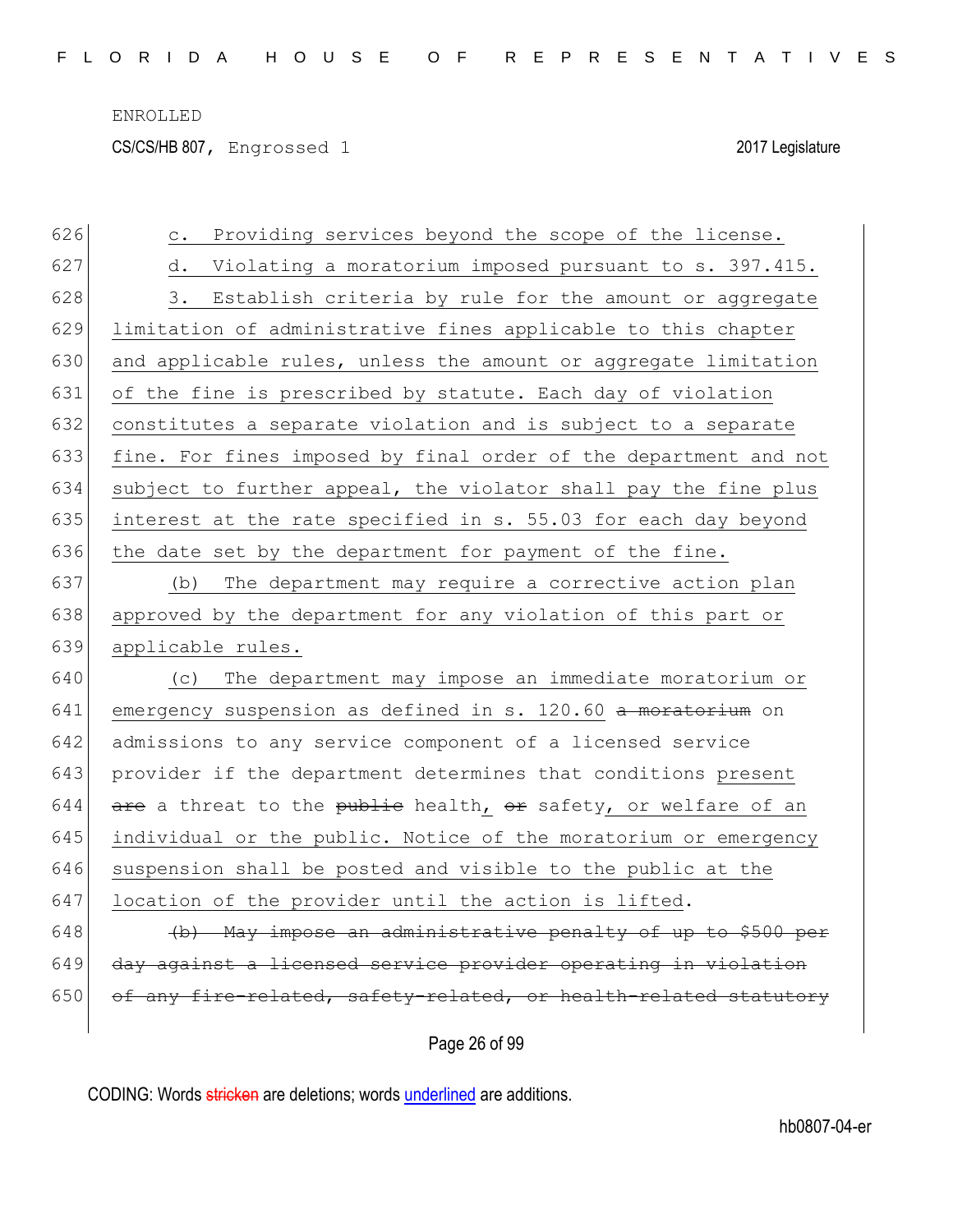CS/CS/HB 807, Engrossed 1 2017 Legislature

| 651 | or regulatory requirement. Fines collected under this paragraph  |
|-----|------------------------------------------------------------------|
| 652 | must be deposited in the Operations and Maintenance Trust Fund.  |
| 653 | $(d)$ + $e$ ) The department may deny, suspend, or revoke the    |
| 654 | license of a service provider or may suspend or revoke the       |
| 655 | license as to the operation of any service component or location |
| 656 | identified on the license for:                                   |
| 657 | 1. False representation of a material fact in the license        |
| 658 | application or omission of any material fact from the            |
| 659 | application.                                                     |
| 660 | 2. An intentional or negligent act materially affecting          |
| 661 | the health or safety of an individual receiving services from    |
| 662 | the provider.                                                    |
| 663 | A violation of this chapter or applicable rules.<br>3.           |
| 664 | A demonstrated pattern of deficient performance.<br>4.           |
| 665 | Failure to immediately remove service provider<br>5.             |
| 666 | personnel subject to background screening pursuant to s.         |
| 667 | 397.4073 who are arrested or found guilty of, regardless of      |
| 668 | adjudication, or have entered a plea of nolo contendere or       |
| 669 | guilty to any offense prohibited under the screening standard    |
| 670 | and notify the department within 2 days after such removal,      |
| 671 | excluding weekends and holidays if, after notice, the department |
| 672 | determines that a service provider has failed to correct the     |
| 673 | substantial or chronic violation of any statutory or regulatory  |
| 674 | requirement that impacts the quality of care.                    |
| 675 | Section 14. Section 397.471, Florida Statutes, is                |

Page 27 of 99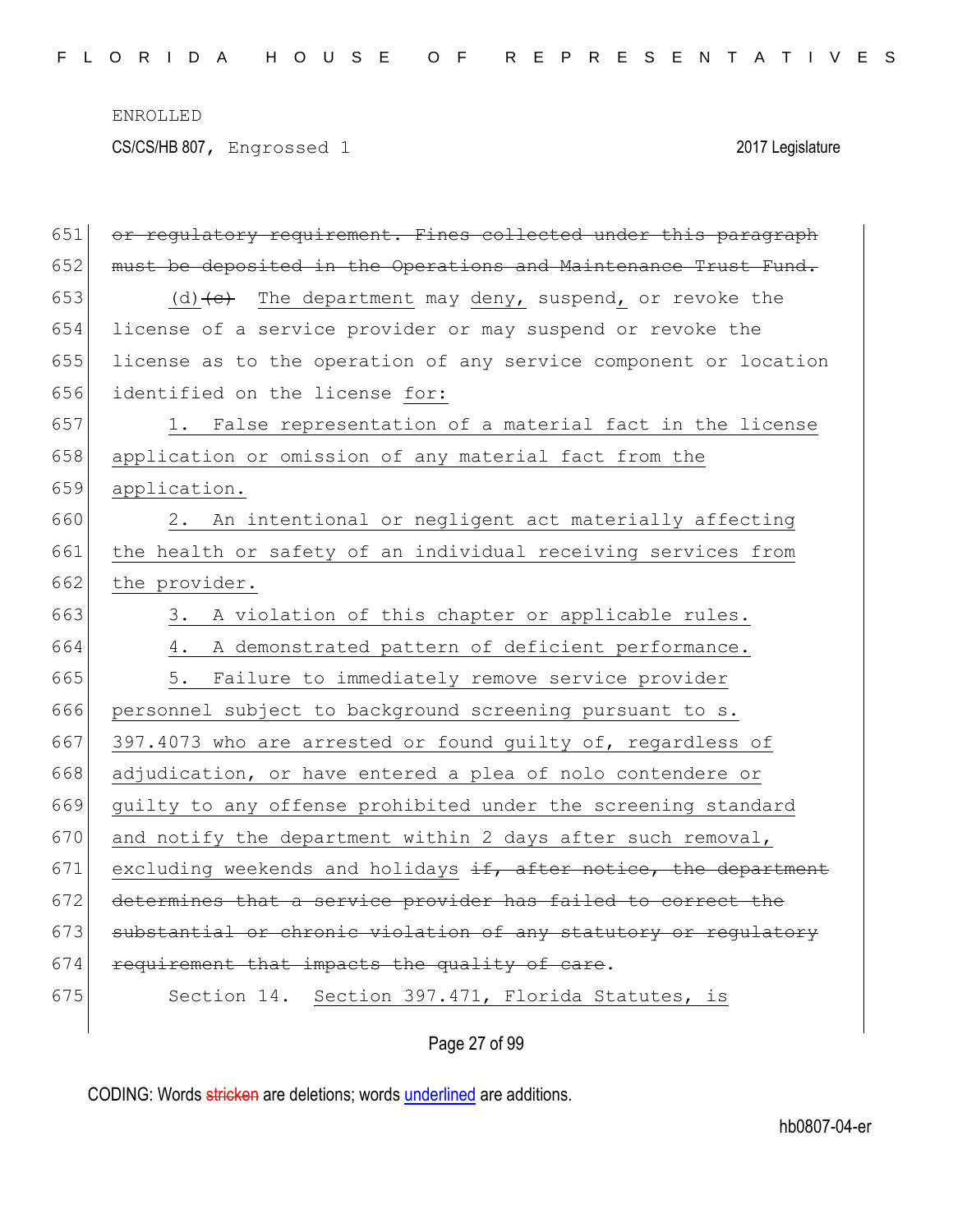CS/CS/HB 807, Engrossed 1 2017 Legislature

| 676 | repealed.                                                        |
|-----|------------------------------------------------------------------|
| 677 | Section 15. Section 397.4873, Florida Statutes, is created       |
| 678 | to read:                                                         |
| 679 | 397.4873 Referrals to or from recovery residences;               |
| 680 | prohibitions; penalties.-                                        |
| 681 | (1) A service provider licensed under this part may not          |
| 682 | make a referral of a prospective, current, or discharged patient |
| 683 | to, or accept a referral of such a patient from, a recovery      |
| 684 | residence unless the recovery residence holds a valid            |
| 685 | certificate of compliance as provided in s. 397.487 and is       |
| 686 | actively managed by a certified recovery residence administrator |
| 687 | as provided in s. 397.4871.                                      |
| 688 | (2) Subsection (1) does not apply to:                            |
| 689 | (a) A licensed service provider under contract with a            |
| 690 | managing entity as defined in s. 394.9082.                       |
| 691 | (b) Referrals by a recovery residence to a licensed              |
| 692 | service provider when the recovery residence or its owners,      |
| 693 | directors, operators, or employees do not benefit, directly or   |
| 694 | indirectly, from the referral.                                   |
| 695 | (c) Referrals made before July 1, 2018, by a licensed            |
| 696 | service provider to that licensed service provider's wholly      |
| 697 | owned subsidiary.                                                |
| 698 | (3) For purposes of this section, a licensed service             |
| 699 | provider or recovery residence shall be considered to have made  |
| 700 | a referral if the provider or recovery residence has informed a  |
|     |                                                                  |

## Page 28 of 99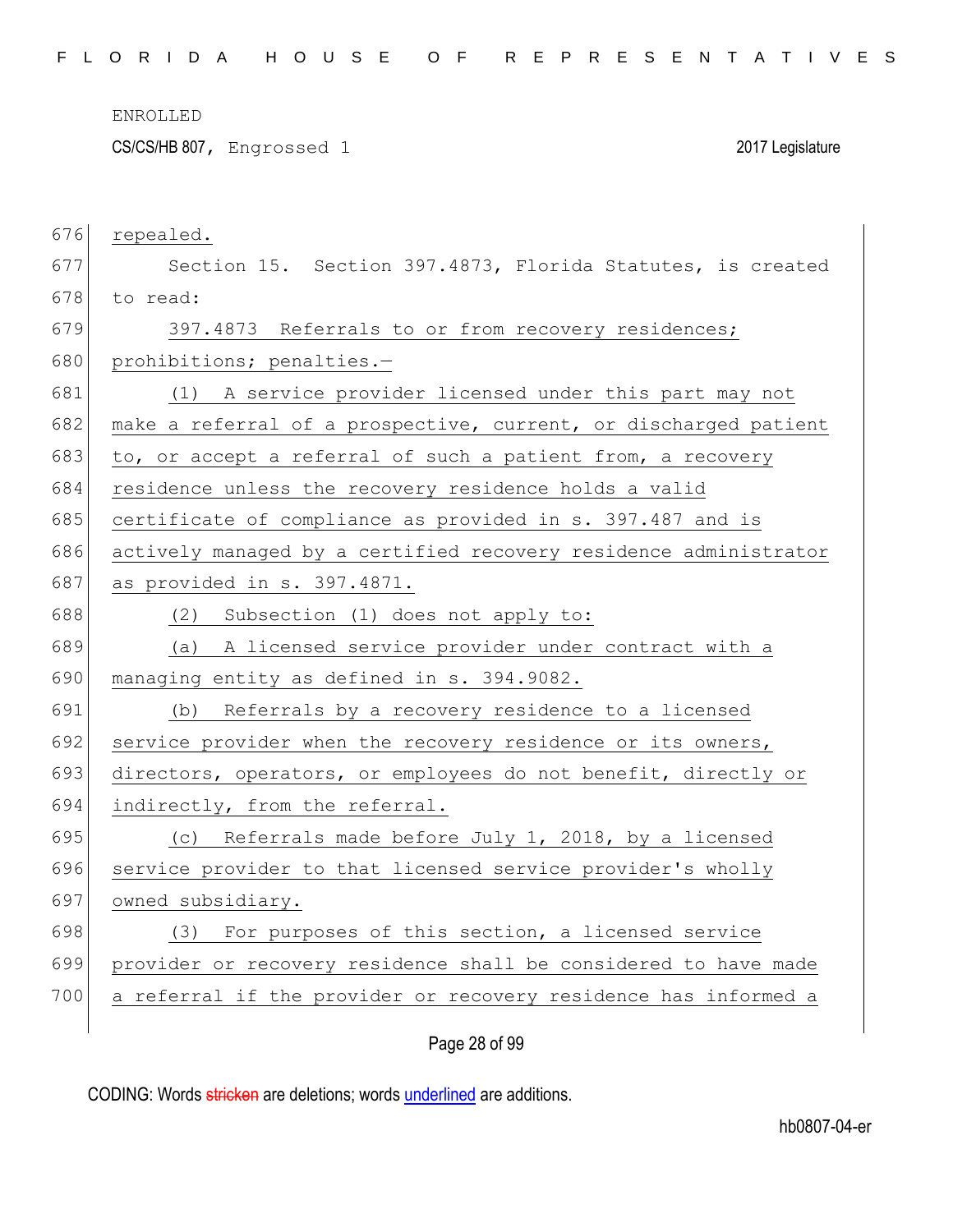CS/CS/HB 807, Engrossed 1 2017 Legislature

| 701 | patient by any means about the name, address, or other details    |
|-----|-------------------------------------------------------------------|
| 702 | of a recovery residence or licensed service provider, or          |
| 703 | informed a licensed service provider or a recovery residence of   |
| 704 | any identifying details about a patient.                          |
| 705 | (4) A licensed service provider shall maintain records of         |
| 706 | referrals to or from recovery residences as may be prescribed by  |
| 707 | the department in rule.                                           |
| 708 | After June 30, 2019, a licensed service provider<br>(5)           |
| 709 | violating this section shall be subject to an administrative      |
| 710 | fine of \$1,000 per occurrence. Repeat violations of this section |
| 711 | may subject a provider to license suspension or revocation        |
| 712 | pursuant to s. 397.415.                                           |
| 713 | Nothing in this section requires a licensed service<br>(6)        |
| 714 | provider to refer a patient to or to accept a referral of a       |
| 715 | patient from a recovery residence.                                |
| 716 | Section 16. Paragraphs (g) and (h) of subsection (7) of           |
| 717 | section 397.501, Florida Statutes, are amended to read:           |
| 718 | 397.501 Rights of individuals.-Individuals receiving              |
| 719 | substance abuse services from any service provider are            |
| 720 | quaranteed protection of the rights specified in this section,    |
| 721 | unless otherwise expressly provided, and service providers must   |
| 722 | ensure the protection of such rights.                             |
| 723 | RIGHT TO CONFIDENTIALITY OF INDIVIDUAL RECORDS.-<br>(7)           |
| 724 | An order authorizing the disclosure of an individual's<br>(q)     |
| 725 | records may be applied for by any person having a legally         |
|     | Page 29 of 99                                                     |
|     |                                                                   |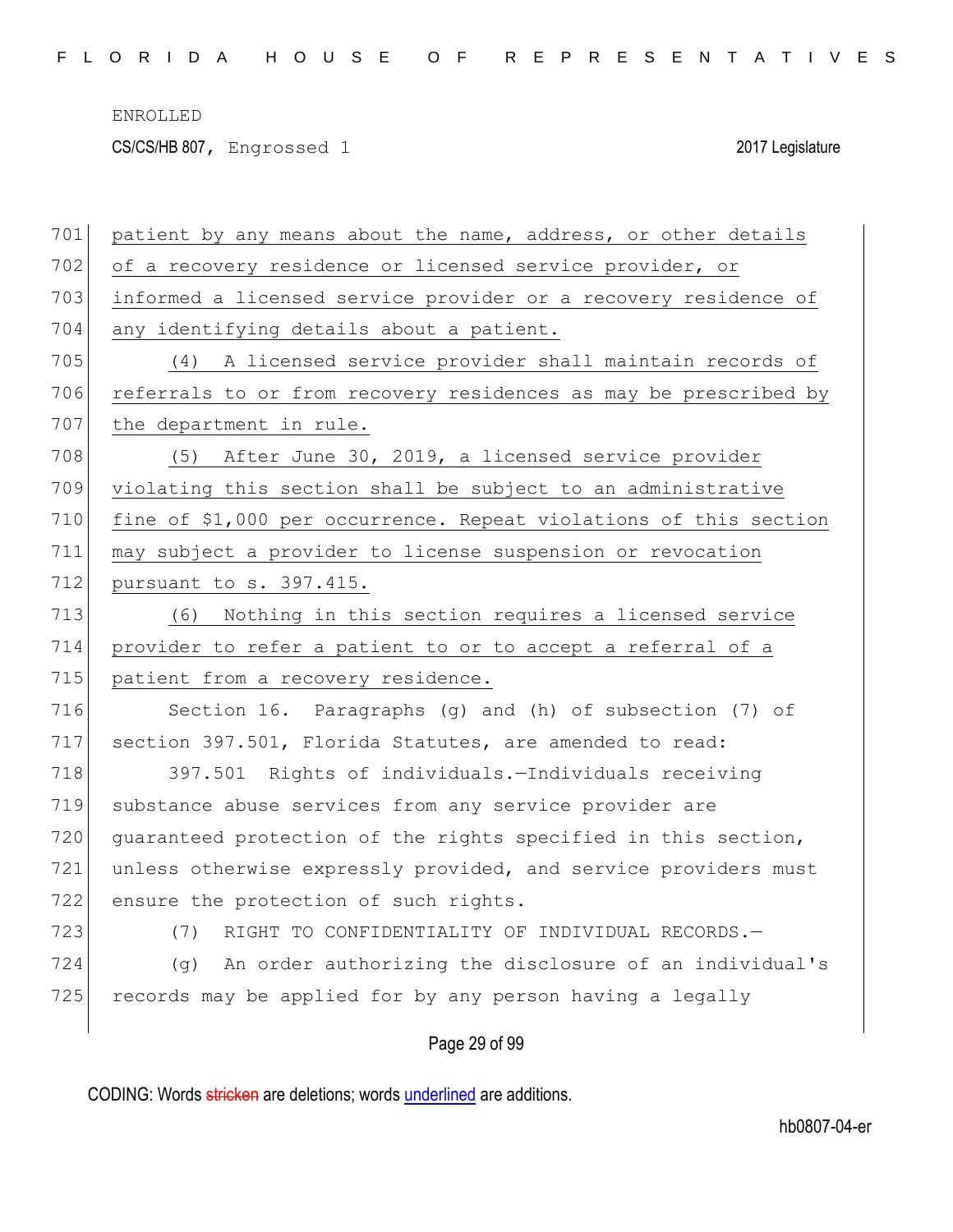726 recognized interest in the disclosure which is sought. The 727 application may be filed alone separately or as part of a 728 pending civil action or an active criminal investigation in 729 which it appears that the individual's records are needed to 730 provide evidence. An application must use a fictitious name, 731 such as John Doe or Jane Doe, to refer to any individual and may 732 not contain or otherwise disclose any identifying information 733 unless the individual is the applicant or has given a written 734 consent to disclosure or the court has ordered the record of the 735 proceeding sealed from public scrutiny.

736 (h)1. For applications filed alone or as part of a pending 737 civil action, the individual and the person holding the records 738 from whom disclosure is sought must be given adequate notice in 739 a manner which will not disclose identifying information to 740 other persons, and an opportunity to file a written response to 741 the application, or to appear in person, for the limited purpose 742 of providing evidence on the statutory and regulatory criteria 743 for the issuance of the court order.

744 2. Applications filed as part of an active criminal 745 investigation may, in the discretion of the court, be granted 746 without notice. Although no express notice is required to the 747 agents, owners, and employees of the treatment provider or to 748 any individual whose records are to be disclosed, upon 749 implementation of an order so granted, any of these persons must 750 be afforded an opportunity to seek revocation or amendment of

Page 30 of 99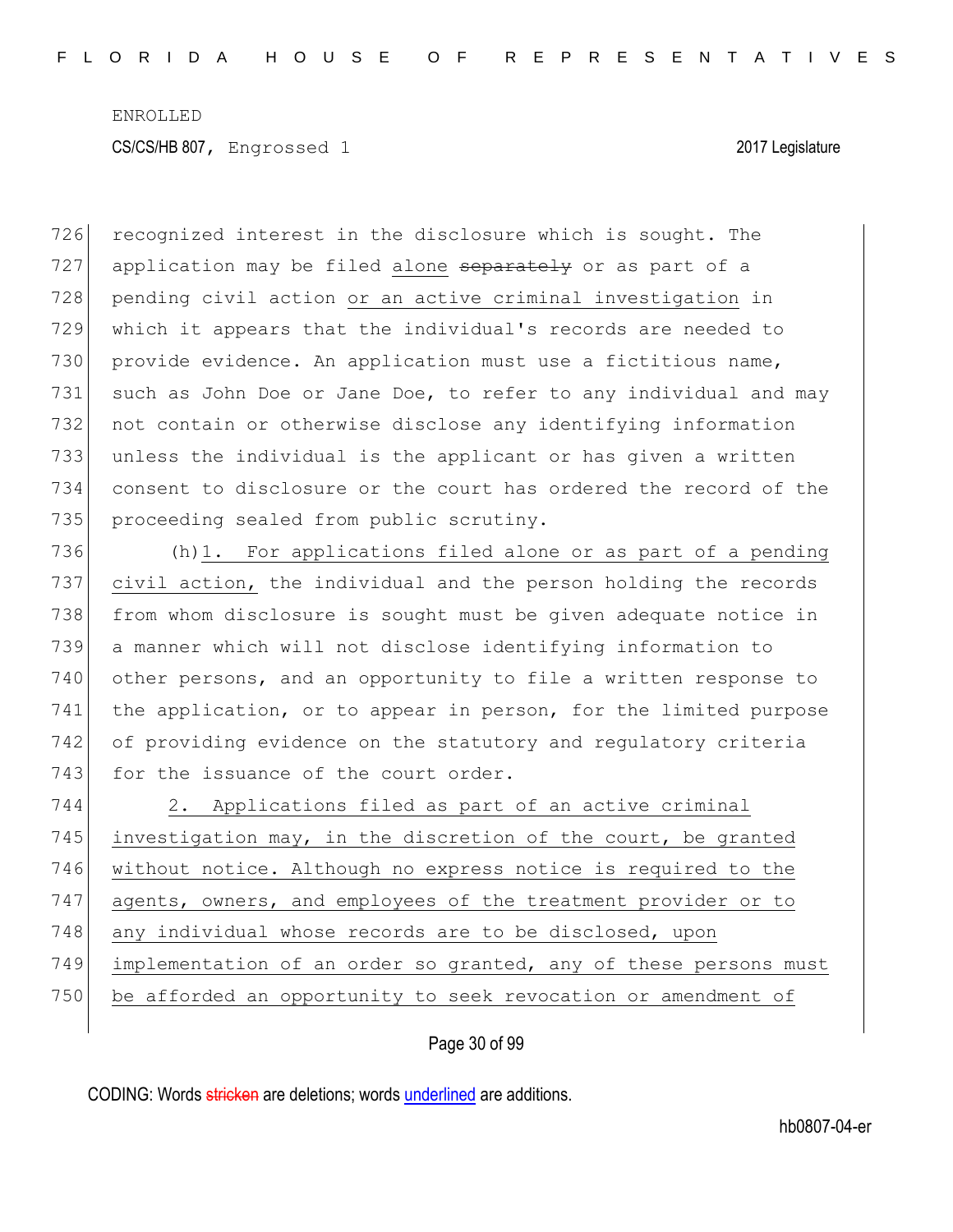CS/CS/HB 807, Engrossed 1 2017 Legislature

| 751 | the order, limited to the presentation of evidence on the        |
|-----|------------------------------------------------------------------|
| 752 | statutory and regulatory criteria for the issuance of the order. |
| 753 | Section 17. Section 397.55, Florida Statutes, is created         |
| 754 | to read:                                                         |
| 755 | 397.55 Prohibition of deceptive marketing practices.-            |
| 756 | The Legislature recognizes that consumers of substance<br>(1)    |
| 757 | abuse treatment have disabling conditions and that such          |
| 758 | consumers and their families are vulnerable and at risk of being |
| 759 | easily victimized by fraudulent marketing practices that         |
| 760 | adversely impact the delivery of health care. To protect the     |
| 761 | health, safety, and welfare of this vulnerable population, a     |
| 762 | service provider, an operator of a recovery residence, or a      |
| 763 | third party who provides any form of advertising or marketing    |
| 764 | services to a service provider or an operator of a recovery      |
| 765 | residence may not engage in any of the following marketing       |
| 766 | practices:                                                       |
| 767 | Making a false or misleading statement or providing<br>(a)       |
| 768 | false or misleading information about the provider's or          |
| 769 | operator's or third party's products, goods, services, or        |
| 770 | geographical locations in its marketing, advertising materials,  |
| 771 | or media or on its website.                                      |
| 772 | Including on its website false information or<br>(b)             |
| 773 | electronic links, coding, or activation that provides false      |
| 774 | information or that surreptitiously directs the reader to        |
| 775 | another website.                                                 |
|     |                                                                  |

Page 31 of 99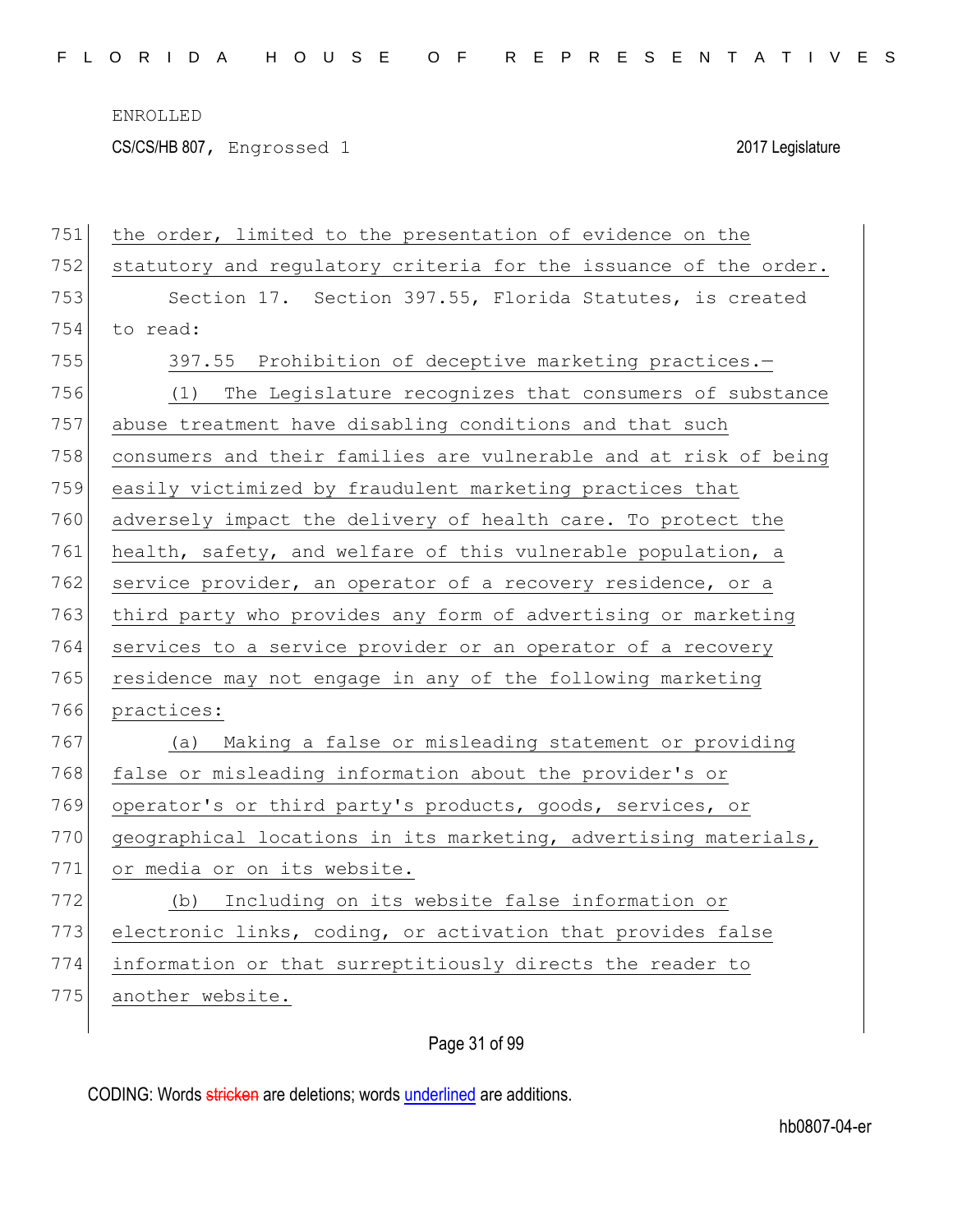CS/CS/HB 807, Engrossed 1 2017 Legislature

| 776 | Conduct prohibited by s. 817.505.<br>(C)                                         |
|-----|----------------------------------------------------------------------------------|
| 777 | Entering into a contract with a marketing provider who<br>(d)                    |
| 778 | agrees to generate referrals or leads for the placement of                       |
| 779 | patients with a service provider or in a recovery residence                      |
| 780 | through a call center or a web-based presence, unless the                        |
| 781 | service provider or the operator of the recovery residence                       |
| 782 | discloses the following to the prospective patient so that the                   |
| 783 | patient can make an informed health care decision:                               |
| 784 | Information about the specific licensed service<br>1.                            |
| 785 | providers or recovery residences that are represented by the                     |
| 786 | marketing provider and pay a fee to the marketing provider,                      |
| 787 | including the identity of such service providers or recovery                     |
| 788 | residences; and                                                                  |
| 789 | 2. Clear and concise instructions that allow the                                 |
| 790 | prospective patient to easily access lists of licensed service                   |
| 791 | providers and recovery residences on the department website.                     |
| 792 | In addition to any other punishment authorized by law,<br>(2)                    |
| 793 | a person or entity that knowingly and willfully violates                         |
| 794 | paragraph $(1)$ $(a)$ , paragraph $(1)$ $(b)$ , or paragraph $(1)$ $(d)$ commits |
| 795 | a misdemeanor of the first degree, punishable as provided in s.                  |
| 796 | 775.082 or s. 775.083. A violation of paragraph (1)(c) is a                      |
| 797 | violation of the prohibition on patient brokering and may                        |
| 798 | subject the party committing the violation to criminal penalties                 |
| 799 | under s. 817.505.                                                                |
| 800 | Section 18. Subsections $(1)$ , $(2)$ , $(5)$ , and $(7)$ of section             |
|     | Page 32 of 99                                                                    |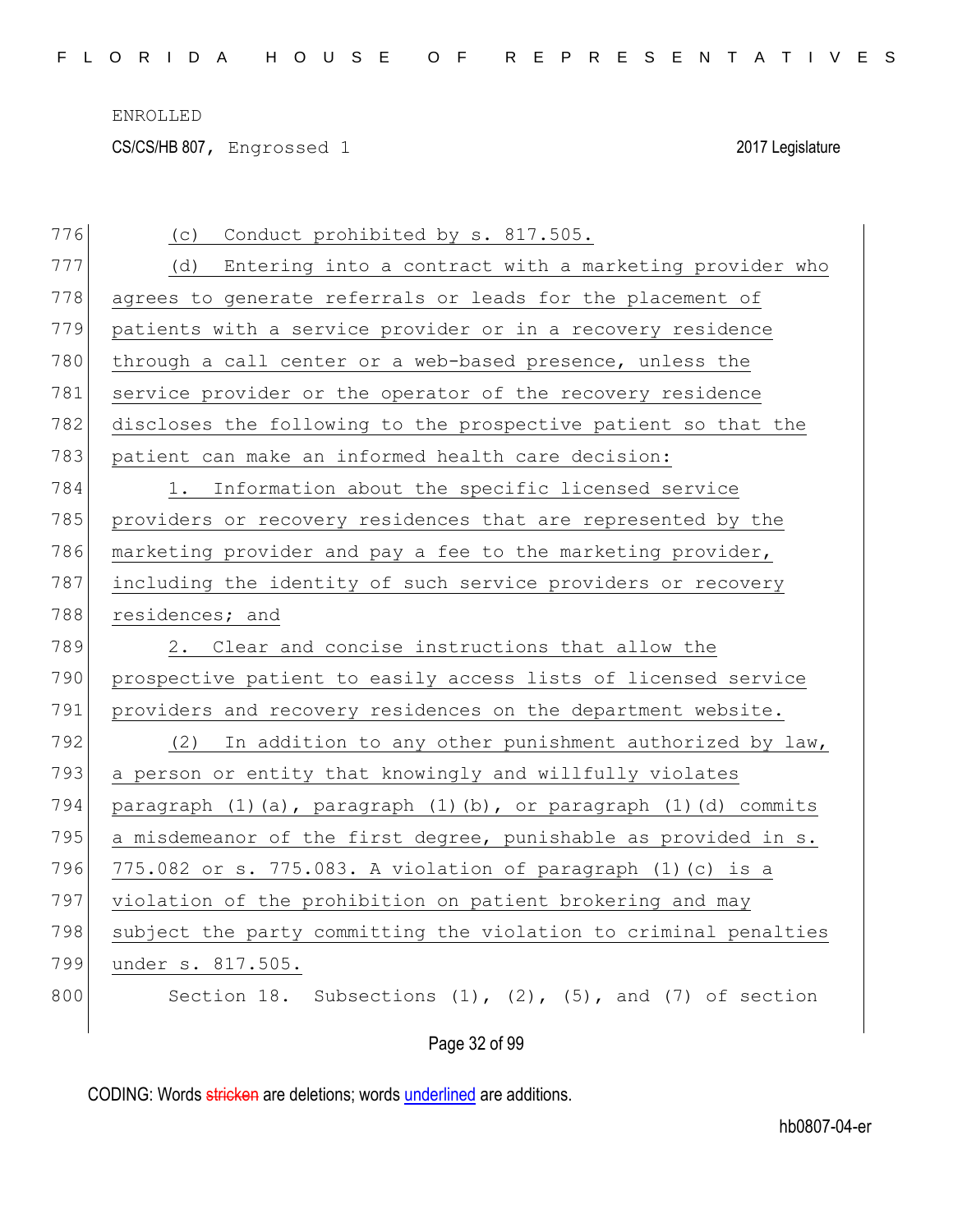801 501.605, Florida Statutes, are amended to read: 802 501.605 Licensure of commercial telephone sellers and 803 entities providing substance abuse marketing services.-

804 (1) Before Prior to doing business in this state, a 805 commercial telephone seller or an entity providing substance 806 abuse marketing services in accordance with s. 397.55 shall 807 obtain a license from the department. Doing business in this 808 state includes either telephone solicitation from a location in 809 Florida or solicitation from other states or nations of 810 purchasers located in Florida.

811 (2) An applicant for a license as a commercial telephone 812 seller or as an entity providing substance abuse marketing 813 services must submit to the department, in such form as it 814 prescribes, a written application for the license. The 815 application must set forth the following information:

816 (a) The true name, date of birth, driver license number or 817 other valid form of identification, and home address of the 818 applicant, including each name under which he or she intends to 819 do business.

820 (b) Each business or occupation engaged in by the 821 applicant during the 3 years immediately preceding the date of 822 the application, and the location thereof.

823 (c) The previous experience of the applicant as a 824 commercial telephone seller or salesperson or as an entity 825 providing substance abuse marketing services.

Page 33 of 99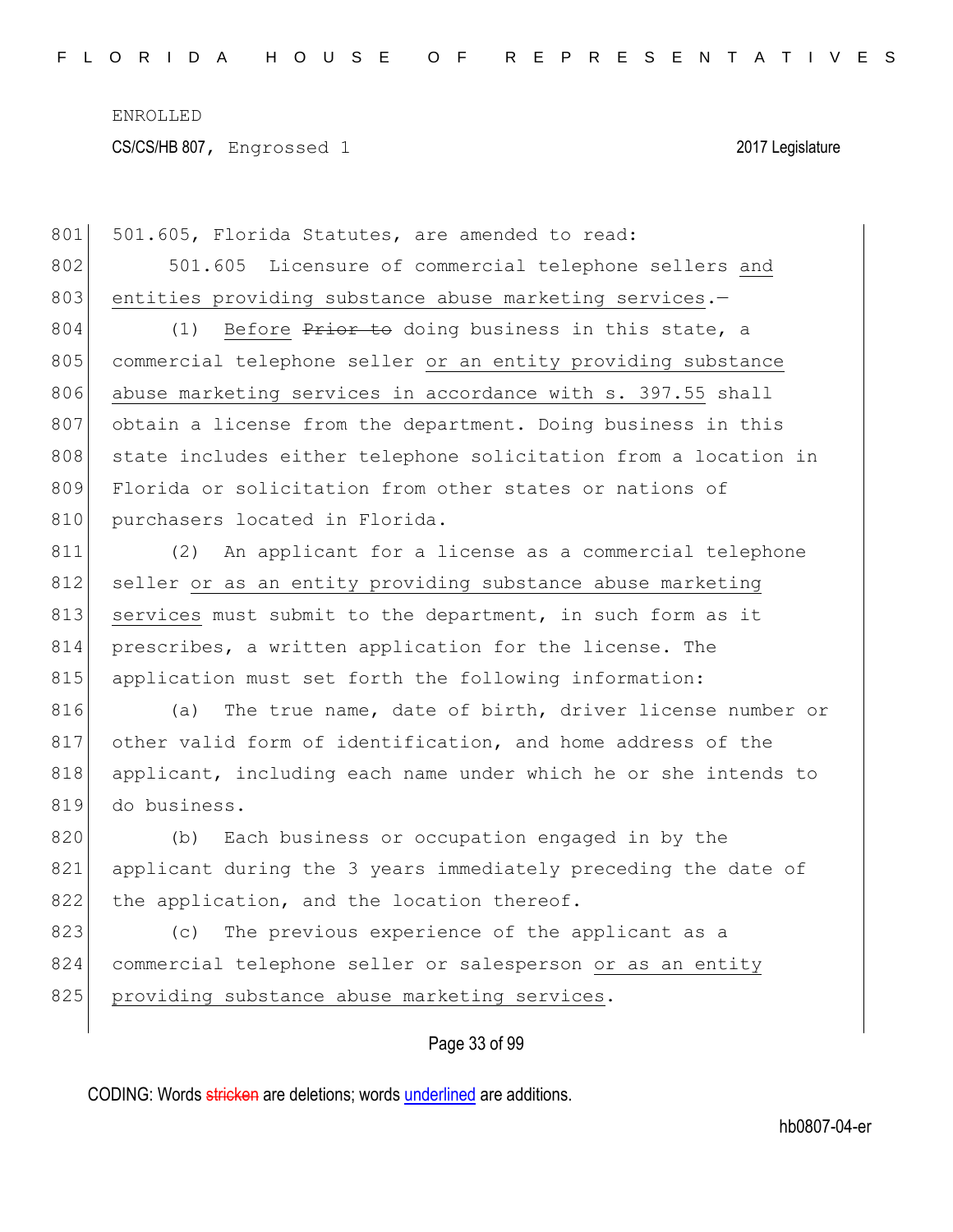826 (d) Whether the applicant has previously been arrested 827 for, convicted of, or is under indictment or information for, a 828 felony and, if so, the nature of the felony. Conviction includes 829 a finding of guilt where adjudication has been withheld.

830 (e) Whether the applicant has previously been convicted 831 of, or is under indictment or information for, racketeering or 832 any offense involving fraud, theft, embezzlement, fraudulent 833 conversion, or misappropriation of property. Conviction includes 834 a finding of guilt where adjudication has been withheld.

835 (f) Whether there has ever been a judicial or 836 administrative finding that the applicant has previously been 837 convicted of acting as a salesperson without a license, or 838 whether such a license has previously been refused, revoked, or 839 suspended in any jurisdiction.

840 (g) Whether the applicant has worked for, or been 841 affiliated with, a company that has had entered against it an 842 injunction, a temporary restraining order, or a final judgment 843 or order, including a stipulated judgment or order, an assurance 844 of voluntary compliance, or any similar document, in any civil 845 or administrative action involving racketeering, fraud, theft, 846 embezzlement, fraudulent conversion, or misappropriation of 847 property or the use of any untrue, deceptive, or misleading 848 representation or the use of any unfair, unlawful, or deceptive 849 trade practice.

850 (h) Whether the applicant has had entered against him or

### Page 34 of 99

CODING: Words stricken are deletions; words underlined are additions.

hb0807-04-er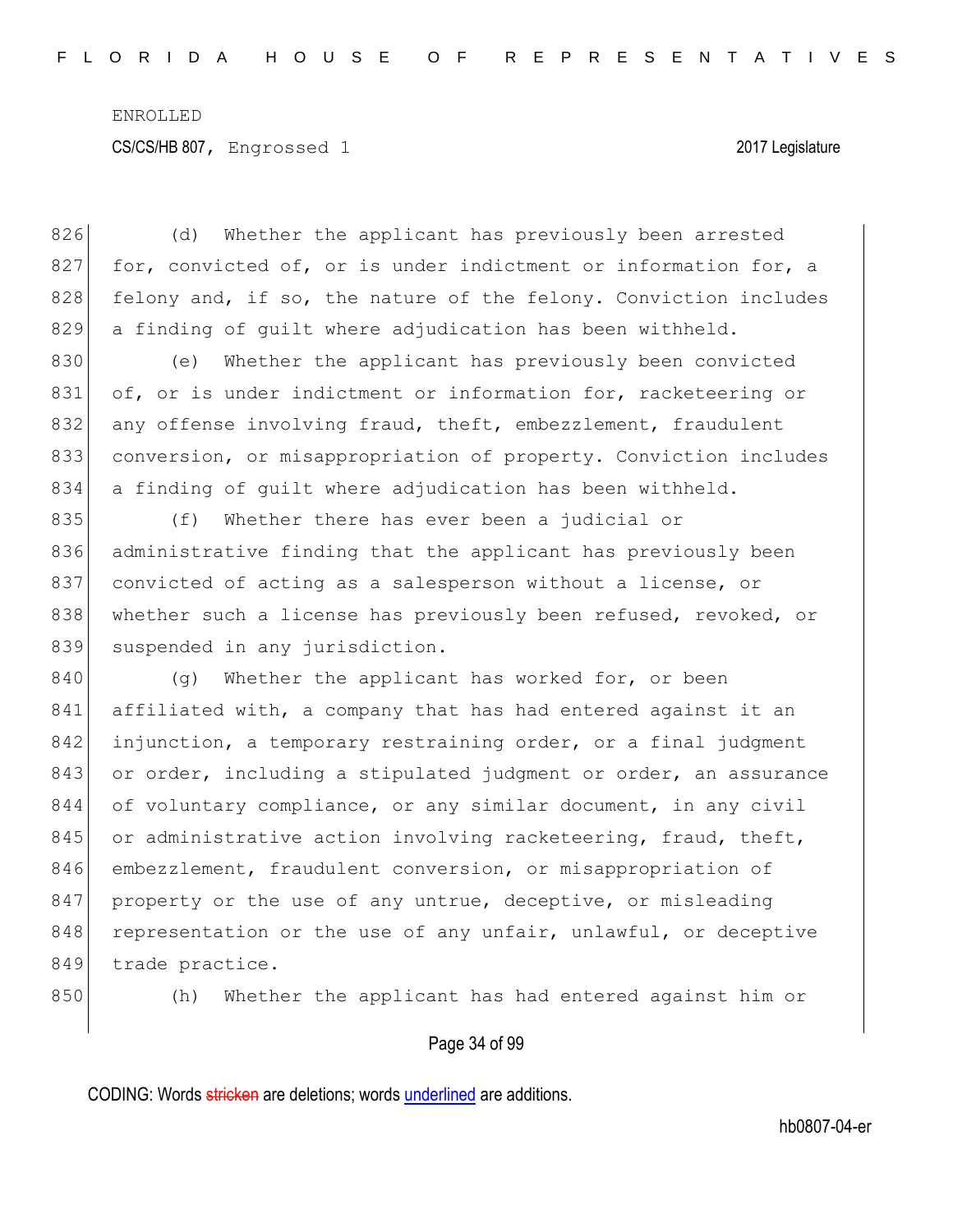851 her an injunction, a temporary restraining order, or a final 852 judgment or order, including a stipulated judgment or order, an 853 assurance of voluntary compliance, or any similar document, in 854 any civil or administrative action involving racketeering, 855 fraud, theft, embezzlement, fraudulent conversion, or 856 misappropriation of property or the use of any untrue, 857 deceptive, or misleading representation or the use of any 858 unfair, unlawful, or deceptive trade practice; and whether or 859 not there is any litigation pending against the applicant. 860 (i) The name of any parent or affiliated entity that: 861 1. Will engage in a business transaction with the 862 purchaser relating to any sale solicited by the applicant; or 863 2. Accepts responsibility or is otherwise held out by the 864 applicant as being responsible for any statement or act of the 865 applicant relating to any sale solicited by the applicant. 866 (j) The complete street address of each location, 867 designating the principal location, from which the applicant 868 will be doing business. The street address may not be a mail 869 drop. 870 (k) A list of all telephone numbers to be used by the 871 applicant, with the address where each telephone using these 872 numbers will be located. 873 (1) The true name, current home address, date of birth, 874 and all other names by which known, or previously known, of  $875$  each:

### Page 35 of 99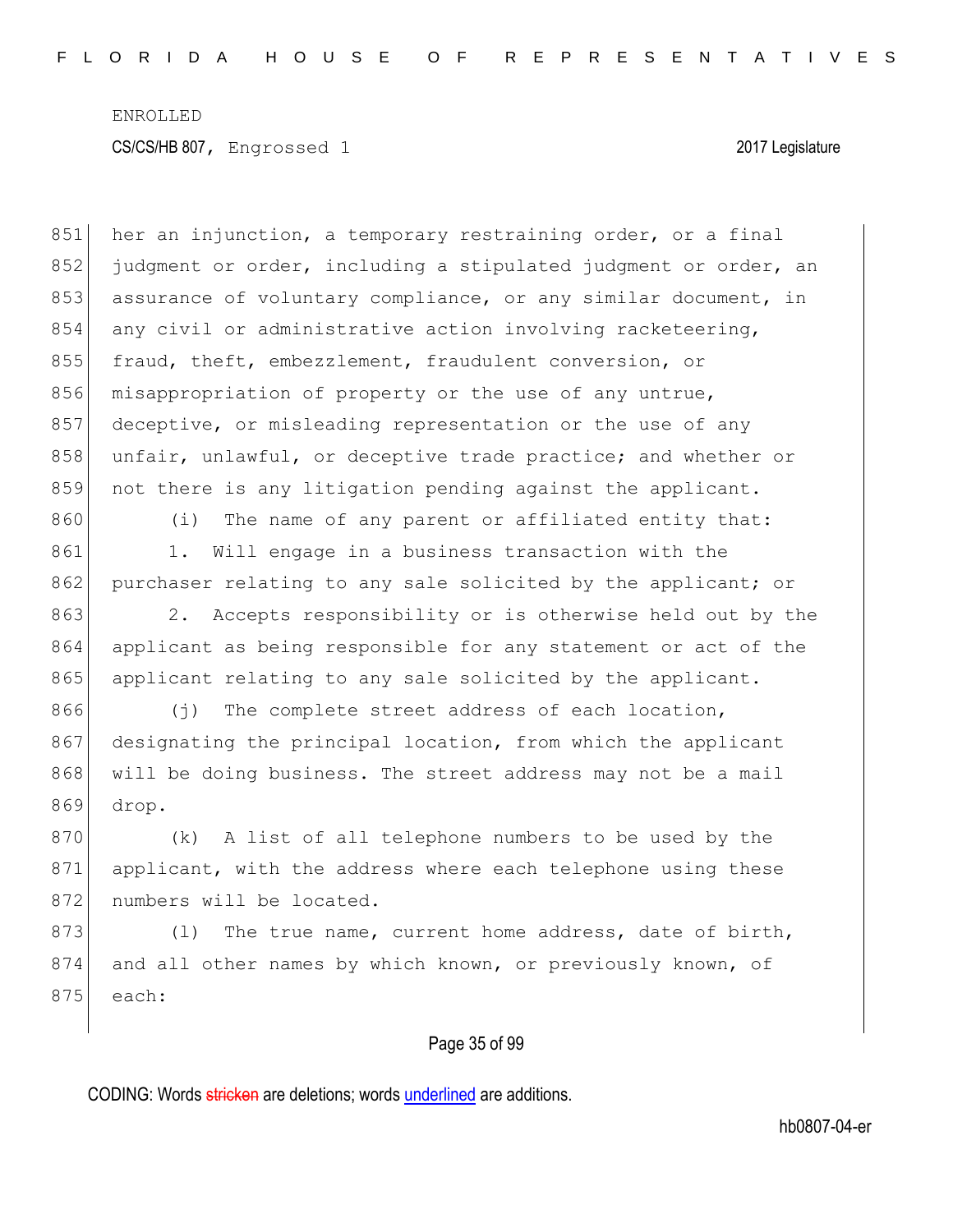876 1. Principal officer, director, trustee, shareholder, 877 owner, or partner of the applicant, and of each other person 878 responsible for the management of the business of the applicant. 879 2. Office manager or other person principally responsible 880 for a location from which the applicant will do business. 881 3. Salesperson or other person to be employed by the 882 applicant. 883 884 The application shall be accompanied by a copy of any: Script, 885 outline, or presentation the applicant will require or suggest a 886 salesperson to use when soliciting, or, if no such document is 887 used, a statement to that effect; sales information or 888 literature to be provided by the applicant to a salesperson; and 889 sales information or literature to be provided by the applicant 890 to a purchaser in connection with any solicitation. 891 (5) An application filed pursuant to this part must be 892 verified and accompanied by: 893 (a) A bond, letter of credit, or certificate of deposit 894 satisfying the requirements of s. 501.611. An entity providing 895 substance abuse marketing services in accordance with s. 397.55 896 is exempt from this requirement. 897 (b) A fee for licensing in the amount of  $$1,500$ . The fee 898 shall be deposited into the General Inspection Trust Fund. The 899 department shall waive the initial license fee for an honorably 900 discharged veteran of the United States Armed Forces, the spouse

### Page 36 of 99

CODING: Words stricken are deletions; words underlined are additions.

hb0807-04-er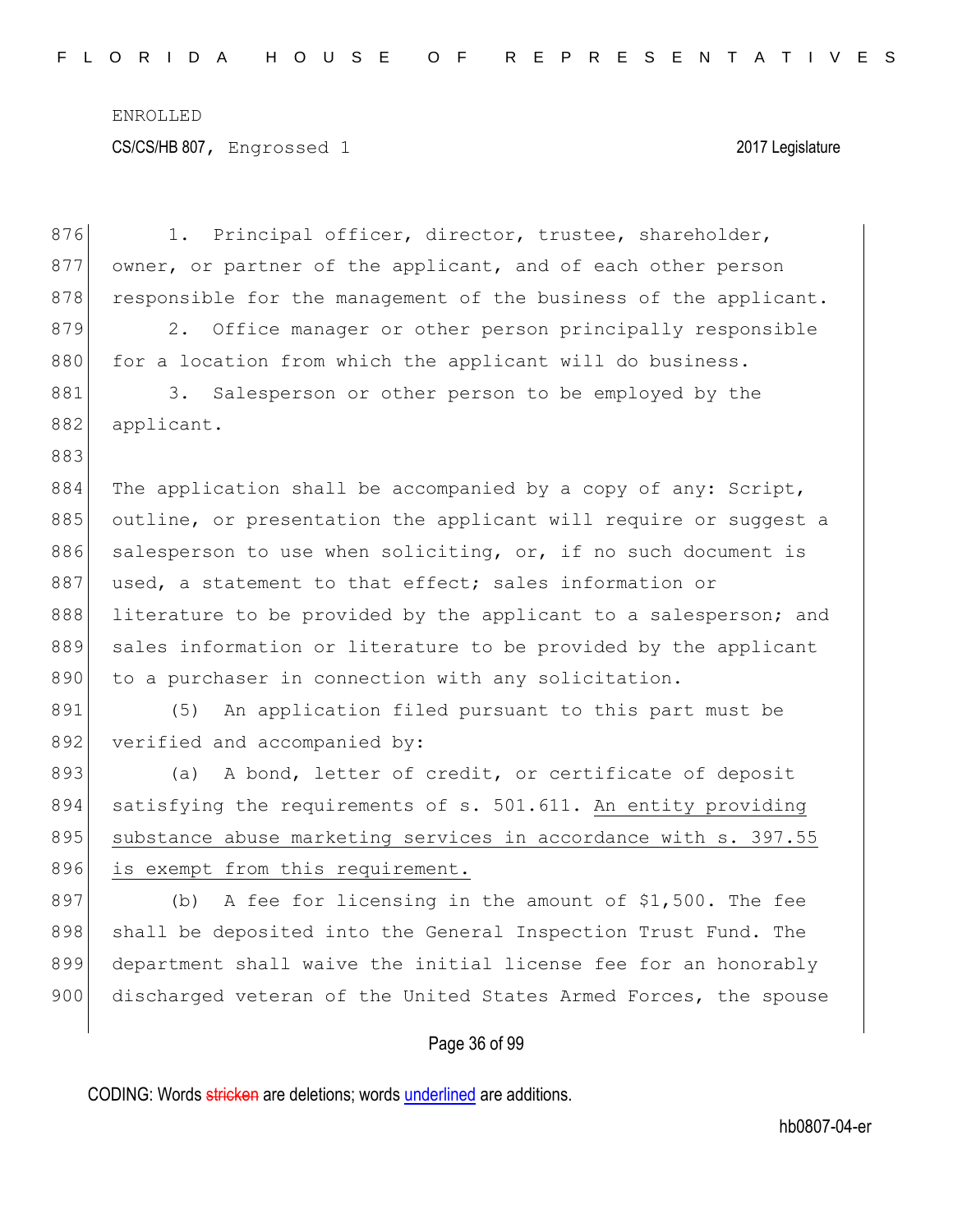901 of such a veteran, or a business entity that has a majority 902 ownership held by such a veteran or spouse if the department 903 receives an application, in a format prescribed by the 904 department, within 60 months after the date of the veteran's 905 discharge from any branch of the United States Armed Forces. To 906 qualify for the waiver, a veteran must provide to the department 907 a copy of his or her DD Form 214, as issued by the United States 908 Department of Defense, or another acceptable form of 909 identification as specified by the Department of Veterans' 910 Affairs; the spouse of a veteran must provide to the department 911 a copy of the veteran's DD Form 214, as issued by the United 912 States Department of Defense, or another acceptable form of 913 identification as specified by the Department of Veterans' 914 Affairs, and a copy of a valid marriage license or certificate 915 verifying that he or she was lawfully married to the veteran at 916 the time of discharge; or a business entity must provide to the 917 department proof that a veteran or the spouse of a veteran holds 918 a majority ownership in the business, a copy of the veteran's DD 919 Form 214, as issued by the United States Department of Defense, 920 or another acceptable form of identification as specified by the 921 Department of Veterans' Affairs, and, if applicable, a copy of a 922 valid marriage license or certificate verifying that the spouse 923 of the veteran was lawfully married to the veteran at the time 924 of discharge.

925 (7) It is a violation of this part for a commercial

Page 37 of 99

CODING: Words stricken are deletions; words underlined are additions.

hb0807-04-er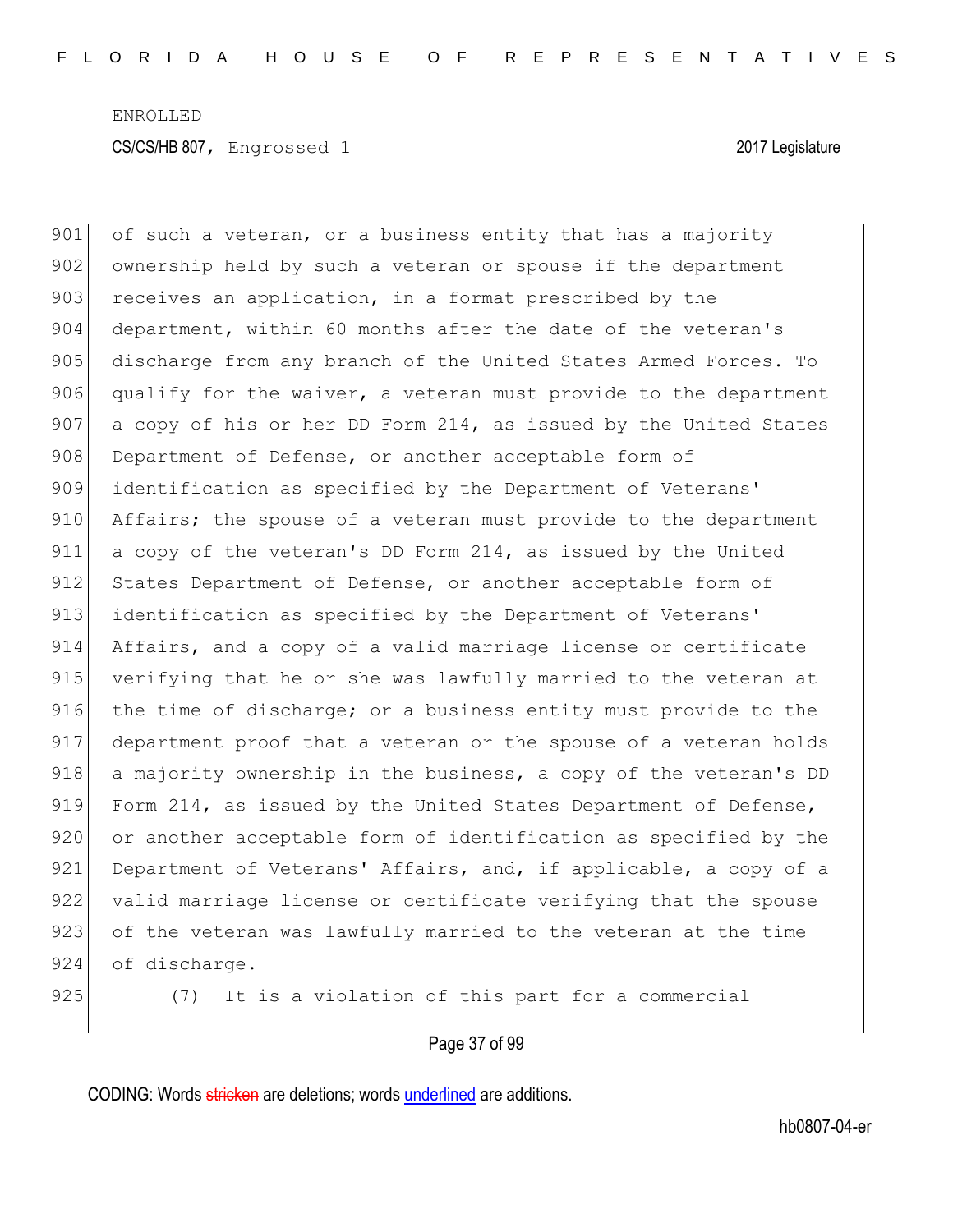CS/CS/HB 807, Engrossed 1 2017 Legislature

| 926 | telephone seller or an entity providing substance abuse         |
|-----|-----------------------------------------------------------------|
| 927 | marketing services to:                                          |
| 928 | Fail to maintain a valid license.<br>(a)                        |
| 929 | Advertise that one is licensed as a commercial seller<br>(b)    |
| 930 | or as an entity providing substance abuse marketing services or |
| 931 | represent that such licensing constitutes approval or           |
| 932 | endorsement by any government or governmental office or agency. |
| 933 | (C)<br>Provide inaccurate or incomplete information to the      |
| 934 | department when making a license application.                   |
| 935 | Misrepresent that a person is registered or that such<br>(d)    |
| 936 | a person has a valid license number.                            |
| 937 | Section 19. Subsection (1) of section 501.606, Florida          |
| 938 | Statutes, is amended to read:                                   |
| 939 | 501.606 Disclosures required of commercial telephone            |
| 940 | sellers and entities providing substance abuse marketing        |
| 941 | services.-                                                      |
| 942 | With respect to any person identified pursuant to s.<br>(1)     |
| 943 | 501.605, an applicant for a license as a commercial telephone   |
| 944 | seller or as an entity providing substance abuse marketing      |
| 945 | services must state in his or her application the identity of   |
| 946 | any affiliated commercial seller or salesperson who:            |
| 947 | Has been convicted of, or is under indictment or<br>(a)         |
| 948 | information for, racketeering or any offense involving fraud,   |
| 949 | theft, embezzlement, fraudulent conversion, or misappropriation |
| 950 | of property. Conviction includes a finding of guilt where       |
|     |                                                                 |
|     | Page 38 of 99                                                   |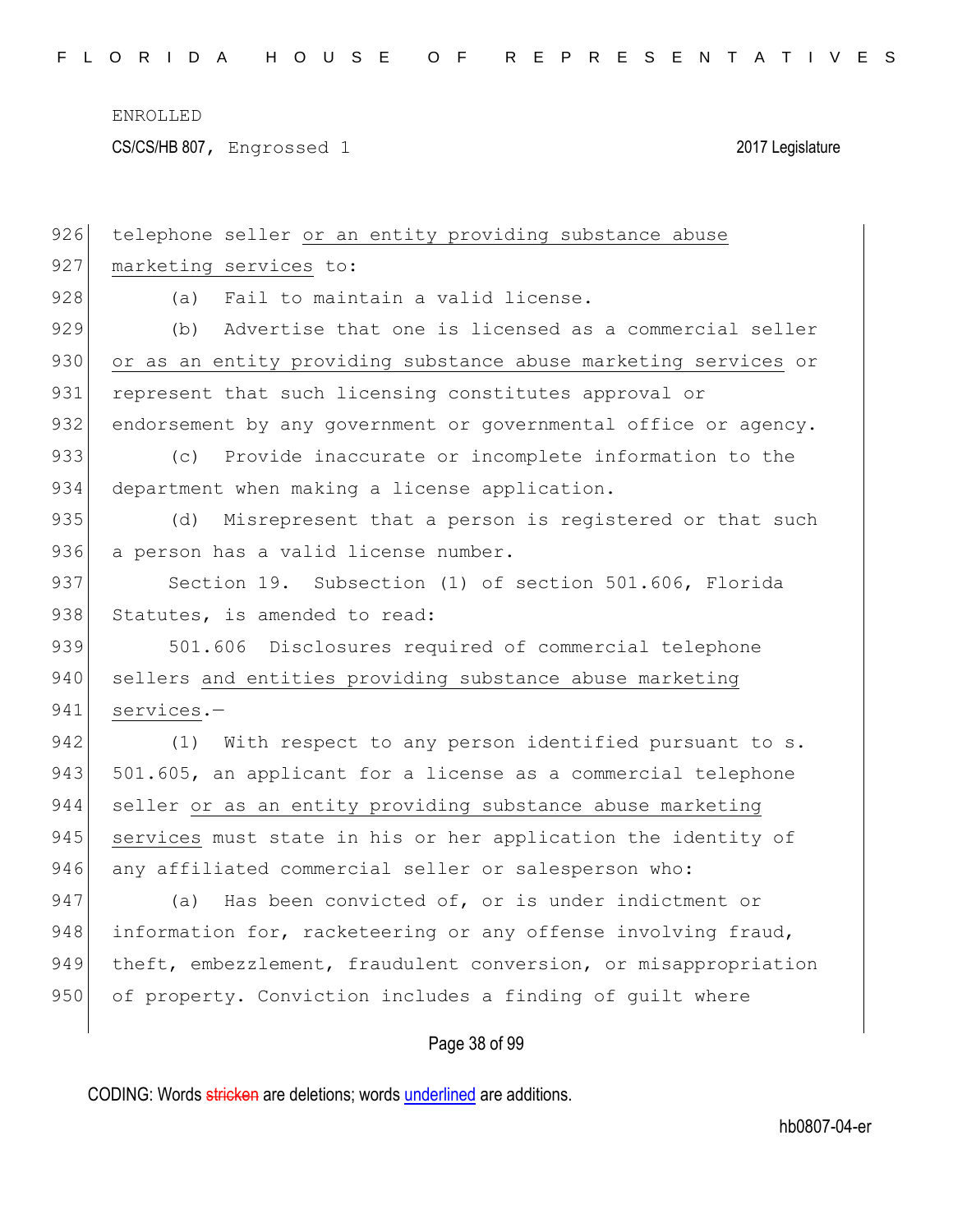951 adjudication has been withheld;

952 (b) Is involved in pending litigation or has had entered 953 against him or her an injunction, a temporary restraining order, 954 or a final judgment or order, including a stipulated judgment or 955 order, an assurance of voluntary compliance, or any similar 956 document, in any civil or administrative action involving 957 racketeering, fraud, theft, embezzlement, fraudulent conversion, 958 or misappropriation of property or the use of any untrue, 959 deceptive, or misleading representation or the use of any 960 unfair, unlawful, or deceptive trade practice;

961 (c) Is, or ever has been, subject to any litigation, 962 injunction, temporary restraining order, or final judgment or 963 order, including a stipulated judgment or order, an assurance of 964 voluntary compliance, or any similar document or any restrictive 965 court order relating to a business activity as the result of any 966 action brought by a governmental agency, including any action 967 affecting any license to do business or practice an occupation 968 or trade;

969 (d) Has at any time during the previous 7 years filed for 970 bankruptcy, been adjudged bankrupt, or been reorganized because 971 of insolvency; or

972 (e) Has been a principal, director, officer, or trustee 973 of, or a general or limited partner in, or had responsibilities 974 as a manager in, any corporation, partnership, joint venture, or 975 other entity that filed for bankruptcy, was adjudged bankrupt,

### Page 39 of 99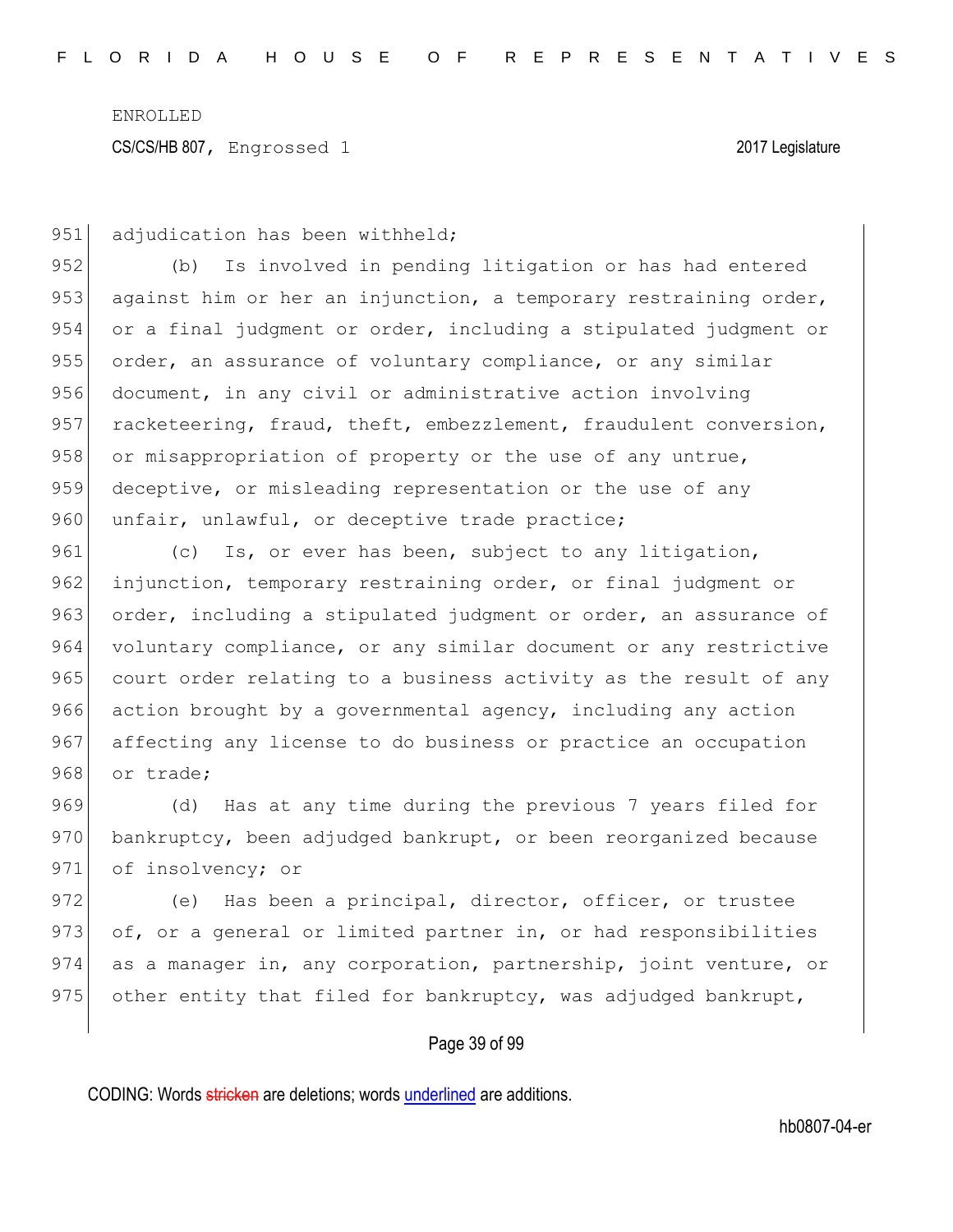CS/CS/HB 807, Engrossed 1 2017 Legislature

976 or was reorganized because of insolvency within 1 year after the 977 person held that position. The disclosures required in paragraph 978 (d) shall be applicable insofar as they relate to the applicant 979 commercial telephone seller, as well as any affiliate affiliated 980 commercial seller or salesperson.

981 Section 20. Subsections (3) and (4) of section 501.608, 982 Florida Statutes, are amended to read:

983 501.608 License or affidavit of exemption; occupational 984 license.-

985 (3) Failure to obtain or display a license or a receipt of 986 filing of an affidavit of exemption is sufficient grounds for 987 the department to issue an immediate cease and desist order, 988 which shall act as an immediate final order under s. 989  $120.569(2)$  (n). The order shall remain in effect until the 990 commercial telephone seller, the entity providing substance 991 abuse marketing services, or a person claiming to be exempt 992 shows the authorities that he or she is properly licensed or 993 exempt. The department may order the business to cease 994 operations and shall order the phones to be shut off. Failure of 995 a salesperson to display a license or a receipt of filing of an 996 affidavit of exemption may result in the salesperson being 997 summarily ordered by the department to leave the office until he 998 or she can produce a license or a receipt of filing of an 999 affidavit of exemption for the department.

1000 (4) Any person applying for or renewing a local

### Page 40 of 99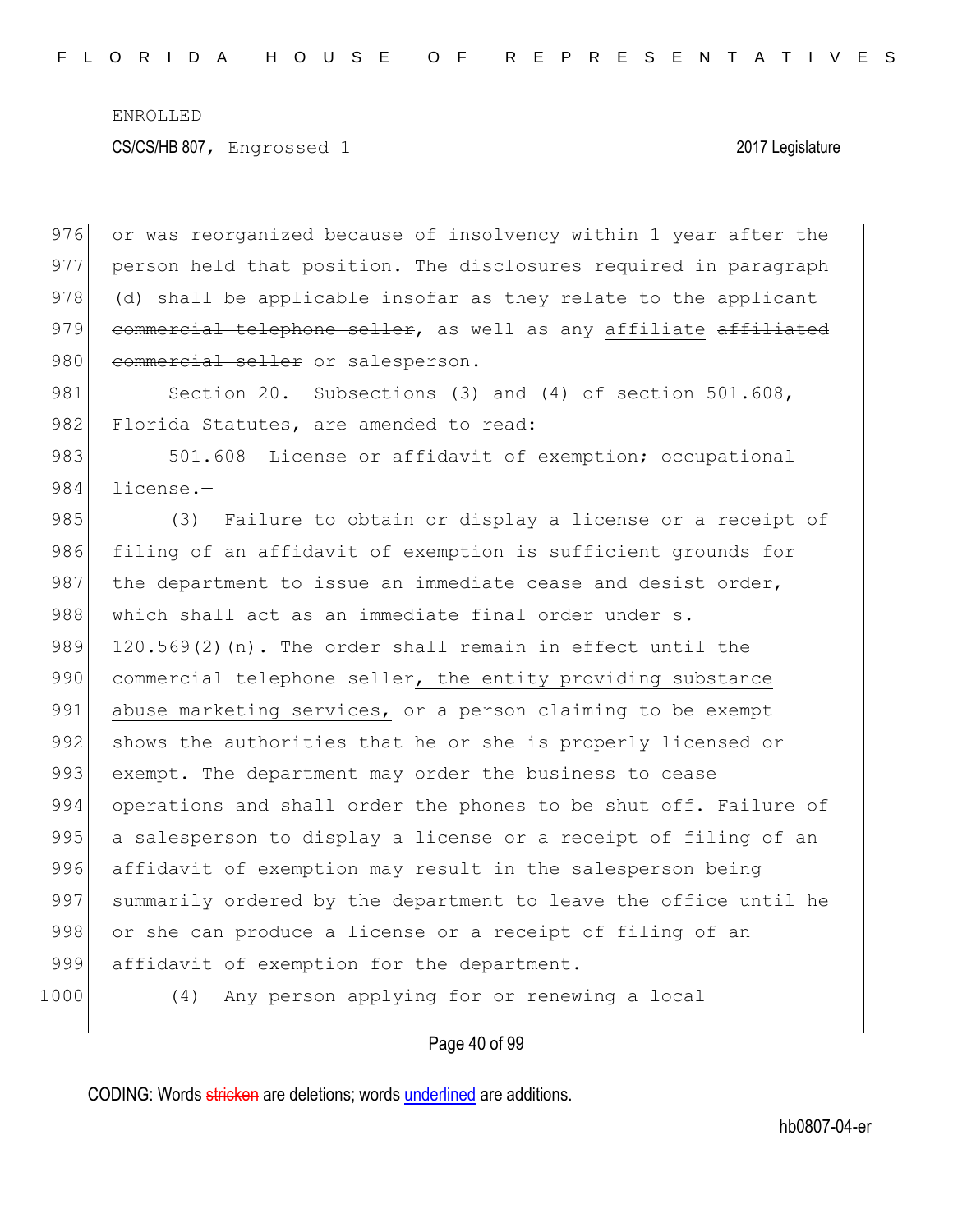1001 occupational license to engage in business as a commercial 1002 telephone seller or as an entity providing substance abuse 1003 marketing services must exhibit an active license or a copy of 1004 the affidavit of exemption before the local occupational license 1005 may be issued or reissued.

1006 Section 21. Subsection (1) of section 501.612, Florida 1007 Statutes, is amended to read:

1008 501.612 Grounds for departmental action against licensure 1009 applicants or licensees.-

1010 (1) The department may enter an order directing that one 1011 or more of the actions set forth in subsection (2) be taken if 1012 the department finds that a commercial telephone seller or 1013 salesperson or an entity providing substance abuse marketing 1014 services, or any person applying for licensure as a commercial 1015 telephone seller or salesperson or an entity providing substance 1016 abuse marketing services, including, but not limited to, owners, 1017 operators, officers, directors, partners, or other individuals 1018 engaged in the management activities of a business entity:

1019 (a) Has, regardless of adjudication, been convicted or 1020 found quilty of, or has entered a plea of quilty or a plea of 1021 nolo contendere to, racketeering or any offense involving fraud, 1022 theft, embezzlement, fraudulent conversion, or misappropriation 1023 of property, or any other crime involving moral turpitude;

1024 (b) Has, regardless of adjudication, been convicted or 1025 found quilty of, or has entered a plea of quilty or a plea of

### Page 41 of 99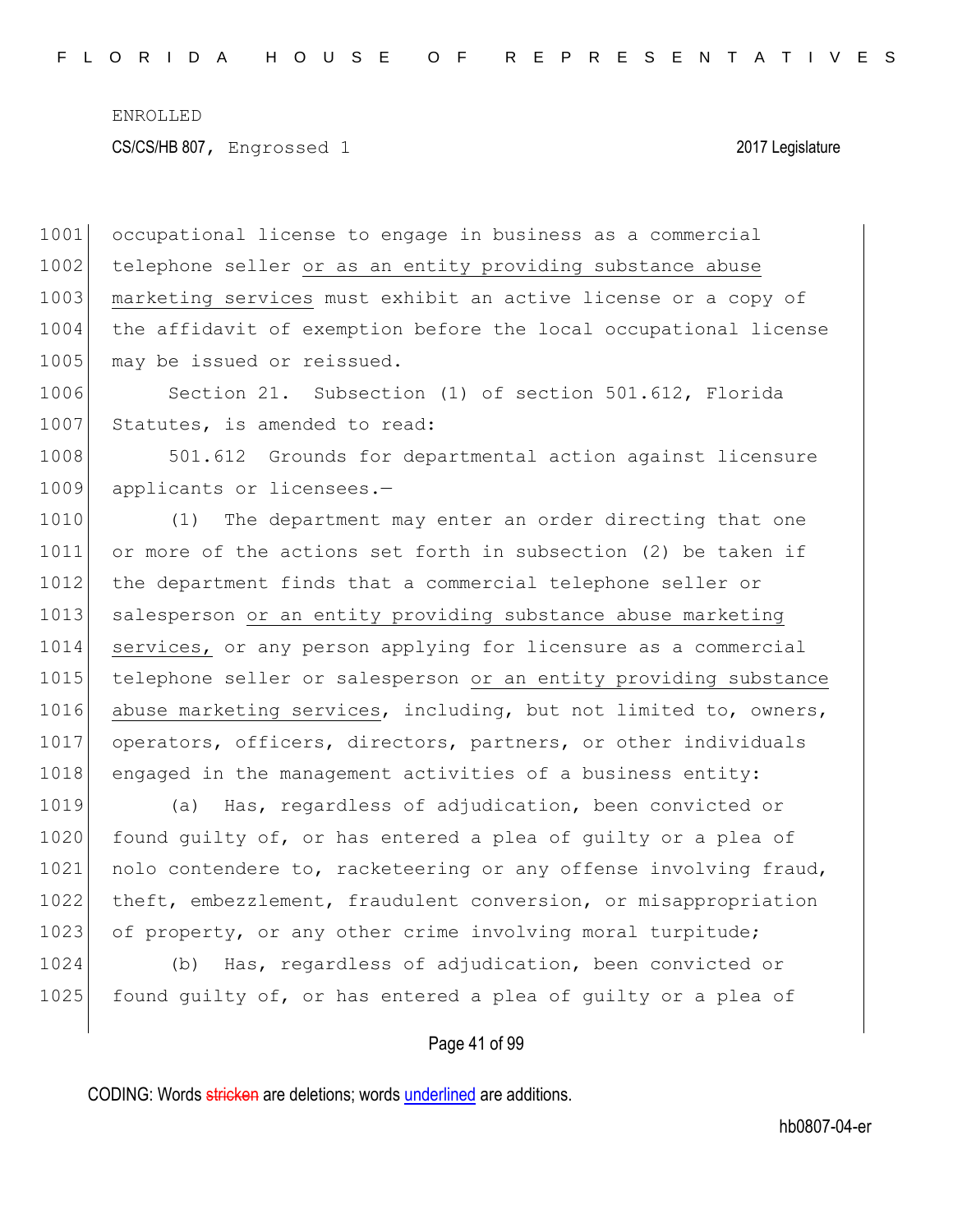1026 nolo contendere to, any felony;

1027 (c) Has had entered against him or her or any business for 1028 which he or she has worked or been affiliated, an injunction, a 1029 temporary restraining order, or a final judgment or order, 1030 including a stipulated judgment or order, an assurance of 1031 voluntary compliance, or any similar document, in any civil or 1032 administrative action involving racketeering, fraud, theft, 1033 embezzlement, fraudulent conversion, or misappropriation of 1034 property or the use of any untrue or misleading representation 1035 in an attempt to sell or dispose of real or personal property or 1036 the use of any unfair, unlawful, or deceptive trade practice;

1037 (d) Is subject to or has worked or been affiliated with 1038 any company which is, or ever has been, subject to any 1039 injunction, temporary restraining order, or final judgment or 1040 order, including a stipulated judgment or order, an assurance of 1041 voluntary compliance, or any similar document, or any 1042 restrictive court order relating to a business activity as the 1043 result of any action brought by a governmental agency, including 1044 any action affecting any license to do business or practice an 1045 occupation or trade;

1046 (e) Has at any time during the previous 7 years filed for 1047 bankruptcy, been adjudged bankrupt, or been reorganized because 1048 of insolvency;

1049 (f) Has been a principal, director, officer, or trustee 1050 of, or a general or limited partner in, or had responsibilities

### Page 42 of 99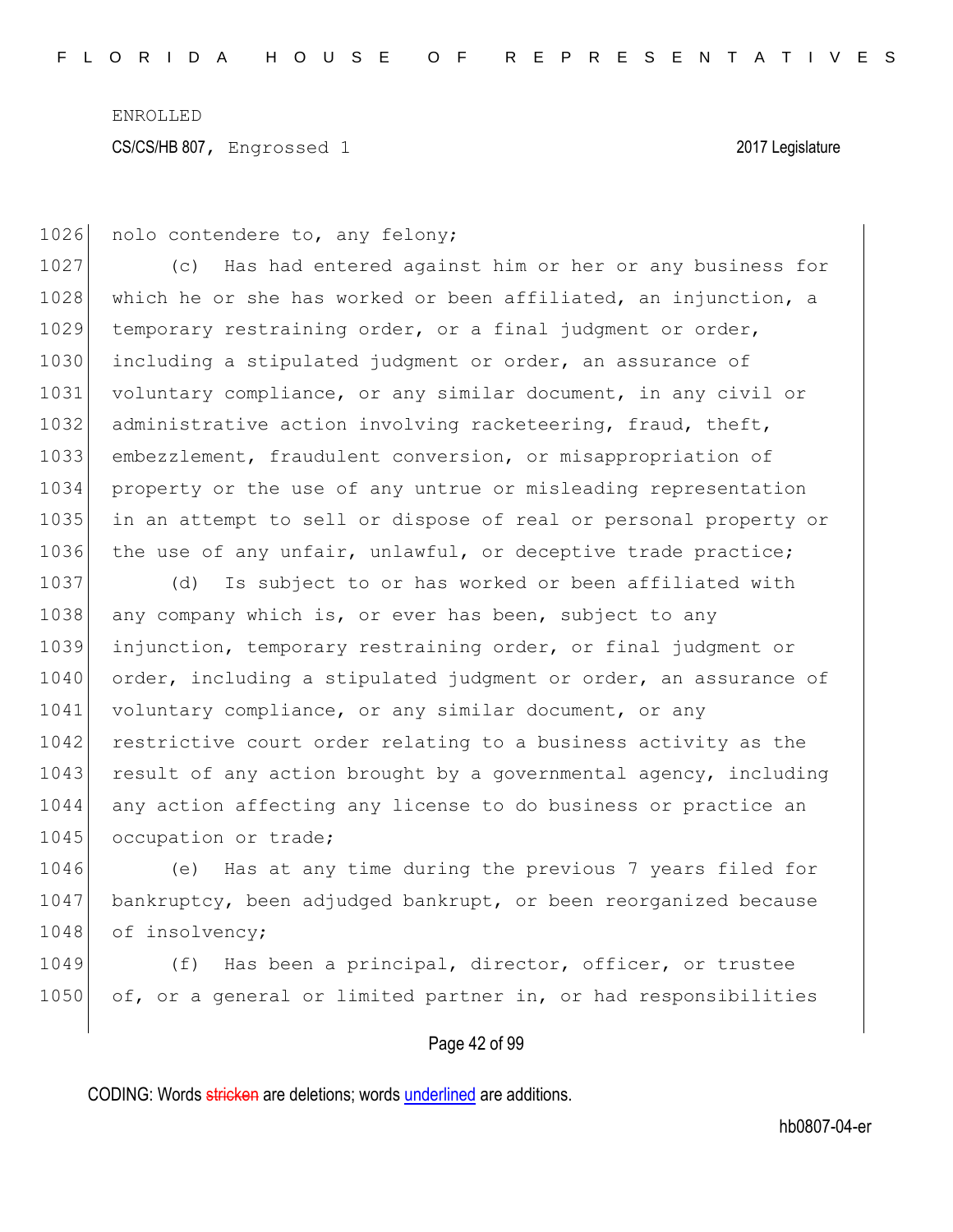1051 as a manager in, any corporation, partnership, joint venture, or 1052 other entity that filed the bankruptcy, was adjudged bankrupt, 1053 or was reorganized because of insolvency within 1 year after the 1054 person held that position;

1055 (g) Has been previously convicted of or found to have been 1056 acting as a salesperson or commercial telephone seller or an 1057 entity providing substance abuse marketing services without a 1058 license or whose licensure has previously been refused, revoked, 1059 or suspended in any jurisdiction;

1060 (h) Falsifies or willfully omits any material information 1061 asked for in any application, document, or record required to be 1062 submitted or retained under this part;

1063 (i) Makes a material false statement in response to any 1064 request or investigation by the department or the state 1065 attorney;

1066 (j) Refuses or fails, after notice, to produce any 1067 document or record or disclose any information required to be 1068 produced or disclosed under this part or the rules of the 1069 department;

1070 (k) Is not of good moral character; or

1071 (1) Otherwise violates or is operating in violation of any 1072 of the provisions of this part or of the rules adopted or orders 1073 issued thereunder.

1074 Section 22. Section 501.618, Florida Statutes, is amended  $1075$  to read:

### Page 43 of 99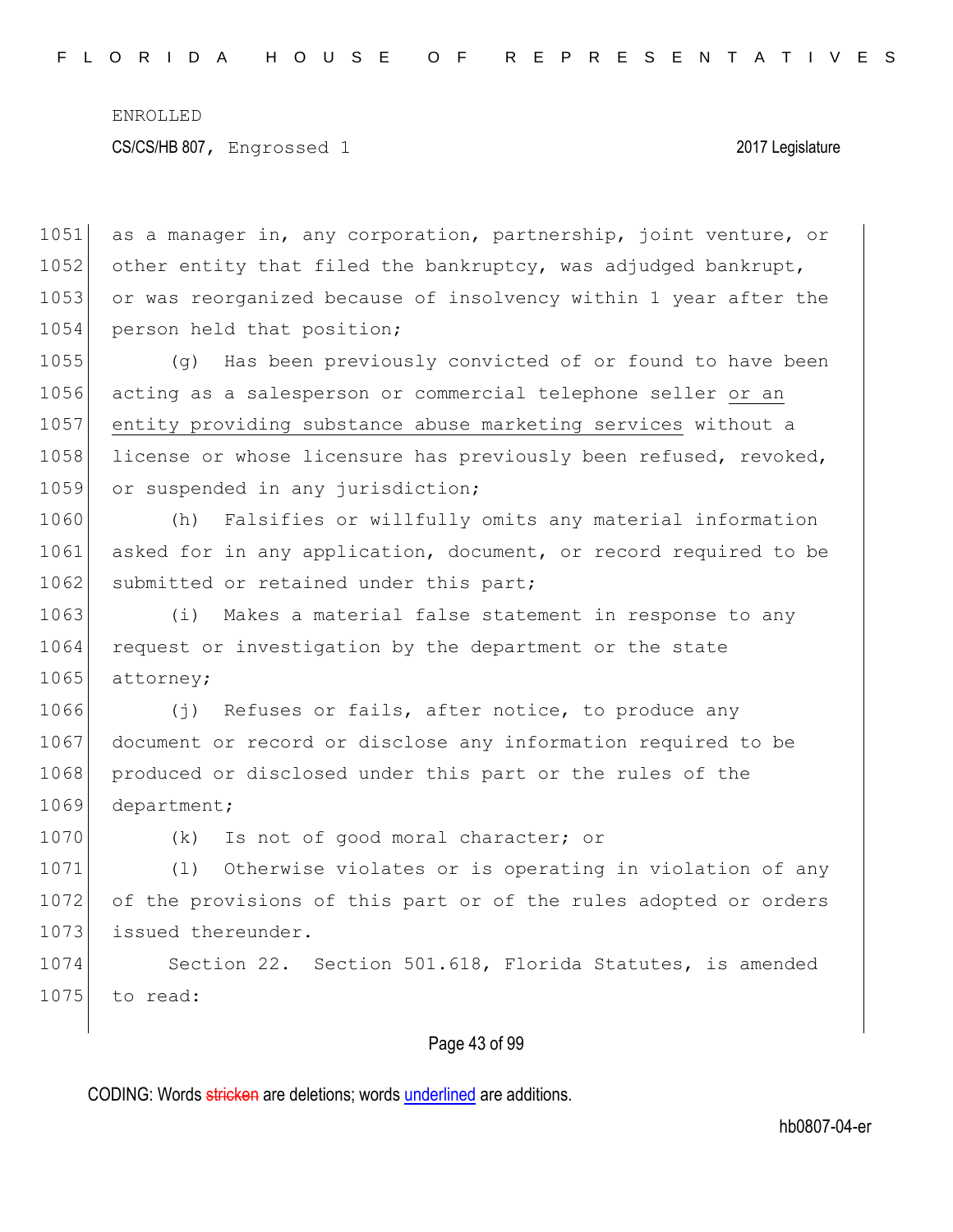CS/CS/HB 807, Engrossed 1 2017 Legislature

1076 501.618 General civil remedies.—The department may bring: 1077 (1) An action to obtain a declaratory judgment that an act 1078 or practice violates the provisions of this part. 1079 (2) An action to enjoin a person who has violated, is 1080 violating, or is otherwise likely to violate the provisions of 1081 this part. 1082 (3) An action on behalf of one or more purchasers for the 1083 actual damages caused by an act or practice performed in 1084 violation of the provisions of this part. Such an action may 1085 include, but is not limited to, an action to recover against a 1086 bond, letter of credit, or certificate of deposit as otherwise 1087 provided in this part. 1088 1089 Upon motion of the enforcing authority in any action brought 1090 under this section, the court may make appropriate orders, 1091 including appointment of a general or special magistrate or 1092 receiver or sequestration of assets, to reimburse consumers 1093 found to have been damaged, to carry out a consumer transaction 1094 in accordance with the consumer's reasonable expectations, or to 1095 grant other appropriate relief. The court may assess the 1096 expenses of a general or special magistrate or receiver against 1097 a commercial telephone seller or an entity providing substance 1098 abuse marketing services. Any injunctive order, whether 1099 temporary or permanent, issued by the court shall be effective 1100 throughout the state unless otherwise provided in the order.

Page 44 of 99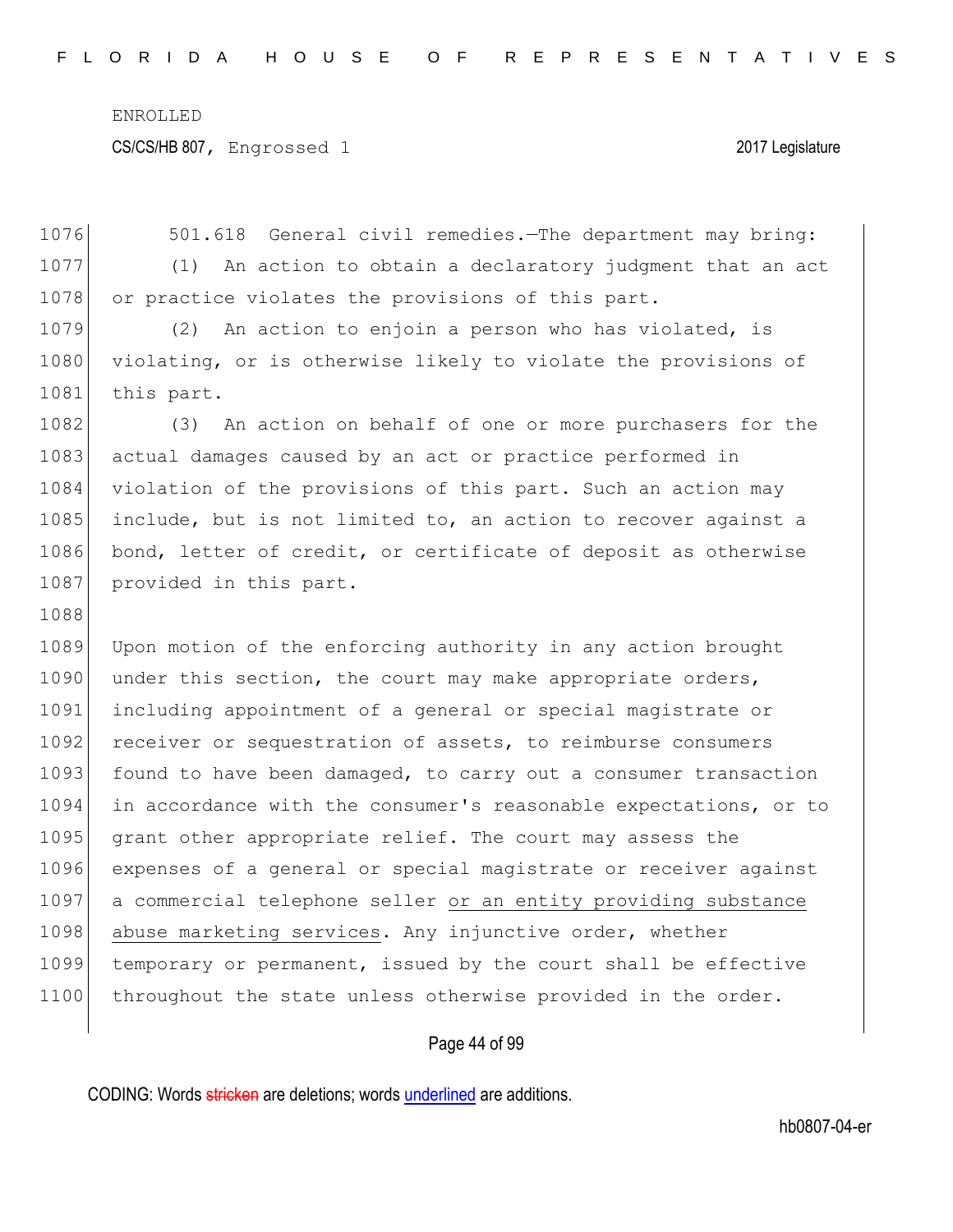CS/CS/HB 807, Engrossed 1 2017 Legislature

| 1101 | Section 23. Section 817.0345, Florida Statutes, is created       |
|------|------------------------------------------------------------------|
| 1102 | to read:                                                         |
| 1103 | 817.0345 Prohibition of fraudulent marketing practices.-It       |
| 1104 | is unlawful for any person to knowingly and willfully make a     |
| 1105 | materially false or misleading statement or provide false or     |
| 1106 | misleading information about the identity, products, goods,      |
| 1107 | services, or geographical location of a licensed service         |
| 1108 | provider, as defined in chapter 397, in marketing, advertising   |
| 1109 | materials, or other media or on a website with the intent to     |
| 1110 | induce another person to seek treatment with that service        |
| 1111 | provider. A person who violates this section commits a felony of |
| 1112 | the third degree, punishable as provided in s. 775.082, s.       |
| 1113 | 775.083, or s. 775.084.                                          |
| 1114 | Section 24. Subsections (1) and (4) of section 817.505,          |
| 1115 | Florida Statutes, are amended to read:                           |
| 1116 | 817.505 Patient brokering prohibited; exceptions;                |
| 1117 | penalties.-                                                      |
| 1118 | It is unlawful for any person, including any health<br>(1)       |
| 1119 | care provider or health care facility, to:                       |
| 1120 | Offer or pay a any commission, benefit, bonus, rebate,<br>(a)    |
| 1121 | kickback, or bribe, directly or indirectly, in cash or in kind,  |
| 1122 | or engage in any split-fee arrangement, in any form whatsoever,  |
| 1123 | to induce the referral of a patient patients or patronage to or  |
| 1124 | from a health care provider or health care facility;             |
| 1125 | Solicit or receive a any commission, benefit, bonus,<br>(b)      |
|      |                                                                  |

Page 45 of 99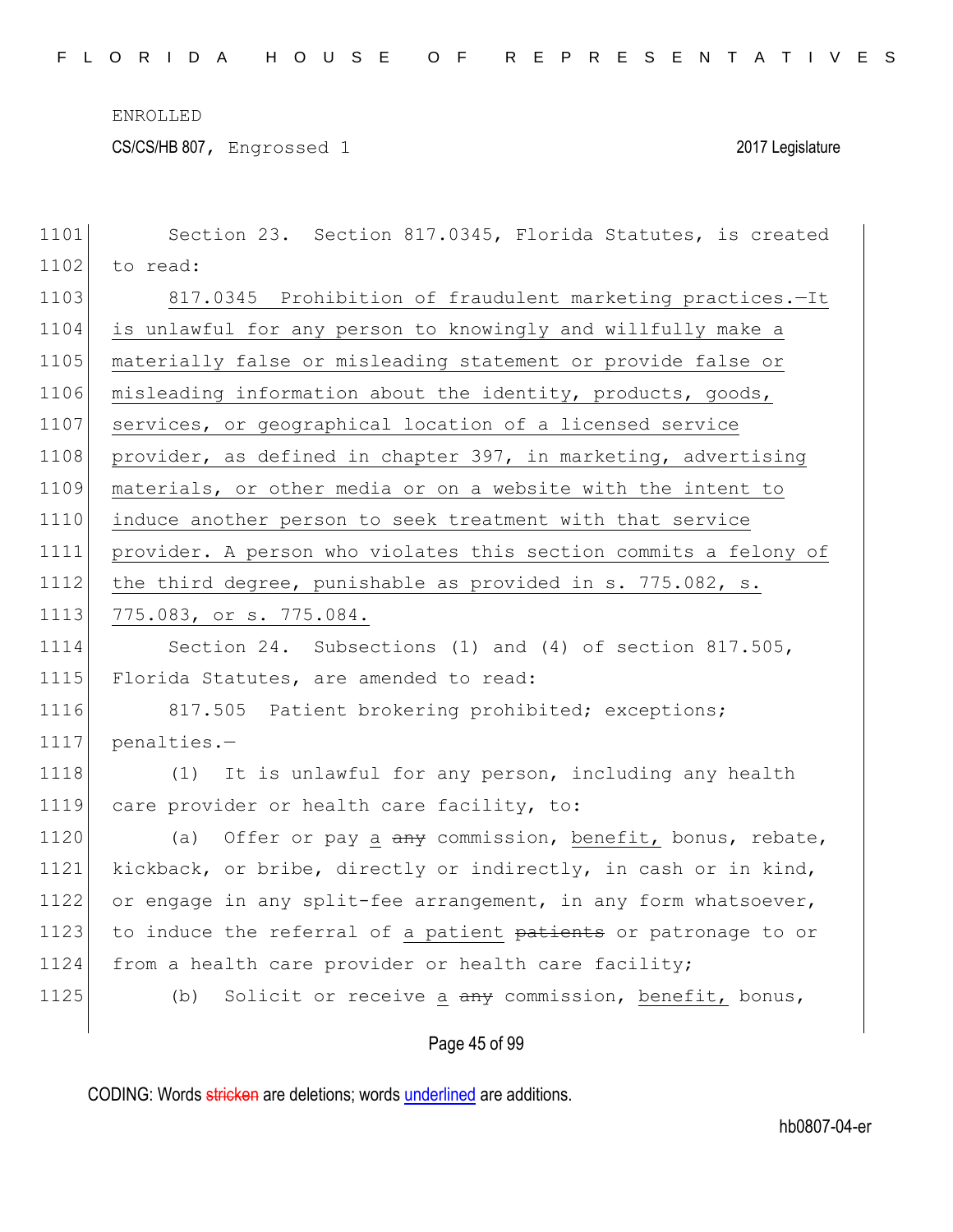1126 rebate, kickback, or bribe, directly or indirectly, in cash or 1127 in kind, or engage in any split-fee arrangement, in any form 1128 whatsoever, in return for referring a patient patients or 1129 patronage to or from a health care provider or health care 1130 facility;

1131 (c) Solicit or receive a any commission, benefit, bonus, 1132 rebate, kickback, or bribe, directly or indirectly, in cash or 1133 in kind, or engage in any split-fee arrangement, in any form 1134 whatsoever, in return for the acceptance or acknowledgment of 1135 treatment from a health care provider or health care facility; 1136 or

1137 (d) Aid, abet, advise, or otherwise participate in the 1138 conduct prohibited under paragraph (a), paragraph (b), or 1139 paragraph (c).

1140 (4)(a) Any person, including an officer, partner, agent, 1141 attorney, or other representative of a firm, joint venture, 1142 partnership, business trust, syndicate, corporation, or other 1143 business entity, who violates any provision of this section 1144 commits a felony of the third degree, punishable as provided in 1145 s. 775.082, s. 775.083, or s. 775.084, and shall be ordered to 1146 pay a fine of \$50,000.

1147 (b) Any person, including an officer, partner, agent, 1148 attorney, or other representative of a firm, joint venture, 1149 partnership, business trust, syndicate, corporation, or other 1150 business entity, who violates any provision of this section,

### Page 46 of 99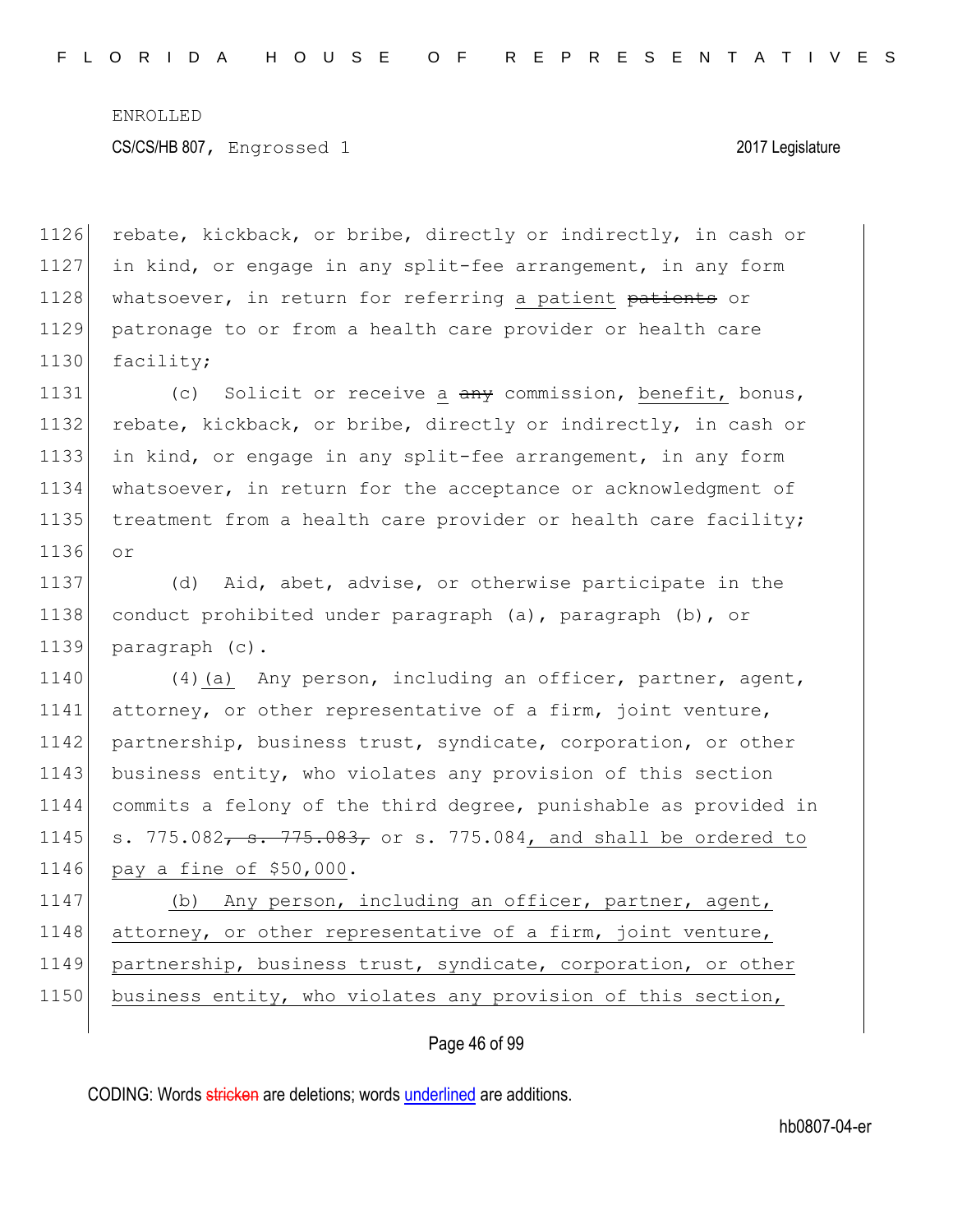CS/CS/HB 807, Engrossed 1 2017 Legislature

| 1151 | where the prohibited conduct involves 10 or more patients but    |
|------|------------------------------------------------------------------|
| 1152 | fewer than 20 patients, commits a felony of the second degree,   |
| 1153 | punishable as provided in s. 775.082 or s. 775.084, and shall be |
| 1154 | ordered to pay a fine of \$100,000.                              |
| 1155 | (c) Any person, including an officer, partner, agent,            |
| 1156 | attorney, or other representative of a firm, joint venture,      |
| 1157 | partnership, business trust, syndicate, corporation, or other    |
| 1158 | business entity, who violates any provision of this section,     |
| 1159 | where the prohibited conduct involves 20 or more patients,       |
| 1160 | commits a felony of the first degree, punishable as provided in  |
| 1161 | s. 775.082 or s. 775.084, and shall be ordered to pay a fine of  |
| 1162 | \$500,000.                                                       |
| 1163 | Section 25. Paragraph (a) of subsection (8) of section           |
| 1164 | 895.02, Florida Statutes, is amended to read:                    |
| 1165 | 895.02 Definitions. - As used in ss. 895.01-895.08, the          |
| 1166 | term:                                                            |
| 1167 | (8) "Racketeering activity" means to commit, to attempt to       |
| 1168 | commit, to conspire to commit, or to solicit, coerce, or         |
| 1169 | intimidate another person to commit:                             |
| 1170 | Any crime that is chargeable by petition, indictment,<br>(a)     |
| 1171 | or information under the following provisions of the Florida     |
| 1172 | Statutes:                                                        |
| 1173 | 1. Section 210.18, relating to evasion of payment of             |
| 1174 | cigarette taxes.                                                 |
| 1175 | 2. Section 316.1935, relating to fleeing or attempting to        |
|      |                                                                  |

Page 47 of 99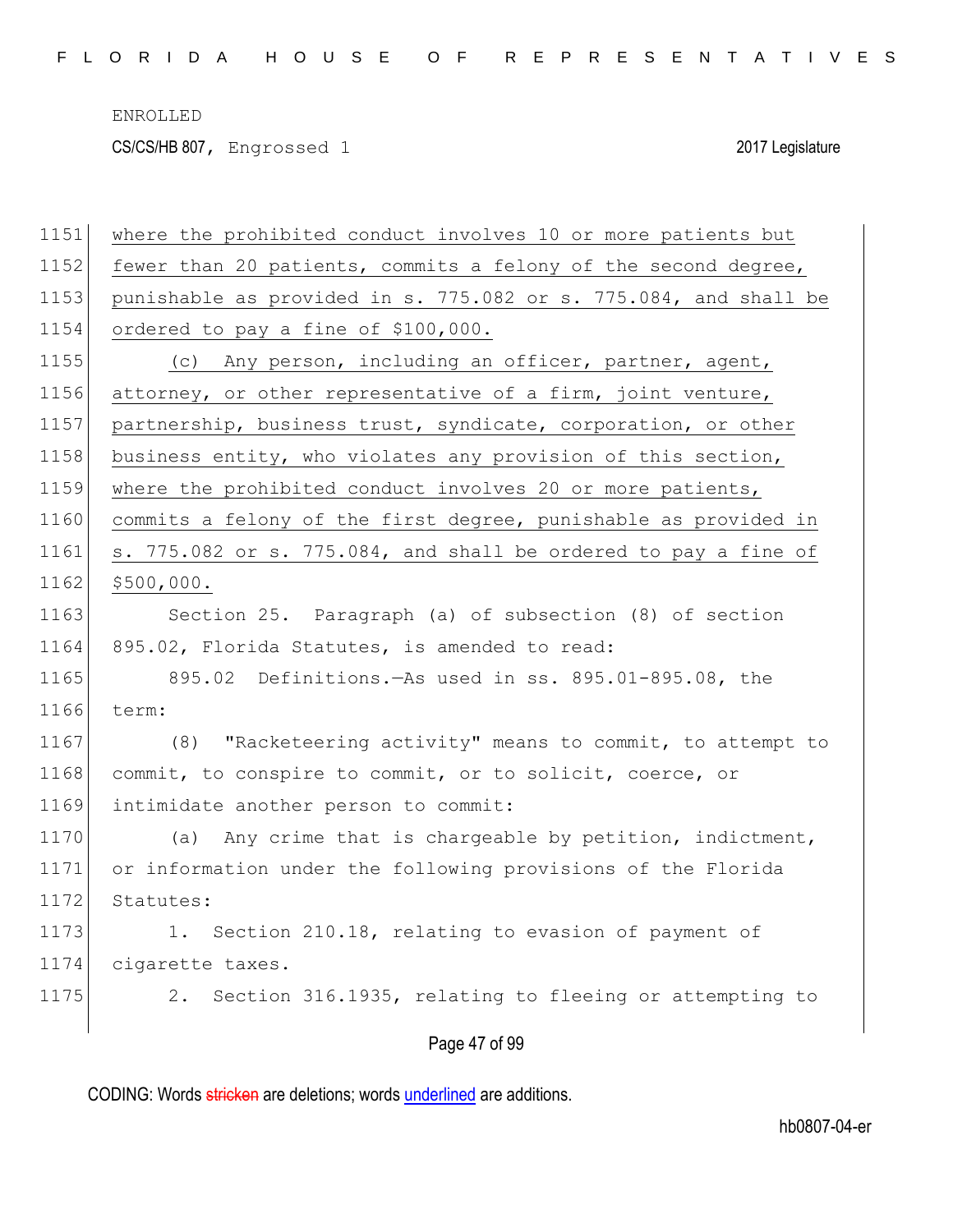CS/CS/HB 807, Engrossed 1 2017 Legislature

| 1176 | elude a law enforcement officer and aggravated fleeing or    |
|------|--------------------------------------------------------------|
| 1177 | eluding.                                                     |
| 1178 | 3. Section 403.727(3)(b), relating to environmental          |
| 1179 | control.                                                     |
| 1180 | Section 409.920 or s. 409.9201, relating to Medicaid<br>4.   |
| 1181 | fraud.                                                       |
| 1182 | Section 414.39, relating to public assistance fraud.<br>5.   |
| 1183 | Section 440.105 or s. 440.106, relating to workers'<br>6.    |
| 1184 | compensation.                                                |
| 1185 | 7. Section 443.071(4), relating to creation of a             |
| 1186 | fictitious employer scheme to commit reemployment assistance |
| 1187 | fraud.                                                       |
| 1188 | 8. Section 465.0161, relating to distribution of medicinal   |
| 1189 | drugs without a permit as an Internet pharmacy.              |
| 1190 | 9.<br>Section 499.0051, relating to crimes involving         |
| 1191 | contraband, adulterated, or misbranded drugs.                |
| 1192 | Part IV of chapter 501, relating to telemarketing.<br>10.    |
| 1193 | Chapter 517, relating to sale of securities and<br>11.       |
| 1194 | investor protection.                                         |
| 1195 | Section 550.235 or s. 550.3551, relating to dogracing<br>12. |
| 1196 | and horseracing.                                             |
| 1197 | Chapter 550, relating to jai alai frontons.<br>13.           |
| 1198 | Section 551.109, relating to slot machine gaming.<br>14.     |
| 1199 | 15.<br>Chapter 552, relating to the manufacture,             |
| 1200 | distribution, and use of explosives.                         |
|      |                                                              |

## Page 48 of 99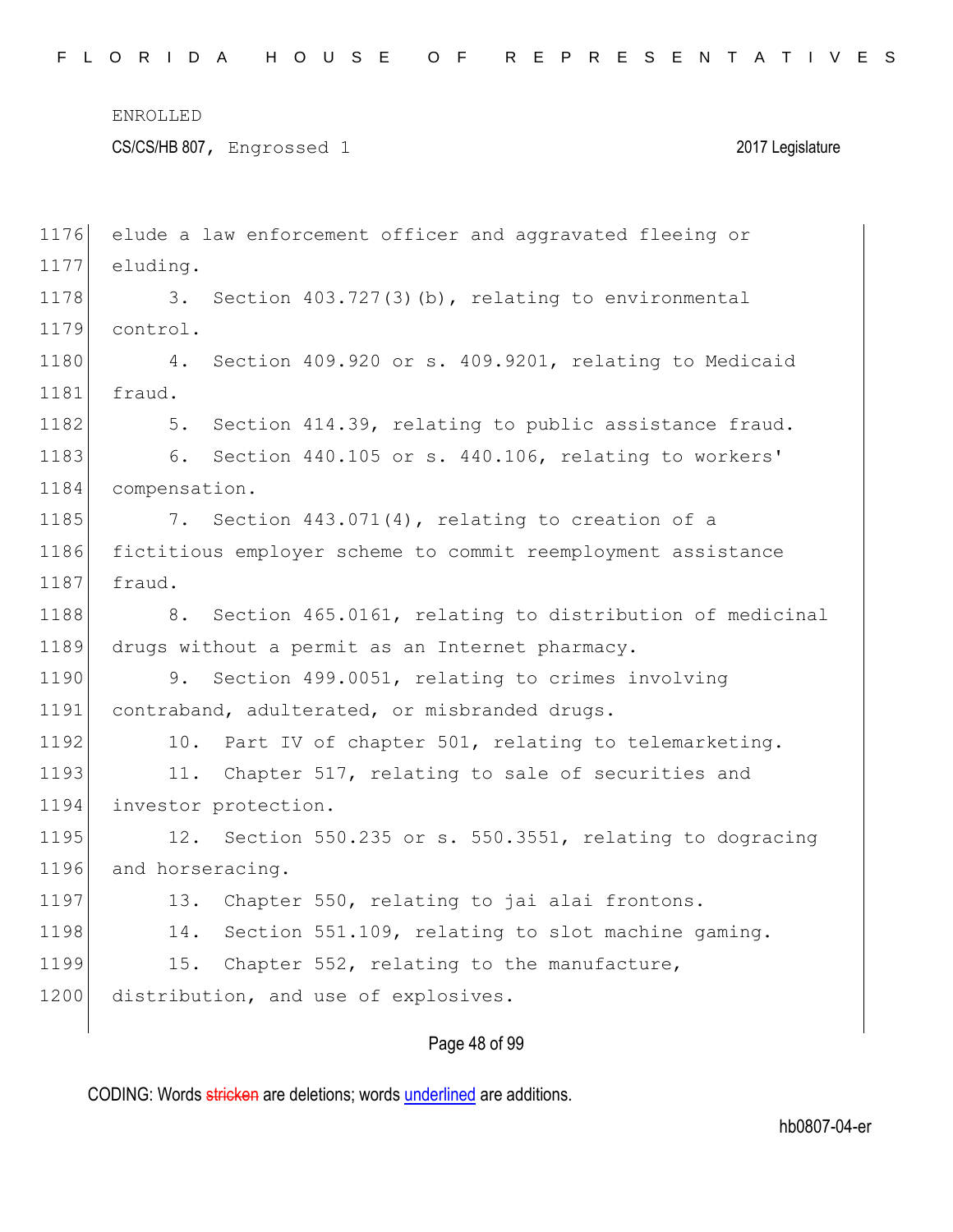CS/CS/HB 807, Engrossed 1 2017 Legislature

| 1201 | Chapter 560, relating to money transmitters, if the<br>16.         |
|------|--------------------------------------------------------------------|
| 1202 | violation is punishable as a felony.                               |
| 1203 | Chapter 562, relating to beverage law enforcement.<br>17.          |
| 1204 | Section 624.401, relating to transacting insurance<br>18.          |
| 1205 | without a certificate of authority, s. $624.437(4)(c)1.,$ relating |
| 1206 | to operating an unauthorized multiple-employer welfare             |
| 1207 | arrangement, or s. 626.902(1)(b), relating to representing or      |
| 1208 | aiding an unauthorized insurer.                                    |
| 1209 | Section 655.50, relating to reports of currency<br>19.             |
| 1210 | transactions, when such violation is punishable as a felony.       |
| 1211 | Chapter 687, relating to interest and usurious<br>20.              |
| 1212 | practices.                                                         |
| 1213 | 21. Section 721.08, s. 721.09, or s. 721.13, relating to           |
| 1214 | real estate timeshare plans.                                       |
| 1215 | Section $775.13(5)(b)$ , relating to registration of<br>22.        |
| 1216 | persons found to have committed any offense for the purpose of     |
| 1217 | benefiting, promoting, or furthering the interests of a criminal   |
| 1218 | qanq.                                                              |
| 1219 | Section 777.03, relating to commission of crimes by<br>23.         |
| 1220 | accessories after the fact.                                        |
| 1221 | Chapter 782, relating to homicide.<br>24.                          |
| 1222 | 25.<br>Chapter 784, relating to assault and battery.               |
| 1223 | 26.<br>Chapter 787, relating to kidnapping or human                |
| 1224 | trafficking.                                                       |
| 1225 | Chapter 790, relating to weapons and firearms.<br>27.              |
|      |                                                                    |

Page 49 of 99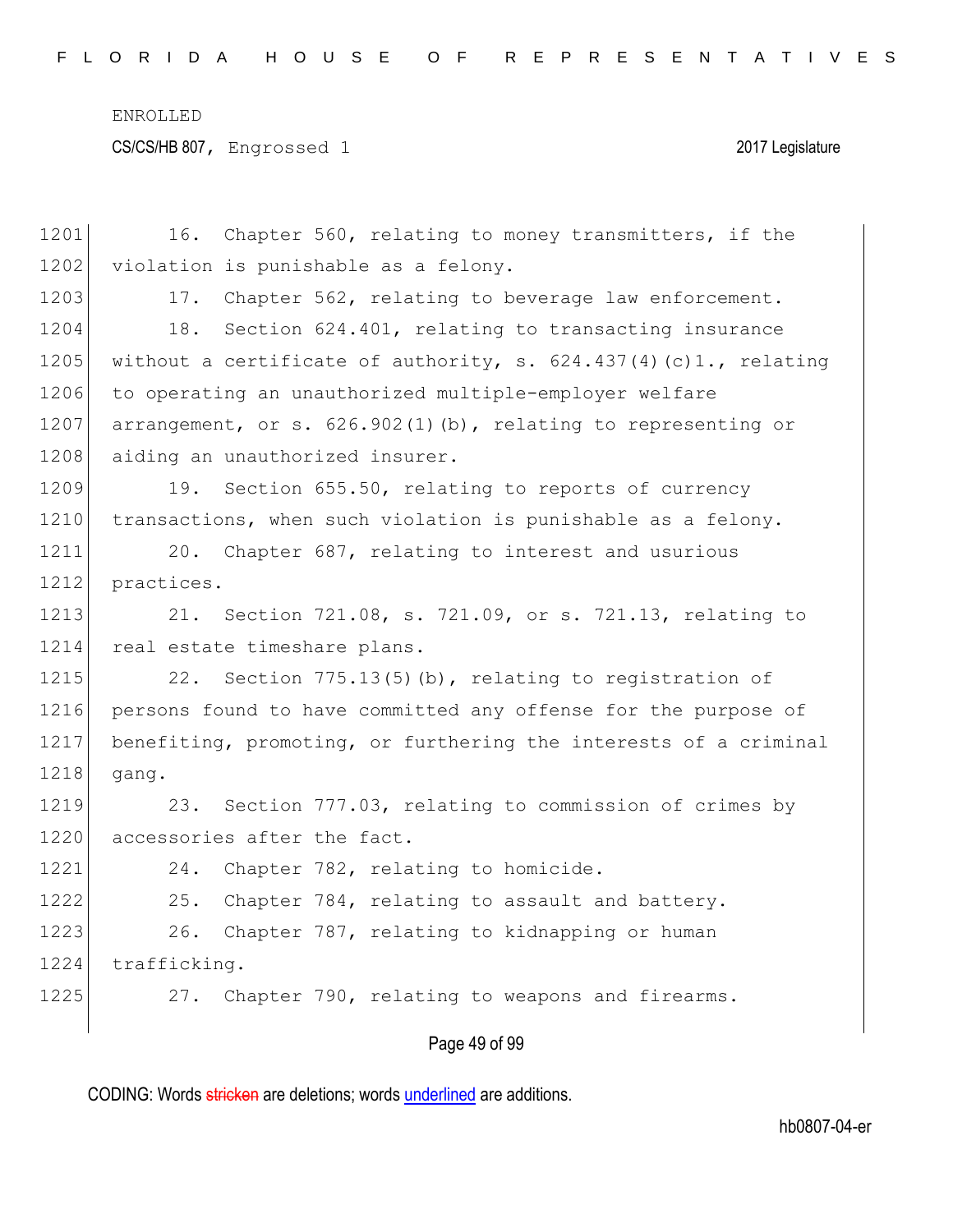CS/CS/HB 807, Engrossed 1 2017 Legislature

1226 28. Chapter 794, relating to sexual battery, but only if 1227 such crime was committed with the intent to benefit, promote, or 1228 further the interests of a criminal gang, or for the purpose of 1229 increasing a criminal gang member's own standing or position 1230 within a criminal gang. 1231 29. Former s. 796.03, former s. 796.035, s. 796.04, s. 1232 796.05, or s. 796.07, relating to prostitution. 1233 30. Chapter 806, relating to arson and criminal mischief. 1234 31. Chapter 810, relating to burglary and trespass. 1235 32. Chapter 812, relating to theft, robbery, and related 1236 crimes. 1237 33. Chapter 815, relating to computer-related crimes. 1238 34. Chapter 817, relating to fraudulent practices, false 1239 pretenses, fraud generally, and credit card crimes, and patient 1240 brokering. 1241 35. Chapter 825, relating to abuse, neglect, or 1242 exploitation of an elderly person or disabled adult. 1243 36. Section 827.071, relating to commercial sexual 1244 exploitation of children. 1245 37. Section 828.122, relating to fighting or baiting 1246 animals. 1247 38. Chapter 831, relating to forgery and counterfeiting. 1248 39. Chapter 832, relating to issuance of worthless checks 1249 and drafts. 1250 40. Section 836.05, relating to extortion.

### Page 50 of 99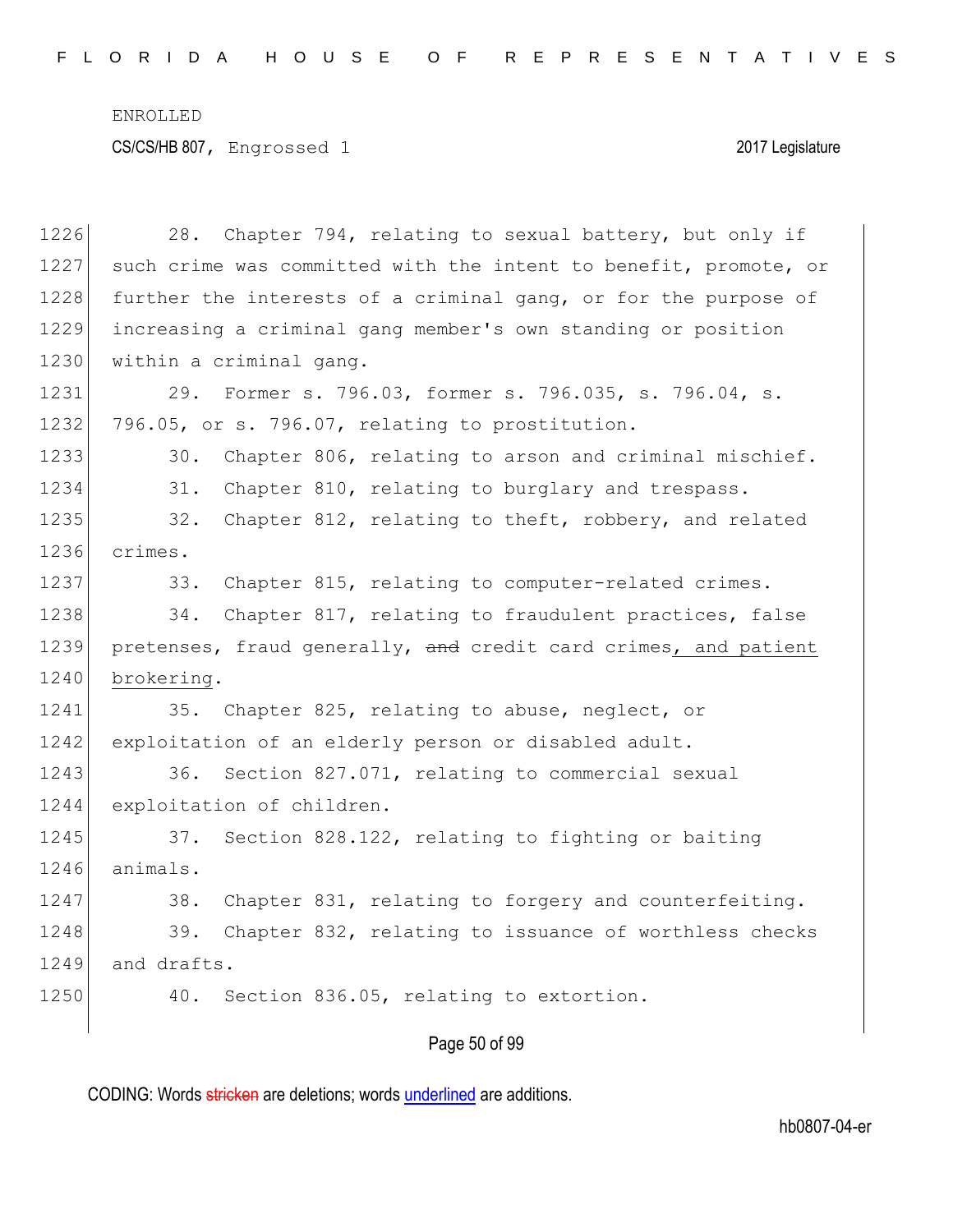CS/CS/HB 807, Engrossed 1 2017 Legislature

| 1251 | Chapter 837, relating to perjury.<br>41.                      |
|------|---------------------------------------------------------------|
| 1252 | Chapter 838, relating to bribery and misuse of public<br>42.  |
| 1253 | office.                                                       |
| 1254 | Chapter 843, relating to obstruction of justice.<br>43.       |
| 1255 | Section 847.011, s. 847.012, s. 847.013, s. 847.06, or<br>44. |
| 1256 | s. 847.07, relating to obscene literature and profanity.      |
| 1257 | Chapter 849, relating to gambling, lottery, gambling<br>45.   |
| 1258 | or gaming devices, slot machines, or any of the provisions    |
| 1259 | within that chapter.                                          |
| 1260 | 46. Chapter 874, relating to criminal gangs.                  |
| 1261 | Chapter 893, relating to drug abuse prevention and<br>47.     |
| 1262 | control.                                                      |
| 1263 | 48.<br>Chapter 896, relating to offenses related to financial |
| 1264 | transactions.                                                 |
| 1265 | 49. Sections 914.22 and 914.23, relating to tampering with    |
| 1266 | or harassing a witness, victim, or informant, and retaliation |
| 1267 | against a witness, victim, or informant.                      |
| 1268 | Sections 918.12 and 918.13, relating to tampering with<br>50. |
| 1269 | jurors and evidence.                                          |
| 1270 | Section 26. Paragraphs (c), (d), (f), and (h) of              |
| 1271 | subsection (3) of section 921.0022, Florida Statutes, are     |
| 1272 | amended to read:                                              |
| 1273 | 921.0022 Criminal Punishment Code; offense severity           |
| 1274 | ranking chart.-                                               |
| 1275 | (3)<br>OFFENSE SEVERITY RANKING CHART                         |
|      |                                                               |

# Page 51 of 99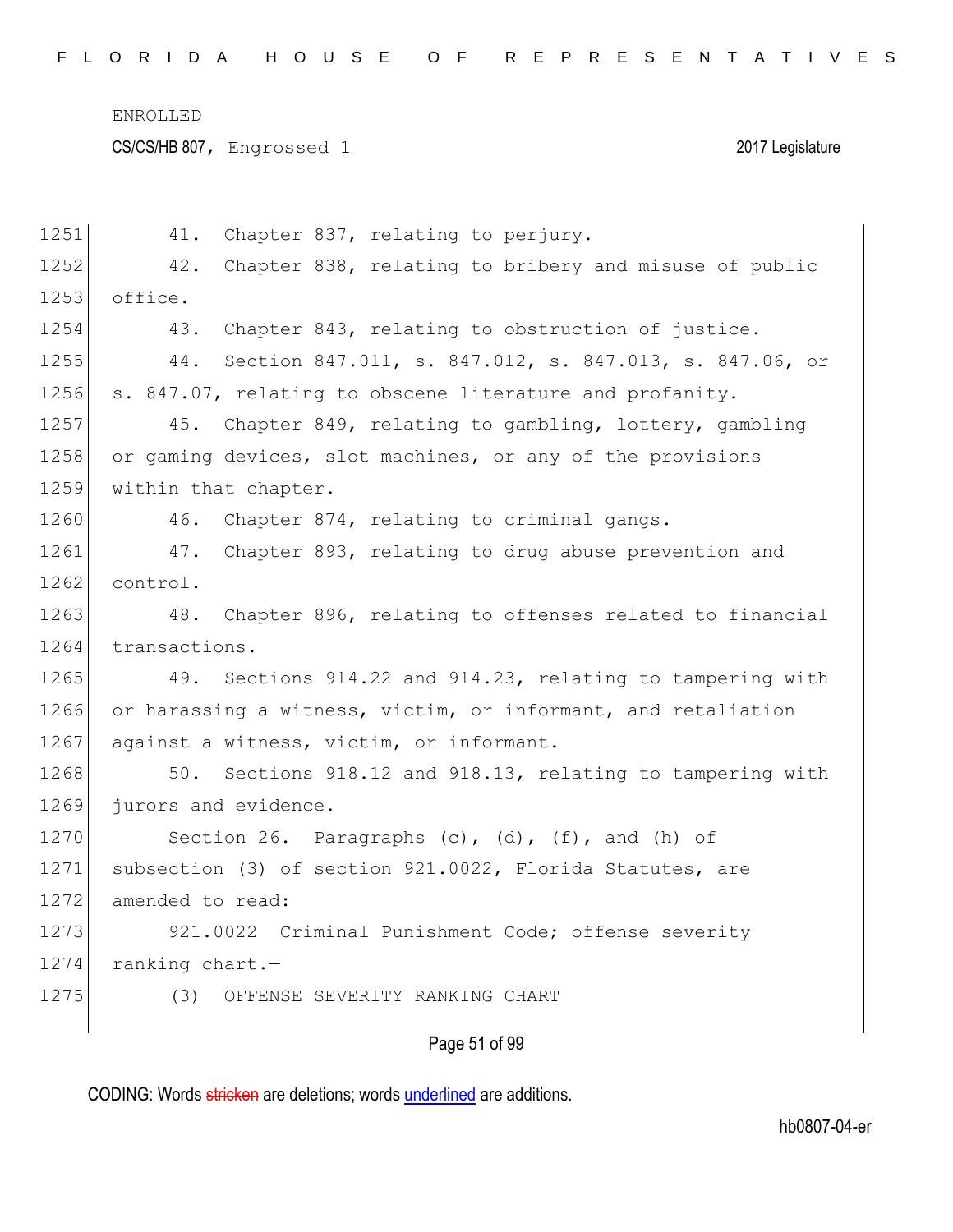| FLORIDA HOUSE OF REPRESENTATIVES |  |  |  |  |  |  |  |  |  |  |  |  |  |  |  |  |  |  |  |  |  |  |  |  |  |  |  |
|----------------------------------|--|--|--|--|--|--|--|--|--|--|--|--|--|--|--|--|--|--|--|--|--|--|--|--|--|--|--|
|----------------------------------|--|--|--|--|--|--|--|--|--|--|--|--|--|--|--|--|--|--|--|--|--|--|--|--|--|--|--|

CS/CS/HB 807, Engrossed 1 2017 Legislature

| 1276 | (C)<br>LEVEL 3  |        |                                 |
|------|-----------------|--------|---------------------------------|
| 1277 |                 |        |                                 |
|      | Florida         | Felony |                                 |
|      | Statute         | Degree | Description                     |
| 1278 |                 |        |                                 |
|      | $119.10(2)$ (b) | 3rd    | Unlawful use of confidential    |
|      |                 |        | information from police         |
|      |                 |        | reports.                        |
| 1279 |                 |        |                                 |
|      | 316.066         | 3rd    | Unlawfully obtaining or using   |
|      | $(3)$ (b) – (d) |        | confidential crash reports.     |
| 1280 |                 |        |                                 |
|      | 316.193(2)(b)   | 3rd    | Felony DUI, 3rd conviction.     |
| 1281 |                 |        |                                 |
|      | 316.1935(2)     | 3rd    | Fleeing or attempting to elude  |
|      |                 |        | law enforcement officer in      |
|      |                 |        | patrol vehicle with siren and   |
|      |                 |        | lights activated.               |
| 1282 |                 |        |                                 |
|      | 319.30(4)       | 3rd    | Possession by junkyard of motor |
|      |                 |        | vehicle with identification     |
|      |                 |        | number plate removed.           |
| 1283 |                 |        |                                 |
|      | 319.33(1)(a)    | 3rd    | Alter or forge any certificate  |
|      |                 |        | of title to a motor vehicle or  |
|      |                 |        |                                 |
|      |                 |        | Page 52 of 99                   |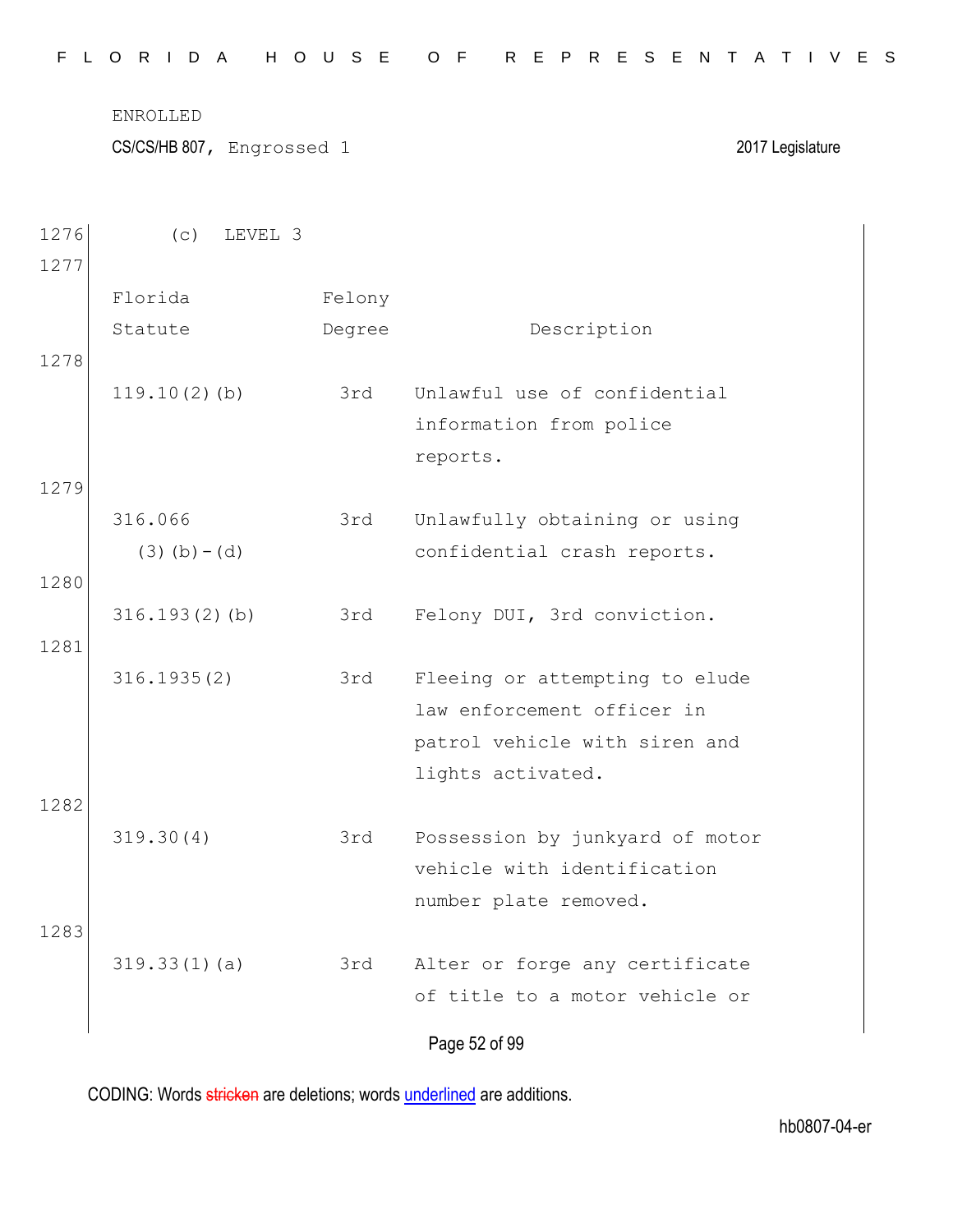CS/CS/HB 807, Engrossed 1 2017 Legislature

|      |              |     | mobile home.                    |
|------|--------------|-----|---------------------------------|
| 1284 |              |     |                                 |
|      | 319.33(1)(c) | 3rd | Procure or pass title on stolen |
|      |              |     | vehicle.                        |
| 1285 |              |     |                                 |
|      | 319.33(4)    | 3rd | With intent to defraud,         |
|      |              |     | possess, sell, etc., a blank,   |
|      |              |     | forged, or unlawfully obtained  |
|      |              |     | title or registration.          |
| 1286 |              |     |                                 |
|      | 327.35(2)(b) | 3rd | Felony BUI.                     |
| 1287 |              |     |                                 |
|      | 328.05(2)    | 3rd | Possess, sell, or counterfeit   |
|      |              |     | fictitious, stolen, or          |
|      |              |     | fraudulent titles or bills of   |
|      |              |     | sale of vessels.                |
| 1288 |              |     |                                 |
|      | 328.07(4)    | 3rd | Manufacture, exchange, or       |
|      |              |     | possess vessel with counterfeit |
|      |              |     | or wrong ID number.             |
| 1289 |              |     |                                 |
|      | 376.302(5)   | 3rd | Fraud related to reimbursement  |
|      |              |     | for cleanup expenses under the  |
|      |              |     | Inland Protection Trust Fund.   |
| 1290 |              |     |                                 |
|      |              |     | Page 53 of 99                   |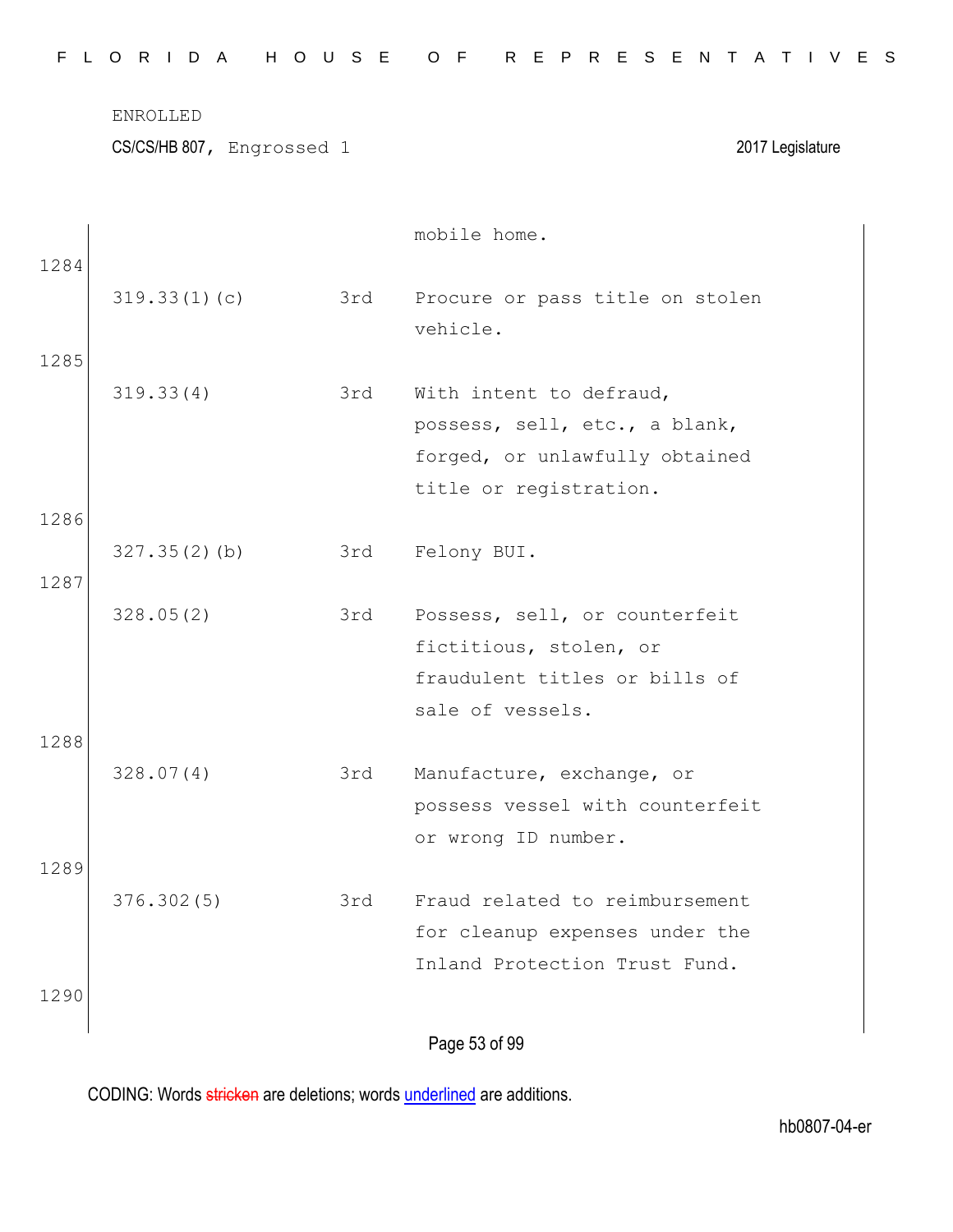|  |  |  |  |  |  | FLORIDA HOUSE OF REPRESENTATIVES |  |  |  |  |  |  |  |  |  |  |
|--|--|--|--|--|--|----------------------------------|--|--|--|--|--|--|--|--|--|--|
|  |  |  |  |  |  |                                  |  |  |  |  |  |  |  |  |  |  |

CS/CS/HB 807, Engrossed 1 2017 Legislature

|      | 379.2431        | 3rd | Taking, disturbing, mutilating, |
|------|-----------------|-----|---------------------------------|
|      | $(1)$ (e) $5$ . |     | destroying, causing to be       |
|      |                 |     | destroyed, transferring,        |
|      |                 |     | selling, offering to sell,      |
|      |                 |     | molesting, or harassing marine  |
|      |                 |     | turtles, marine turtle eggs, or |
|      |                 |     | marine turtle nests in          |
|      |                 |     | violation of the Marine Turtle  |
|      |                 |     | Protection Act.                 |
| 1291 |                 |     |                                 |
|      | 379.2431        | 3rd | Soliciting to commit or         |
|      | $(1)$ (e) $6$ . |     | conspiring to commit a          |
|      |                 |     | violation of the Marine Turtle  |
|      |                 |     | Protection Act.                 |
| 1292 |                 |     |                                 |
|      | 400.9935(4)(a)  | 3rd | Operating a clinic, or offering |
|      | or $(b)$        |     | services requiring licensure,   |
|      |                 |     | without a license.              |
| 1293 |                 |     |                                 |
|      | 400.9935(4)(e)  | 3rd | Filing a false license          |
|      |                 |     | application or other required   |
|      |                 |     | information or failing to       |
|      |                 |     | report information.             |
| 1294 |                 |     |                                 |
|      | 440.1051(3)     | 3rd | False report of workers'        |
|      |                 |     |                                 |
|      |                 |     | Page 54 of 99                   |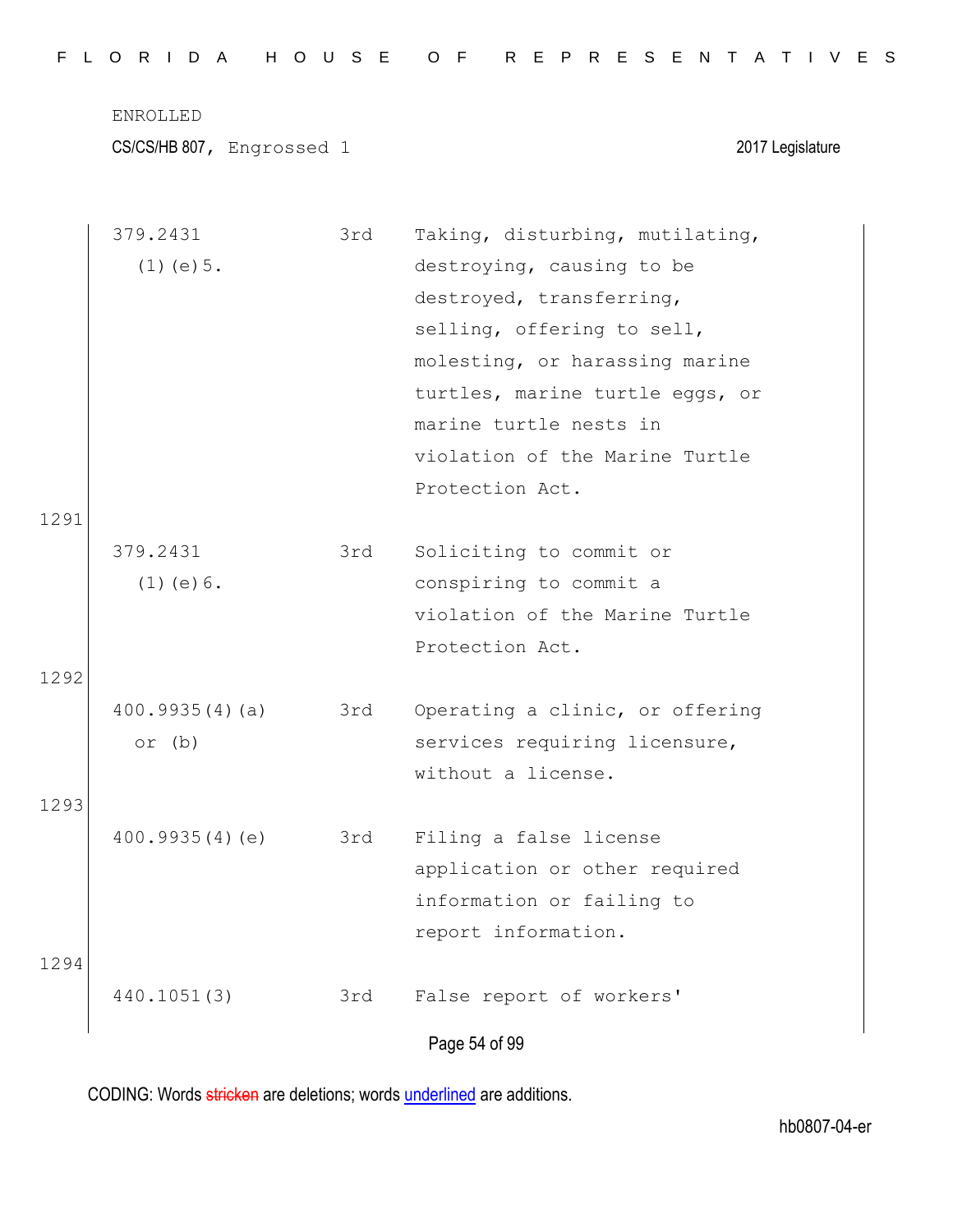CS/CS/HB 807, Engrossed 1 2017 Legislature

|      |                   |     | compensation fraud or           |
|------|-------------------|-----|---------------------------------|
|      |                   |     | retaliation for making such a   |
|      |                   |     | report.                         |
| 1295 |                   |     |                                 |
|      | $501.001(2)$ (b)  | 2nd | Tampers with a consumer product |
|      |                   |     | or the container using          |
|      |                   |     | materially false/misleading     |
|      |                   |     | information.                    |
| 1296 |                   |     |                                 |
|      | 624.401(4)(a)     | 3rd | Transacting insurance without a |
|      |                   |     | certificate of authority.       |
| 1297 |                   |     |                                 |
|      | 624.401(4)(b)1.   | 3rd | Transacting insurance without a |
|      |                   |     | certificate of authority;       |
|      |                   |     | premium collected less than     |
|      |                   |     | \$20,000.                       |
| 1298 |                   |     |                                 |
|      | $626.902(1)(a)$ & | 3rd | Representing an unauthorized    |
|      | (b)               |     | insurer.                        |
| 1299 |                   |     |                                 |
|      | 697.08            | 3rd | Equity skimming.                |
| 1300 |                   |     |                                 |
|      | 790.15(3)         | 3rd | Person directs another to       |
|      |                   |     | discharge firearm from a        |
|      |                   |     | vehicle.                        |
|      |                   |     | Page 55 of 99                   |
|      |                   |     |                                 |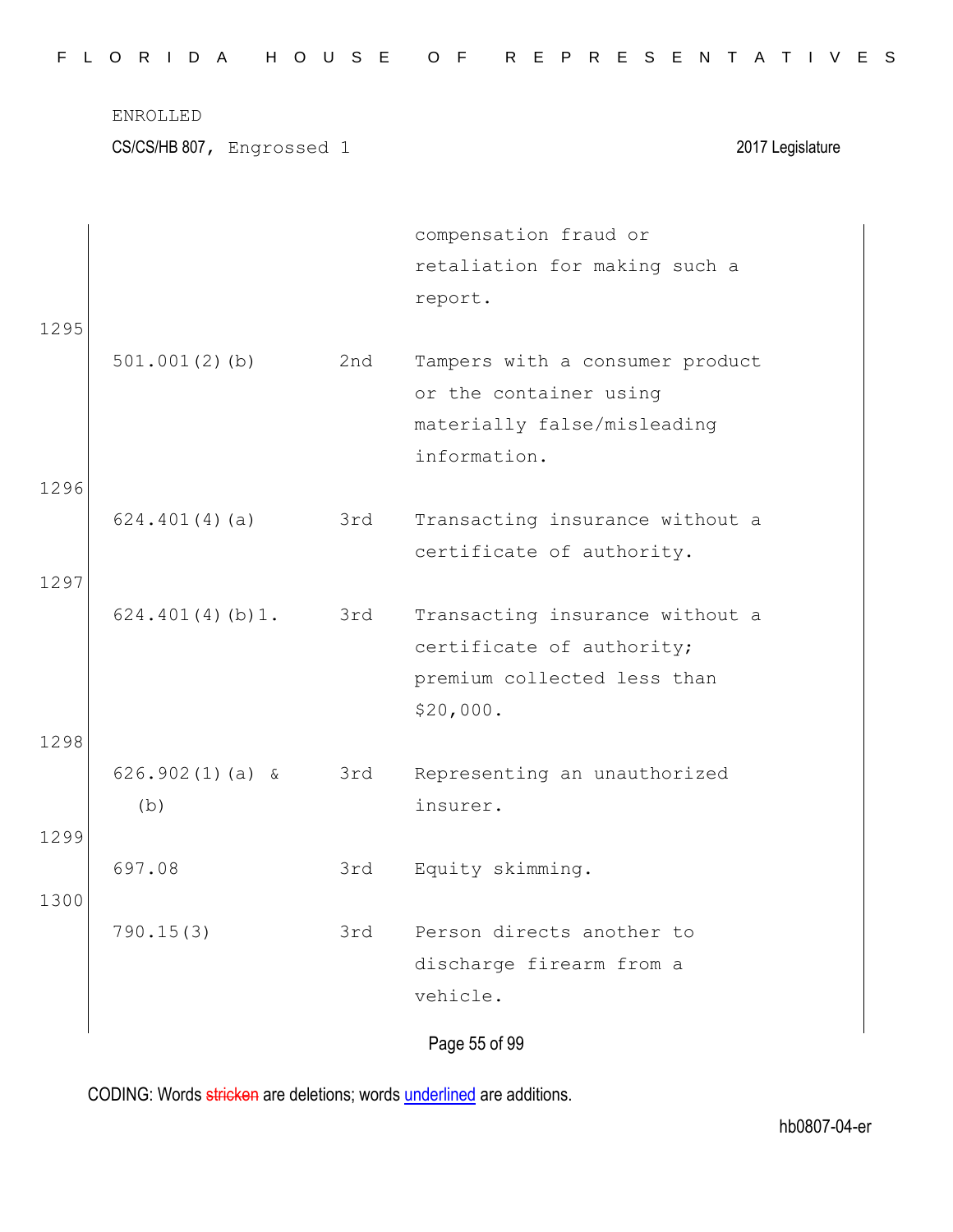|  |  |  | FLORIDA HOUSE OF REPRESENTATIVES |  |  |  |  |  |  |  |  |  |  |  |  |
|--|--|--|----------------------------------|--|--|--|--|--|--|--|--|--|--|--|--|
|  |  |  |                                  |  |  |  |  |  |  |  |  |  |  |  |  |

CS/CS/HB 807, Engrossed 1 2017 Legislature

| 1301 |                 |     |                                                               |
|------|-----------------|-----|---------------------------------------------------------------|
|      | 806.10(1)       | 3rd | Maliciously injure, destroy, or<br>interfere with vehicles or |
|      |                 |     | equipment used in firefighting.                               |
| 1302 |                 |     |                                                               |
|      | 806.10(2)       | 3rd | Interferes with or assaults                                   |
|      |                 |     | firefighter in performance of                                 |
|      |                 |     | duty.                                                         |
| 1303 |                 |     |                                                               |
|      | 810.09(2)(c)    | 3rd | Trespass on property other than                               |
|      |                 |     | structure or conveyance armed                                 |
|      |                 |     | with firearm or dangerous                                     |
|      |                 |     | weapon.                                                       |
| 1304 |                 |     |                                                               |
|      | 812.014(2)(c)2. | 3rd | Grand theft; \$5,000 or more but<br>less than \$10,000.       |
| 1305 |                 |     |                                                               |
|      | 812.0145(2)(c)  | 3rd | Theft from person 65 years of                                 |
|      |                 |     | age or older; \$300 or more but                               |
|      |                 |     | less than \$10,000.                                           |
| 1306 |                 |     |                                                               |
|      | 815.04(5)(b)    | 2nd | Computer offense devised to                                   |
|      |                 |     | defraud or obtain property.                                   |
| 1307 |                 |     |                                                               |
|      | 817.034(4)(a)3. | 3rd | Engages in scheme to defraud                                  |
|      |                 |     | Page 56 of 99                                                 |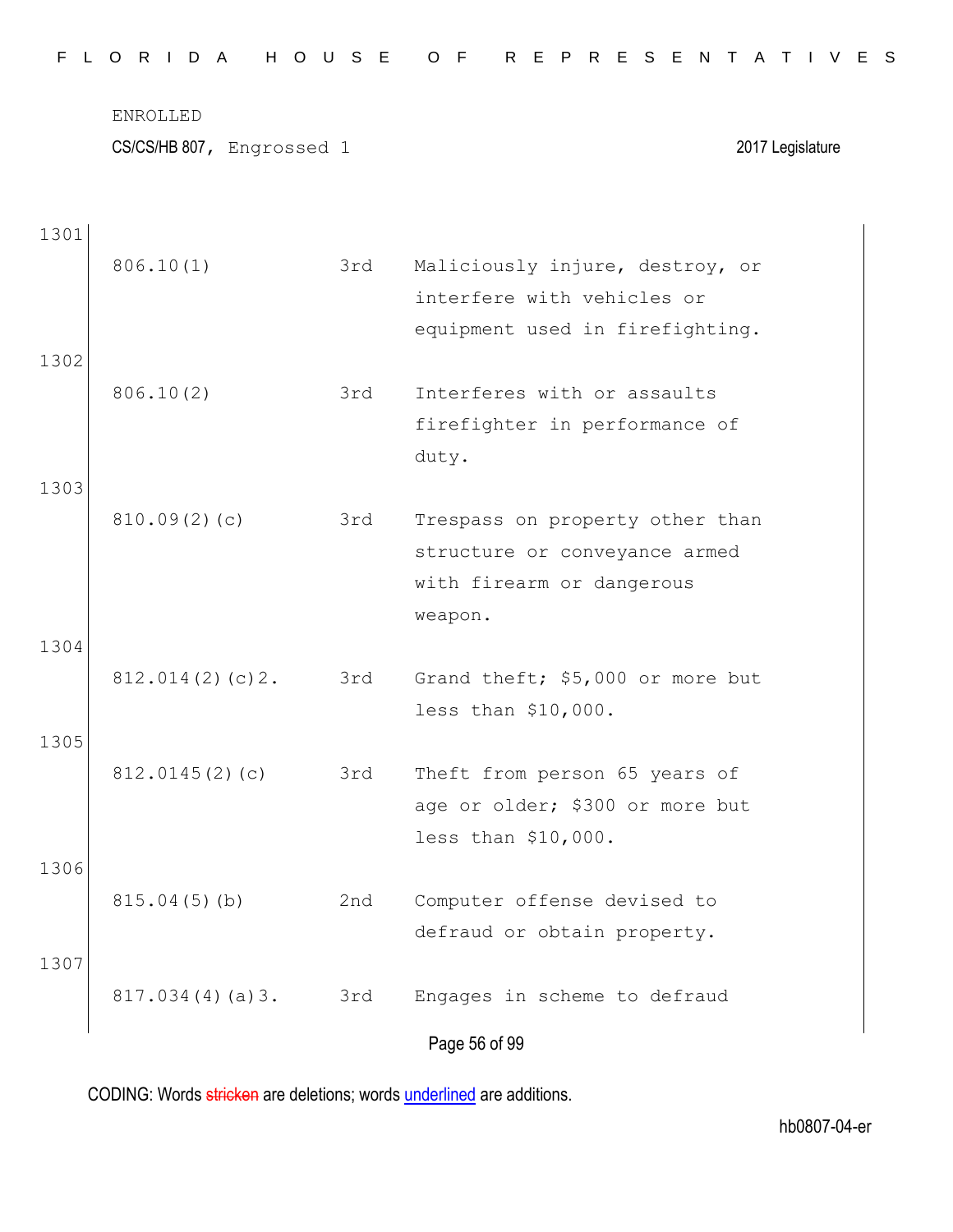|      | CS/CS/HB 807, Engrossed 1 |                | 2017 Legislature                                |
|------|---------------------------|----------------|-------------------------------------------------|
|      |                           |                | (Florida Communications Fraud                   |
|      |                           |                | Act), property valued at less<br>than \$20,000. |
| 1308 |                           |                |                                                 |
|      | 817.233                   | 3rd            | Burning to defraud insurer.                     |
| 1309 |                           |                |                                                 |
|      | 817.234                   | 3rd            | Unlawful solicitation of                        |
|      | $(8)$ (b) & (c)           |                | persons involved in motor                       |
|      |                           |                | vehicle accidents.                              |
| 1310 |                           |                |                                                 |
|      | 817.234(11)(a)            | 3rd            | Insurance fraud; property value                 |
|      |                           |                | less than \$20,000.                             |
| 1311 |                           |                |                                                 |
|      | 817.236                   | 3rd            | Filing a false motor vehicle                    |
|      |                           |                | insurance application.                          |
| 1312 |                           |                |                                                 |
|      | 817.2361                  | 3rd            | Creating, marketing, or                         |
|      |                           |                | presenting a false or                           |
|      |                           |                | fraudulent motor vehicle                        |
|      |                           |                | insurance card.                                 |
| 1313 |                           |                |                                                 |
|      | 817.413(2)                | 3rd            | Sale of used goods as new.                      |
| 1314 |                           |                |                                                 |
|      | 817.505(4)                | <del>3rd</del> | Patient brokering.                              |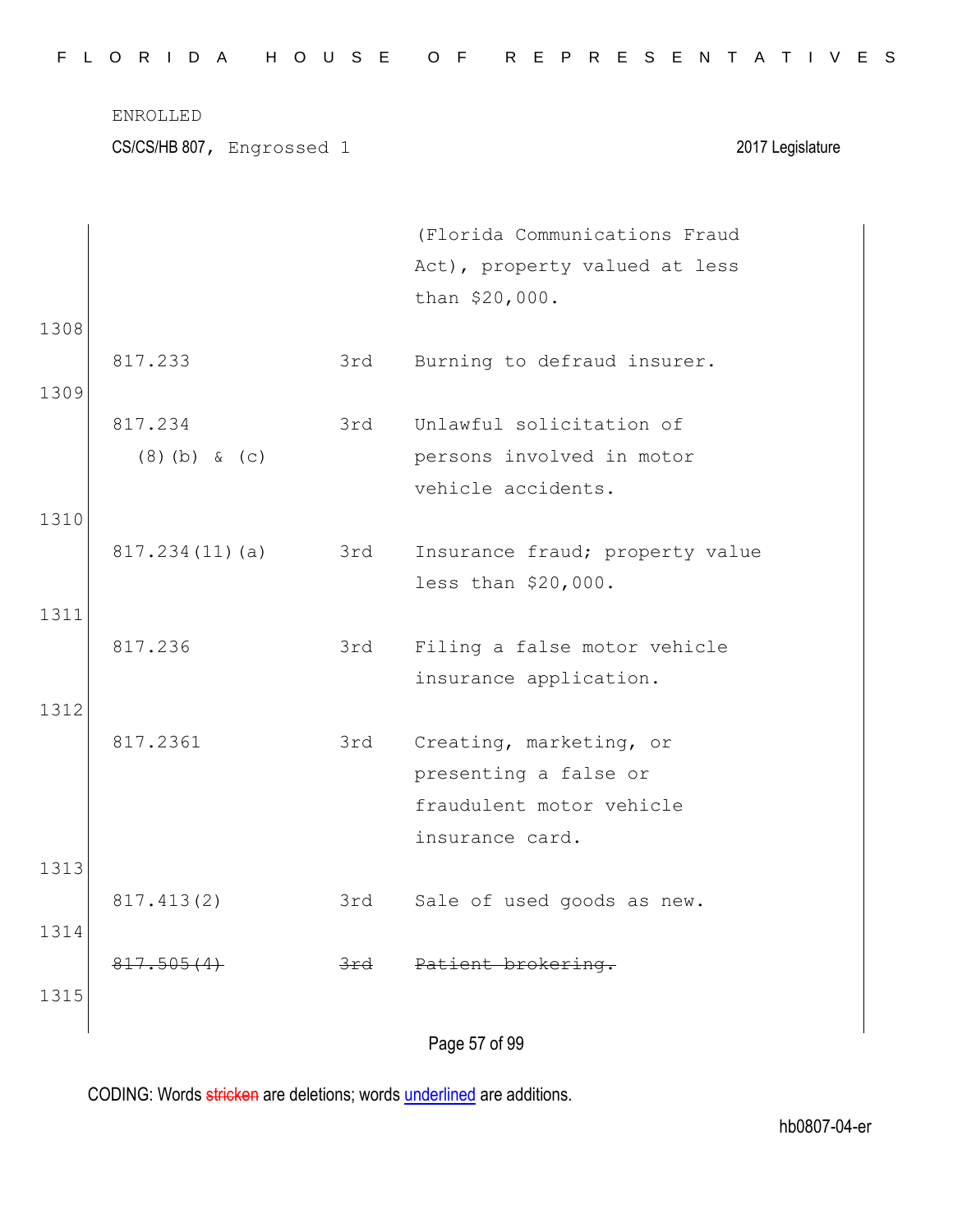|              | <b>ENROLLED</b><br>CS/CS/HB 807, Engrossed 1 |     | 2017 Legislature                                                                                                    |
|--------------|----------------------------------------------|-----|---------------------------------------------------------------------------------------------------------------------|
|              | 828.12(2)                                    | 3rd | Tortures any animal with intent<br>to inflict intense pain,<br>serious physical injury, or<br>death.                |
| 1316         | 831.28(2)(a)                                 | 3rd | Counterfeiting a payment<br>instrument with intent to<br>defraud or possessing a<br>counterfeit payment instrument. |
| 1317<br>1318 | 831.29                                       | 2nd | Possession of instruments for<br>counterfeiting driver licenses<br>or identification cards.                         |
|              | 838.021(3)(b)                                | 3rd | Threatens unlawful harm to<br>public servant.                                                                       |
| 1319         | 843.19                                       | 3rd | Injure, disable, or kill police<br>dog or horse.                                                                    |
| 1320         | 860.15(3)                                    | 3rd | Overcharging for repairs and<br>parts.                                                                              |
| 1321<br>1322 | 870.01(2)                                    | 3rd | Riot; inciting or encouraging.                                                                                      |
|              |                                              |     | Page 58 of 99                                                                                                       |

F L O R I D A H O U S E O F R E P R E S E N T A T I V E S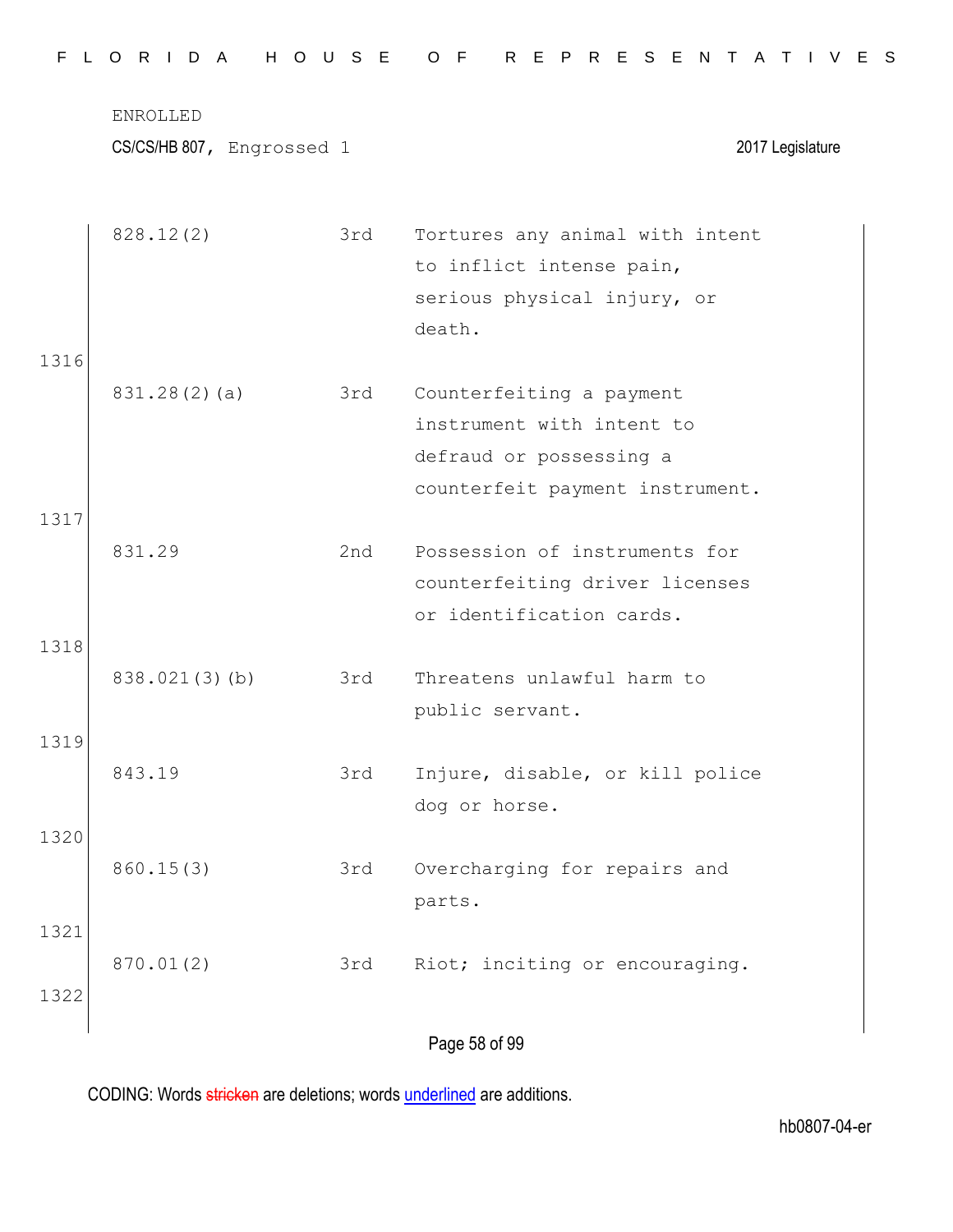|  |  |  |  |  |  |  |  |  |  |  |  |  |  |  |  |  |  |  |  |  |  |  |  |  |  |  |  |  |  |  | FLORIDA HOUSE OF REPRESENTATIVES |  |
|--|--|--|--|--|--|--|--|--|--|--|--|--|--|--|--|--|--|--|--|--|--|--|--|--|--|--|--|--|--|--|----------------------------------|--|
|--|--|--|--|--|--|--|--|--|--|--|--|--|--|--|--|--|--|--|--|--|--|--|--|--|--|--|--|--|--|--|----------------------------------|--|

CS/CS/HB 807, Engrossed 1 2017 Legislature

|      | 893.13(1)(a)2. 3rd |     | Sell, manufacture, or deliver          |
|------|--------------------|-----|----------------------------------------|
|      |                    |     | cannabis (or other s.                  |
|      |                    |     | $893.03(1)(c)$ , $(2)(c)1.$            |
|      |                    |     | $(2)$ (c) 2., (2) (c) 3., (2) (c) 5.,  |
|      |                    |     | $(2)$ (c) 6., (2) (c) 7., (2) (c) 8.,  |
|      |                    |     | $(2)$ (c) 9., $(3)$ , or $(4)$ drugs). |
| 1323 |                    |     |                                        |
|      | 893.13(1)(d)2.     | 2nd | Sell, manufacture, or deliver          |
|      |                    |     | s. $893.03(1)(c)$ , $(2)(c)1.$         |
|      |                    |     | $(2)$ (c) 2., (2) (c) 3., (2) (c) 5.,  |
|      |                    |     | $(2)$ (c) 6., (2) (c) 7., (2) (c) 8.,  |
|      |                    |     | $(2)$ (c) 9., $(3)$ , or $(4)$ drugs   |
|      |                    |     | within 1,000 feet of                   |
|      |                    |     | university.                            |
| 1324 |                    |     |                                        |
|      | 893.13(1)(f)2. 2nd |     | Sell, manufacture, or deliver          |
|      |                    |     | s. $893.03(1)(c)$ , $(2)(c)1.$         |
|      |                    |     | $(2)$ (c) 2., (2) (c) 3., (2) (c) 5.,  |
|      |                    |     | $(2)$ (c) 6., (2) (c) 7., (2) (c) 8.,  |
|      |                    |     | $(2)$ (c) 9., $(3)$ , or $(4)$ drugs   |
|      |                    |     | within 1,000 feet of public            |
|      |                    |     | housing facility.                      |
| 1325 |                    |     |                                        |
|      | 893.13(4)(c)       | 3rd | or hire of minor; deliver<br>Use       |
|      |                    |     | to minor other controlled              |
|      |                    |     |                                        |
|      |                    |     | Page 59 of 99                          |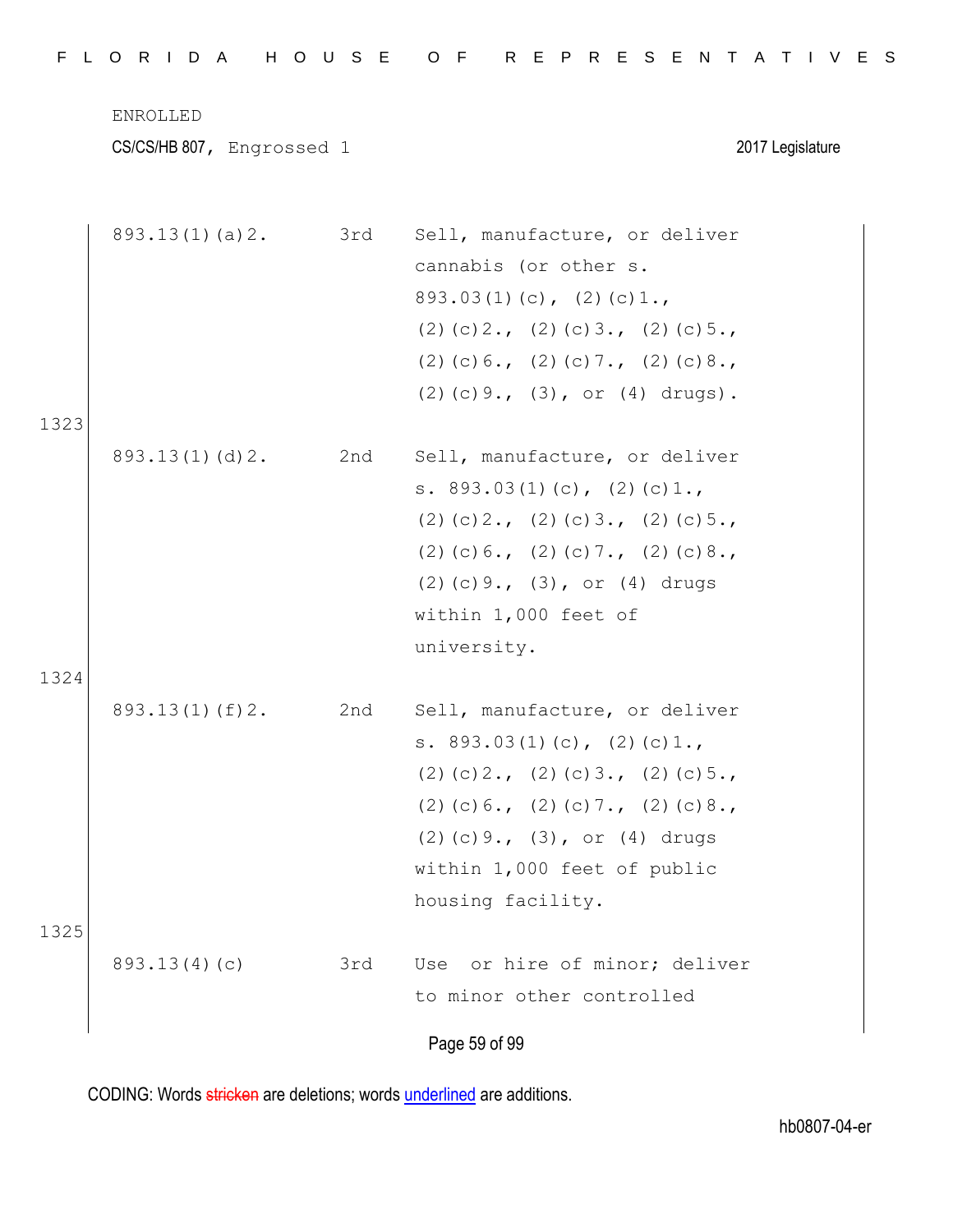| FLORIDA HOUSE OF REPRESENTATIVES |  |  |  |  |  |  |  |  |  |  |  |  |  |  |  |  |  |  |  |  |  |  |  |  |  |  |  |
|----------------------------------|--|--|--|--|--|--|--|--|--|--|--|--|--|--|--|--|--|--|--|--|--|--|--|--|--|--|--|
|----------------------------------|--|--|--|--|--|--|--|--|--|--|--|--|--|--|--|--|--|--|--|--|--|--|--|--|--|--|--|

CS/CS/HB 807, Engrossed 1 2017 Legislature

|      |                 |     | substances.                     |  |
|------|-----------------|-----|---------------------------------|--|
| 1326 |                 |     |                                 |  |
|      | 893.13(6)(a)    | 3rd | Possession of any controlled    |  |
|      |                 |     | substance other than felony     |  |
|      |                 |     | possession of cannabis.         |  |
| 1327 |                 |     |                                 |  |
|      | 893.13(7)(a)8.  | 3rd | Withhold information from       |  |
|      |                 |     | practitioner regarding previous |  |
|      |                 |     | receipt of or prescription for  |  |
|      |                 |     | a controlled substance.         |  |
| 1328 |                 |     |                                 |  |
|      | 893.13(7)(a)9.  | 3rd | Obtain or attempt to obtain     |  |
|      |                 |     | controlled substance by fraud,  |  |
|      |                 |     | forgery, misrepresentation,     |  |
|      |                 |     | etc.                            |  |
| 1329 |                 |     |                                 |  |
|      | 893.13(7)(a)10. | 3rd | Affix false or forged label to  |  |
|      |                 |     | package of controlled           |  |
|      |                 |     | substance.                      |  |
| 1330 |                 |     |                                 |  |
|      | 893.13(7)(a)11. | 3rd | Furnish false or fraudulent     |  |
|      |                 |     | material information on any     |  |
|      |                 |     | document or record required by  |  |
|      |                 |     | chapter 893.                    |  |
| 1331 |                 |     |                                 |  |
|      |                 |     |                                 |  |
|      |                 |     | Page 60 of 99                   |  |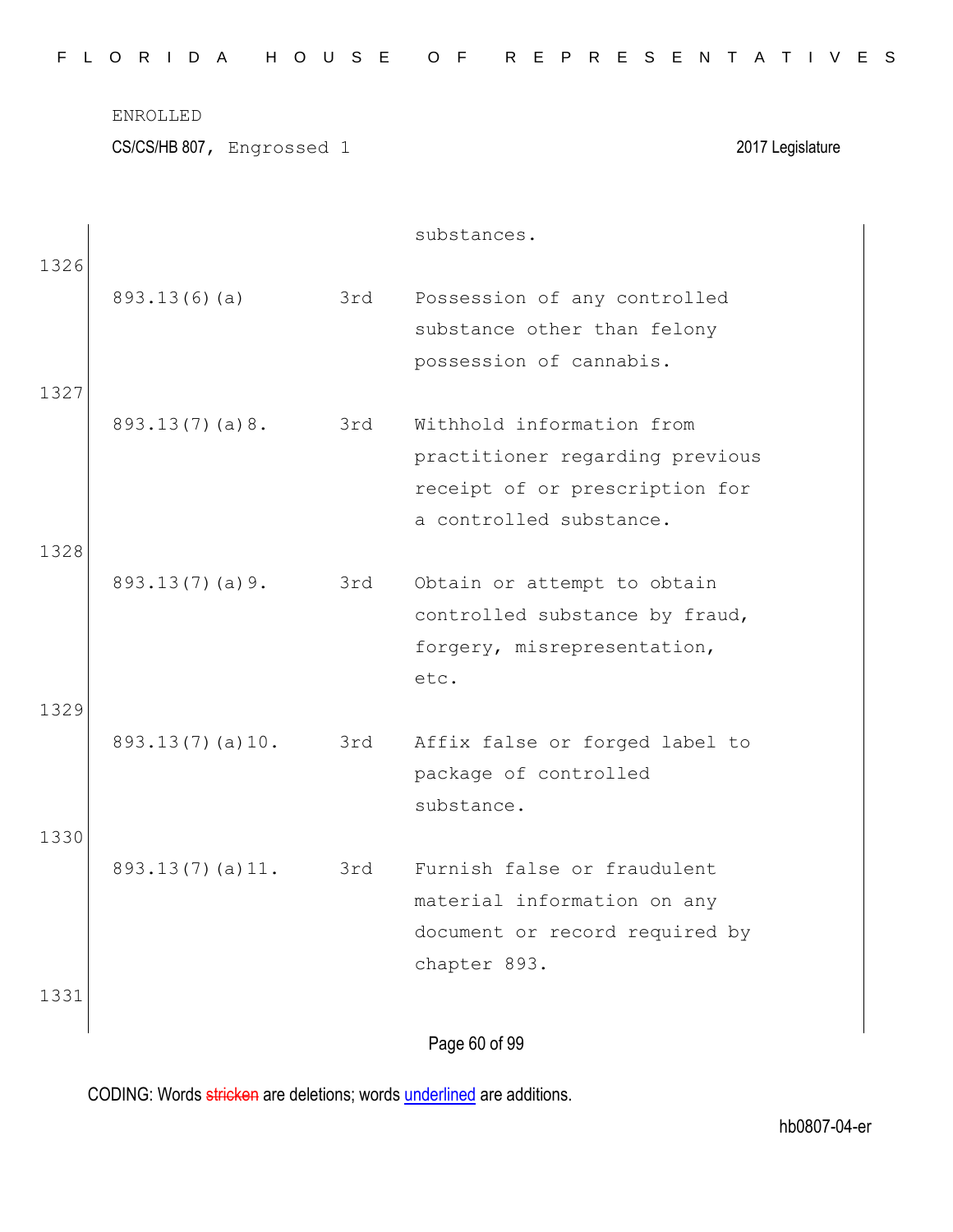|  |  |  |  |  |  | FLORIDA HOUSE OF REPRESENTATIVES |  |  |  |  |  |  |  |  |  |  |
|--|--|--|--|--|--|----------------------------------|--|--|--|--|--|--|--|--|--|--|
|  |  |  |  |  |  |                                  |  |  |  |  |  |  |  |  |  |  |

CS/CS/HB 807, Engrossed 1 2017 Legislature

|      | 893.13(8)(a)1. 3rd |     | Knowingly assist a patient,     |
|------|--------------------|-----|---------------------------------|
|      |                    |     | other person, or owner of an    |
|      |                    |     | animal in obtaining a           |
|      |                    |     | controlled substance through    |
|      |                    |     | deceptive, untrue, or           |
|      |                    |     | fraudulent representations in   |
|      |                    |     | or related to the               |
|      |                    |     | practitioner's practice.        |
| 1332 |                    |     |                                 |
|      | 893.13(8)(a)2.     | 3rd | Employ a trick or scheme in the |
|      |                    |     | practitioner's practice to      |
|      |                    |     | assist a patient, other person, |
|      |                    |     | or owner of an animal in        |
|      |                    |     | obtaining a controlled          |
|      |                    |     | substance.                      |
| 1333 |                    |     |                                 |
|      | 893.13(8)(a)3.     | 3rd | Knowingly write a prescription  |
|      |                    |     | for a controlled substance for  |
|      |                    |     | a fictitious person.            |
| 1334 |                    |     |                                 |
|      | 893.13(8)(a)4.     | 3rd | Write a prescription for a      |
|      |                    |     | controlled substance for a      |
|      |                    |     | patient, other person, or an    |
|      |                    |     | animal if the sole purpose of   |
|      |                    |     | writing the prescription is a   |
|      |                    |     | Page 61 of 99                   |
|      |                    |     |                                 |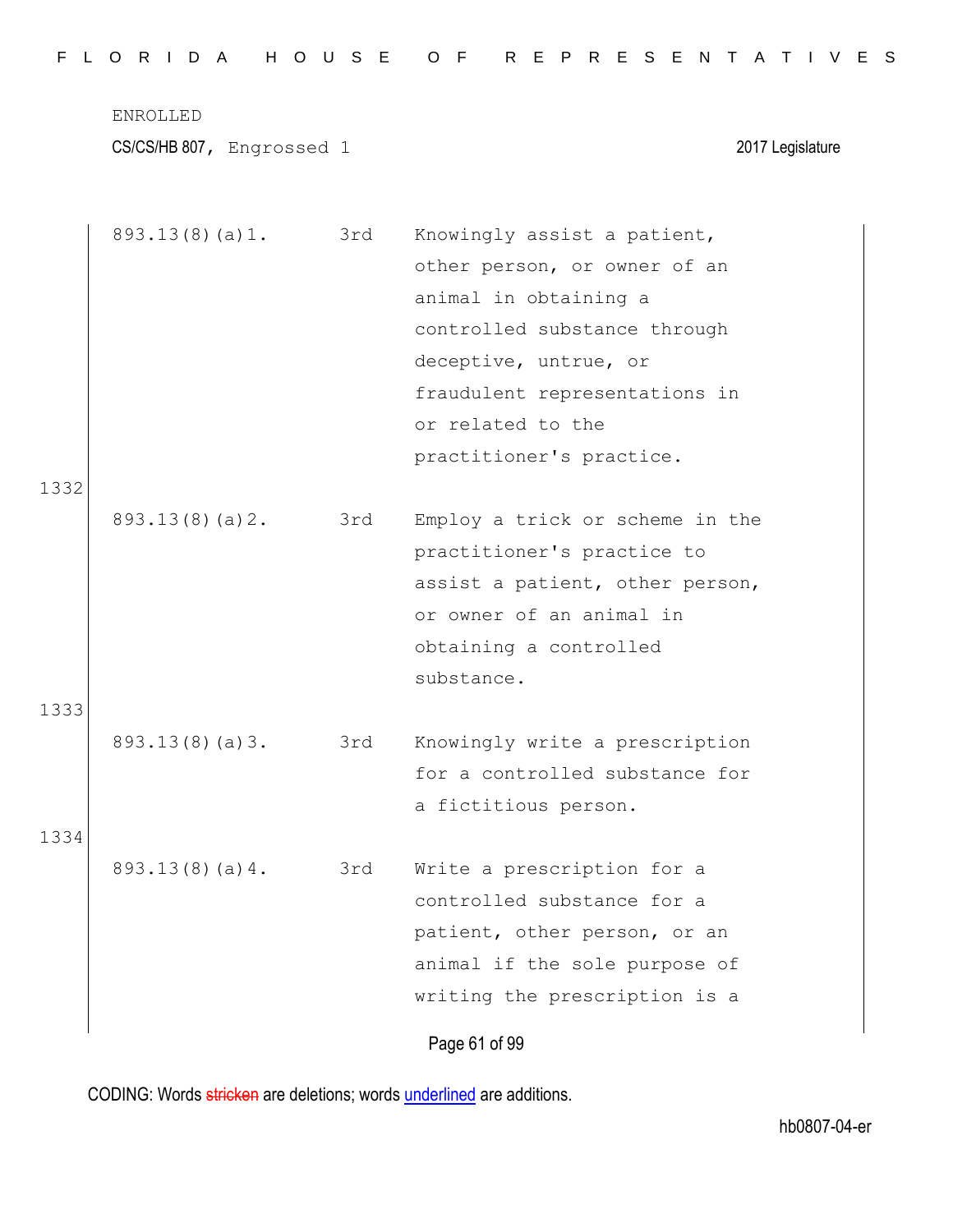| FLORIDA HOUSE OF REPRESENTATIVES |  |  |  |  |  |  |  |  |  |  |  |  |  |  |  |  |  |  |  |  |  |  |  |  |  |  |  |
|----------------------------------|--|--|--|--|--|--|--|--|--|--|--|--|--|--|--|--|--|--|--|--|--|--|--|--|--|--|--|
|----------------------------------|--|--|--|--|--|--|--|--|--|--|--|--|--|--|--|--|--|--|--|--|--|--|--|--|--|--|--|

CS/CS/HB 807, Engrossed 1 2017 Legislature

|      |                        |        | monetary benefit for the<br>practitioner. |
|------|------------------------|--------|-------------------------------------------|
| 1335 |                        |        |                                           |
|      | 918.13(1)(a)           | 3rd    | Alter, destroy, or conceal                |
|      |                        |        | investigation evidence.                   |
| 1336 |                        |        |                                           |
|      | 944.47                 | 3rd    | Introduce contraband to                   |
|      | $(1)$ $(a)$ 1. $\&$ 2. |        | correctional facility.                    |
| 1337 |                        |        |                                           |
|      | 944.47(1)(c)           | 2nd    | Possess contraband while upon             |
|      |                        |        | the grounds of a correctional             |
|      |                        |        | institution.                              |
| 1338 |                        |        |                                           |
|      | 985.721                | 3rd    | Escapes from a juvenile                   |
|      |                        |        | facility (secure detention or             |
|      |                        |        | residential commitment                    |
|      |                        |        | facility).                                |
| 1339 |                        |        |                                           |
| 1340 | (d)<br>LEVEL 4         |        |                                           |
| 1341 |                        |        |                                           |
|      | Florida                | Felony |                                           |
|      | Statute                | Degree | Description                               |
| 1342 |                        |        |                                           |
|      | 316.1935(3)(a)         | 2nd    | Driving at high speed or with             |
|      |                        |        | wanton disregard for safety               |
|      |                        |        |                                           |
|      |                        |        | Page 62 of 99                             |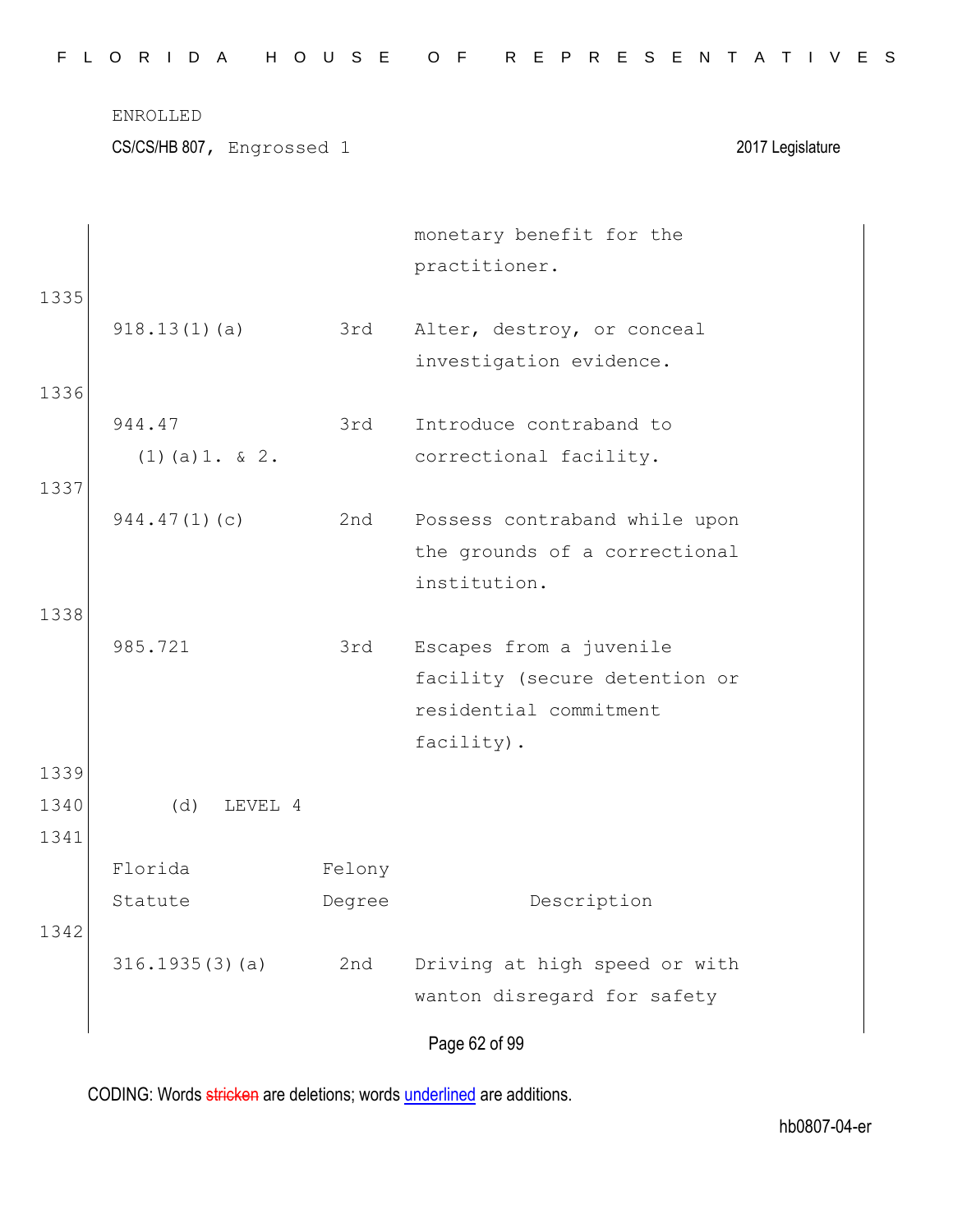|  |  |  |  |  |  | FLORIDA HOUSE OF REPRESENTATIVES |  |  |  |  |  |  |  |  |
|--|--|--|--|--|--|----------------------------------|--|--|--|--|--|--|--|--|
|  |  |  |  |  |  |                                  |  |  |  |  |  |  |  |  |

| 1343 |                 |     | while fleeing or attempting to<br>elude law enforcement officer<br>who is in a patrol vehicle with<br>siren and lights activated. |
|------|-----------------|-----|-----------------------------------------------------------------------------------------------------------------------------------|
|      | 499.0051(1)     | 3rd | Failure to maintain or deliver<br>transaction history,<br>transaction information, or<br>transaction statements.                  |
| 1344 |                 |     |                                                                                                                                   |
| 1345 | 499.0051(5)     | 2nd | Knowing sale or delivery, or<br>possession with intent to sell,<br>contraband prescription drugs.                                 |
| 1346 | 517.07(1)       | 3rd | Failure to register securities.                                                                                                   |
|      | 517.12(1)       | 3rd | Failure of dealer, associated<br>person, or issuer of securities<br>to register.                                                  |
| 1347 |                 |     |                                                                                                                                   |
|      | $784.07(2)$ (b) | 3rd | Battery of law enforcement<br>officer, firefighter, etc.                                                                          |
| 1348 | 784.074(1)(c)   | 3rd | Battery of sexually violent<br>predators facility staff.                                                                          |
|      |                 |     | Page 63 of 99                                                                                                                     |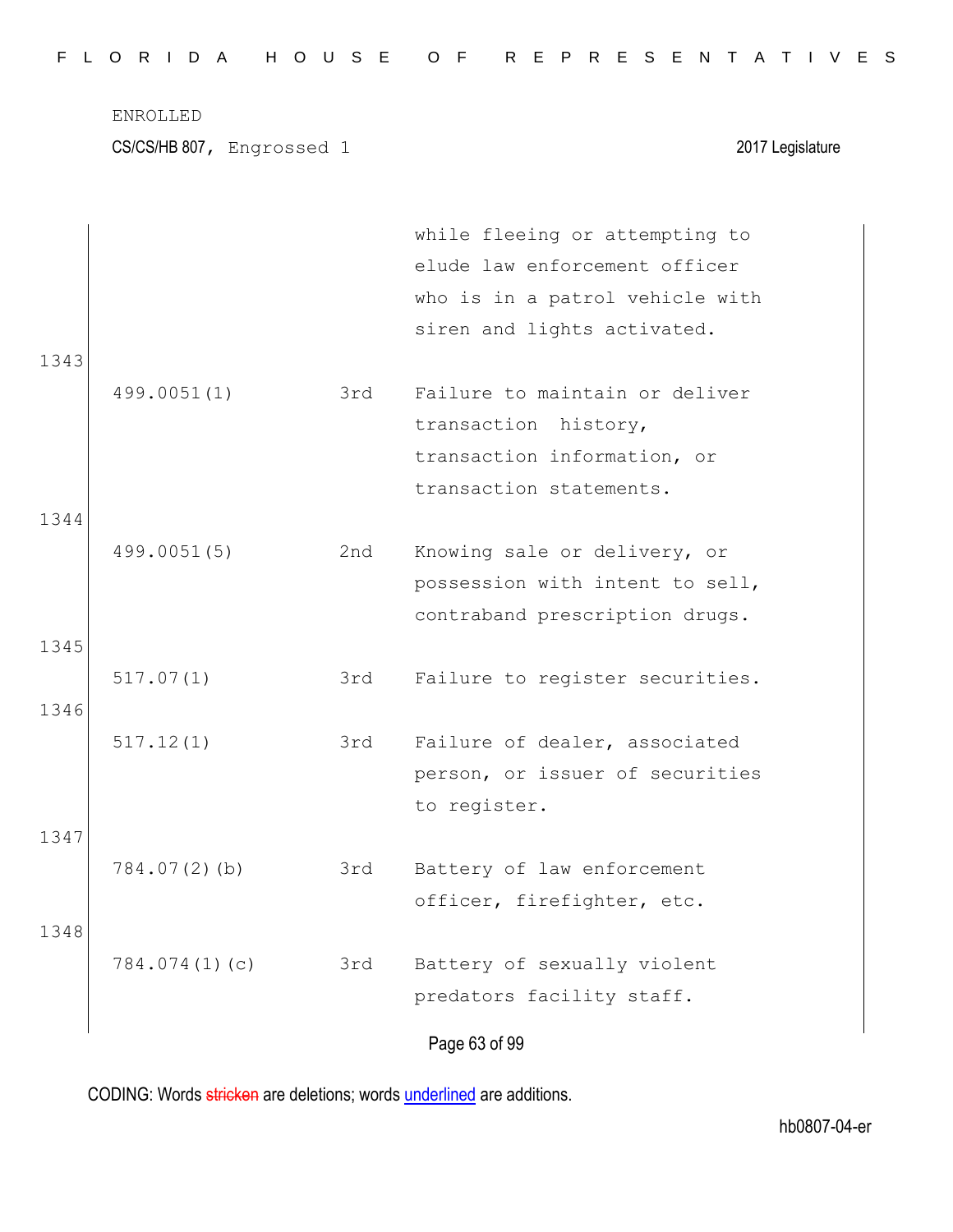|  |  |  |  |  |  | FLORIDA HOUSE OF REPRESENTATIVES |  |  |  |  |  |  |  |  |
|--|--|--|--|--|--|----------------------------------|--|--|--|--|--|--|--|--|
|  |  |  |  |  |  |                                  |  |  |  |  |  |  |  |  |

CS/CS/HB 807, Engrossed 1 2017 Legislature

| 1349 |              |     |                                 |
|------|--------------|-----|---------------------------------|
|      | 784.075      | 3rd | Battery on detention or         |
|      |              |     | commitment facility staff.      |
| 1350 |              |     |                                 |
|      | 784.078      | 3rd | Battery of facility employee by |
|      |              |     | throwing, tossing, or expelling |
| 1351 |              |     | certain fluids or materials.    |
|      | 784.08(2)(c) | 3rd | Battery on a person 65 years of |
|      |              |     | age or older.                   |
| 1352 |              |     |                                 |
|      | 784.081(3)   | 3rd | Battery on specified official   |
|      |              |     | or employee.                    |
| 1353 |              |     |                                 |
|      | 784.082(3)   | 3rd | Battery by detained person on   |
|      |              |     | visitor or other detainee.      |
| 1354 |              |     |                                 |
|      | 784.083(3)   | 3rd | Battery on code inspector.      |
| 1355 | 784.085      | 3rd | Battery of child by throwing,   |
|      |              |     | tossing, projecting, or         |
|      |              |     | expelling certain fluids or     |
|      |              |     | materials.                      |
| 1356 |              |     |                                 |
|      | 787.03(1)    | 3rd | Interference with custody;      |
|      |              |     | Page 64 of 99                   |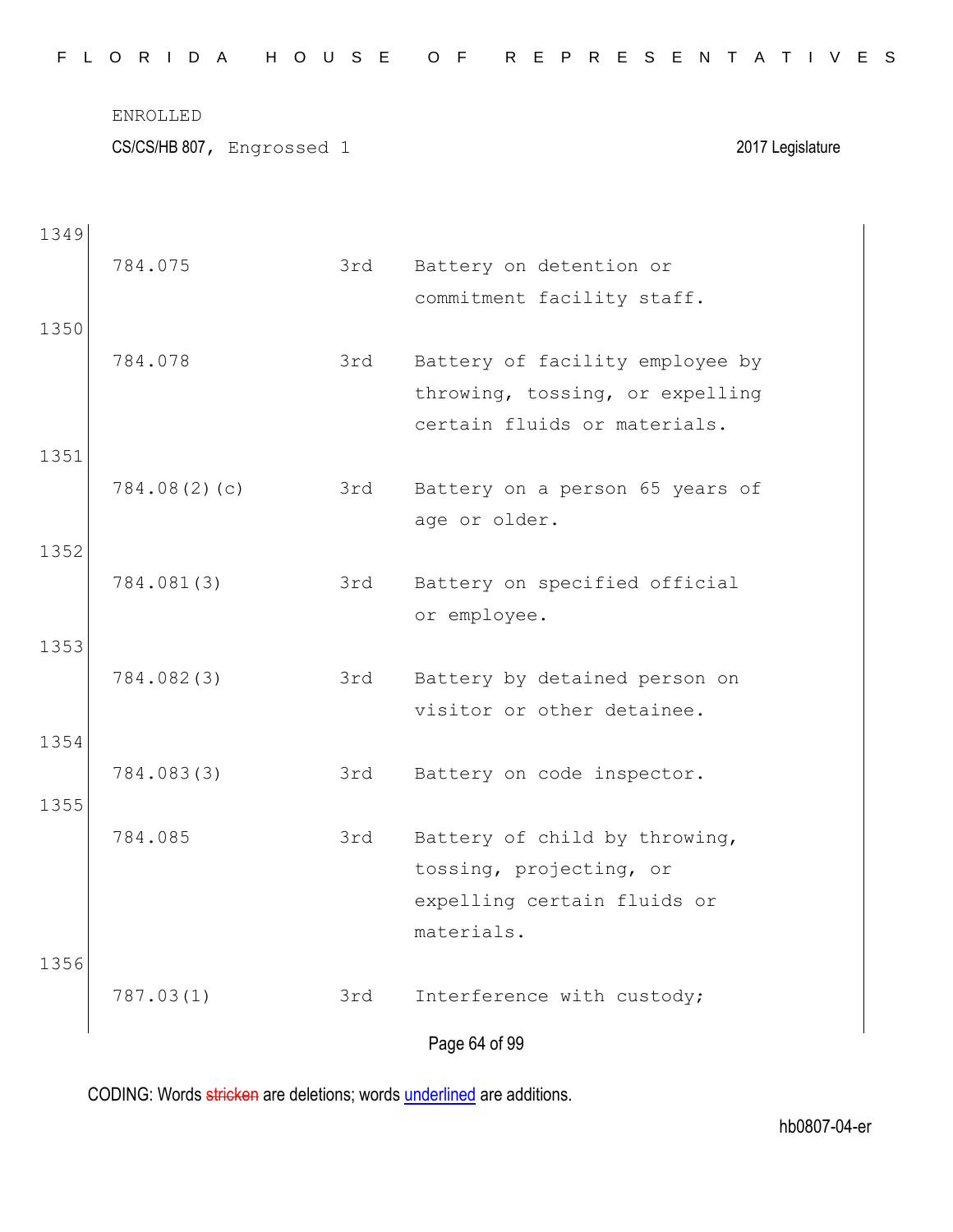| FLORIDA HOUSE OF REPRESENTATIVES |  |  |  |  |  |  |  |  |  |  |  |  |  |  |  |  |  |  |  |  |  |  |  |  |  |  |  |
|----------------------------------|--|--|--|--|--|--|--|--|--|--|--|--|--|--|--|--|--|--|--|--|--|--|--|--|--|--|--|
|----------------------------------|--|--|--|--|--|--|--|--|--|--|--|--|--|--|--|--|--|--|--|--|--|--|--|--|--|--|--|

| 1357         |                  |     | wrongly takes minor from<br>appointed guardian.                                                                                                    |
|--------------|------------------|-----|----------------------------------------------------------------------------------------------------------------------------------------------------|
|              | 787.04(2)        | 3rd | Take, entice, or remove child<br>beyond state limits with<br>criminal intent pending custody<br>proceedings.                                       |
| 1358<br>1359 | 787.04(3)        | 3rd | Carrying child beyond state<br>lines with criminal intent to<br>avoid producing child at<br>custody hearing or delivering<br>to designated person. |
| 1360         | 787.07           | 3rd | Human smuggling.                                                                                                                                   |
| 1361         | 790.115(1)       | 3rd | Exhibiting firearm or weapon<br>within 1,000 feet of a school.                                                                                     |
| 1362         | $790.115(2)$ (b) | 3rd | Possessing electric weapon or<br>device, destructive device, or<br>other weapon on school<br>property.                                             |
|              | 790.115(2)(c)    | 3rd | Possessing firearm on school<br>Page 65 of 99                                                                                                      |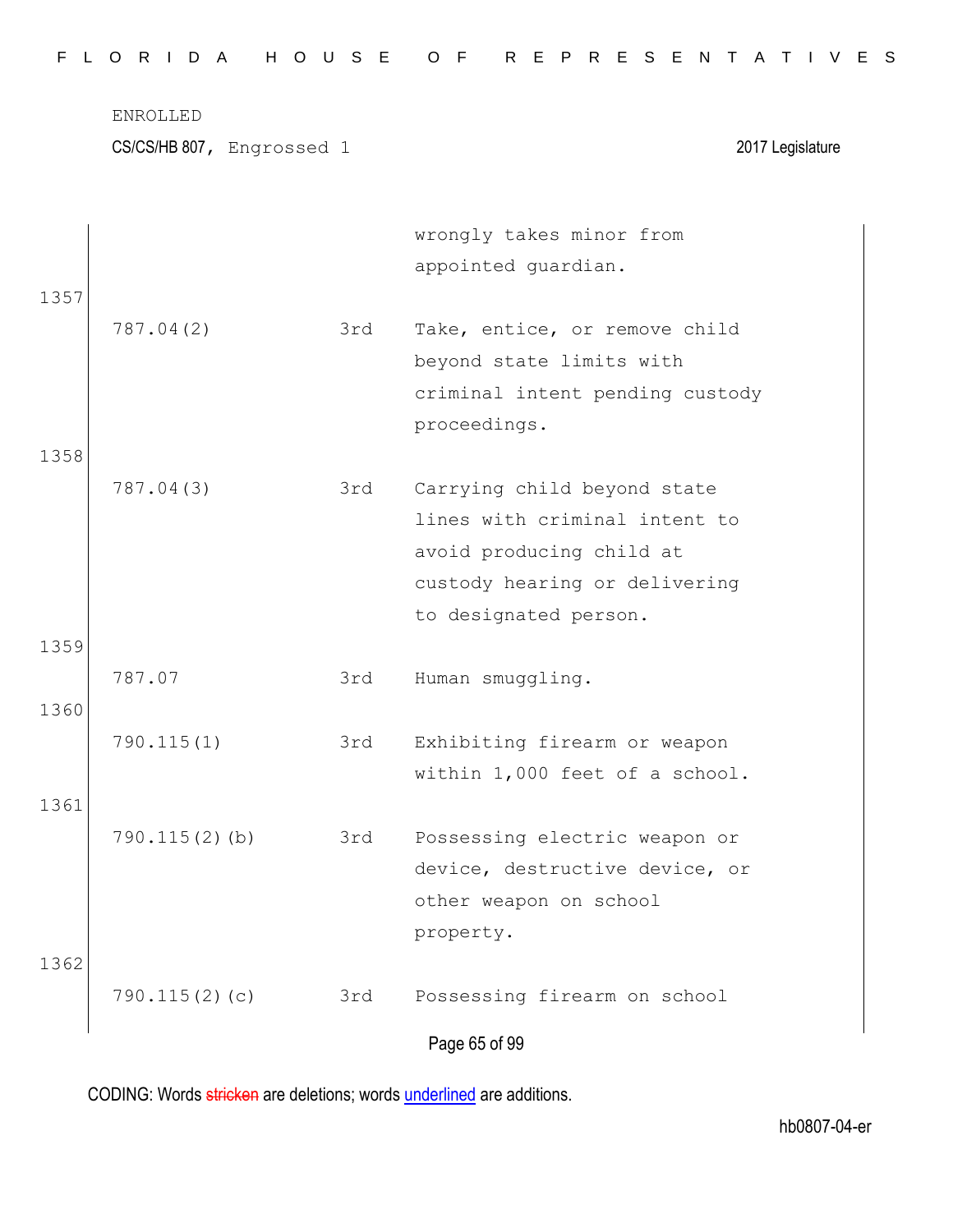| FLORIDA HOUSE OF REPRESENTATIVES |  |  |  |  |  |  |  |  |  |  |  |  |  |  |  |  |  |  |  |  |  |  |  |  |  |  |  |
|----------------------------------|--|--|--|--|--|--|--|--|--|--|--|--|--|--|--|--|--|--|--|--|--|--|--|--|--|--|--|
|----------------------------------|--|--|--|--|--|--|--|--|--|--|--|--|--|--|--|--|--|--|--|--|--|--|--|--|--|--|--|

CS/CS/HB 807, Engrossed 1 2017 Legislature

|      |                     |     | property.                        |
|------|---------------------|-----|----------------------------------|
| 1363 | 800.04(7)(c)        | 3rd | Lewd or lascivious exhibition;   |
|      |                     |     | offender less than 18 years.     |
| 1364 |                     |     |                                  |
|      | 810.02(4)(a)        | 3rd | Burglary, or attempted           |
|      |                     |     | burglary, of an unoccupied       |
|      |                     |     | structure; unarmed; no assault   |
|      |                     |     | or battery.                      |
| 1365 | 810.02(4)(b)        | 3rd | Burglary, or attempted           |
|      |                     |     | burglary, of an unoccupied       |
|      |                     |     | conveyance; unarmed; no assault  |
|      |                     |     | or battery.                      |
| 1366 |                     |     |                                  |
|      | 810.06              | 3rd | Burglary; possession of tools.   |
| 1367 |                     |     |                                  |
|      | 810.08(2)(c)        | 3rd | Trespass on property, armed      |
|      |                     |     | with firearm or dangerous        |
|      |                     |     | weapon.                          |
| 1368 |                     |     |                                  |
|      | 812.014(2)(c)3. 3rd |     | Grand theft, 3rd degree \$10,000 |
| 1369 |                     |     | or more but less than \$20,000.  |
|      | 812.014             | 3rd | Grand theft, 3rd degree, a       |
|      |                     |     | Page 66 of 99                    |
|      |                     |     |                                  |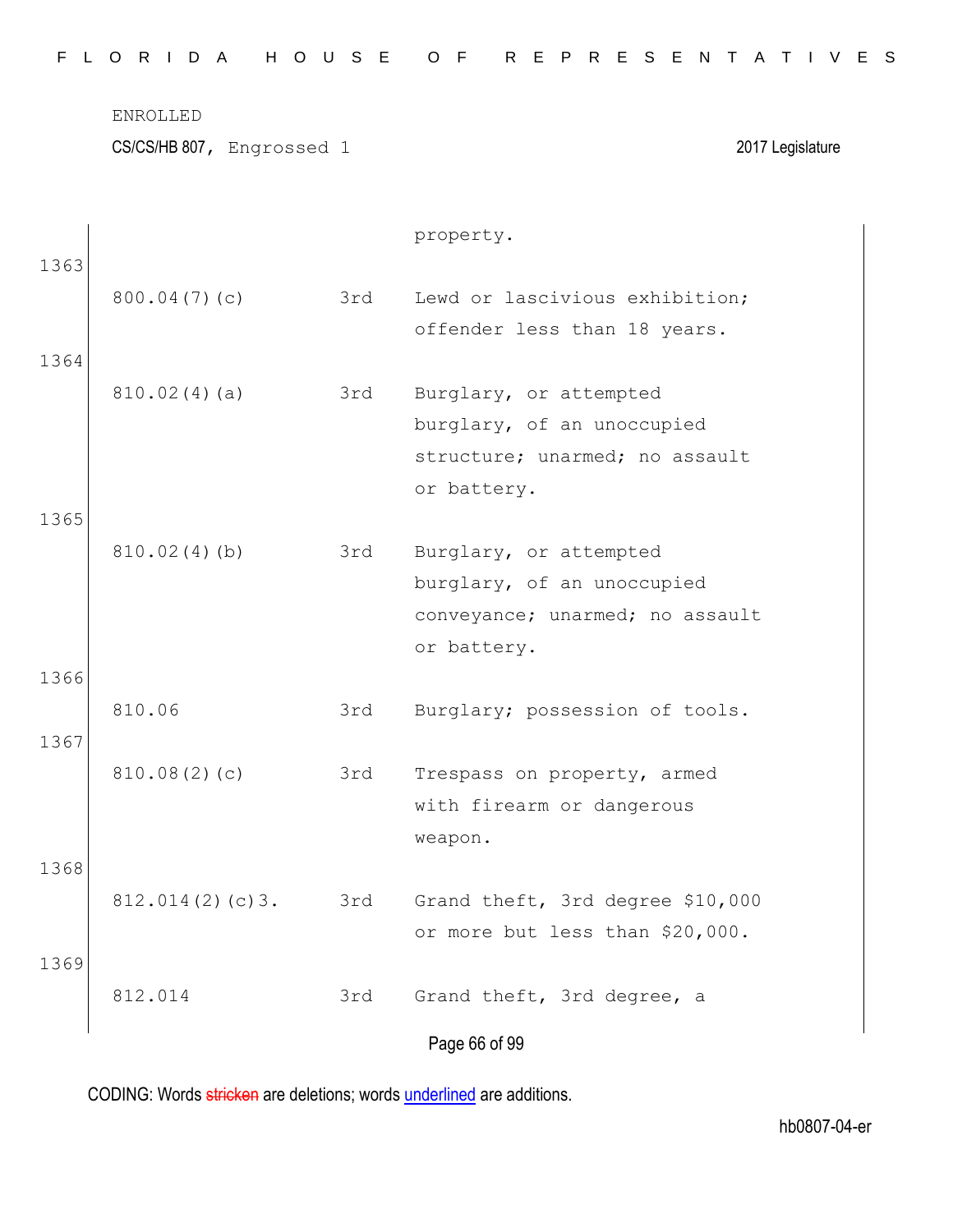Page 67 of 99 (2)(c)4.-10. will, firearm, motor vehicle, livestock, etc. 1370 812.0195(2) 3rd Dealing in stolen property by use of the Internet; property stolen \$300 or more. 1371 817.505(4)(a) 3rd Patient brokering. 1372 817.563(1) 3rd Sell or deliver substance other than controlled substance agreed upon, excluding s. 893.03(5) drugs. 1373 817.568(2)(a) 3rd Fraudulent use of personal identification information. 1374 817.625(2)(a) 3rd Fraudulent use of scanning device or reencoder. 1375 828.125(1) 2nd Kill, maim, or cause great bodily harm or permanent breeding disability to any registered horse or cattle. 1376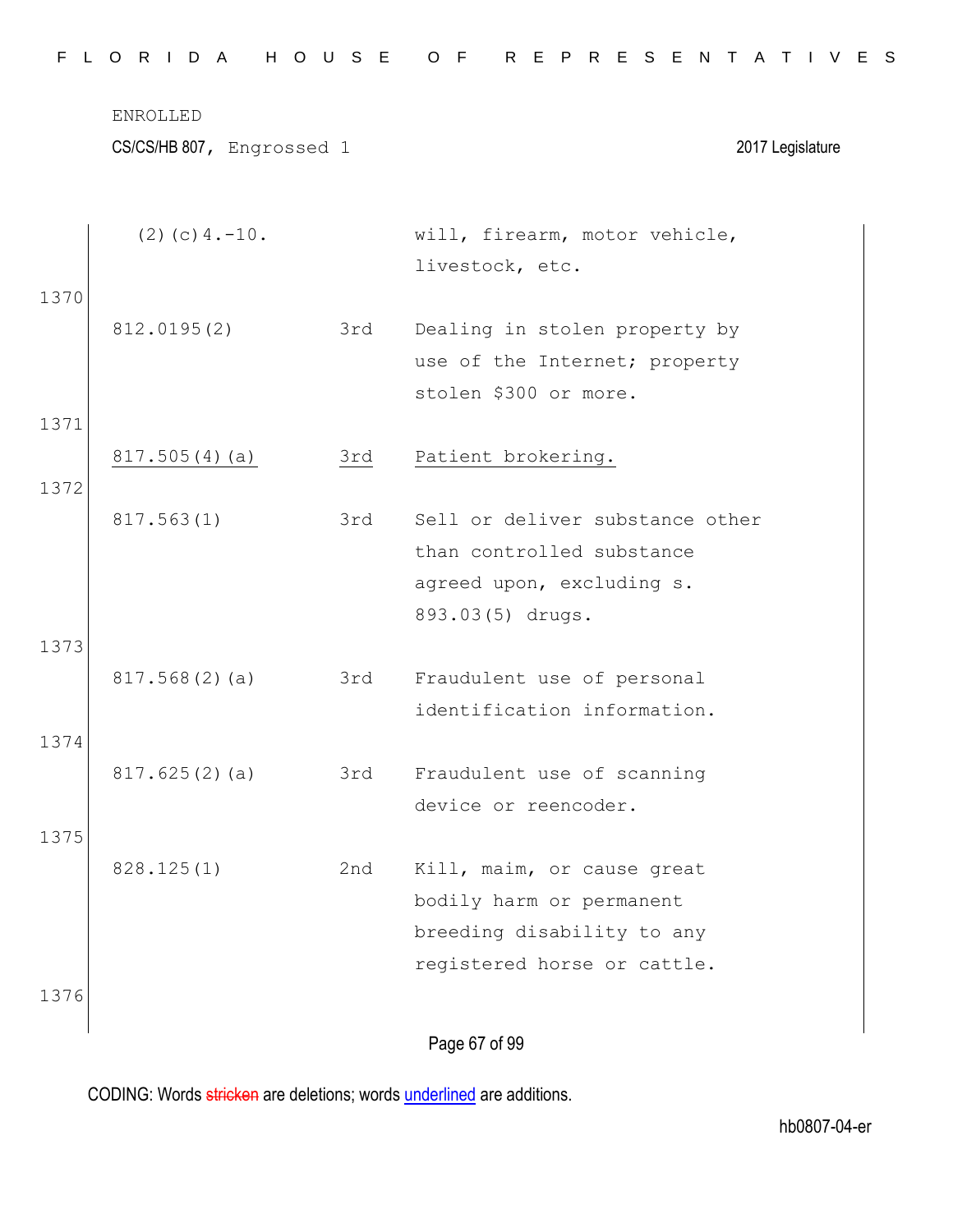|  |  |  |  |  |  | FLORIDA HOUSE OF REPRESENTATIVES |  |  |  |  |  |  |  |  |
|--|--|--|--|--|--|----------------------------------|--|--|--|--|--|--|--|--|
|  |  |  |  |  |  |                                  |  |  |  |  |  |  |  |  |

CS/CS/HB 807, Engrossed 1 2017 Legislature

|      | 837.02(1)    | 3rd | Perjury in official<br>proceedings. |
|------|--------------|-----|-------------------------------------|
| 1377 |              |     |                                     |
|      | 837.021(1)   | 3rd | Make contradictory statements       |
|      |              |     | in official proceedings.            |
| 1378 |              |     |                                     |
|      | 838.022      | 3rd | Official misconduct.                |
| 1379 |              |     |                                     |
|      | 839.13(2)(a) | 3rd | Falsifying records of an            |
|      |              |     | individual in the care and          |
|      |              |     | custody of a state agency.          |
| 1380 |              |     |                                     |
|      | 839.13(2)(c) | 3rd | Falsifying records of the           |
|      |              |     | Department of Children and          |
|      |              |     | Families.                           |
| 1381 |              |     |                                     |
|      | 843.021      | 3rd | Possession of a concealed           |
|      |              |     | handcuff key by a person in         |
|      |              |     | custody.                            |
| 1382 |              |     |                                     |
|      | 843.025      | 3rd | Deprive law enforcement,            |
|      |              |     | correctional, or correctional       |
|      |              |     | probation officer of means of       |
|      |              |     | protection or communication.        |
| 1383 |              |     |                                     |
|      |              |     | Page 68 of 99                       |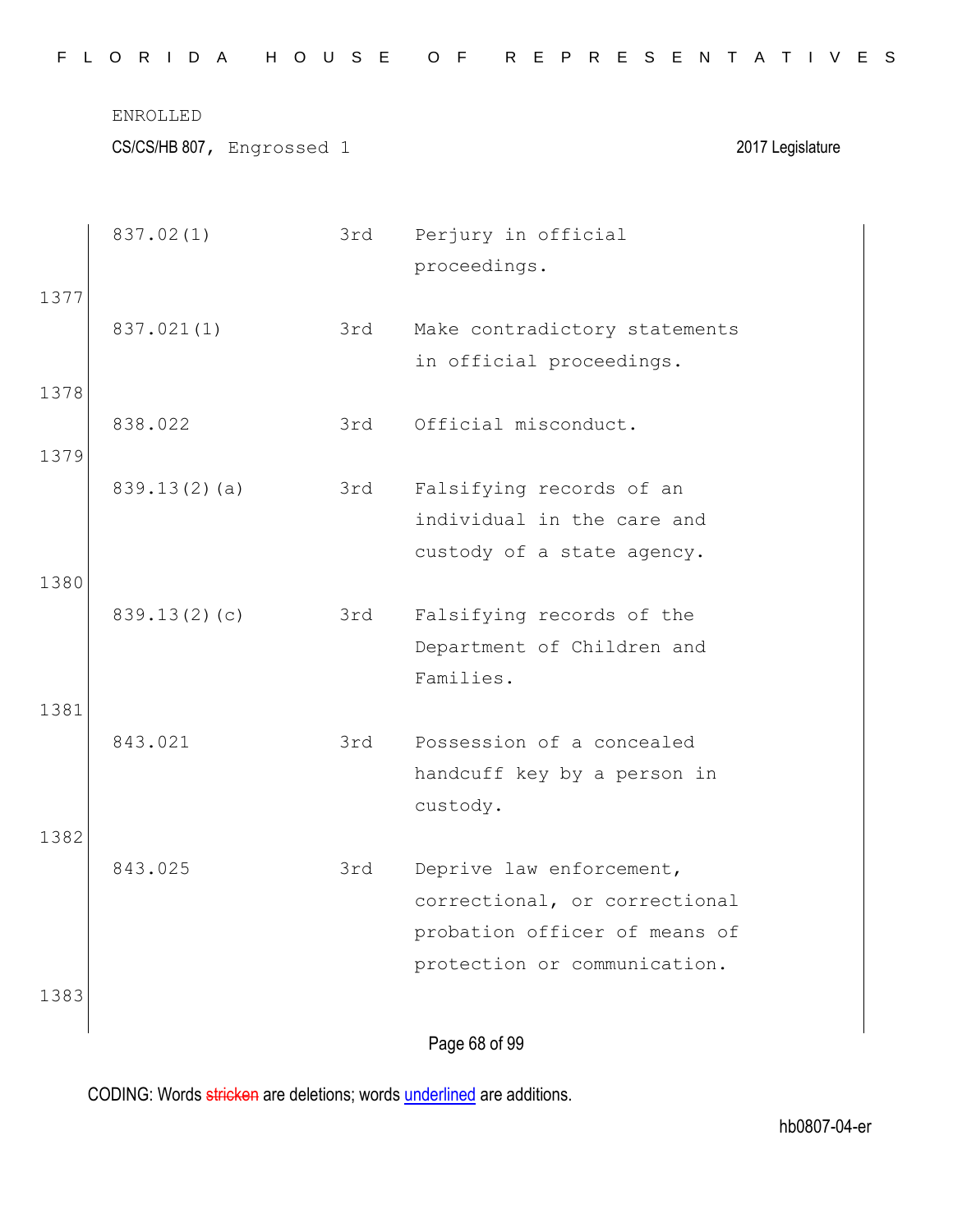|  |  |  |  |  |  |  |  | FLORIDA HOUSE OF REPRESENTATIVES |  |  |  |  |  |  |  |  |  |  |  |  |  |  |  |  |  |  |  |  |  |  |  |  |  |  |
|--|--|--|--|--|--|--|--|----------------------------------|--|--|--|--|--|--|--|--|--|--|--|--|--|--|--|--|--|--|--|--|--|--|--|--|--|--|
|--|--|--|--|--|--|--|--|----------------------------------|--|--|--|--|--|--|--|--|--|--|--|--|--|--|--|--|--|--|--|--|--|--|--|--|--|--|

|      | 843.15(1)(a)   | 3rd | Failure to appear while on bail       |
|------|----------------|-----|---------------------------------------|
|      |                |     | for felony (bond estreature or        |
|      |                |     | bond jumping).                        |
| 1384 |                |     |                                       |
|      | 847.0135(5)(c) | 3rd | Lewd or lascivious exhibition         |
|      |                |     | using computer; offender less         |
|      |                |     | than 18 years.                        |
| 1385 |                |     |                                       |
|      | 874.05(1)(a)   | 3rd | Encouraging or recruiting             |
|      |                |     | another to join a criminal            |
|      |                |     | gang.                                 |
| 1386 |                |     |                                       |
|      | 893.13(2)(a)1. | 2nd | Purchase of cocaine (or other         |
|      |                |     | s. $893.03(1)(a)$ , (b), or (d),      |
|      |                |     | $(2)$ (a), $(2)$ (b), or $(2)$ (c) 4. |
|      |                |     | drugs).                               |
| 1387 |                |     |                                       |
|      | 914.14(2)      | 3rd | Witnesses accepting bribes.           |
| 1388 |                |     |                                       |
|      | 914.22(1)      | 3rd | Force, threaten, etc., witness,       |
|      |                |     | victim, or informant.                 |
| 1389 |                |     |                                       |
|      | 914.23(2)      | 3rd | Retaliation against a witness,        |
|      |                |     | victim, or informant, no bodily       |
|      |                |     | injury.                               |
|      |                |     | Page 69 of 99                         |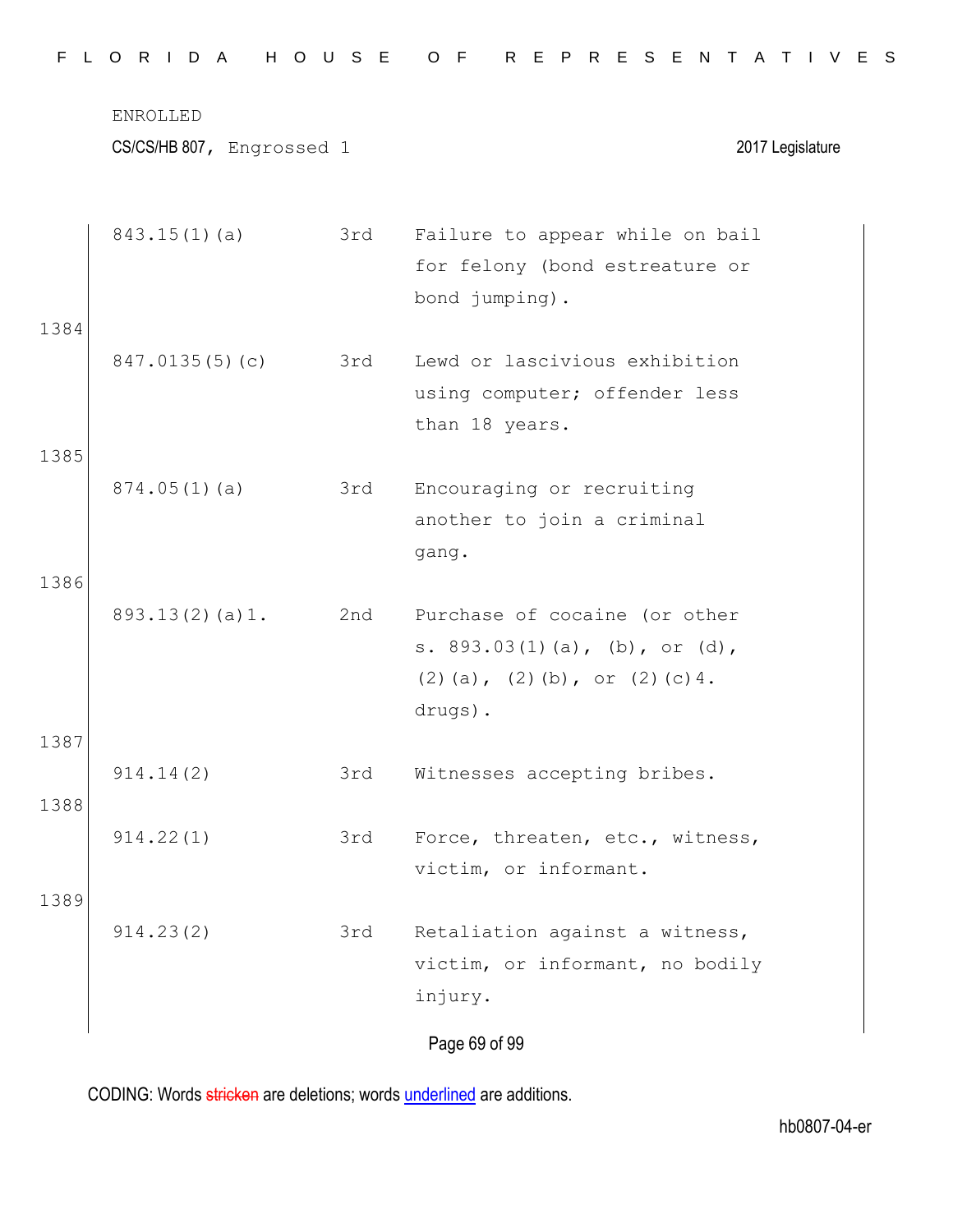|  |  |  |  |  |  |  |  |  |  |  |  |  | FLORIDA HOUSE OF REPRESENTATIVES |  |  |  |  |  |  |  |  |  |  |  |  |  |  |  |  |
|--|--|--|--|--|--|--|--|--|--|--|--|--|----------------------------------|--|--|--|--|--|--|--|--|--|--|--|--|--|--|--|--|
|--|--|--|--|--|--|--|--|--|--|--|--|--|----------------------------------|--|--|--|--|--|--|--|--|--|--|--|--|--|--|--|--|

CS/CS/HB 807, Engrossed 1 2017 Legislature

1390

|      | 918.12           | 3rd    | Tampering with jurors.          |
|------|------------------|--------|---------------------------------|
| 1391 |                  |        |                                 |
|      | 934.215          | 3rd    | Use of two-way communications   |
|      |                  |        | device to facilitate commission |
|      |                  |        | of a crime.                     |
| 1392 |                  |        |                                 |
| 1393 | $(f)$ LEVEL 6    |        |                                 |
| 1394 |                  |        |                                 |
|      | Florida          | Felony |                                 |
|      | Statute          | Degree | Description                     |
| 1395 |                  |        |                                 |
|      | $316.027(2)$ (b) | 2nd    | Leaving the scene of a crash    |
|      |                  |        | involving serious bodily        |
|      |                  |        | injury.                         |
| 1396 |                  |        |                                 |
|      | $316.193(2)$ (b) | 3rd    | Felony DUI, 4th or subsequent   |
|      |                  |        | conviction.                     |
| 1397 |                  |        |                                 |
|      | 400.9935(4)(c)   | 2nd    | Operating a clinic, or offering |
|      |                  |        | services requiring licensure,   |
|      |                  |        | without a license.              |
| 1398 |                  |        |                                 |
|      | 499.0051(2)      | 2nd    | Knowing forgery of transaction  |
|      |                  |        | history, transaction            |
|      |                  |        | Page 70 of 99                   |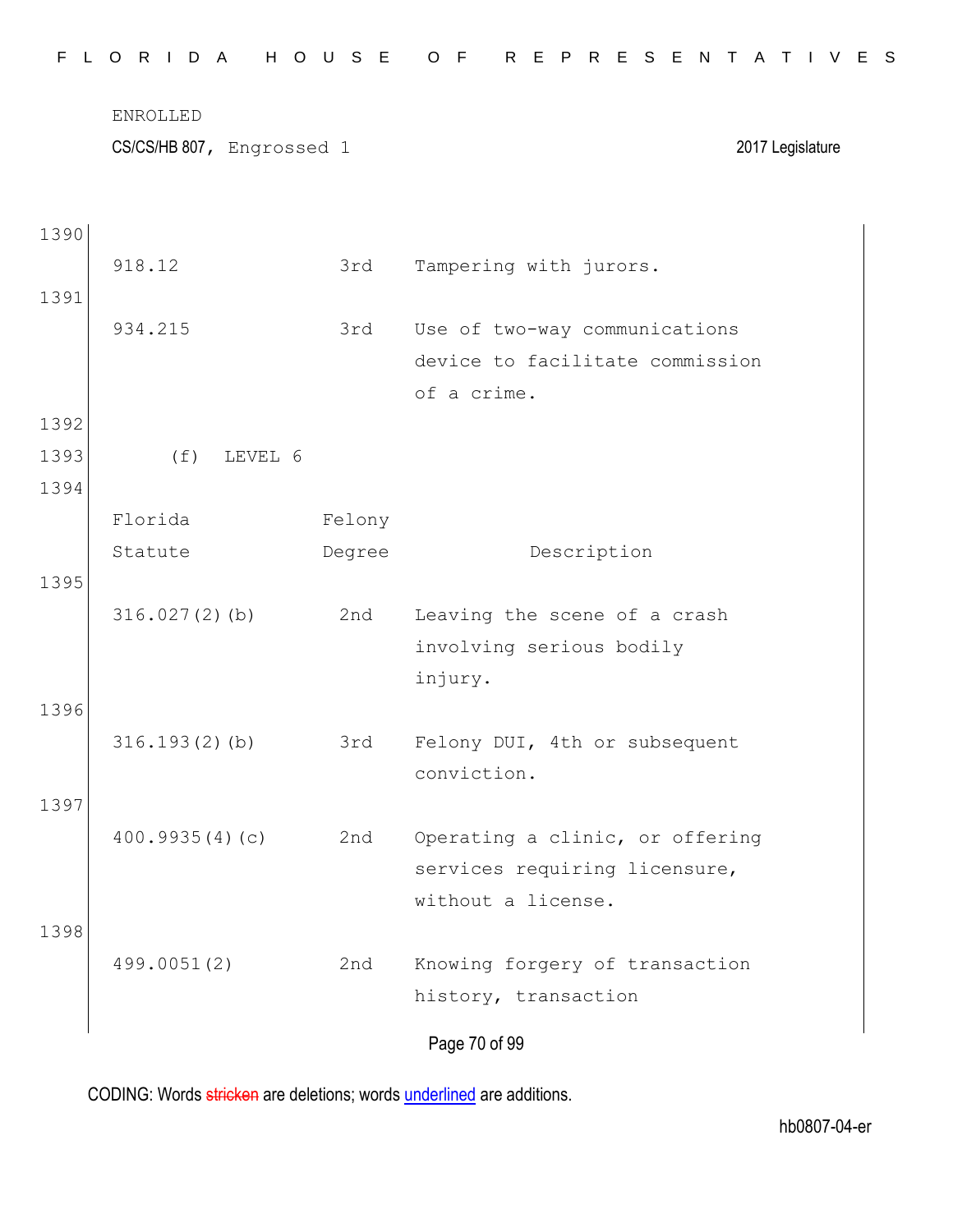CS/CS/HB 807, Engrossed 1 2017 Legislature

|      |                  |     | information, or transaction    |
|------|------------------|-----|--------------------------------|
|      |                  |     | statement.                     |
| 1399 |                  |     |                                |
|      | 499.0051(3)      | 2nd | Knowing purchase or receipt of |
|      |                  |     | prescription drug from         |
|      |                  |     | unauthorized person.           |
| 1400 |                  |     |                                |
|      | 499.0051(4)      | 2nd | Knowing sale or transfer of    |
|      |                  |     | prescription drug to           |
|      |                  |     | unauthorized person.           |
| 1401 |                  |     |                                |
|      | 775.0875(1)      | 3rd | Taking firearm from law        |
|      |                  |     | enforcement officer.           |
| 1402 |                  |     |                                |
|      | 784.021(1)(a)    | 3rd | Aggravated assault; deadly     |
|      |                  |     | weapon without intent to kill. |
| 1403 |                  |     |                                |
|      | $784.021(1)$ (b) | 3rd | Aggravated assault; intent to  |
| 1404 |                  |     | commit felony.                 |
|      | 784.041          | 3rd | Felony battery; domestic       |
|      |                  |     | battery by strangulation.      |
| 1405 |                  |     |                                |
|      | 784.048(3)       | 3rd | Aggravated stalking; credible  |
|      |                  |     | threat.                        |
|      |                  |     |                                |
|      |                  |     | Page 71 of 99                  |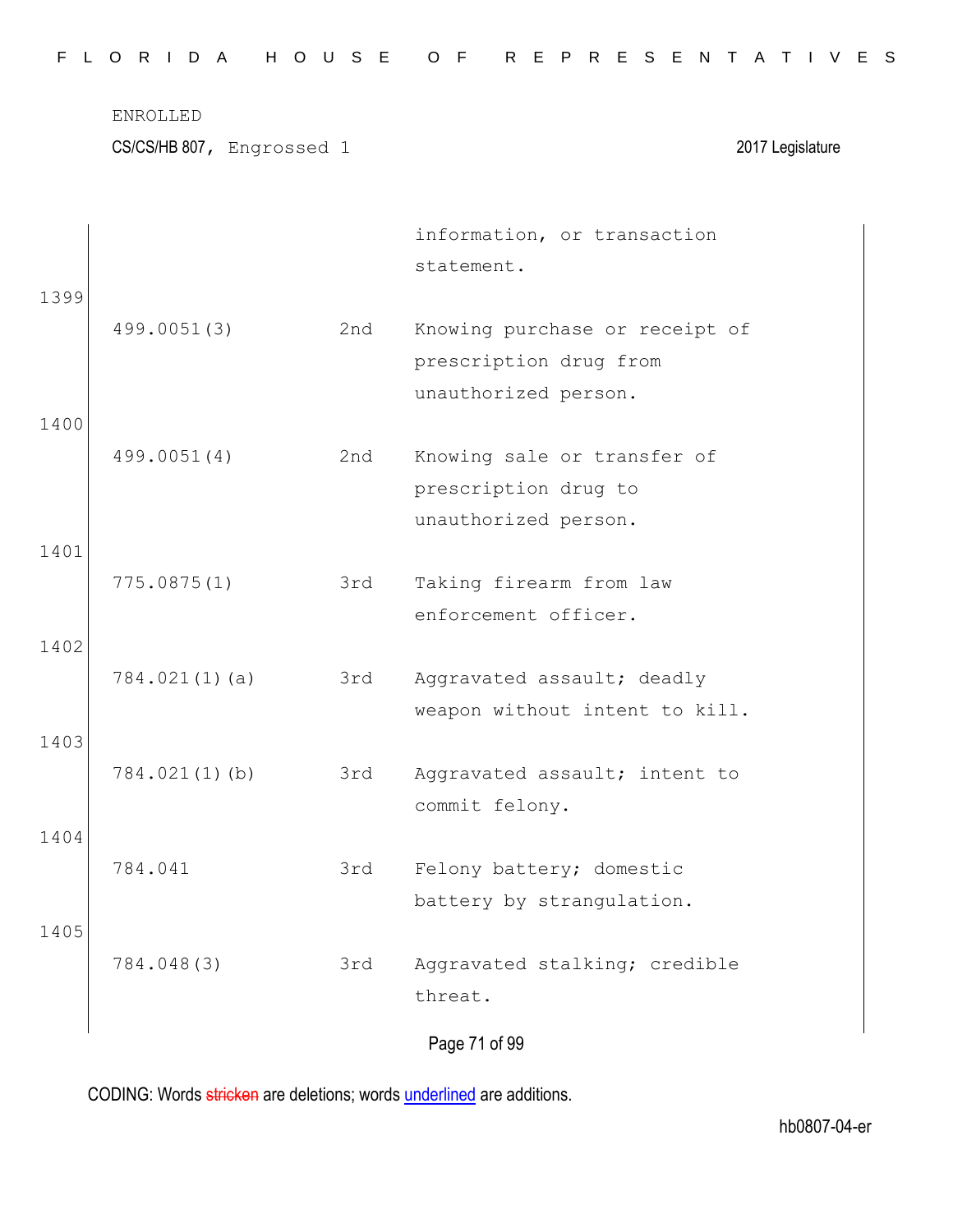CS/CS/HB 807, Engrossed 1 2017 Legislature

| 1406 |               |     |                                                                        |
|------|---------------|-----|------------------------------------------------------------------------|
|      | 784.048(5)    | 3rd | Aggravated stalking of person<br>under 16.                             |
| 1407 |               |     |                                                                        |
|      | 784.07(2)(c)  | 2nd | Aggravated assault on law<br>enforcement officer.                      |
| 1408 |               |     |                                                                        |
|      | 784.074(1)(b) | 2nd | Aggravated assault on sexually<br>violent predators facility<br>staff. |
| 1409 |               |     |                                                                        |
|      | 784.08(2)(b)  | 2nd | Aggravated assault on a person<br>65 years of age or older.            |
| 1410 |               |     |                                                                        |
|      | 784.081(2)    | 2nd | Aggravated assault on specified<br>official or employee.               |
| 1411 |               |     |                                                                        |
|      | 784.082(2)    | 2nd | Aggravated assault by detained<br>person on visitor or other           |
|      |               |     | detainee.                                                              |
| 1412 | 784.083(2)    | 2nd | Aggravated assault on code<br>inspector.                               |
| 1413 |               |     |                                                                        |
|      | 787.02(2)     | 3rd | False imprisonment; restraining                                        |
|      |               |     | Page 72 of 99                                                          |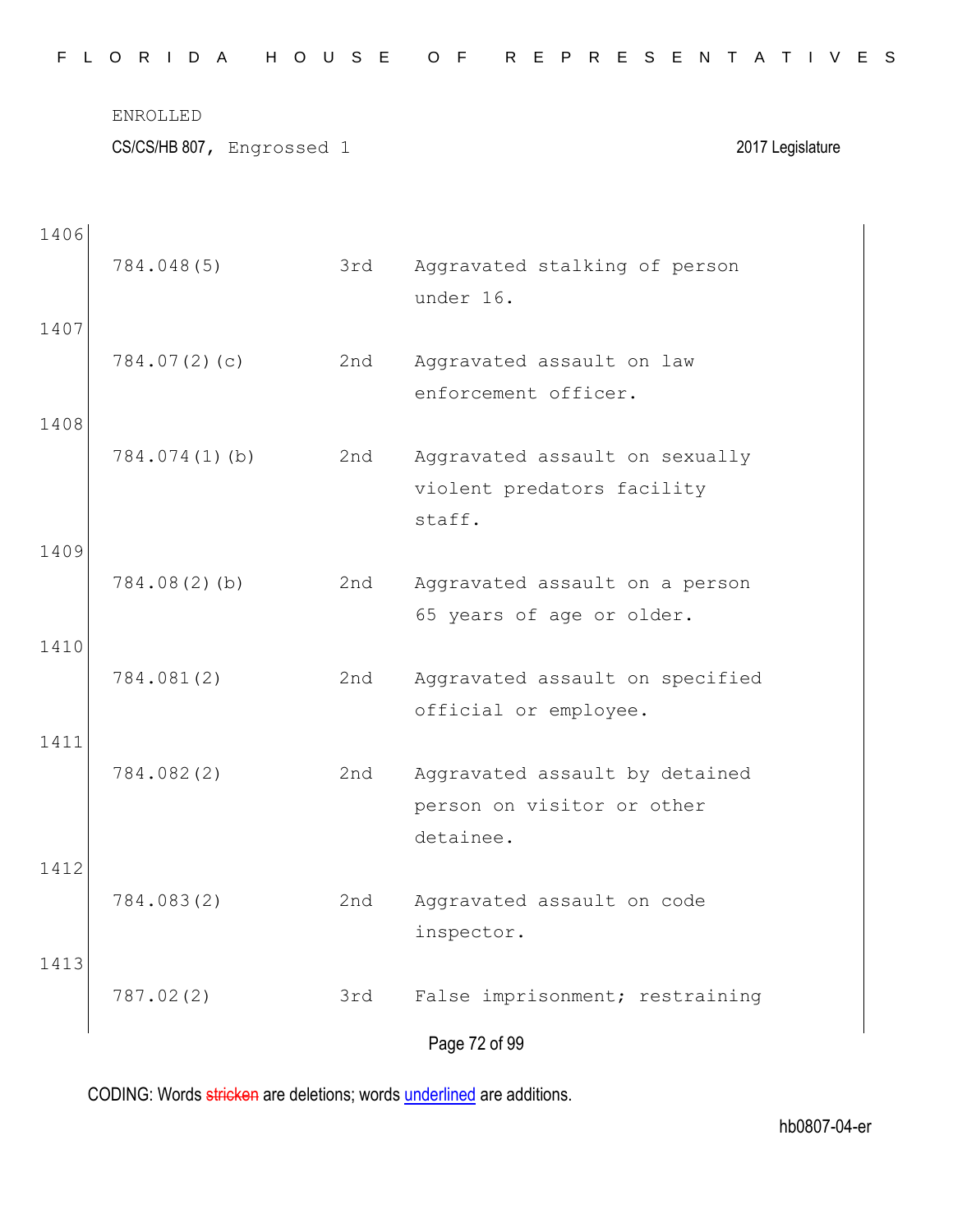| 1414<br>$790.115(2)$ (d)<br>2nd<br>Discharging firearm or weapon<br>on school property.<br>1415<br>790.161(2)<br>2nd<br>Make, possess, or throw<br>destructive device with intent<br>to do bodily harm or damage<br>property.<br>1416<br>790.164(1)<br>2nd<br>False report concerning bomb,<br>explosive, weapon of mass<br>destruction, act of arson or<br>violence to state property, or<br>use of firearms in violent<br>manner.<br>1417<br>790.19<br>2nd<br>Shooting or throwing deadly |
|---------------------------------------------------------------------------------------------------------------------------------------------------------------------------------------------------------------------------------------------------------------------------------------------------------------------------------------------------------------------------------------------------------------------------------------------------------------------------------------------|
|                                                                                                                                                                                                                                                                                                                                                                                                                                                                                             |
|                                                                                                                                                                                                                                                                                                                                                                                                                                                                                             |
|                                                                                                                                                                                                                                                                                                                                                                                                                                                                                             |
|                                                                                                                                                                                                                                                                                                                                                                                                                                                                                             |
|                                                                                                                                                                                                                                                                                                                                                                                                                                                                                             |
|                                                                                                                                                                                                                                                                                                                                                                                                                                                                                             |
|                                                                                                                                                                                                                                                                                                                                                                                                                                                                                             |
|                                                                                                                                                                                                                                                                                                                                                                                                                                                                                             |
|                                                                                                                                                                                                                                                                                                                                                                                                                                                                                             |
|                                                                                                                                                                                                                                                                                                                                                                                                                                                                                             |
|                                                                                                                                                                                                                                                                                                                                                                                                                                                                                             |
|                                                                                                                                                                                                                                                                                                                                                                                                                                                                                             |
|                                                                                                                                                                                                                                                                                                                                                                                                                                                                                             |
|                                                                                                                                                                                                                                                                                                                                                                                                                                                                                             |
|                                                                                                                                                                                                                                                                                                                                                                                                                                                                                             |
|                                                                                                                                                                                                                                                                                                                                                                                                                                                                                             |
| missiles into dwellings,                                                                                                                                                                                                                                                                                                                                                                                                                                                                    |
| vessels, or vehicles.                                                                                                                                                                                                                                                                                                                                                                                                                                                                       |
| 1418                                                                                                                                                                                                                                                                                                                                                                                                                                                                                        |
| Solicitation of minor to<br>794.011(8)(a)<br>3rd                                                                                                                                                                                                                                                                                                                                                                                                                                            |
| participate in sexual activity                                                                                                                                                                                                                                                                                                                                                                                                                                                              |
| by custodial adult.                                                                                                                                                                                                                                                                                                                                                                                                                                                                         |
| Page 73 of 99                                                                                                                                                                                                                                                                                                                                                                                                                                                                               |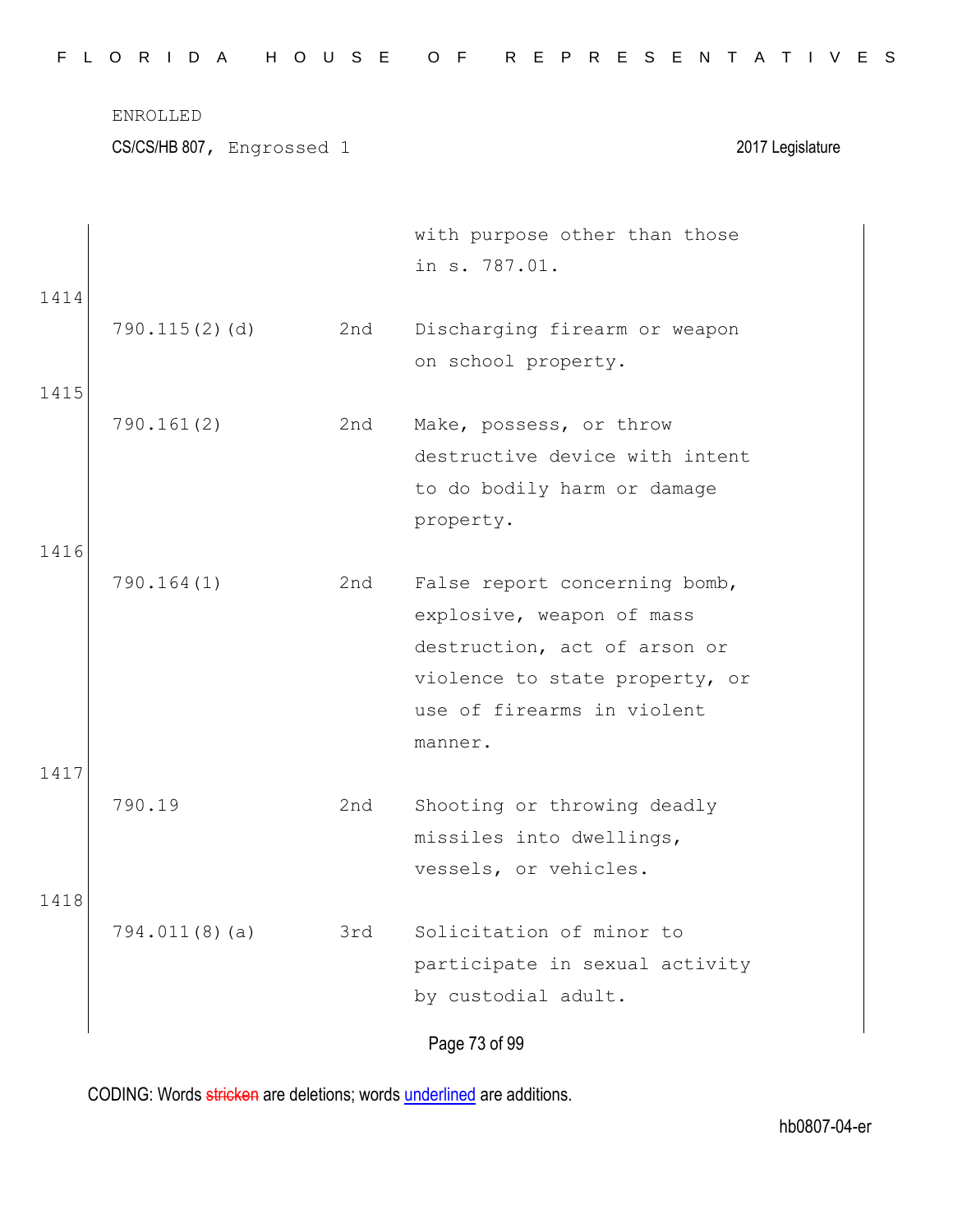|  |  |  |  |  |  | FLORIDA HOUSE OF REPRESENTATIVES |  |  |  |  |  |  |  |  |
|--|--|--|--|--|--|----------------------------------|--|--|--|--|--|--|--|--|
|  |  |  |  |  |  |                                  |  |  |  |  |  |  |  |  |

CS/CS/HB 807, Engrossed 1 2017 Legislature

Page 74 of 99 1419 794.05(1) 2nd Unlawful sexual activity with specified minor. 1420 800.04(5)(d) 3rd Lewd or lascivious molestation; victim 12 years of age or older but less than 16 years of age; offender less than 18 years. 1421 800.04(6)(b) 2nd Lewd or lascivious conduct; offender 18 years of age or older. 1422 806.031(2) 2nd Arson resulting in great bodily harm to firefighter or any other person. 1423 810.02(3)(c) 2nd Burglary of occupied structure; unarmed; no assault or battery. 1424 810.145(8)(b) 2nd Video voyeurism; certain minor victims; 2nd or subsequent offense. 1425 812.014(2)(b)1. 2nd Property stolen \$20,000 or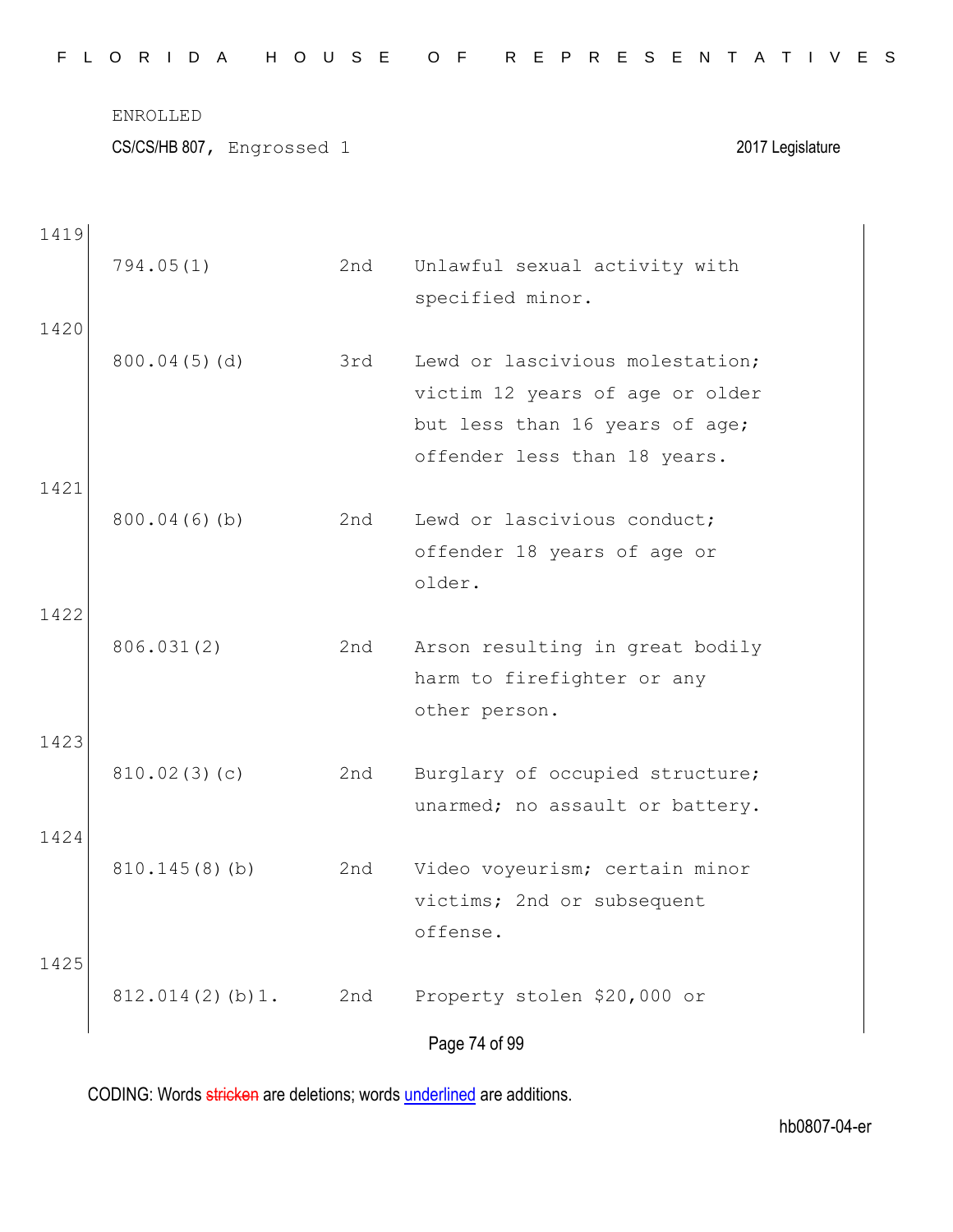| FLORIDA HOUSE OF REPRESENTATIVES |  |  |  |  |  |  |  |  |  |  |  |  |  |  |  |  |  |  |  |  |  |  |  |  |  |  |  |
|----------------------------------|--|--|--|--|--|--|--|--|--|--|--|--|--|--|--|--|--|--|--|--|--|--|--|--|--|--|--|
|----------------------------------|--|--|--|--|--|--|--|--|--|--|--|--|--|--|--|--|--|--|--|--|--|--|--|--|--|--|--|

CS/CS/HB 807, Engrossed 1 2017 Legislature

|      |               |     | more, but less than \$100,000,   |
|------|---------------|-----|----------------------------------|
|      |               |     | grand theft in 2nd degree.       |
| 1426 |               |     |                                  |
|      | 812.014(6)    | 2nd | Theft; property stolen \$3,000   |
|      |               |     | or more; coordination of         |
|      |               |     | others.                          |
| 1427 |               |     |                                  |
|      | 812.015(9)(a) | 2nd | Retail theft; property stolen    |
|      |               |     | \$300 or more; second or         |
|      |               |     | subsequent conviction.           |
| 1428 |               |     |                                  |
|      | 812.015(9)(b) | 2nd | Retail theft; property stolen    |
|      |               |     | \$3,000 or more; coordination of |
|      |               |     | others.                          |
| 1429 |               |     |                                  |
|      | 812.13(2)(c)  | 2nd | Robbery, no firearm or other     |
|      |               |     | weapon (strong-arm robbery).     |
| 1430 |               |     |                                  |
|      | 817.4821(5)   | 2nd | Possess cloning paraphernalia    |
|      |               |     | with intent to create cloned     |
|      |               |     | cellular telephones.             |
| 1431 |               |     |                                  |
|      | 817.505(4)(b) | 2nd | Patient brokering; 10 or more    |
|      |               |     | patients.                        |
| 1432 |               |     |                                  |
|      |               |     | Page 75 of 99                    |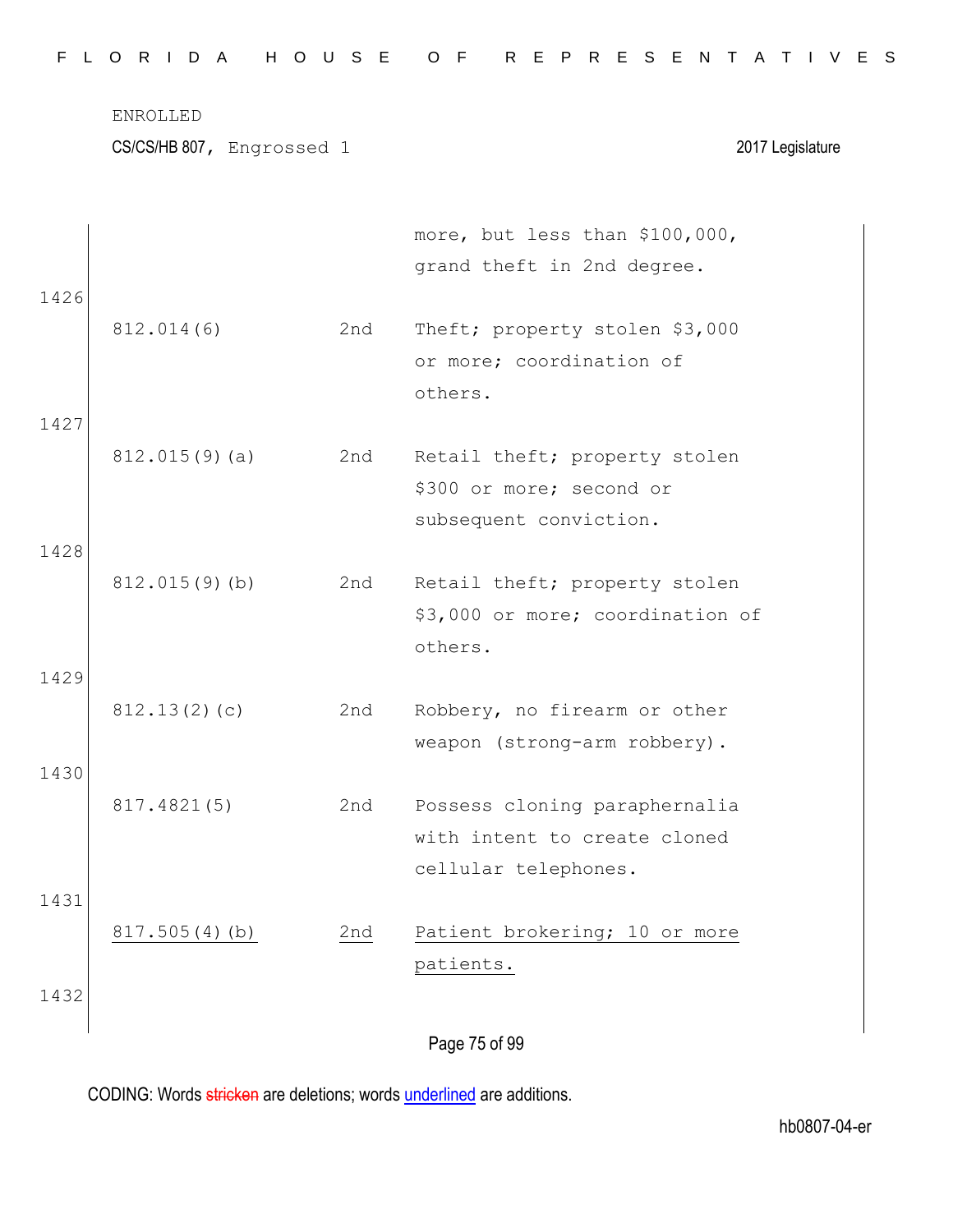|  |  |  |  |  |  |  |  | FLORIDA HOUSE OF REPRESENTATIVES |  |  |  |  |  |  |  |  |  |  |  |  |  |  |  |  |  |  |  |  |  |  |  |  |  |  |
|--|--|--|--|--|--|--|--|----------------------------------|--|--|--|--|--|--|--|--|--|--|--|--|--|--|--|--|--|--|--|--|--|--|--|--|--|--|
|--|--|--|--|--|--|--|--|----------------------------------|--|--|--|--|--|--|--|--|--|--|--|--|--|--|--|--|--|--|--|--|--|--|--|--|--|--|

|      | 825.102(1)         | 3rd | Abuse of an elderly person or<br>disabled adult. |
|------|--------------------|-----|--------------------------------------------------|
| 1433 |                    |     |                                                  |
|      | 825.102(3)(c)      | 3rd | Neglect of an elderly person or                  |
|      |                    |     | disabled adult.                                  |
| 1434 |                    |     |                                                  |
|      | 825.1025(3)        | 3rd | Lewd or lascivious molestation                   |
|      |                    |     | of an elderly person or<br>disabled adult.       |
| 1435 |                    |     |                                                  |
|      | 825.103(3)(c)      | 3rd | Exploiting an elderly person or                  |
|      |                    |     | disabled adult and property is                   |
|      |                    |     | valued at less than \$10,000.                    |
| 1436 |                    |     |                                                  |
| 1437 | 827.03(2)(c)       | 3rd | Abuse of a child.                                |
|      | 827.03(2)(d)       | 3rd | Neglect of a child.                              |
| 1438 |                    |     |                                                  |
|      | $827.071(2)$ & (3) | 2nd | Use or induce a child in a                       |
|      |                    |     | sexual performance, or promote                   |
|      |                    |     | or direct such performance.                      |
| 1439 | 836.05             | 2nd | Threats; extortion.                              |
| 1440 |                    |     |                                                  |
|      | 836.10             | 2nd | Written threats to kill or do                    |
|      |                    |     | Page 76 of 99                                    |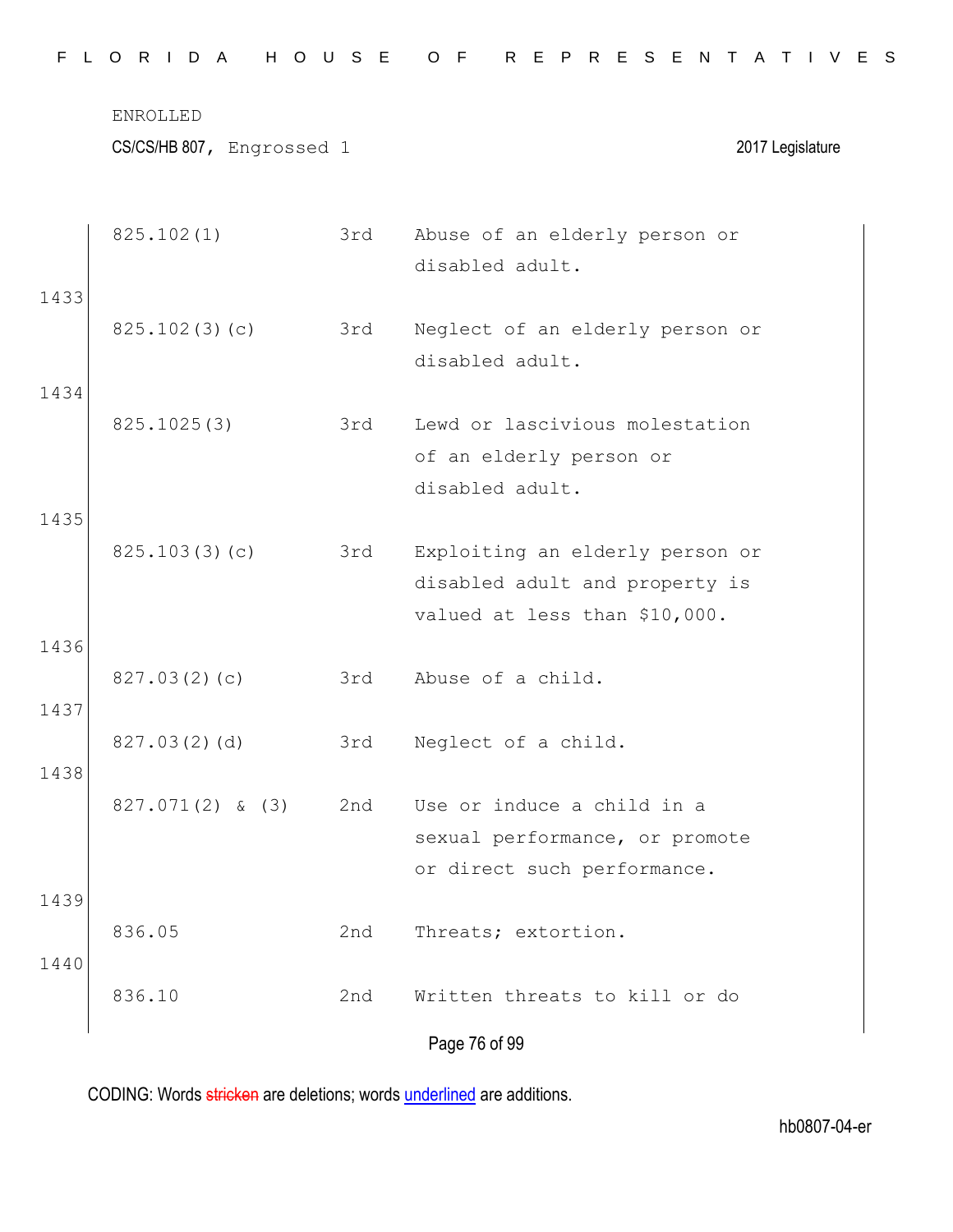CS/CS/HB 807, Engrossed 1 2017 Legislature

|      |                |     | bodily injury.                  |
|------|----------------|-----|---------------------------------|
| 1441 | 843.12         | 3rd | Aids or assists person to       |
|      |                |     | escape.                         |
| 1442 |                |     |                                 |
|      | 847.011        | 3rd | Distributing, offering to       |
|      |                |     | distribute, or possessing with  |
|      |                |     | intent to distribute obscene    |
|      |                |     | materials depicting minors.     |
| 1443 |                |     |                                 |
|      | 847.012        | 3rd | Knowingly using a minor in the  |
|      |                |     | production of materials harmful |
|      |                |     | to minors.                      |
| 1444 |                |     |                                 |
|      | 847.0135(2)    | 3rd | Facilitates sexual conduct of   |
|      |                |     | or with a minor or the visual   |
|      |                |     | depiction of such conduct.      |
| 1445 |                |     |                                 |
|      | 914.23         | 2nd | Retaliation against a witness,  |
|      |                |     | victim, or informant, with      |
|      |                |     | bodily injury.                  |
| 1446 |                |     |                                 |
|      | 944.35(3)(a)2. | 3rd | Committing malicious battery    |
|      |                |     | upon or inflicting cruel or     |
|      |                |     | inhuman treatment on an inmate  |
|      |                |     | Page 77 of 99                   |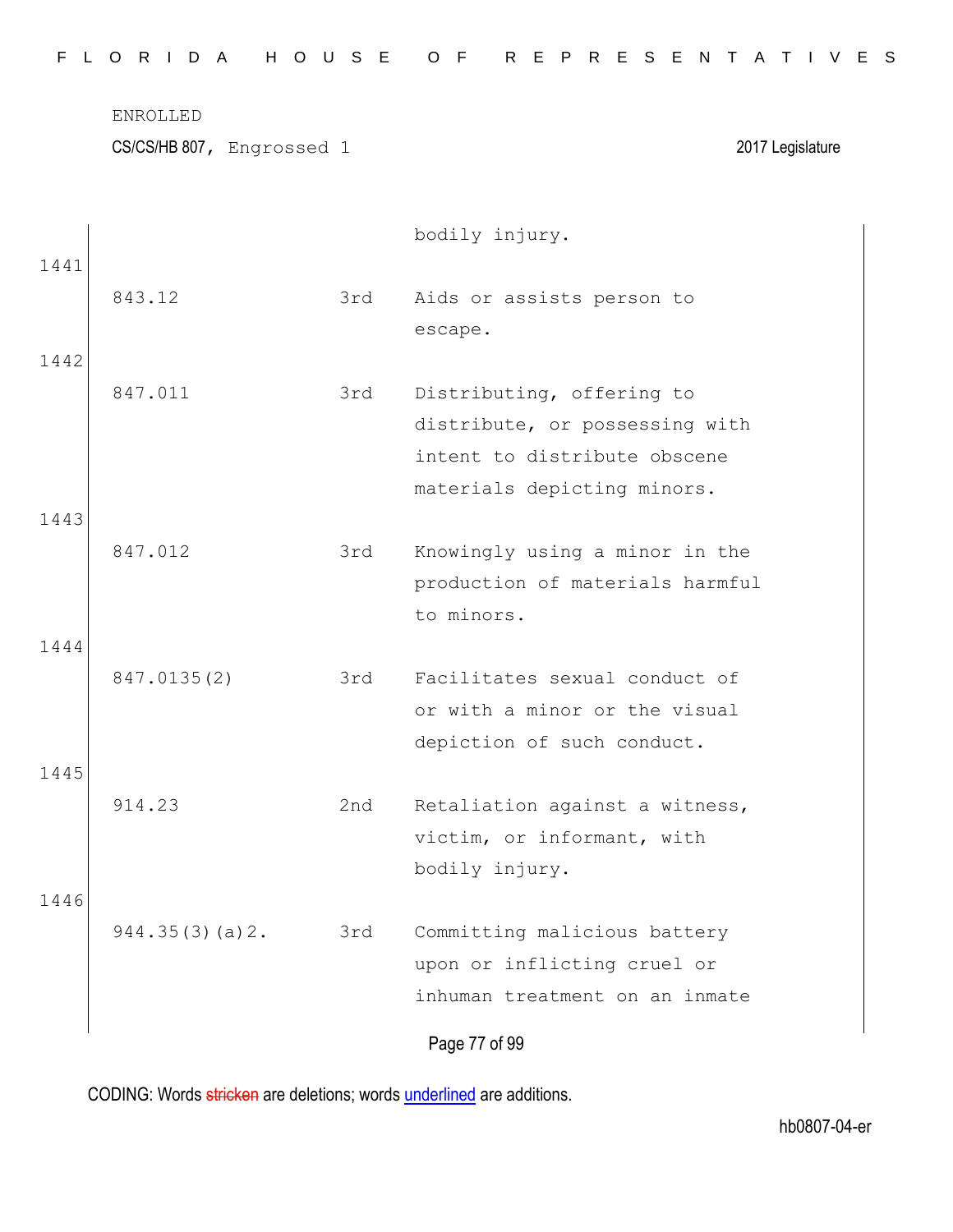|                      | <b>ENROLLED</b><br>CS/CS/HB 807, Engrossed 1 |                  | 2017 Legislature                                                                             |
|----------------------|----------------------------------------------|------------------|----------------------------------------------------------------------------------------------|
|                      |                                              |                  | or offender on community<br>supervision, resulting in great<br>bodily harm.                  |
| 1447<br>1448         | 944.40                                       | 2nd              | Escapes.                                                                                     |
|                      | 944.46                                       | 3rd              | Harboring, concealing, aiding<br>escaped prisoners.                                          |
| 1449                 | 944.47(1)(a)5.                               | 2nd              | Introduction of contraband<br>(firearm, weapon, or explosive)<br>into correctional facility. |
| 1450                 | 951.22(1)                                    | 3rd              | Intoxicating drug, firearm, or<br>weapon introduced into county<br>facility.                 |
| 1451<br>1452<br>1453 | (h)<br>LEVEL 8                               |                  |                                                                                              |
| 1454                 | Florida<br>Statute                           | Felony<br>Degree | Description                                                                                  |
|                      | 316.193<br>(3)(c)3.a.                        | 2nd              | DUI manslaughter.                                                                            |
| 1455                 |                                              |                  |                                                                                              |
|                      |                                              |                  | Page 78 of 99                                                                                |

F L O R I D A H O U S E O F R E P R E S E N T A T I V E S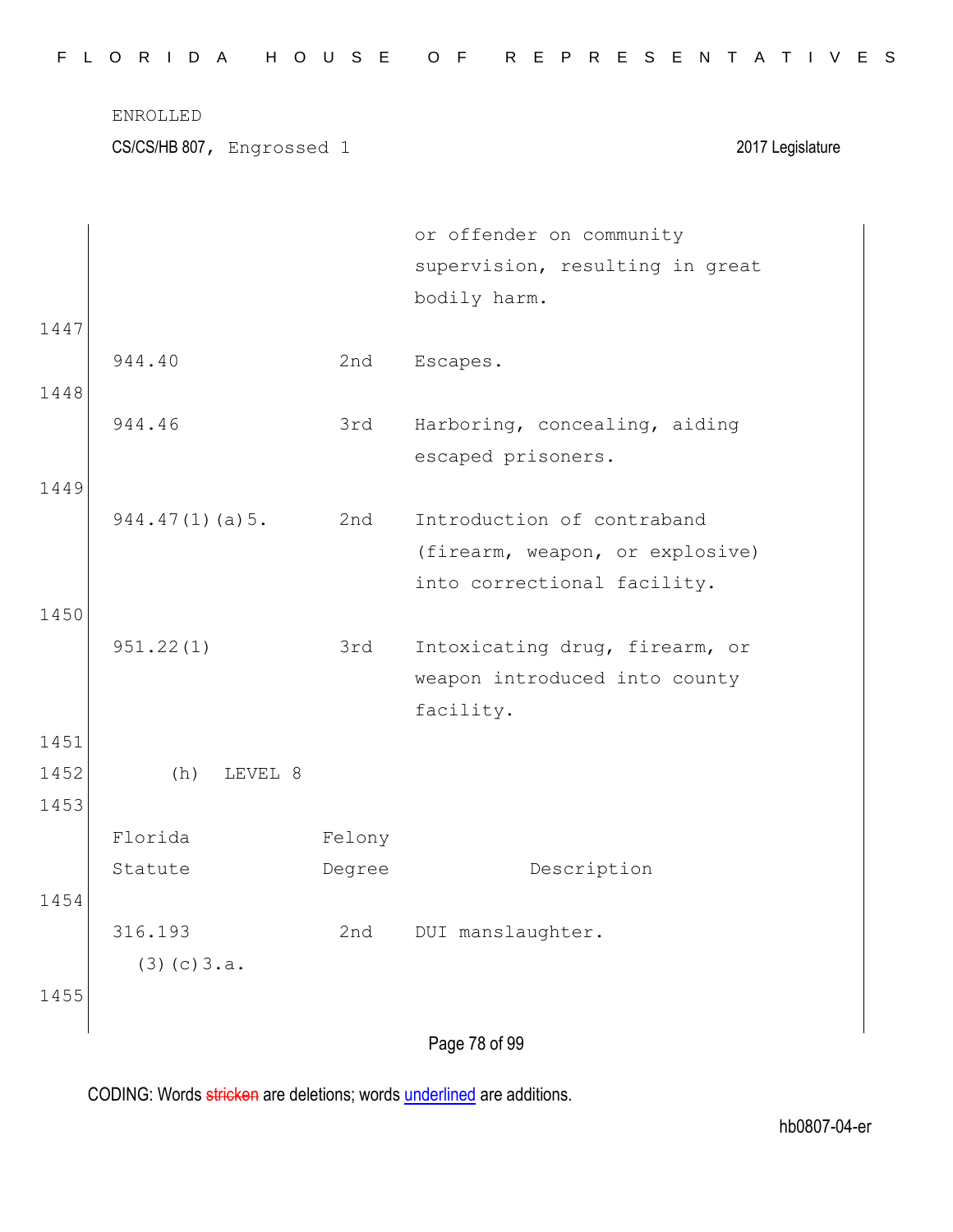|  |  |  |  |  |  |  |  | FLORIDA HOUSE OF REPRESENTATIVES |  |  |  |  |  |  |  |  |  |  |  |  |  |  |  |  |  |  |  |  |  |  |  |  |  |  |
|--|--|--|--|--|--|--|--|----------------------------------|--|--|--|--|--|--|--|--|--|--|--|--|--|--|--|--|--|--|--|--|--|--|--|--|--|--|
|--|--|--|--|--|--|--|--|----------------------------------|--|--|--|--|--|--|--|--|--|--|--|--|--|--|--|--|--|--|--|--|--|--|--|--|--|--|

| 1456         | 316.1935(4)(b)  | 1st | Aggravated fleeing or attempted<br>eluding with serious bodily<br>injury or death.                                                                      |
|--------------|-----------------|-----|---------------------------------------------------------------------------------------------------------------------------------------------------------|
| 1457         | 327.35(3)(c)3.  | 2nd | Vessel BUI manslaughter.                                                                                                                                |
|              | 499.0051(7)     | 1st | Knowing trafficking in<br>contraband prescription drugs.                                                                                                |
| 1458         | 499.0051(8)     | 1st | Knowing forgery of prescription<br>labels or prescription drug<br>labels.                                                                               |
| 1459         | 560.123(8)(b)2. | 2nd | Failure to report currency or<br>payment instruments totaling or<br>exceeding \$20,000, but less<br>than $$100,000$ by money<br>transmitter.            |
| 1460<br>1461 | 560.125(5)(b)   | 2nd | Money transmitter business by<br>unauthorized person, currency<br>or payment instruments totaling<br>or exceeding \$20,000, but less<br>than \$100,000. |
|              |                 |     |                                                                                                                                                         |

Page 79 of 99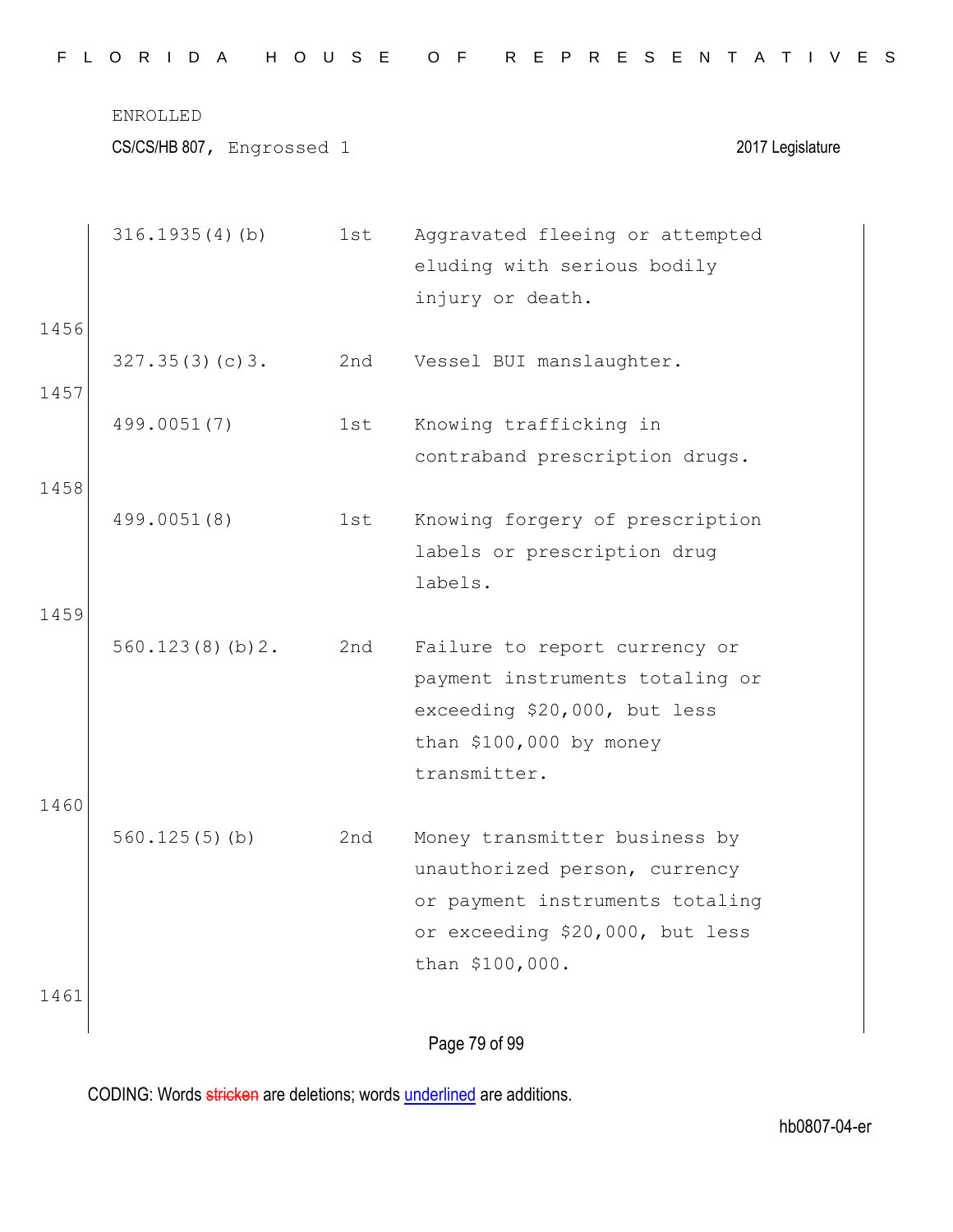CS/CS/HB 807, Engrossed 1 2017 Legislature

|      | 655.50(10)(b)2.  | 2nd | Failure to report financial     |
|------|------------------|-----|---------------------------------|
|      |                  |     | transactions totaling or        |
|      |                  |     | exceeding \$20,000, but less    |
|      |                  |     | than \$100,000 by financial     |
|      |                  |     | institutions.                   |
| 1462 |                  |     |                                 |
|      | 777.03(2)(a)     | 1st | Accessory after the fact,       |
|      |                  |     | capital felony.                 |
| 1463 |                  |     |                                 |
|      | 782.04(4)        | 2nd | Killing of human without design |
|      |                  |     | when engaged in act or attempt  |
|      |                  |     | of any felony other than arson, |
|      |                  |     | sexual battery, robbery,        |
|      |                  |     | burglary, kidnapping,           |
|      |                  |     | aggravated fleeing or eluding   |
|      |                  |     | with serious bodily injury or   |
|      |                  |     | death, aircraft piracy, or      |
|      |                  |     | unlawfully discharging bomb.    |
| 1464 |                  |     |                                 |
|      | 782.051(2)       | 1st | Attempted felony murder while   |
|      |                  |     | perpetrating or attempting to   |
|      |                  |     | perpetrate a felony not         |
|      |                  |     | enumerated in s. 782.04(3).     |
| 1465 |                  |     |                                 |
|      | $782.071(1)$ (b) | 1st | Committing vehicular homicide   |
|      |                  |     | Page 80 of 99                   |
|      |                  |     |                                 |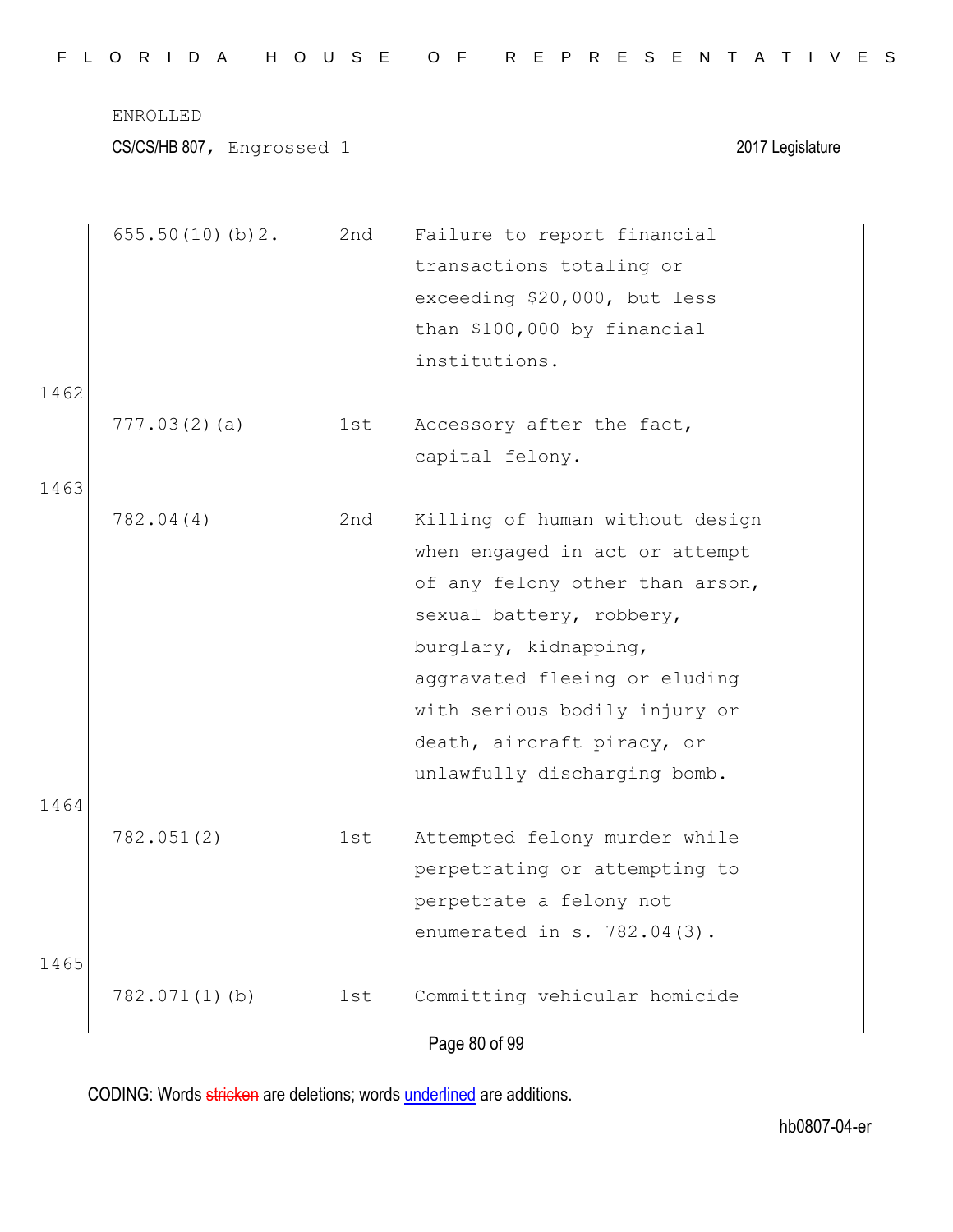| FLORIDA HOUSE OF REPRESENTATIVES |  |  |  |  |  |  |  |  |  |  |  |  |  |  |  |  |  |  |  |  |  |  |  |  |  |  |  |
|----------------------------------|--|--|--|--|--|--|--|--|--|--|--|--|--|--|--|--|--|--|--|--|--|--|--|--|--|--|--|
|----------------------------------|--|--|--|--|--|--|--|--|--|--|--|--|--|--|--|--|--|--|--|--|--|--|--|--|--|--|--|

CS/CS/HB 807, Engrossed 1 2017 Legislature

|      |                |     | and failing to render aid or    |
|------|----------------|-----|---------------------------------|
|      |                |     | give information.               |
| 1466 |                |     |                                 |
|      | 782.072(2)     | 1st | Committing vessel homicide and  |
|      |                |     | failing to render aid or give   |
|      |                |     | information.                    |
| 1467 |                |     |                                 |
|      | 787.06(3)(a)1. | 1st | Human trafficking for labor and |
|      |                |     | services of a child.            |
| 1468 |                |     |                                 |
|      | 787.06(3)(b)   | 1st | Human trafficking using         |
|      |                |     | coercion for commercial sexual  |
|      |                |     | activity of an adult.           |
| 1469 |                |     |                                 |
|      | 787.06(3)(c)2. | 1st | Human trafficking using         |
|      |                |     | coercion for labor and services |
|      |                |     | of an unauthorized alien adult. |
| 1470 |                |     |                                 |
|      | 787.06(3)(e)1. | 1st | Human trafficking for labor and |
|      |                |     | services by the transfer or     |
|      |                |     | transport of a child from       |
|      |                |     | outside Florida to within the   |
|      |                |     | state.                          |
| 1471 |                |     |                                 |
|      | 787.06(3)(f)2. | 1st | Human trafficking using         |
|      |                |     | Page 81 of 99                   |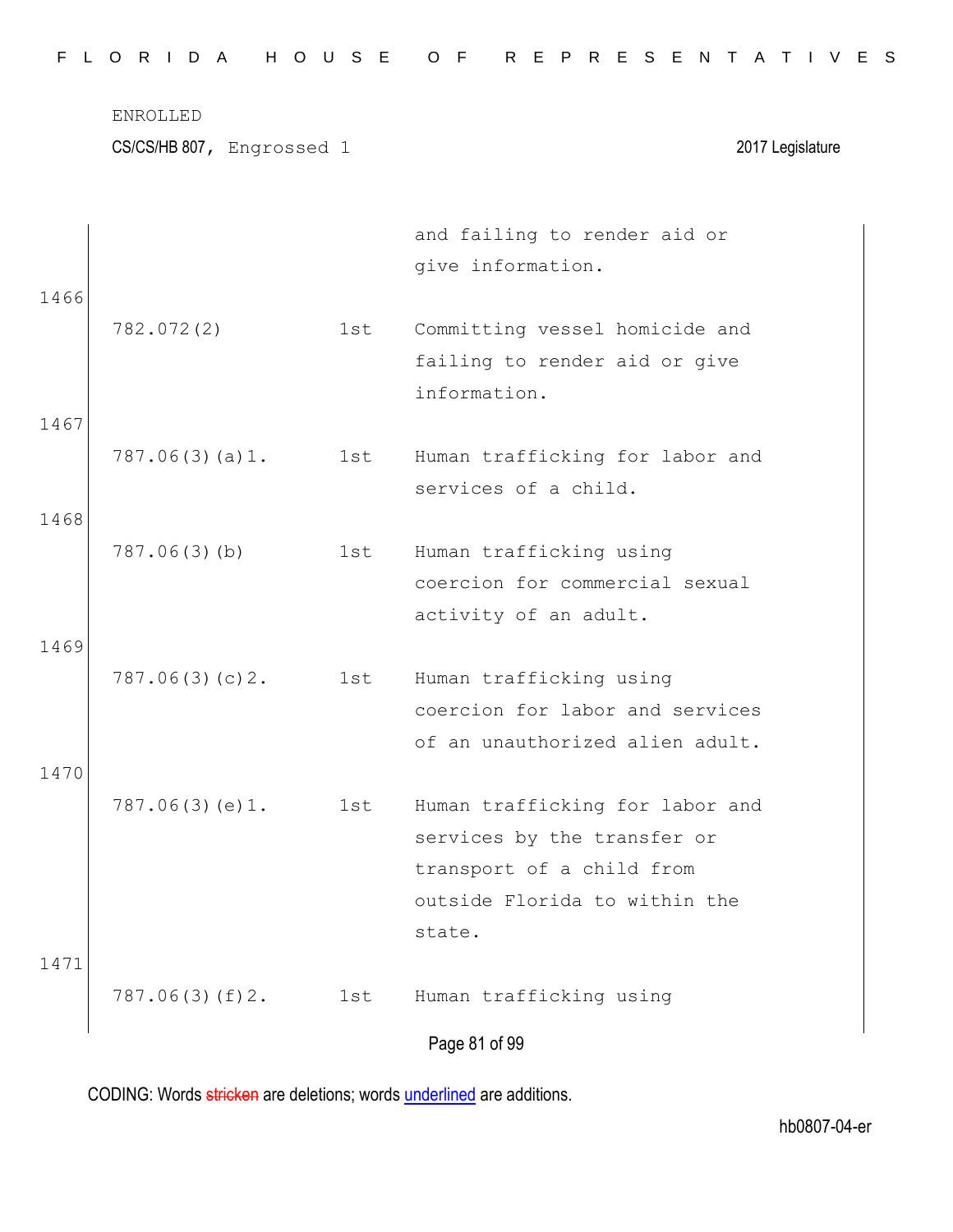|  |  |  |  |  |  | FLORIDA HOUSE OF REPRESENTATIVES |  |  |  |  |  |  |  |  |
|--|--|--|--|--|--|----------------------------------|--|--|--|--|--|--|--|--|
|  |  |  |  |  |  |                                  |  |  |  |  |  |  |  |  |

CS/CS/HB 807, Engrossed 1 2017 Legislature

|      |                  |     | coercion for commercial sexual  |
|------|------------------|-----|---------------------------------|
|      |                  |     | activity by the transfer or     |
|      |                  |     | transport of any adult from     |
|      |                  |     | outside Florida to within the   |
|      |                  |     | state.                          |
| 1472 |                  |     |                                 |
|      | 790.161(3)       | 1st | Discharging a destructive       |
|      |                  |     | device which results in bodily  |
|      |                  |     | harm or property damage.        |
| 1473 |                  |     |                                 |
|      | 794.011(5)(a)    | 1st | Sexual battery; victim 12 years |
|      |                  |     | of age or older but younger     |
|      |                  |     | than 18 years; offender 18      |
|      |                  |     | years or older; offender does   |
|      |                  |     | not use physical force likely   |
|      |                  |     | to cause serious injury.        |
| 1474 |                  |     |                                 |
|      | $794.011(5)$ (b) | 2nd | Sexual battery; victim and      |
|      |                  |     | offender 18 years of age or     |
|      |                  |     | older; offender does not use    |
|      |                  |     | physical force likely to cause  |
|      |                  |     | serious injury.                 |
| 1475 |                  |     |                                 |
|      | 794.011(5)(c)    | 2nd | Sexual battery; victim 12 years |
|      |                  |     | of age or older; offender       |
|      |                  |     |                                 |
|      |                  |     | Page 82 of 99                   |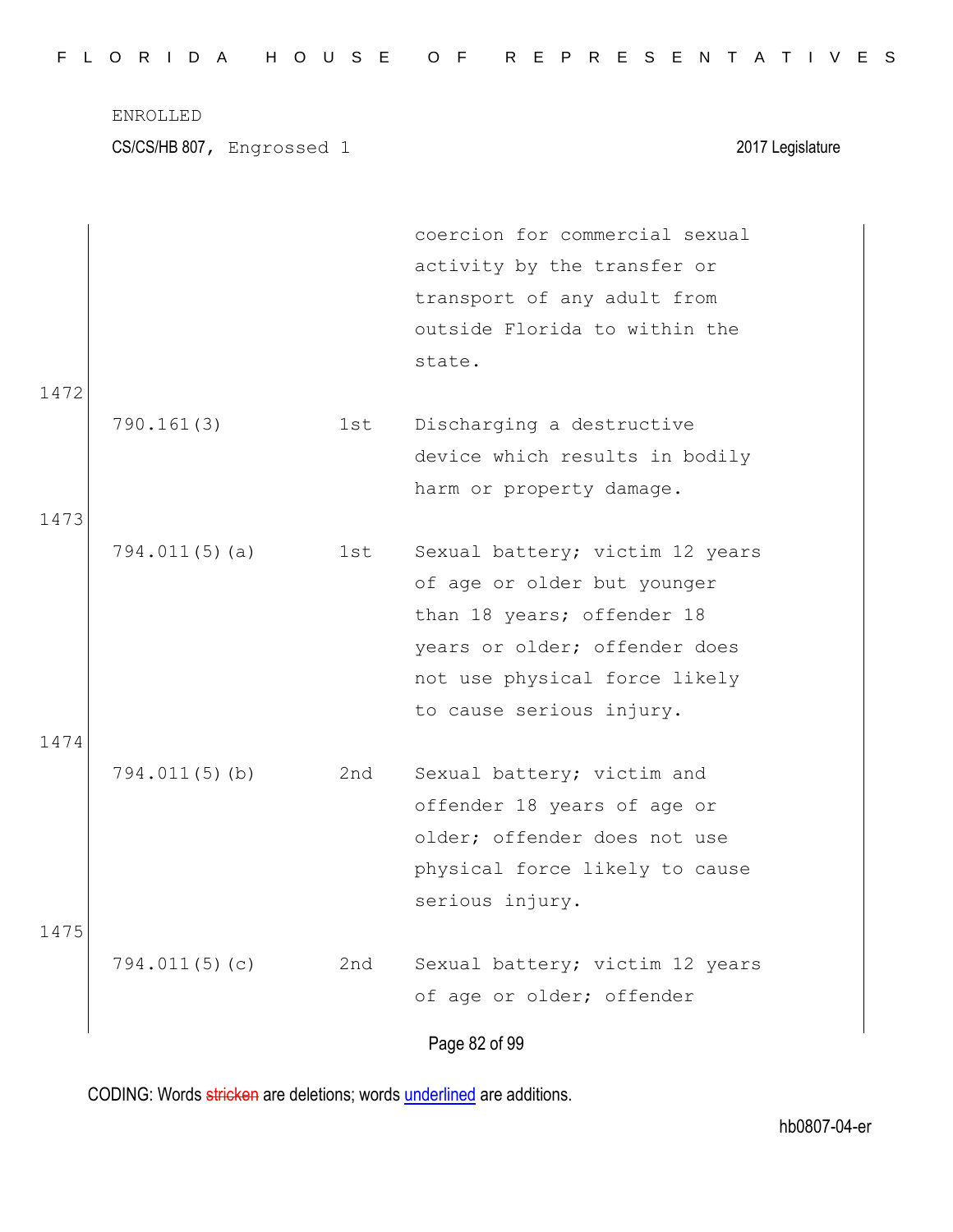| FLORIDA HOUSE OF REPRESENTATIVES |
|----------------------------------|
|----------------------------------|

Page 83 of 99 younger than 18 years; offender does not use physical force likely to cause injury. 1476 794.011(5)(d) 1st Sexual battery; victim 12 years of age or older; offender does not use physical force likely to cause serious injury; prior conviction for specified sex offense. 1477 794.08(3) 2nd Female genital mutilation, removal of a victim younger than 18 years of age from this state. 1478 800.04(4)(b) 2nd Lewd or lascivious battery. 1479 800.04(4)(c) 1st Lewd or lascivious battery; offender 18 years of age or older; prior conviction for specified sex offense. 1480 806.01(1) 1st Maliciously damage dwelling or structure by fire or explosive,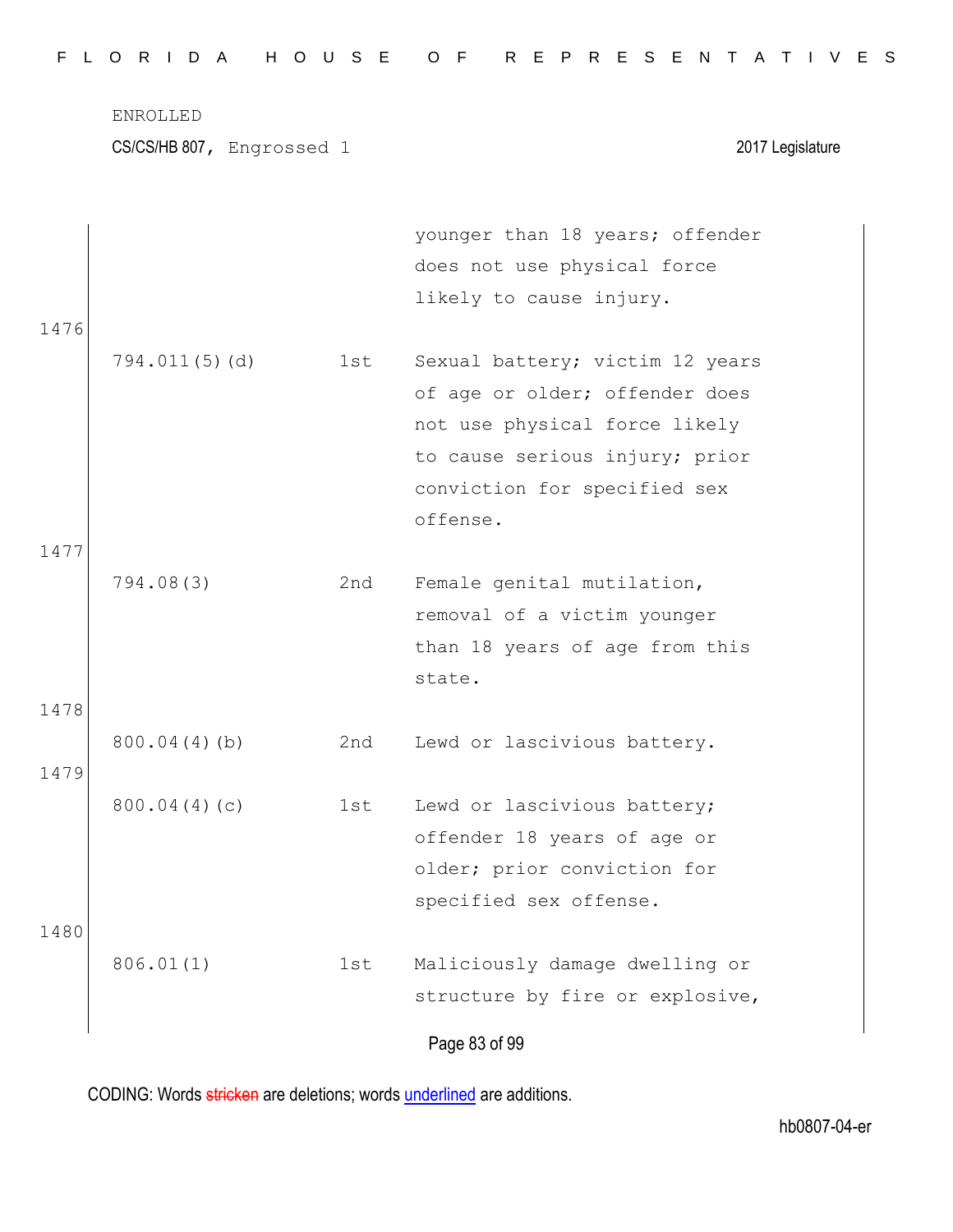|      | ENROLLED<br>CS/CS/HB 807, Engrossed 1 |     | 2017 Legislature                                                                    |
|------|---------------------------------------|-----|-------------------------------------------------------------------------------------|
| 1481 |                                       |     | believing person in structure.                                                      |
|      | 810.02(2)(a)                          |     | 1st, PBL Burglary with assault or<br>battery.                                       |
| 1482 |                                       |     |                                                                                     |
|      | 810.02(2)(b)                          |     | 1st, PBL Burglary; armed with explosives<br>or dangerous weapon.                    |
| 1483 | 810.02(2)(c)                          | 1st | Burglary of a dwelling or                                                           |
|      |                                       |     | structure causing structural<br>damage or \$1,000 or more                           |
| 1484 |                                       |     | property damage.                                                                    |
|      | 812.014(2)(a)2.                       | 1st | Property stolen; cargo valued<br>at \$50,000 or more, grand theft<br>in 1st degree. |
| 1485 | 812.13(2)(b)                          | 1st | Robbery with a weapon.                                                              |
| 1486 |                                       |     |                                                                                     |
|      | 812.135(2)(c)                         | 1st | Home-invasion robbery, no<br>firearm, deadly weapon, or                             |

F L O R I D A H O U S E O F R E P R E S E N T A T I V E S

1487 817.505(4)(c) 1st Patient brokering; 20 or more patients.

Page 84 of 99

other weapon.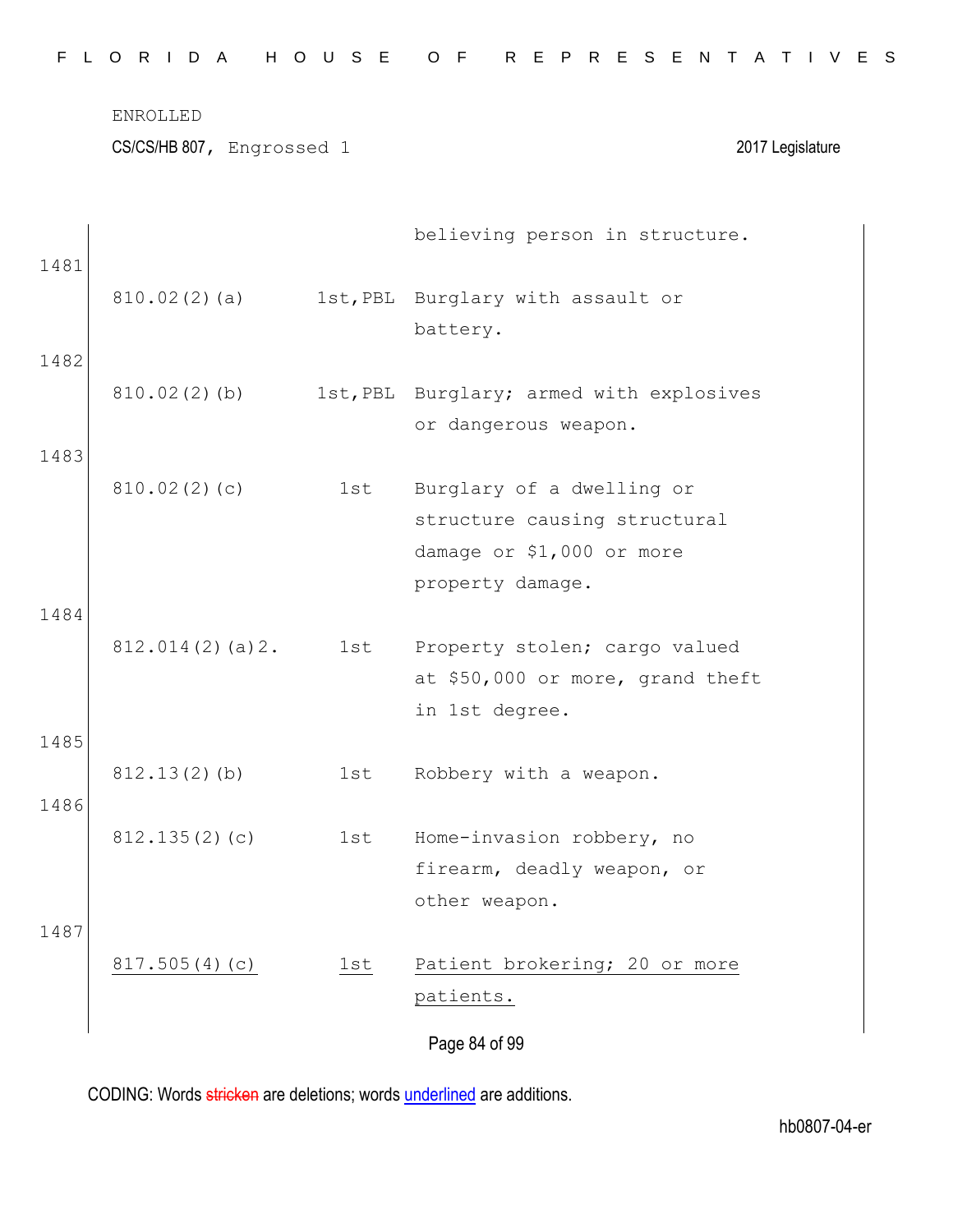|  |  |  |  |  |  | FLORIDA HOUSE OF REPRESENTATIVES |  |  |  |  |  |  |  |  |
|--|--|--|--|--|--|----------------------------------|--|--|--|--|--|--|--|--|
|  |  |  |  |  |  |                                  |  |  |  |  |  |  |  |  |

Page 85 of 99 1488 817.535(2)(b) 2nd Filing false lien or other unauthorized document; second or subsequent offense. 1489 817.535(3)(a) 2nd Filing false lien or other unauthorized document; property owner is a public officer or employee. 1490 817.535(4)(a)1. 2nd Filing false lien or other unauthorized document; defendant is incarcerated or under supervision. 1491 817.535(5)(a) 2nd Filing false lien or other unauthorized document; owner of the property incurs financial loss as a result of the false instrument. 1492 817.568(6) 2nd Fraudulent use of personal identification information of an individual under the age of 18.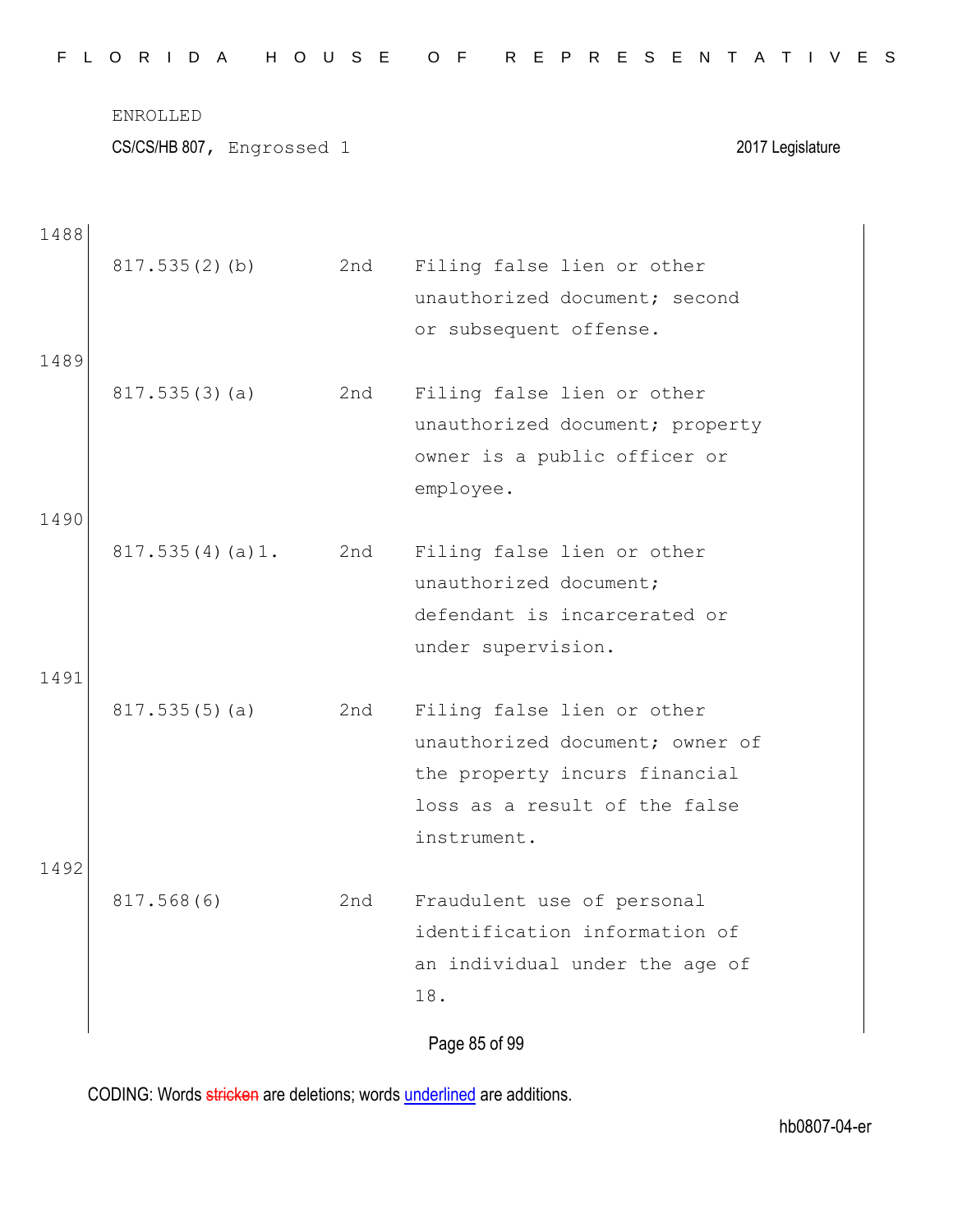|  |  |  |  |  |  | FLORIDA HOUSE OF REPRESENTATIVES |  |  |  |  |  |  |  |  |
|--|--|--|--|--|--|----------------------------------|--|--|--|--|--|--|--|--|
|  |  |  |  |  |  |                                  |  |  |  |  |  |  |  |  |

CS/CS/HB 807, Engrossed 1 2017 Legislature

| 1493 |               |     |                                 |
|------|---------------|-----|---------------------------------|
|      | 817.611(2)(c) | 1st | Traffic in or possess 50 or     |
|      |               |     | more counterfeit credit cards   |
|      |               |     | or related documents.           |
| 1494 |               |     |                                 |
|      | 825.102(2)    | 1st | Aggravated abuse of an elderly  |
|      |               |     | person or disabled adult.       |
| 1495 |               |     |                                 |
|      | 825.1025(2)   | 2nd | Lewd or lascivious battery upon |
|      |               |     | an elderly person or disabled   |
|      |               |     | adult.                          |
| 1496 |               |     |                                 |
|      | 825.103(3)(a) | 1st | Exploiting an elderly person or |
|      |               |     | disabled adult and property is  |
|      |               |     | valued at \$50,000 or more.     |
| 1497 |               |     |                                 |
|      | 837.02(2)     | 2nd | Perjury in official proceedings |
|      |               |     | relating to prosecution of a    |
|      |               |     | capital felony.                 |
| 1498 |               |     |                                 |
|      | 837.021(2)    | 2nd | Making contradictory statements |
|      |               |     | in official proceedings         |
|      |               |     | relating to prosecution of a    |
|      |               |     | capital felony.                 |
| 1499 |               |     |                                 |
|      |               |     | Page 86 of 99                   |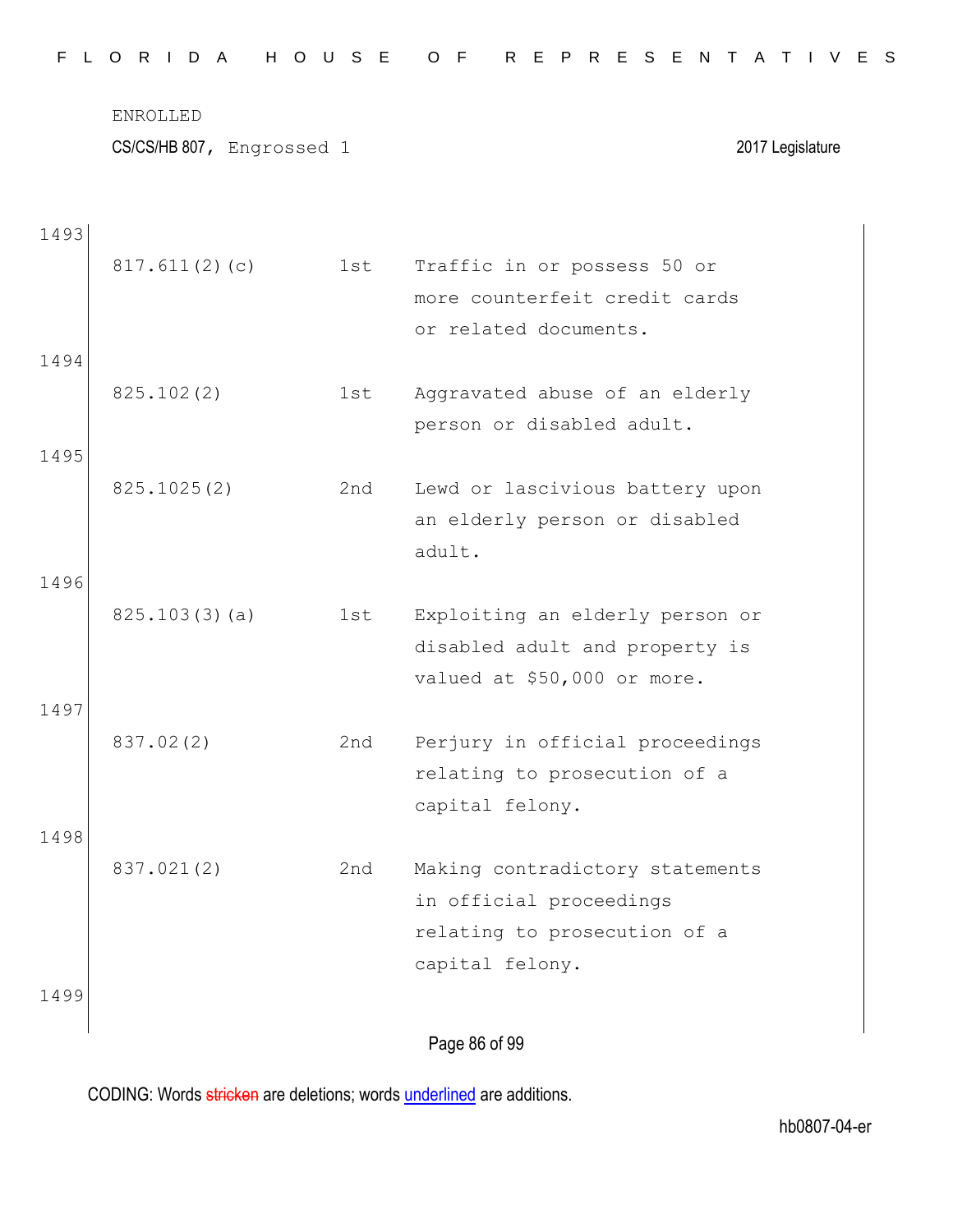|  |  |  |  |  |  |  |  | FLORIDA HOUSE OF REPRESENTATIVES |  |  |  |  |  |  |  |  |  |  |  |  |  |  |  |  |  |  |  |  |  |  |  |  |  |  |
|--|--|--|--|--|--|--|--|----------------------------------|--|--|--|--|--|--|--|--|--|--|--|--|--|--|--|--|--|--|--|--|--|--|--|--|--|--|
|--|--|--|--|--|--|--|--|----------------------------------|--|--|--|--|--|--|--|--|--|--|--|--|--|--|--|--|--|--|--|--|--|--|--|--|--|--|

|      | 860.121(2)(c)   | 1st | Shooting at or throwing any<br>object in path of railroad |
|------|-----------------|-----|-----------------------------------------------------------|
|      |                 |     | vehicle resulting in great<br>bodily harm.                |
| 1500 |                 |     |                                                           |
|      | 860.16          | 1st | Aircraft piracy.                                          |
| 1501 |                 |     |                                                           |
|      | $893.13(1)$ (b) | 1st | Sell or deliver in excess of 10                           |
|      |                 |     | grams of any substance                                    |
|      |                 |     | specified in s. $893.03(1)$ (a) or                        |
|      |                 |     | $(b)$ .                                                   |
| 1502 |                 |     |                                                           |
|      | 893.13(2)(b)    | 1st | Purchase in excess of 10 grams                            |
|      |                 |     | of any substance specified in                             |
| 1503 |                 |     | s. 893.03(1)(a) or (b).                                   |
|      | 893.13(6)(c)    | 1st | Possess in excess of 10 grams                             |
|      |                 |     | of any substance specified in                             |
|      |                 |     | s. $893.03(1)(a)$ or $(b)$ .                              |
| 1504 |                 |     |                                                           |
|      | 893.135(1)(a)2. | 1st | Trafficking in cannabis, more                             |
|      |                 |     | than 2,000 lbs., less than                                |
|      |                 |     | 10,000 lbs.                                               |
| 1505 |                 |     |                                                           |
|      | 893.135         | 1st | Trafficking in cocaine, more                              |
|      |                 |     | Page 87 of 99                                             |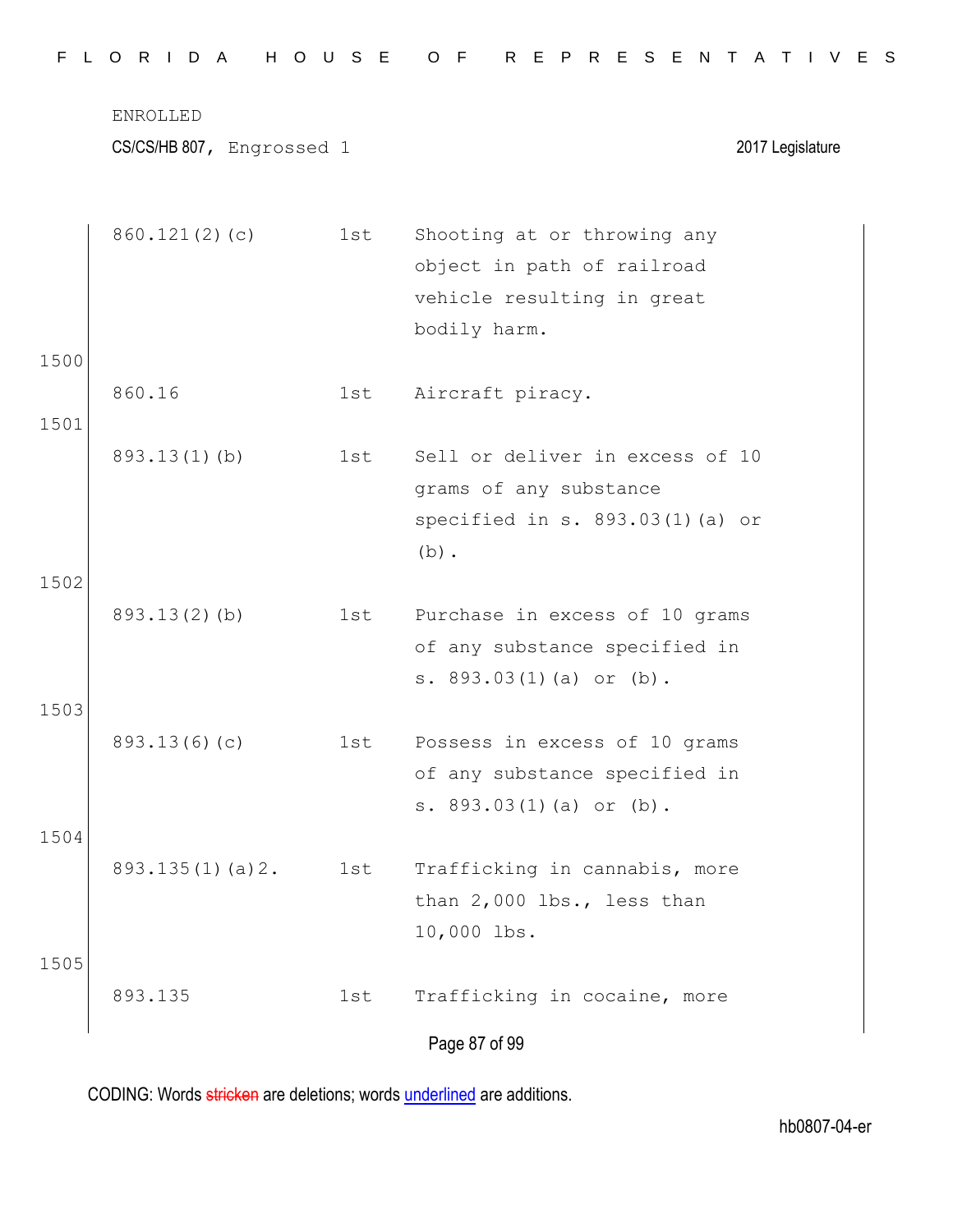|      | ENROLLED<br>CS/CS/HB 807, Engrossed 1 |     | 2017 Legislature               |
|------|---------------------------------------|-----|--------------------------------|
|      | $(1)$ (b) $1.b.$                      |     | than 200 grams, less than 400  |
| 1506 |                                       |     | grams.                         |
|      | 893.135                               | 1st | Trafficking in illegal drugs,  |
|      | $(1)$ (c) $1.b.$                      |     | more than 14 grams, less than  |
|      |                                       |     | 28 grams.                      |
| 1507 |                                       |     |                                |
|      | 893.135                               | 1st | Trafficking in hydrocodone, 50 |
|      | $(1)$ (c) $2 \cdot c$ .               |     | grams or more, less than 200   |
|      |                                       |     | grams.                         |
| 1508 |                                       |     |                                |

F L O R I D A H O U S E O F R E P R E S E N T A T I V E S

893.135  $(1)(c)3.c.$ 1st Trafficking in oxycodone, 25 grams or more, less than 100 grams.

893.135  $(1)(d)1.b.$ 1st Trafficking in phencyclidine, more than 200 grams, less than 400 grams.

893.135  $(1)(e)1.b.$ 1st Trafficking in methaqualone, more than 5 kilograms, less than 25 kilograms.

1511 893.135  $(1)(f)1.b.$ 1st Trafficking in amphetamine, more than 28 grams, less than

Page 88 of 99

CODING: Words stricken are deletions; words underlined are additions.

1509

1510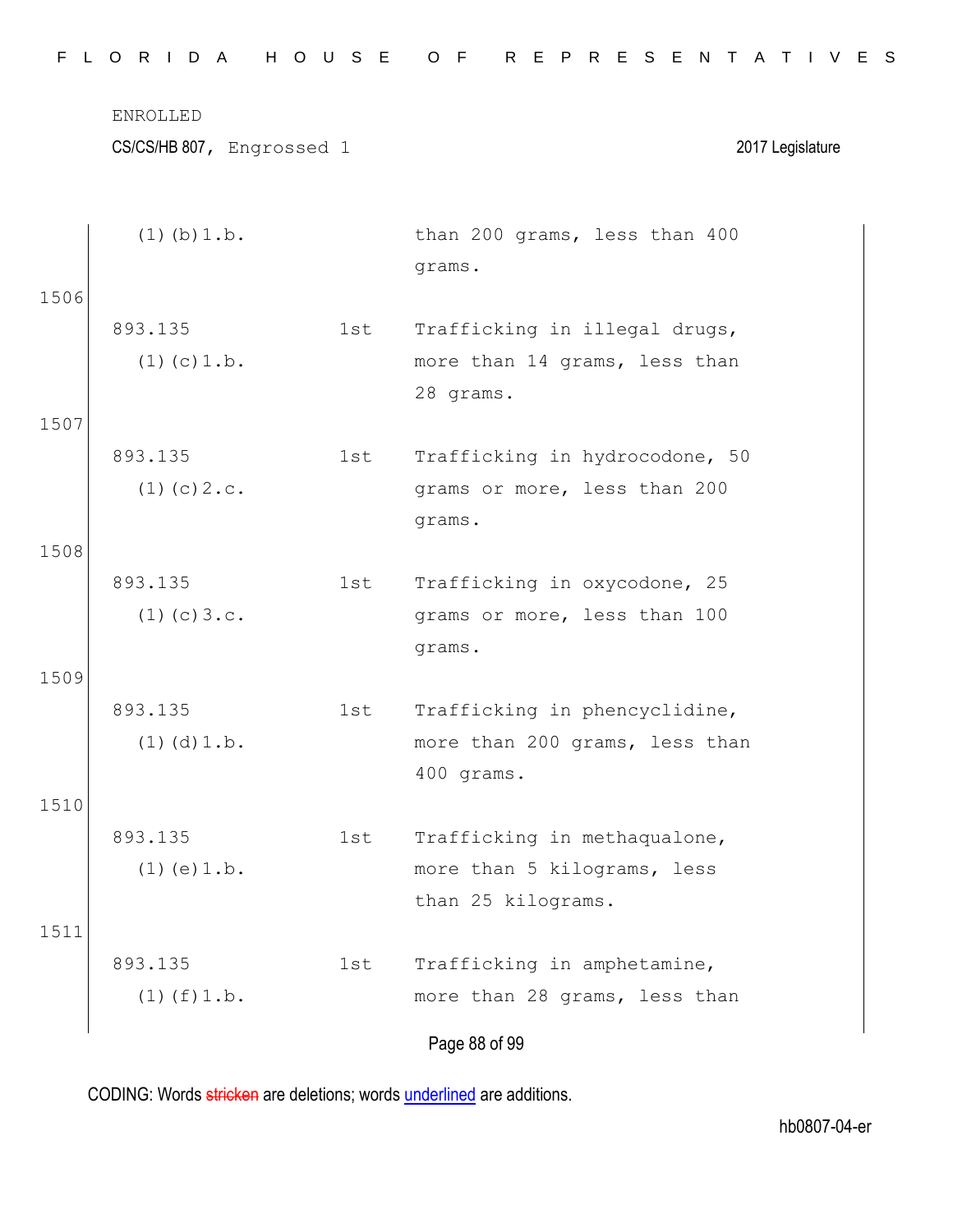|      | ENROLLED                  |     |                                            |
|------|---------------------------|-----|--------------------------------------------|
|      | CS/CS/HB 807, Engrossed 1 |     | 2017 Legislature                           |
|      |                           |     |                                            |
| 1512 |                           |     | 200 grams.                                 |
|      | 893.135                   | 1st | Trafficking in flunitrazepam,              |
|      | $(1)$ $(g)$ 1.b.          |     | 14 grams or more, less than 28             |
|      |                           |     | grams.                                     |
| 1513 |                           |     |                                            |
|      | 893.135                   | 1st | Trafficking in gamma-                      |
|      | $(1)$ (h) $1.b.$          |     | hydroxybutyric acid (GHB), 5               |
|      |                           |     | kilograms or more, less than 10            |
|      |                           |     | kilograms.                                 |
| 1514 |                           |     |                                            |
|      | 893.135                   | 1st | Trafficking in 1,4-Butanediol,             |
|      | $(1)$ $(j)$ $1.b.$        |     | 5 kilograms or more, less than             |
|      |                           |     | 10 kilograms.                              |
| 1515 |                           |     |                                            |
|      | 893.135                   | 1st | Trafficking in Phenethylamines,            |
|      | $(1)$ (k) $2.b$ .         |     | 200 grams or more, less than<br>400 grams. |
| 1516 |                           |     |                                            |
|      | 893.1351(3)               | 1st | Possession of a place used to              |
|      |                           |     | manufacture controlled                     |
|      |                           |     | substance when minor is present            |
|      |                           |     | or resides there.                          |
| 1517 |                           |     |                                            |
|      | 895.03(1)                 | 1st | Use or invest proceeds derived             |
|      |                           |     | Page 89 of 99                              |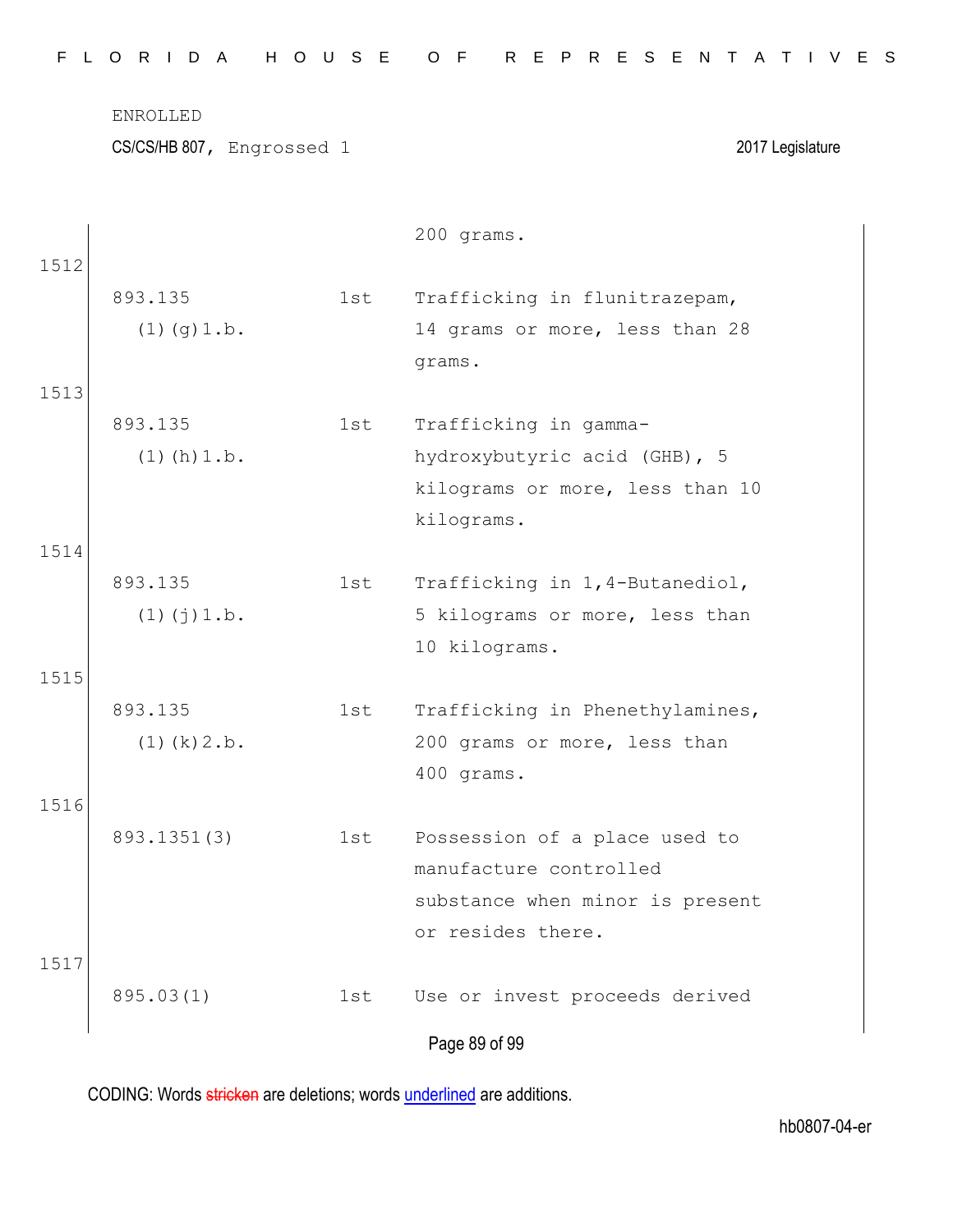CS/CS/HB 807, Engrossed 1 2017 Legislature

|      |                  |     | from pattern of racketeering                           |
|------|------------------|-----|--------------------------------------------------------|
|      |                  |     | activity.                                              |
| 1518 |                  |     |                                                        |
|      | 895.03(2)        | 1st | Acquire or maintain through                            |
|      |                  |     | racketeering activity any                              |
|      |                  |     | interest in or control of any                          |
|      |                  |     | enterprise or real property.                           |
| 1519 |                  |     |                                                        |
|      | 895.03(3)        | 1st | Conduct or participate in any                          |
|      |                  |     | enterprise through pattern of                          |
|      |                  |     | racketeering activity.                                 |
| 1520 |                  |     |                                                        |
|      | $896.101(5)$ (b) | 2nd | Money laundering, financial                            |
|      |                  |     | transactions totaling or                               |
|      |                  |     | exceeding \$20,000, but less                           |
|      |                  |     | than \$100,000.                                        |
| 1521 |                  |     |                                                        |
|      | 896.104(4)(a)2.  | 2nd | Structuring transactions to                            |
|      |                  |     | evade reporting or registration                        |
|      |                  |     | requirements, financial                                |
|      |                  |     | transactions totaling or                               |
|      |                  |     | exceeding \$20,000 but less than                       |
|      |                  |     | \$100,000.                                             |
| 1522 |                  |     |                                                        |
| 1523 |                  |     | Section 27. Paragraph (e) of subsection (5) of section |
|      |                  |     |                                                        |
|      |                  |     | Page 90 of 99                                          |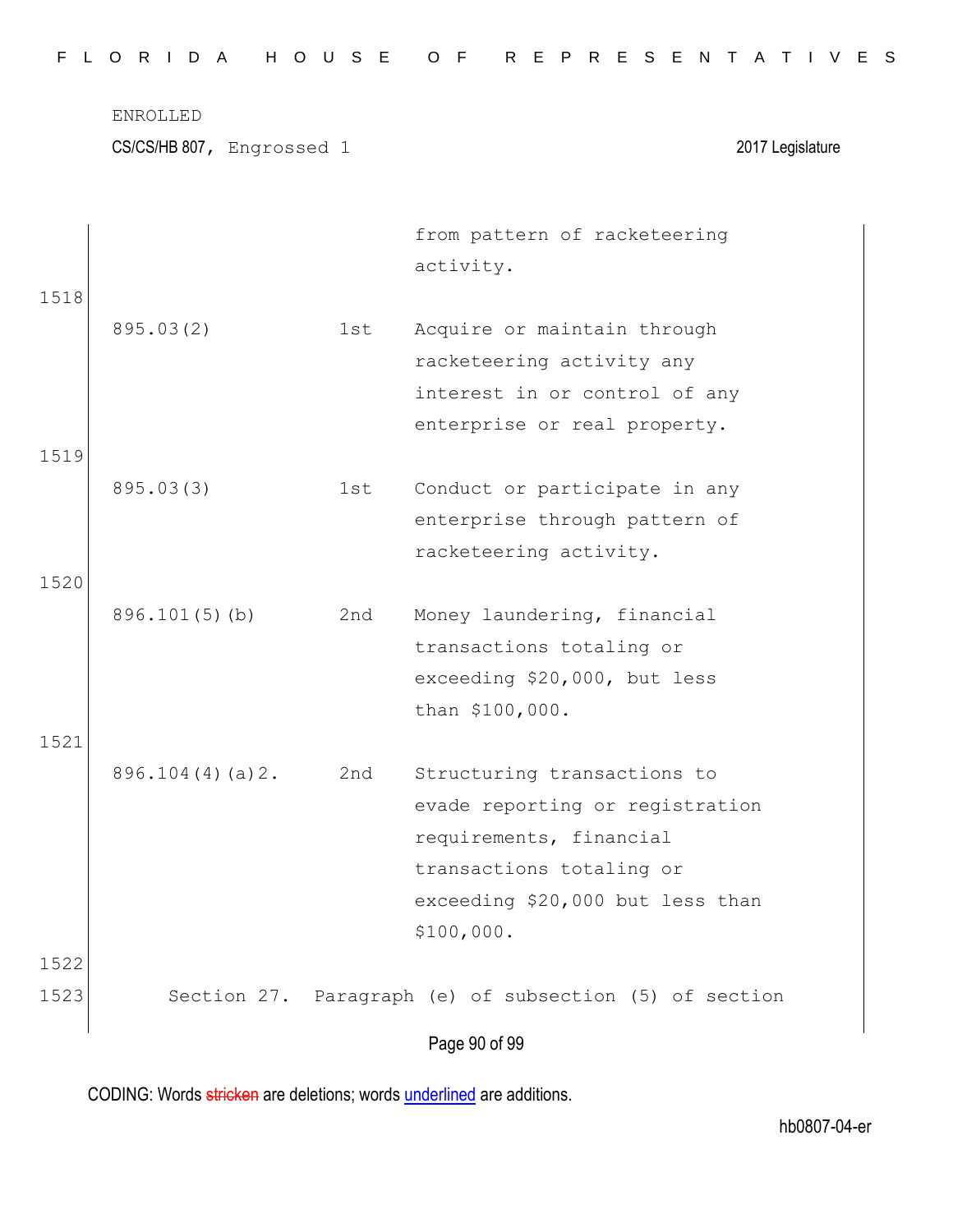1524 212.055, Florida Statutes, is amended to read:

1525 212.055 Discretionary sales surtaxes; legislative intent; authorization and use of proceeds.—It is the legislative intent that any authorization for imposition of a discretionary sales 1528 surtax shall be published in the Florida Statutes as a subsection of this section, irrespective of the duration of the 1530 levy. Each enactment shall specify the types of counties 1531 authorized to levy; the rate or rates which may be imposed; the maximum length of time the surtax may be imposed, if any; the procedure which must be followed to secure voter approval, if 1534 required; the purpose for which the proceeds may be expended; and such other requirements as the Legislature may provide. Taxable transactions and administrative procedures shall be as provided in s. 212.054.

1538 (5) COUNTY PUBLIC HOSPITAL SURTAX.—Any county as defined 1539 in s. 125.011(1) may levy the surtax authorized in this 1540 subsection pursuant to an ordinance either approved by 1541 extraordinary vote of the county commission or conditioned to 1542 take effect only upon approval by a majority vote of the 1543 electors of the county voting in a referendum. In a county as 1544 defined in s. 125.011(1), for the purposes of this subsection, 1545 "county public general hospital" means a general hospital as 1546 defined in s. 395.002 which is owned, operated, maintained, or 1547 governed by the county or its agency, authority, or public 1548 health trust.

## Page 91 of 99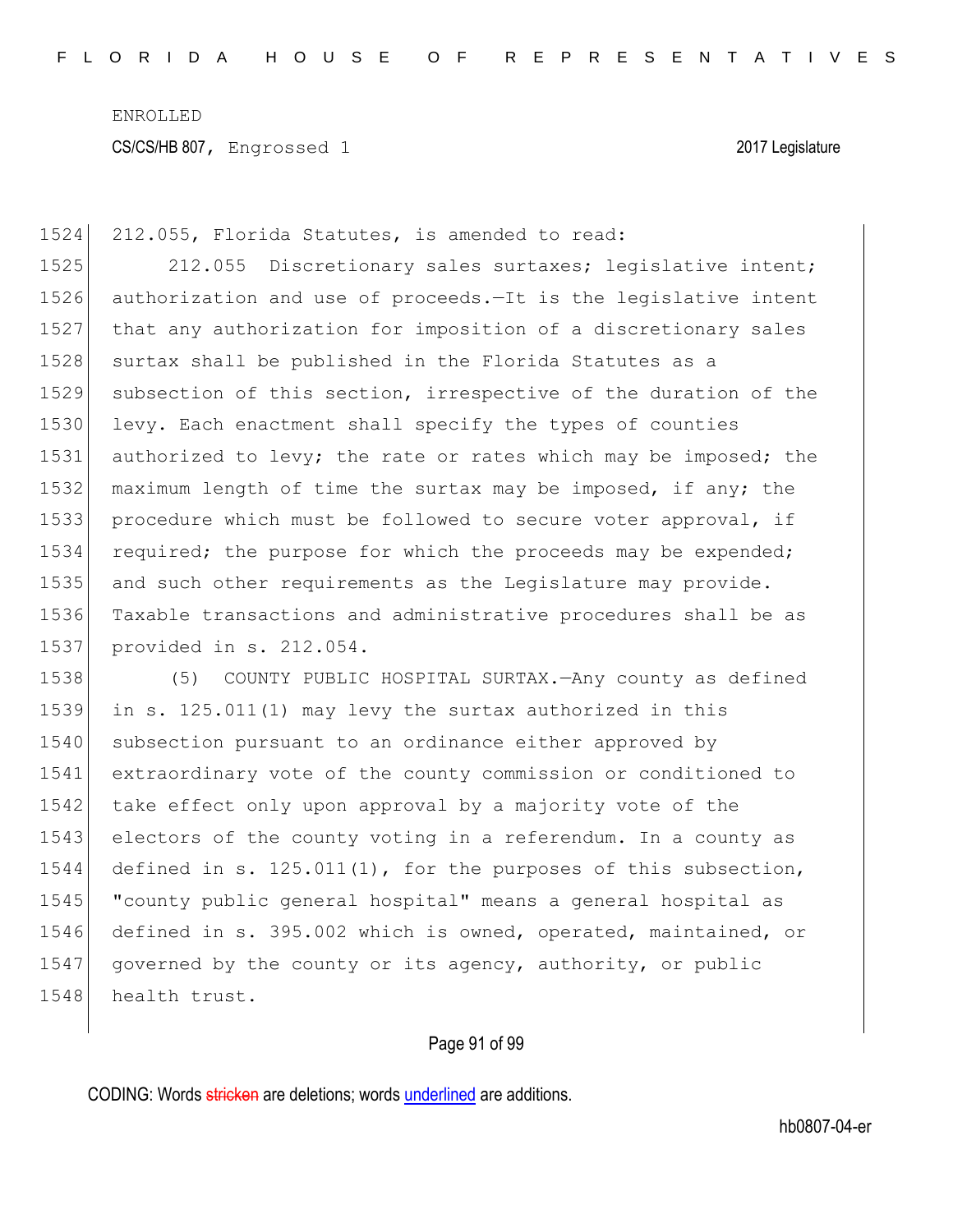1549 (e) A governing board, agency, or authority shall be 1550 chartered by the county commission upon this act becoming law. 1551 The governing board, agency, or authority shall adopt and 1552 implement a health care plan for indigent health care services. 1553 The governing board, agency, or authority shall consist of no 1554 more than seven and no fewer than five members appointed by the 1555 county commission. The members of the governing board, agency, 1556 or authority shall be at least 18 years of age and residents of 1557 the county. No member may be employed by or affiliated with a 1558 health care provider or the public health trust, agency, or 1559 authority responsible for the county public general hospital. 1560 The following community organizations shall each appoint a 1561 representative to a nominating committee: the South Florida 1562 Hospital and Healthcare Association, the Miami-Dade County 1563 Public Health Trust, the Dade County Medical Association, the 1564 Miami-Dade County Homeless Trust, and the Mayor of Miami-Dade 1565 County. This committee shall nominate between 10 and 14 county 1566 citizens for the governing board, agency, or authority. The 1567 slate shall be presented to the county commission and the county 1568 commission shall confirm the top five to seven nominees, 1569 depending on the size of the governing board. Until such time as 1570 the governing board, agency, or authority is created, the funds 1571 provided for in subparagraph (d)2. shall be placed in a 1572 restricted account set aside from other county funds and not 1573 disbursed by the county for any other purpose.

#### Page 92 of 99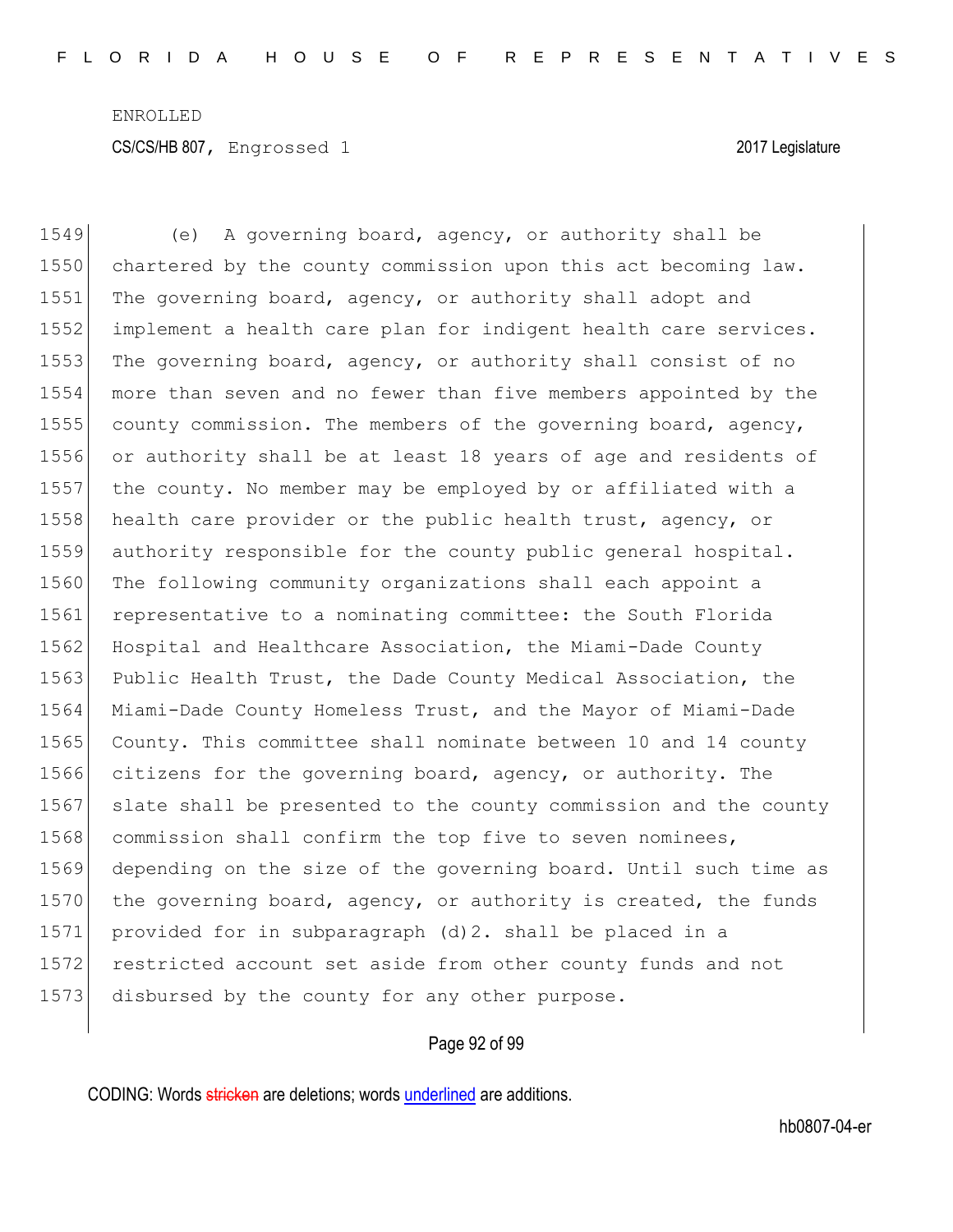1574 1. The plan shall divide the county into a minimum of four 1575 and maximum of six service areas, with no more than one 1576 participant hospital per service area. The county public general 1577 hospital shall be designated as the provider for one of the 1578 service areas. Services shall be provided through participants' 1579 primary acute care facilities.

1580 2. The plan and subsequent amendments to it shall fund a 1581 defined range of health care services for both indigent persons 1582 and the medically poor, including primary care, preventive care, 1583 hospital emergency room care, and hospital care necessary to 1584 stabilize the patient. For the purposes of this section, 1585 "stabilization" means stabilization as defined in s. 397.311(45) 1586 397.311(44). Where consistent with these objectives, the plan 1587 may include services rendered by physicians, clinics, community 1588 hospitals, and alternative delivery sites, as well as at least 1589 one regional referral hospital per service area. The plan shall 1590 provide that agreements negotiated between the governing board, 1591 agency, or authority and providers shall recognize hospitals 1592 that render a disproportionate share of indigent care, provide 1593 other incentives to promote the delivery of charity care to draw 1594 down federal funds where appropriate, and require cost 1595 containment, including, but not limited to, case management. 1596 From the funds specified in subparagraphs (d)1. and 2. for 1597 indigent health care services, service providers shall receive 1598 reimbursement at a Medicaid rate to be determined by the

Page 93 of 99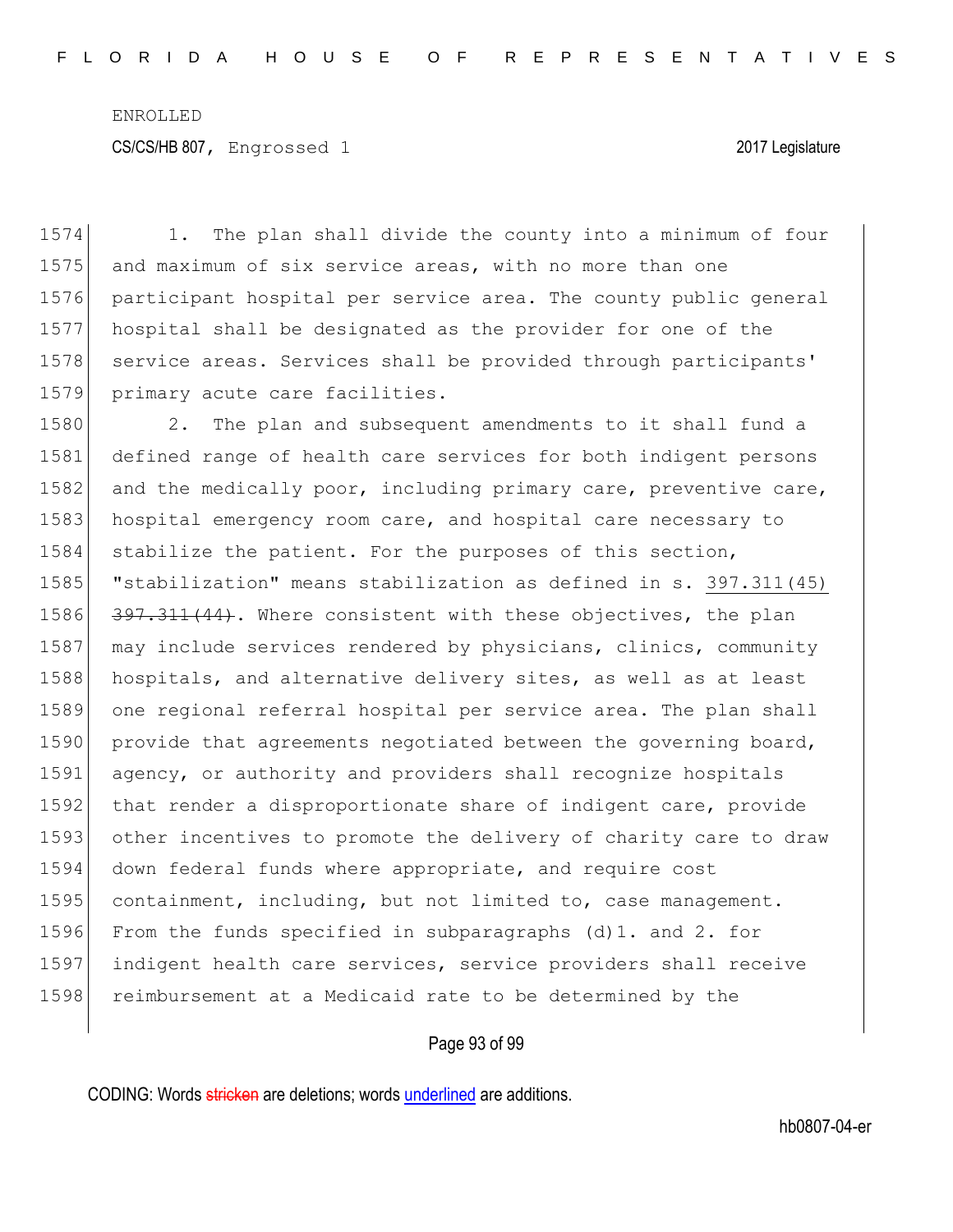1599 governing board, agency, or authority created pursuant to this 1600 paragraph for the initial emergency room visit, and a per-member 1601 per-month fee or capitation for those members enrolled in their 1602 service area, as compensation for the services rendered 1603 following the initial emergency visit. Except for provisions of 1604 emergency services, upon determination of eligibility, 1605 enrollment shall be deemed to have occurred at the time services 1606 were rendered. The provisions for specific reimbursement of 1607 emergency services shall be repealed on July 1, 2001, unless 1608 otherwise reenacted by the Legislature. The capitation amount or 1609 rate shall be determined before program implementation by an 1610 independent actuarial consultant. In no event shall such 1611 reimbursement rates exceed the Medicaid rate. The plan must also 1612 provide that any hospitals owned and operated by government 1613 entities on or after the effective date of this act must, as a 1614 condition of receiving funds under this subsection, afford 1615 public access equal to that provided under s. 286.011 as to any 1616 meeting of the governing board, agency, or authority the subject 1617 of which is budgeting resources for the retention of charity 1618 care, as that term is defined in the rules of the Agency for 1619 Health Care Administration. The plan shall also include 1620 innovative health care programs that provide cost-effective 1621 alternatives to traditional methods of service and delivery 1622 funding.

1623 3. The plan's benefits shall be made available to all

#### Page 94 of 99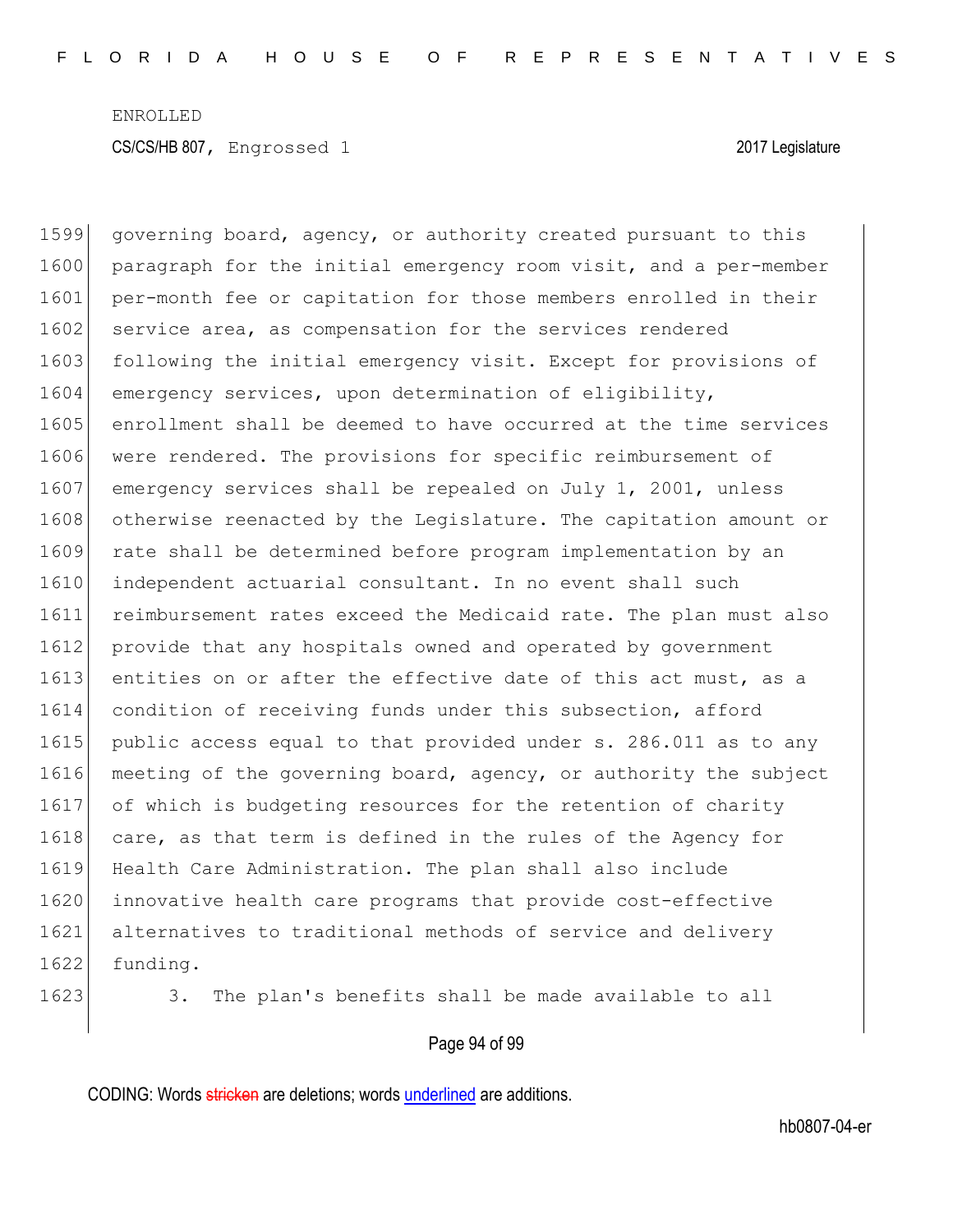1624 county residents currently eligible to receive health care 1625 services as indigents or medically poor as defined in paragraph  $1626$  (4)(d).

1627 4. Eligible residents who participate in the health care 1628 plan shall receive coverage for a period of 12 months or the 1629 period extending from the time of enrollment to the end of the 1630 current fiscal year, per enrollment period, whichever is less.

1631 5. At the end of each fiscal year, the governing board, 1632 agency, or authority shall prepare an audit that reviews the 1633 budget of the plan, delivery of services, and quality of 1634 services, and makes recommendations to increase the plan's 1635 efficiency. The audit shall take into account participant 1636 hospital satisfaction with the plan and assess the amount of 1637 poststabilization patient transfers requested, and accepted or 1638 denied, by the county public general hospital.

1639 Section 28. Paragraph (e) of subsection (2) of section 1640 394.4573, Florida Statutes, is amended to read:

1641 394.4573 Coordinated system of care; annual assessment; 1642 essential elements; measures of performance; system improvement 1643 grants; reports.—On or before December 1 of each year, the 1644 department shall submit to the Governor, the President of the 1645 Senate, and the Speaker of the House of Representatives an 1646 assessment of the behavioral health services in this state. The 1647 assessment shall consider, at a minimum, the extent to which 1648 designated receiving systems function as no-wrong-door models,

#### Page 95 of 99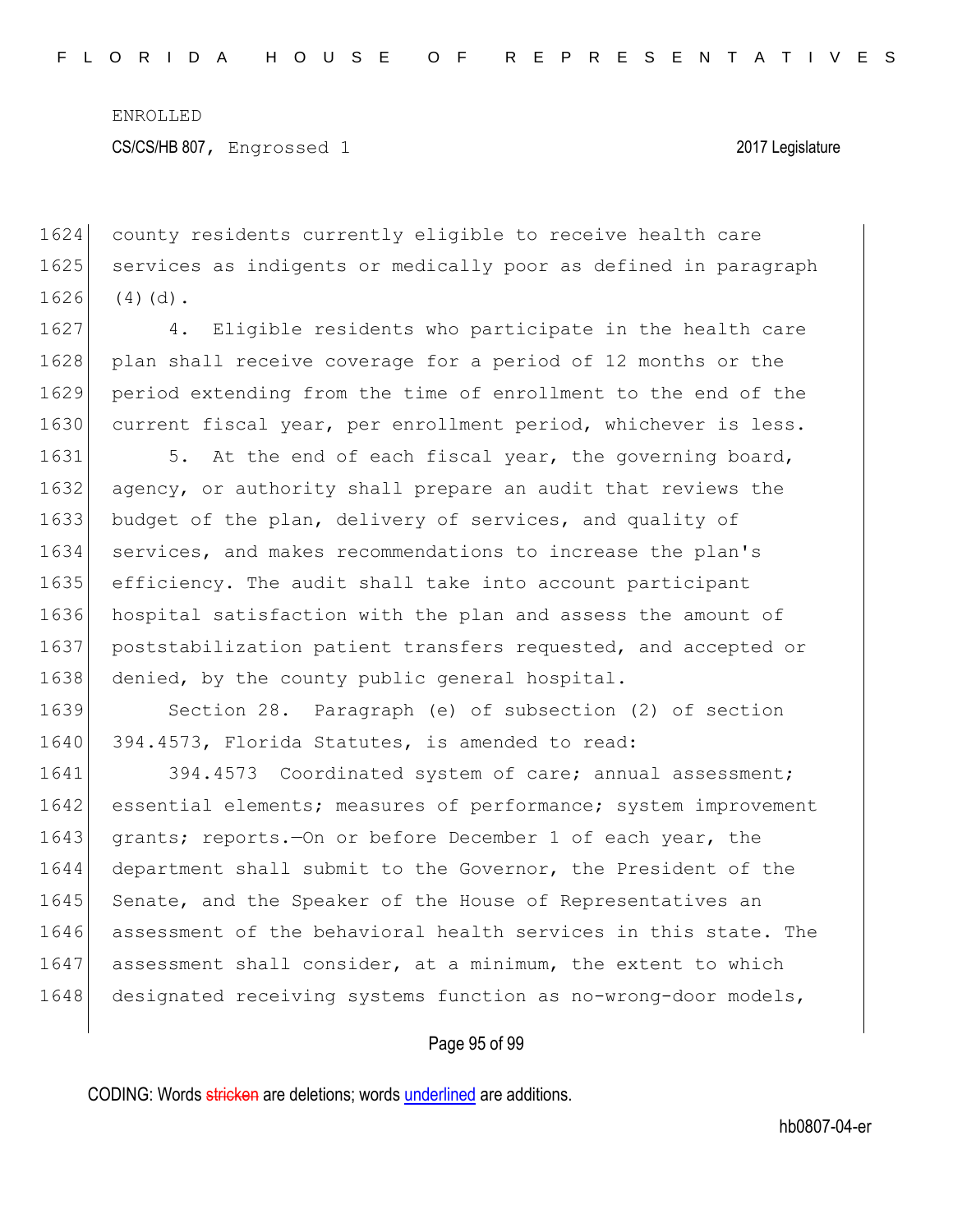1649 the availability of treatment and recovery services that use 1650 recovery-oriented and peer-involved approaches, the availability 1651 of less-restrictive services, and the use of evidence-informed 1652 practices. The department's assessment shall consider, at a 1653 minimum, the needs assessments conducted by the managing 1654 entities pursuant to s. 394.9082(5). Beginning in 2017, the 1655 department shall compile and include in the report all plans 1656 submitted by managing entities pursuant to s. 394.9082(8) and 1657 the department's evaluation of each plan. 1658 (2) The essential elements of a coordinated system of care 1659 include: 1660 (e) Case management. Each case manager or person directly 1661 supervising a case manager who provides Medicaid-funded targeted 1662 case management services shall hold a valid certification from a 1663 department-approved credentialing entity as defined in s. 1664 397.311(10) 397.311(9) by July 1, 2017, and, thereafter, within 1665 6 months after hire. 1666 Section 29. Subsection (6) of section 394.9085, Florida 1667 Statutes, is amended to read: 1668 394.9085 Behavioral provider liability.— 1669 (6) For purposes of this section, the terms 1670 **"**detoxification services," "addictions receiving facility," and 1671 "receiving facility" have the same meanings as those provided in 1672 ss. 397.311(26)(a)4. <del>397.311(25)(a)4.</del>, 397.311(26)(a)1. 1673  $\left| \frac{397.311(25)(a)+1}{25}(a)+1 \right|$ , and 394.455(39), respectively.

#### Page 96 of 99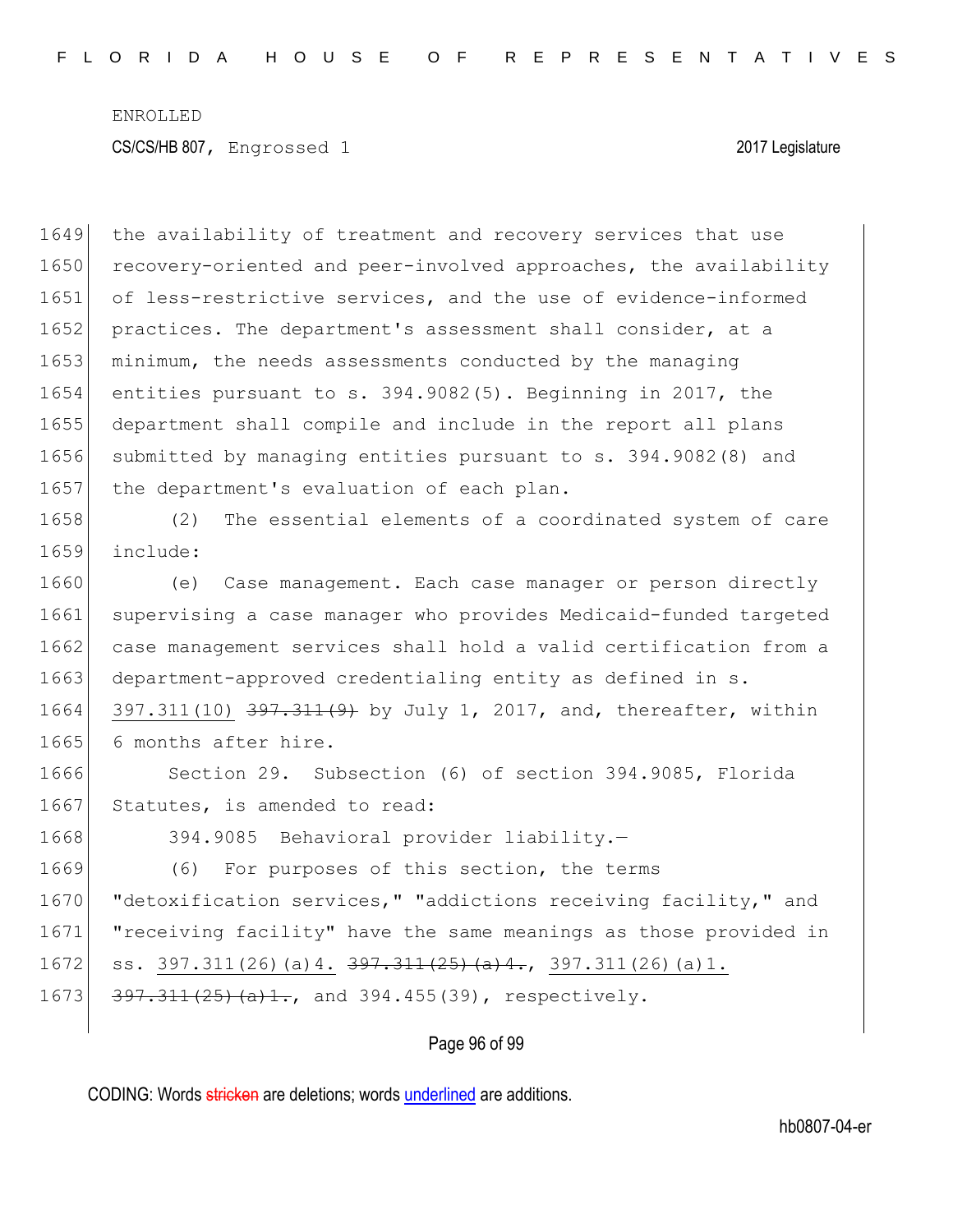CS/CS/HB 807, Engrossed 1 2017 Legislature

|      | Page 97 of 99                                                    |  |  |  |
|------|------------------------------------------------------------------|--|--|--|
| 1698 | rescreened. - Any law to the contrary notwithstanding, human     |  |  |  |
| 1697 | 409.1757 Persons not required to be refingerprinted or           |  |  |  |
| 1696 | to read:                                                         |  |  |  |
| 1695 | Section 32. Section 409.1757, Florida Statutes, is amended       |  |  |  |
| 1694 | program or volunteer support group operating for inmates.        |  |  |  |
| 1693 | service provider licensed pursuant to part II; or any self-help  |  |  |  |
| 1692 | 397.406, or provided through contractual arrangements with a     |  |  |  |
| 1691 | Department of Children and Families pursuant to s. 397.4014      |  |  |  |
| 1690 | Department of Corrections and licensed and regulated by the      |  |  |  |
| 1689 | component as defined in s. 397.311 provided directly by the      |  |  |  |
| 1688 | "Inmate substance abuse services" means any service<br>(3)       |  |  |  |
| 1687 | 397.753 Definitions. - As used in this part:                     |  |  |  |
| 1686 | Statutes, is amended to read:                                    |  |  |  |
| 1685 | Section 31. Subsection (3) of section 397.753, Florida           |  |  |  |
| 1684 | $397.311(33)$ .                                                  |  |  |  |
| 1683 | certification requirements contained in s. 397.311(34)           |  |  |  |
| 1682 | services as defined in this chapter, and need not meet the       |  |  |  |
| 1681 | qualified professional with respect to substance abuse treatment |  |  |  |
| 1680 | Services before January 1, 1995, may perform the duties of a     |  |  |  |
| 1679 | recognized by the former Department of Health and Rehabilitative |  |  |  |
| 1678 | person who was certified through a certification process         |  |  |  |
| 1677 | professional.-Notwithstanding any other provision of law, a      |  |  |  |
| 1676 | 397.416 Substance abuse treatment services; qualified            |  |  |  |
| 1675 | to read:                                                         |  |  |  |
| 1674 | Section 30. Section 397.416, Florida Statutes, is amended        |  |  |  |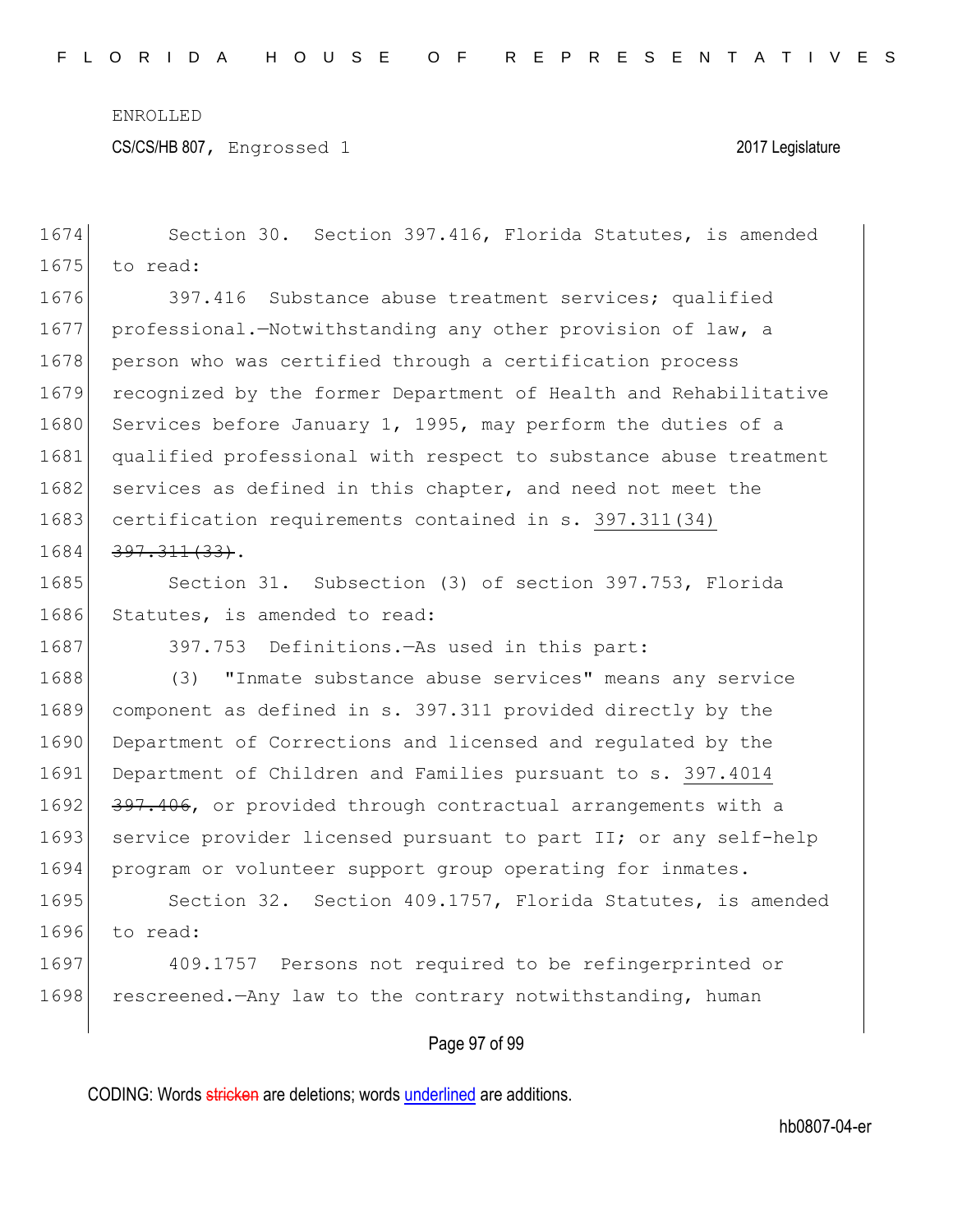1699 resource personnel who have been fingerprinted or screened 1700 pursuant to chapters 393, 394, 397, 402, and this chapter, 1701 teachers who have been fingerprinted pursuant to chapter 1012, 1702 and law enforcement officers who meet the requirements of s. 1703 943.13, who have not been unemployed for more than 90 days 1704 thereafter, and who under the penalty of perjury attest to the 1705 completion of such fingerprinting or screening and to compliance 1706 with this section and the standards for good moral character as 1707 contained in such provisions as ss.  $110.1127(2)(c)$ , 393.0655 $(1)$ , 1708 394.457(6), 397.4073 <del>397.451</del>, 402.305(2), 409.175(6), and 1709 943.13(7), are not required to be refingerprinted or rescreened 1710 in order to comply with any caretaker screening or 1711 fingerprinting requirements.

1712 Section 33. Paragraphs (d) and (g) of subsection (1) of 1713 section 440.102, Florida Statutes, are amended to read:

1714 440.102 Drug-free workplace program requirements.—The 1715 following provisions apply to a drug-free workplace program 1716 implemented pursuant to law or to rules adopted by the Agency 1717 for Health Care Administration:

1718 (1) DEFINITIONS.-Except where the context otherwise 1719 requires, as used in this act:

1720 (d) "Drug rehabilitation program" means a service 1721 provider, established pursuant to s.  $397.311(43)$   $397.311(42)$ , 1722 that provides confidential, timely, and expert identification, 1723 assessment, and resolution of employee drug abuse.

### Page 98 of 99